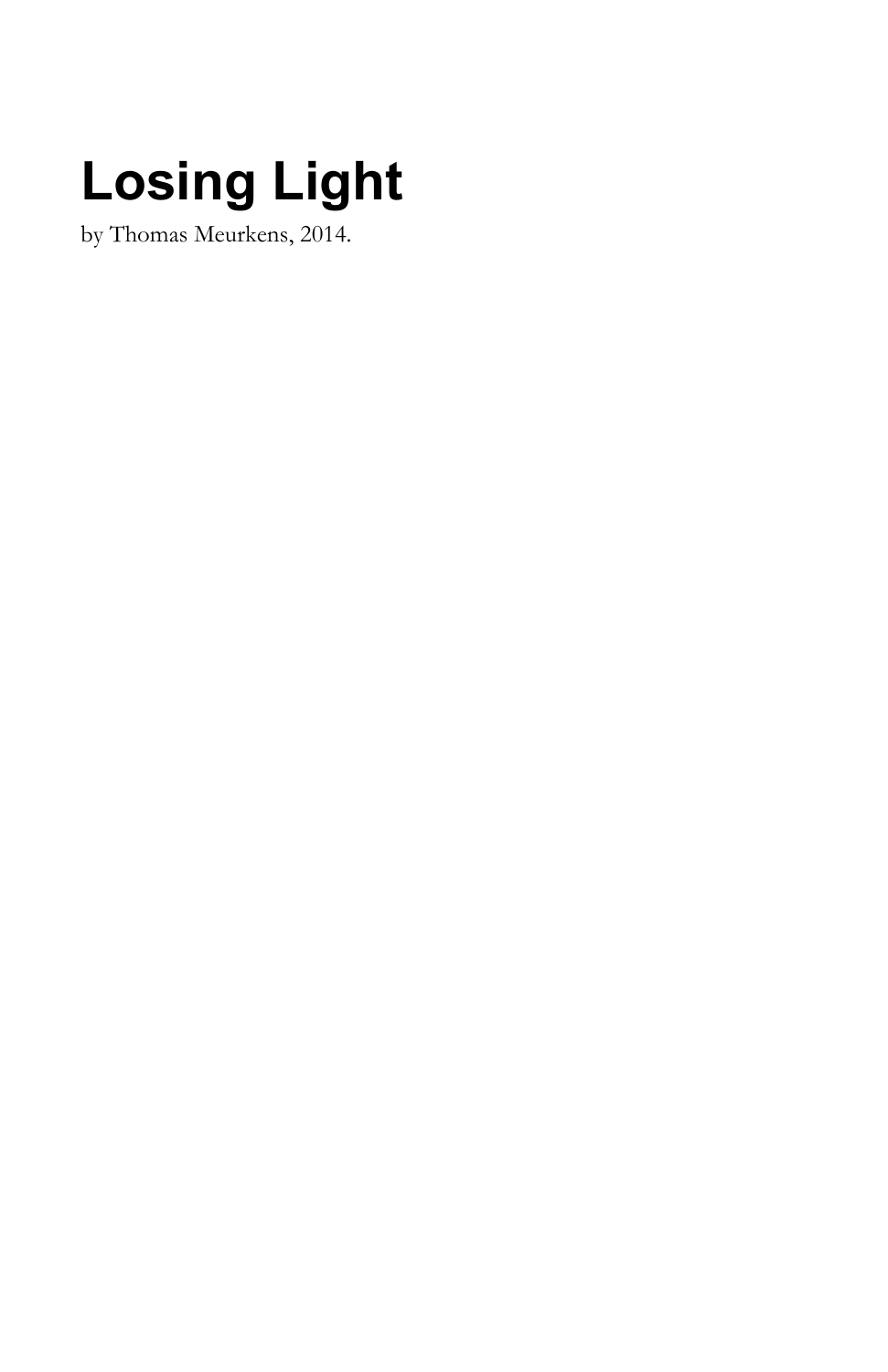Running through the thick, shimmering pack of freshly fallen snow, Tlana sucked in the cool morning air that was just beginning to be warmed by the light of day. That precise moment, between the dark, ice-cold night and the bright, warm day, made her feel truly alive.

As she enjoyed the sparse seconds this feeling lasted, gliding thoughtlessly through the loose, pure white snow, along the dispersedly placed rocks covered with thick layers of semi-transparent ice, she could put everything out of her mind, leaving it blank and free for felicity to fill it up. Standing still on one of the hills near her village, and slowly sinking several centimeters into the melting, white snow, she looked over the place she had grown up in, the place she had lived in all her life. She wondered how differently her life would have been, had she grown up somewhere else. Had she not lost her parents early on. Had she not reluctantly been adopted by the rest of the community. Reluctantly on her part, but also on the part of the other villagers. However, these ideas quickly subsided. Partly because Tlana had become so accustomed to having those feelings, and partly because of their complete uselessness, which she knew very well.

She walked farther away, away from the village. Finally she sat herself against one of the protruding rocks, and looked over the snowcapped forest, with its long, straight, upright standing trees. She could easily see which part of the forest was the oldest. The most impressive and wildered trees were the ones planted here long before she was born. Long before her mother had been born. Before her grandmother even. How long the trees had stood there, at the same place they were still standing, silent and tranquil, not caring or bothering themselves with the meager worries and wishes of men and women, she did not know. Only that it couldn't have been for more than 800 years. That she knew for certain.

To the left of the ancient, mysteriously reassuring trees were the younger ones. Decreasing in age from right to left, these less formidable monsters had an air of young children, growing slowly more close to the image of their symbolical, and often also biological, parents to their side. You could almost see them creeping over, trying to become larger and larger as they moved towards their ancient relatives.

## **1**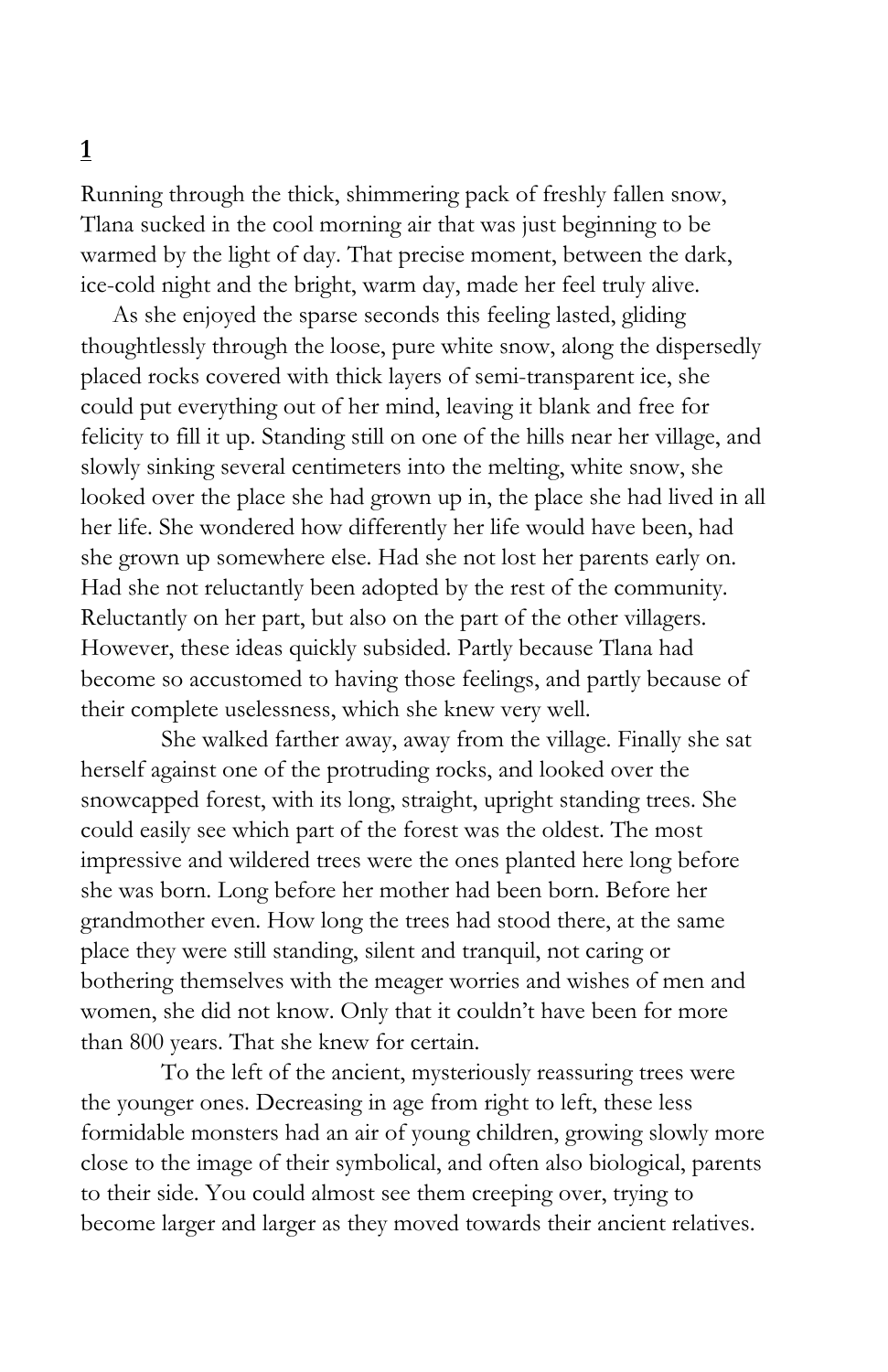But of course, trees did not move. They stood erect, scarcely swaying their branches in the icy gusts of the morning wind that swept through the landscape. Their arrangement, beautiful as it was to behold, also brought a tint of sadness to Tlana. The part of the forest harboring the centuries-old trees was rapidly diminishing. Cut down by people from her village. By her uncles and nephews. By her neighbors and teachers. By herself even, whenever the wining and pushing of the people became too great for her to bear, and she caved in, helping to cut down several of the beautiful giants, in order to calm down the whispering voices that spoke of her laziness and unwillingness to help with the community's chores.

Of course it was sensible to fell the trees and provide all the lands to the north of them with strong, flexible and almost imperishable wood. The trees that grew here were extraordinary. It took decades for them to mature, years of devotion, feeding and caring. Those were the chores Tlana much preferred over cutting them down. Of course, in the back of her mind she was aware the trees were doomed to be cut. Doomed to cease living before their tranquil lives would naturally have ended. But she comforted herself with the fact that the trees she nurtured, would not be cut down during her lifetime. They would still be way too young for that. Who knew what would happen in the meantime? Perhaps people would start needing less and less wood, so the trees could be spared? She didn't even believe them herself whenever she experienced such thoughts.

The fact was that when the trees had reached the right age, they would be reaped. The wood of the trees was incredible, and always in high demand. As hard as metal (though the specially crafted saws used for severing them from their roots were even stronger), and still slightly flexible. Imperishable, and, when dried, as light as the leafs their branches used to carry. Furniture, instruments, foundations for houses and digging poles were needed everywhere on the island, and the wood of the trees was the perfect material for it. So, Tlana told herself to stop whining. Besides, it wasn't as if it was doing nature any permanent damage. For each tree that was cut down, a new one was planted. A resource-system that kept itself in balance, well thought out by the imperial rulers. As simple as that.

As she stared at the forest, still in consternation of the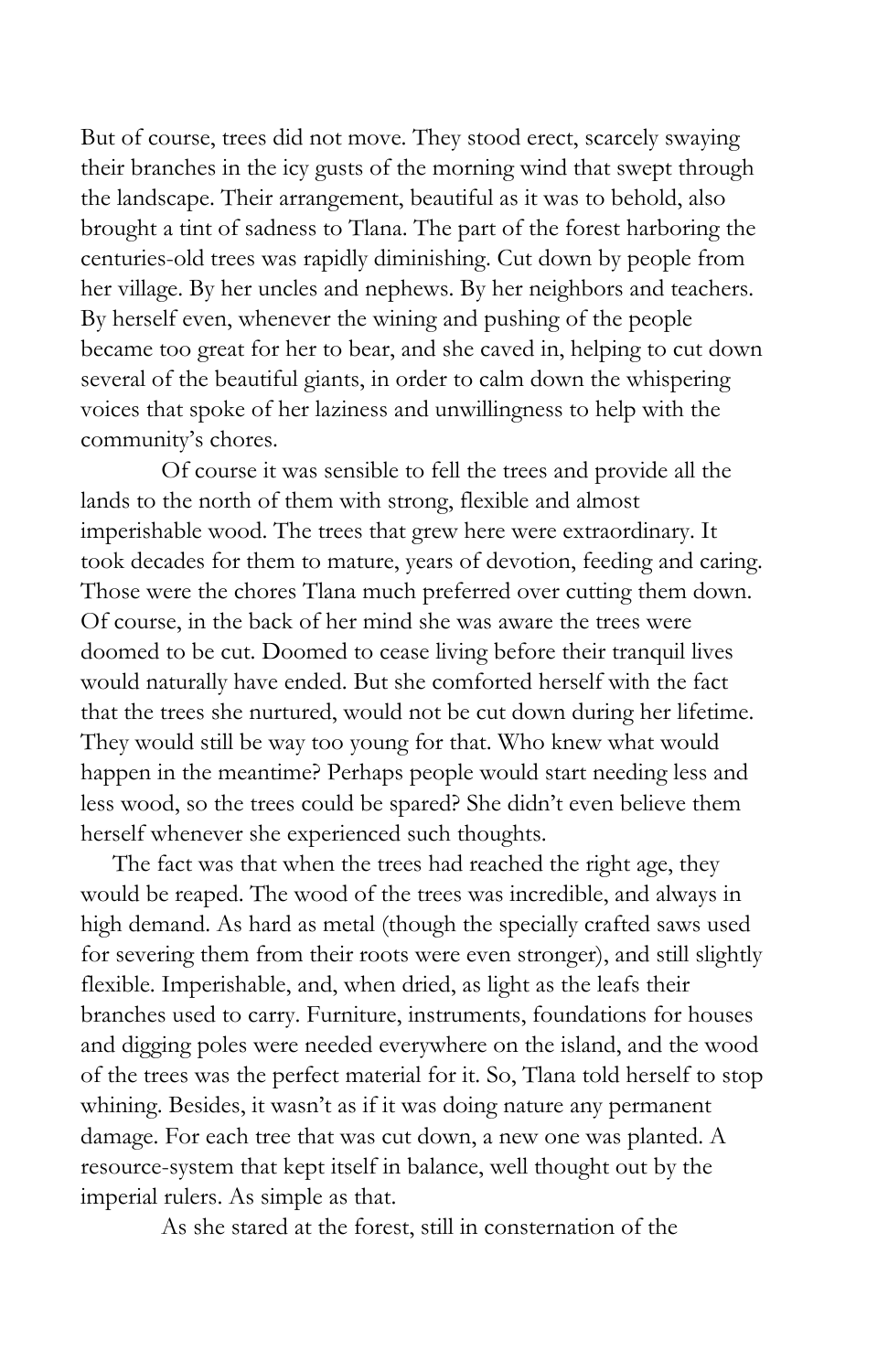magnificent creatures in front of her, she saw the first villagers gathering in groups, preparing themselves for the morning shift. Saws, ropes, headgear and carts were being collected from the storage buildings near the forest. She tried, pressing her eyelids together so as to make her vision narrower and sharper, to distinguish the individual people, to see their faces and to try to recognize them. Malgi perhaps, who usually preferred working the morning shift. Or Zagda. But the people were too far off for her to truly recognize them. And what did she even care? She broke her gaze away, and started running towards the more rocky terrain, away from the sound of scraping saws that began to be heard in the distance. She focused again on the daylight warming her cool face and filling her with energy and satisfaction.

By lunchtime, after having wandered aimlessly around in the desolate landscape, she returned to her village. The old hut, made by her grandfather who she had never known, was almost indistinguishable from the ones that stood around it. The hut was home to her grandmother, aunts and nieces. It was her home as well, though nobody truly felt that way, least of all Tlana herself. Inside the hut everyone was already eating their soups, made from fish, potatoes and baked ackla berries. While she was eating, silently as always, she thought about what she was going to do in the afternoon. She was supposed to help free some of the trees of the bothersome weed that entangled them, but she knew it was useless. There were always too many people doing the same chore, which only resulted in them getting in the way of each other.

Tlana stirred her soup several times with a fork, and picked out the pieces of fish, or those that looked like they were fish, placing them on the table beside her bowl. Perhaps she would go eastwards, past the town's abandoned storage buildings, and even past the old tree area, where years ago a fire had burned down a small forest that had been growing there for centuries. She had never truly been beyond that black and grey terrain, where the smell of burned plants and wood filled your nose, ushering in the smoke itself that would shortly after fill your lungs and make you cough. The black, almost weightless ashes in that abandoned area were always glad of some company to which they could rub themselves against, after having experienced years and years of complete solitude.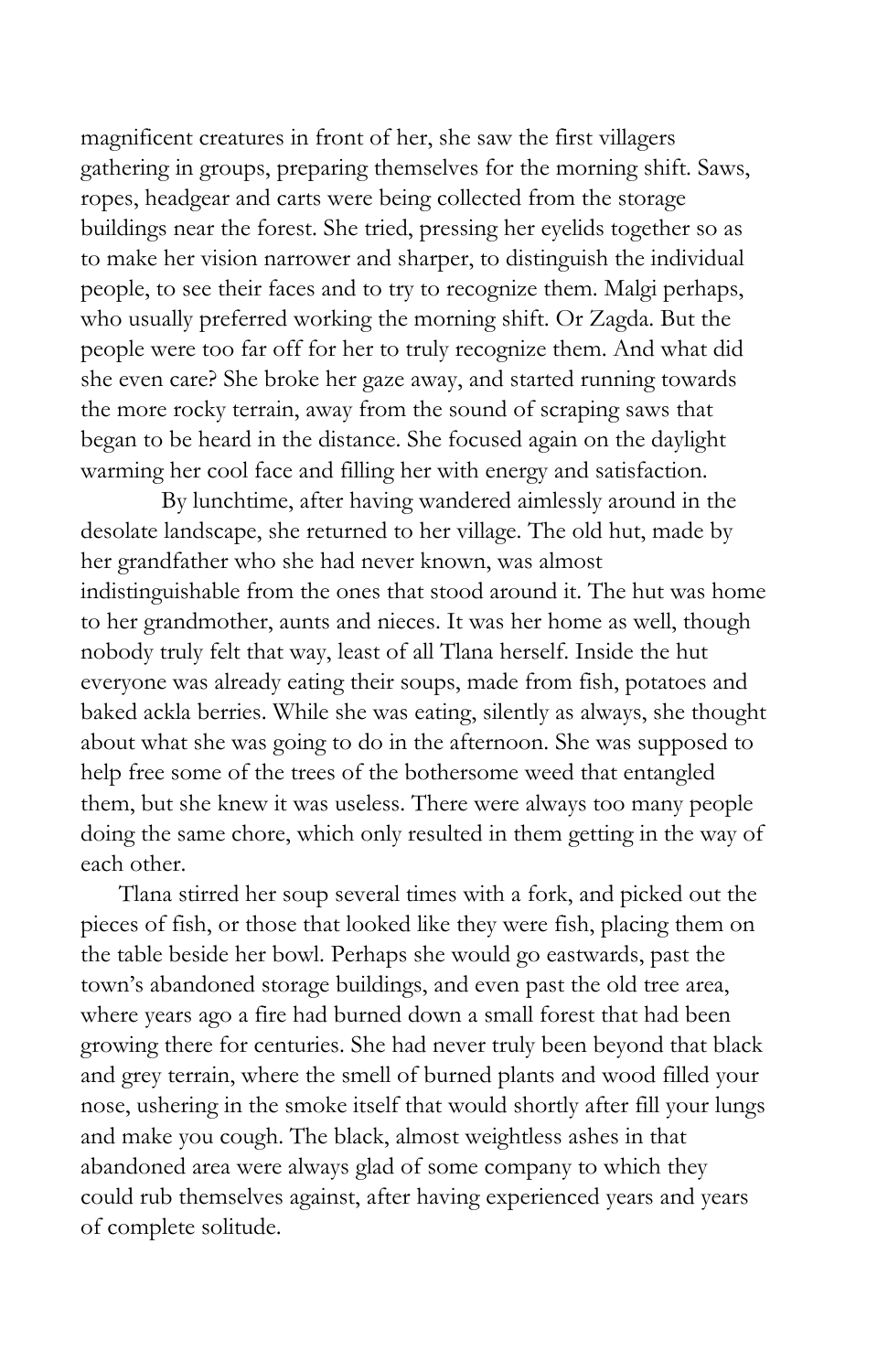Beyond that dark and uninviting place she had only been one time. And she couldn't remember when. Or why. Or with whom. Yes, she knew for sure now. She would go to the east. Just to see if she could remember anything. Since such a trip was way too long for a single afternoon, she decided she would go the following day. For now, she would just wander around town. Alone, as usual.

Of course, if she had had an animal companion, things would have played out very differently. But she hadn't. The people of her village were all opposed to companions. And even less willing to spend the time and energy required to train them. But Tlana would have done it. She wanted nothing more in her life but to have an animal with whom she could communicate, who would understand her and who could feel and see what she was experiencing. And vice versa of course.

Nevertheless, taking on a companion was an important decision. First of all, you had to find one. Most animals living on the island were just that, animals. Foxes, seals, eagles, goats. But some, those that had appeared after the great shift from centuries ago, were different. They were much smarter, faster, more adapted to the demanding environment. And, with years and years of intensive training, they could learn to understand human thoughts. There could be forged a link between a human and its companion, allowing otherwise impossible things. But of course, there were also disadvantages, Tlana knew.

The consequence that she had most trouble with, was that once an animal had been linked to a human, he could never return to living in the wild. They were shunned by all the other animals. They were doomed to a life of solitude. Or at least to a life with only one friend, a human friend. With that thought Tlana comforted herself. The fact that she didn´t have an animal companion also meant that she hadn´t stolen anyone´s freedom. But still, she desperately wanted something more than the monotonous, meaningless life she was living, having no one around to truly connect with. Ah well, she thought, tomorrow I will be far away from everything. For a while, at least.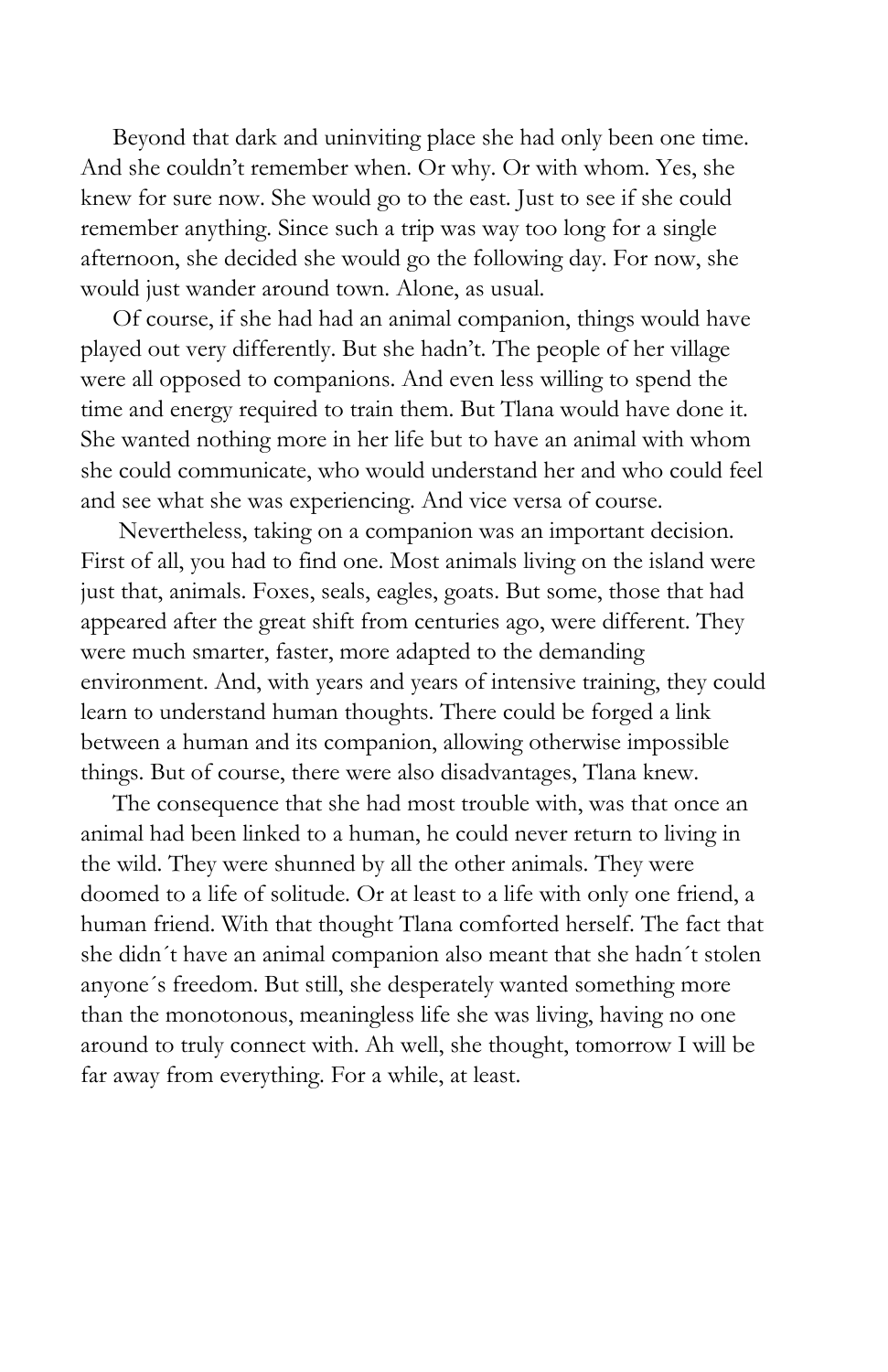One of the smooth arrows soared through the dense, dark green forest. Nearly scratching a large, winding tree, it scared away the small birds that were resting themselves on several of its branches, hoping for a quiet afternoon rest. As the arrow flew past several other trees and bushes, it finally smashed into the muscular thigh of a large antelope. With a loud, high-pitched shriek the animal started running, apparently not hindered in the least by the large arrow stuck inside its flesh. Darting through the thick vegetation, Yolulu lost track of him within mere seconds. 'Damn,' she said softly. She had waited for nearly half an hour to get a clear shot on the animal, and now she had lost him.

She seriously disliked it whenever she struck an animal that then didn't die instantly. Or when is wasn't wounded enough for her track it down and deal it the final blow. However, it was not only her ego that was hurt by her failure to kill an animal. Yolulu knew she was the best hunter from her tribe. Often she would bring home more warthogs, tapirs, birds and deer than anyone else. She had never killed less than six animals on any given day. Nevertheless, she was absolutely sure that even the best had to miss sometimes. That was only human. Every now and again an animal had to slip from the hunter's grasp.

Hunting in the forest was not like cutting down trees or harvesting grain. There was skill involved, and all sorts of considerations to take into account. The wind, the distance, and the many trees and bushes where the animals could hide behind and which could easily deflect or entirely stop arrows from reaching their target. Not to mention of course the labor required for tracking an animal. Though there were plenty of them living in the forest, catching one unaware was a challenge. In truth she didn't care about having lost an animal. The forest was filled with them, and no matter how unlucky she would be, she never had problems procuring the daily amount of six animals that was required of her.

However, what did trouble her mind was the fact that, because of her misdirected shot, a creature was now unnecessarily in pain, wandering through the woods, probably dying a slow, agonizing death. Yolulu was used to it, and she knew it was part of being a huntsman. It was the natural way. Without people hunting animals, men and women

### **2**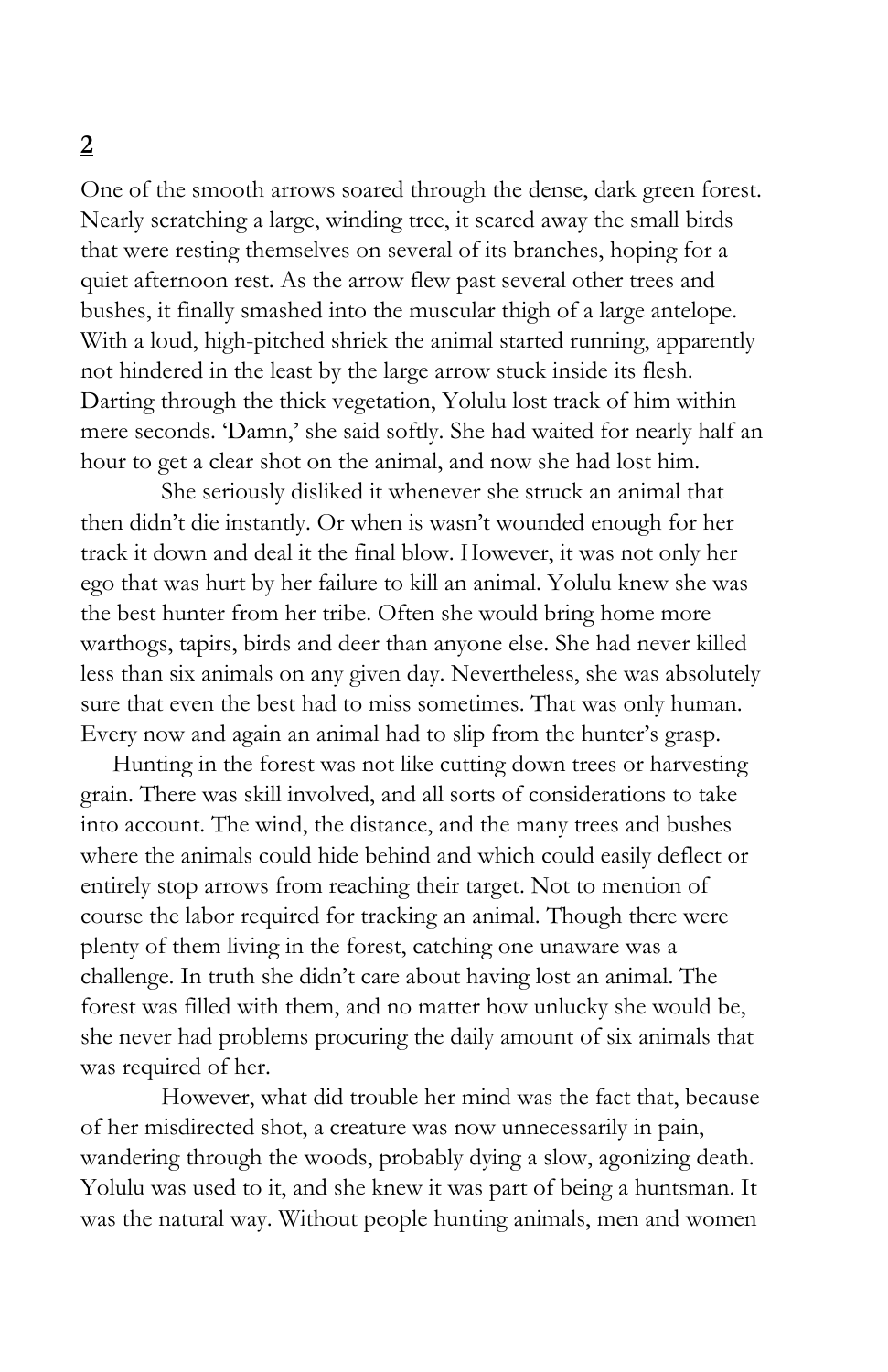all over the island would starve. Still, she always needed a moment to recompose herself after such a failure. That was the only situation she knew of in which her feelings truly got the better of her. She really disliked what she had done. But only for a moment.

Yolulu continued walking through the forest. With her bow placed on her shoulder, and her quiver hanging from her back, she could easily dart between the trees, automatically avoiding the branches, bones and dead trees that covered the ground. She was so used to this forest, that she felt she knew it by heart. Despite the vastness of it, and the fact that there was little to distinguish one part of the forest from the next, she knew her way around. Most of her tribe preferred hunting on the dry steppes, which were situated closer to the village. Few went beyond the steppes, to the temperate forest where Yolulu spent most of her time. And even fewer ventured into the jungle. The tropical jungle, with its enormous trees and lianas, lay even further away, and was considered more dangerous than either the steppes or the forest. Harvesting jaguars, venomous ants, mosquitoes, and unknown diseases, most people simple avoided it and chose to hunt their animals in safer places.

Yolulu had occasionally been in the jungle. She was not afraid of it, but the journey took several hours. And depending on how many big animals you shot, you had to travel back and forth several times. This made it difficult, since you had only one day in which the six animals had to be hunted. That was the deal. So you had to carefully plan when and where you would be during the day, so as to make sure you would not wind up with either too few animals, or with a pitch-black jungle surrounding you. Being in the jungle when night fell was basically a death sentence. And since Yolulu was not fond of planning in the least, the forest and not the jungle was where she spent most of her time. Plentiful animals, little competition, and still close enough to make the journey worthwhile.

After having found a good position, just beneath a fallen tree, Yolulu crouched down. After a while she spotted another deer roaming around in the open spot in front of her. She tried to get a clear shot at it. As she readied her arrow and aimed it at the beautiful animal, ready to release it as soon as the creature turned its neck towards her, something else flew through the air and struck the creature in the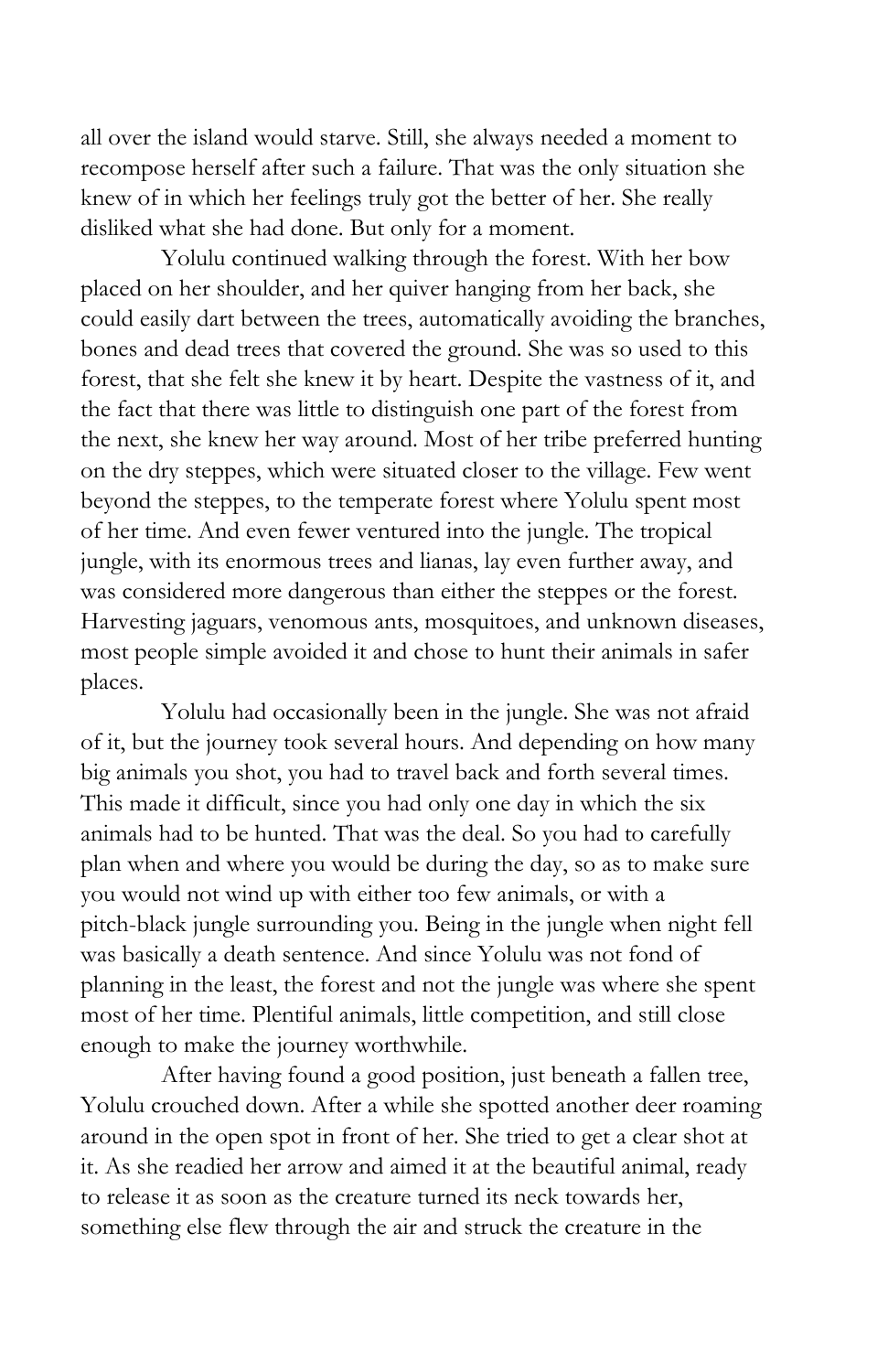shoulder. Yolulu quickly looked to her right, where the arrow had come from, and spotted a figure aiming another shot at the already wounded deer. Damn, she thought. She raised herself, wanting to confront the other hunter, while at the same time wishing to find another animal to hunt as soon as possible. Commotion always scared animals away.

'You scared it!' a man yelled at her. 'Did not!' Yolulu answered as she started walking away from him, not in the mood to waste time on the issue.

'I was aiming right at his neck, and you made it turn!' the man said.

Yolulu knew who he was. Tsatso was his name, and he was an average huntsman. Less than average in fact. And he was known for trying to blame others of his failures. Usually Yolulu responded fiercely to such insults, but with him, it wasn't even worth the effort.

'Hey, don't walk away from me,' he said indignantly. This, coupled with her desire to teach him yet again a lesson of dignity, only encouraged her to quickly dart away from him, into the thickly packed trees. For several seconds she heard his yells and footsteps behind her, getting fainter and fainter. After that, there was only silence. She liked how easily she could outrun her fellow villagers.

After she had shot two fat, colorful birds that were sleeping in one of the middle sized trees, she started walking towards the edge of the forest. The place where the trees became gradually less densely spaced, and where the dry atmosphere of the steppes began to make itself noticeable. With the dead birds placed on her shoulder, she took several steps in the direction of the steppes. But suddenly she heard an unfamiliar sound to her right.

Having spend most of her life in these woods, she could distinguish every sound that was produced, recognize every song or growl that was made, and she could match it to the animal that was responsible for it. This one was new for her. Dead silent, Yolulu walked carefully towards the sound that was becoming more audible with every step. It almost sounded like something scratching against an iron arrowhead, the ones that several of the hunters she knew used. She had tried it once, but had decided she preferred the lighter, fully wooden arrows she was used to. The sound she now heard seemed intertwined with the gnarling of an animal, probably a warthog, Yolulu thought.

The first thing that crossed her mind was that the animal had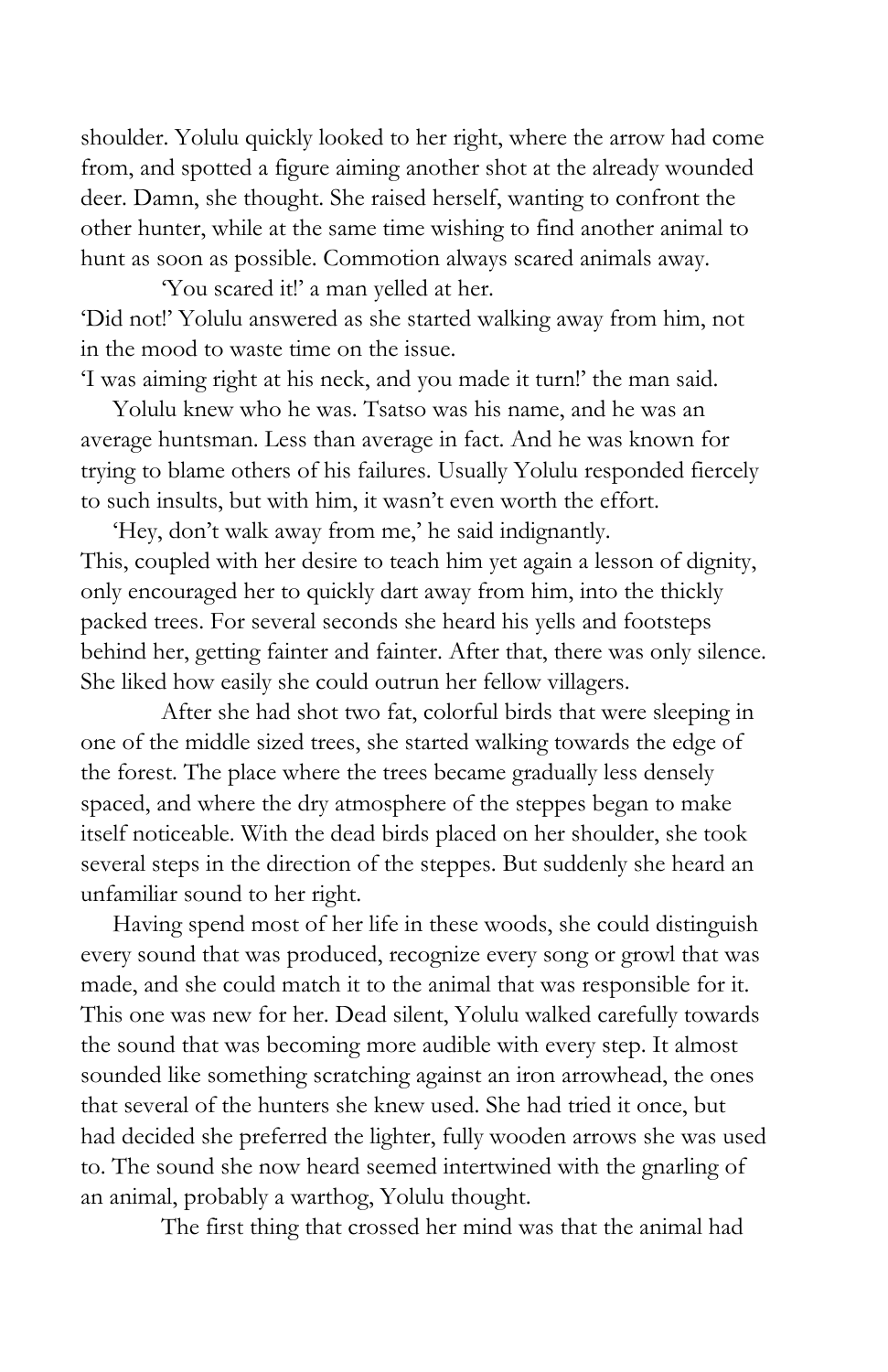found a lost iron arrowhead, and was investigating it thoroughly. However, as she came closer, she saw that the huge warthog was battling against some sort of iron object, much larger than an arrowhead. It was round and elongated, she saw. In fact, it resembled rather strikingly the object she was carrying on her back, and from which she was so used to draw arrows. She could not see if the thing was hollow or not. It seemed to have at least one sealed lid. What struck her most was the material, for as far as she could see it. It seemed unlike anything she knew, giving off a golden glow, mingled with a dark and deep red.

How in the world did the beast come up with this?, Yolulu thought. She decided that he must have dug it up somewhere. As the warthog struggled with his new toy, ignorant of Yolulu watching him, a hook-shaped part of one of the ends caught on the animal's fang, encouraging him even more in his effort of proving his strength to no one but himself. An even more furious battle between the ferocious animal and the stoic object ensued. As the object was smashed several times against a nearby tree, the sound reverberated through the forest, causing birds to flee from their branches, and rabbits to abandon their burrows. The warthog didn't make a sound when the arrow struck him between the eyes.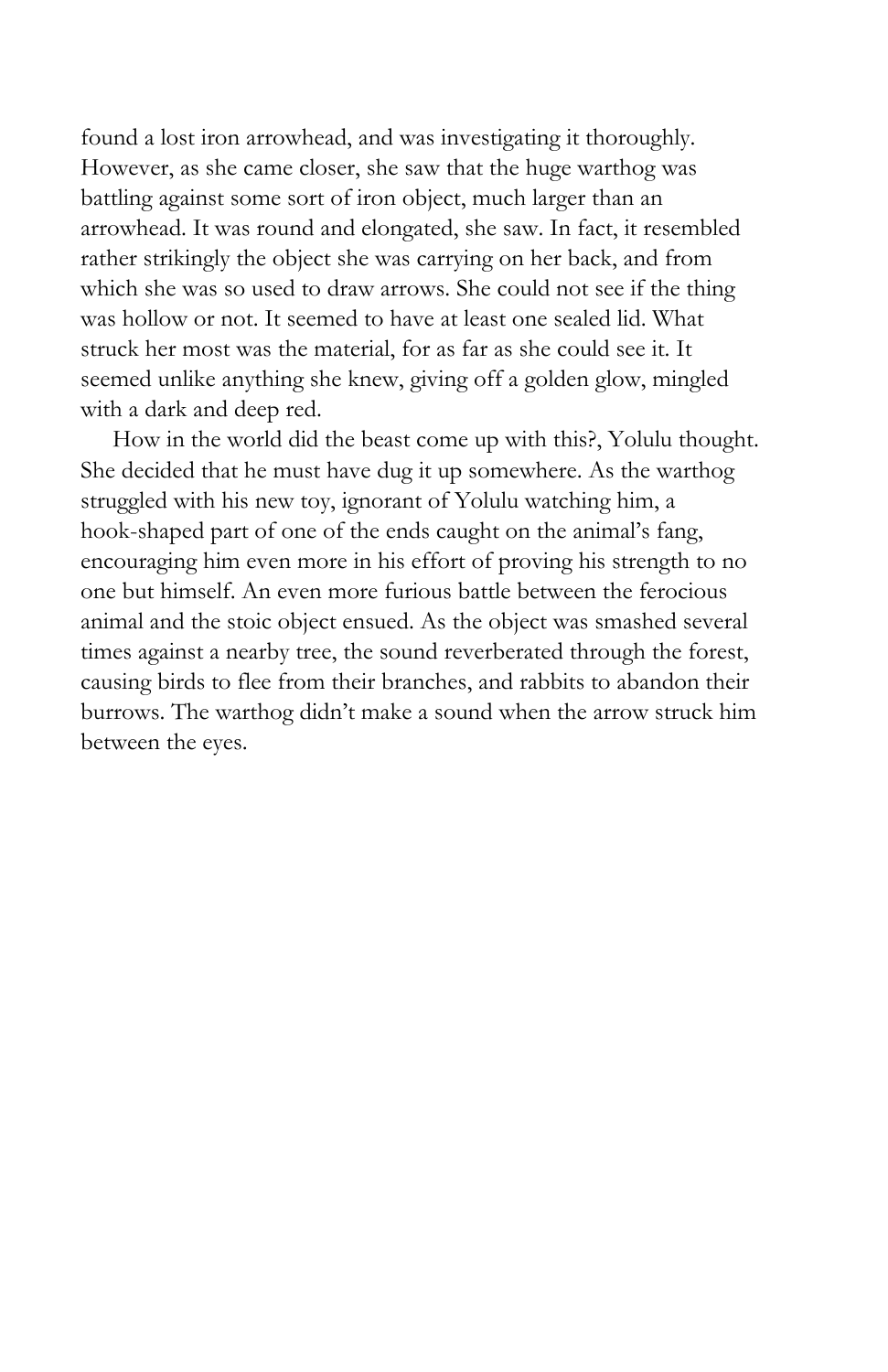# **3**

Why were people always repeating things to him?, Mestavo asked himself. Over and over again. Teacher after teacher. Always coming inevitably back to the same old stories, the same lectures, the same explanations. It was not that they were not interesting in and of themselves. It was just that he had heard them so many times already. He was afraid he couldn't forget them even if he became a hundred years old.

He knew that, being the third son of the emperor, he had no right to the throne, but was expected to advise and counsel the future emperor. In other words, one of his older brothers. And advising meant knowing how the empire fitted together, up to the smallest details. Instead of learning to wield a sword or to pursue something that his heart desired, he had to learn how the Pre-Shift Era had been, how the different parts of the Empire played their roles, and how to address people in court. It was not fair. He got much less prestige and power than his older brothers, yet he needed to work infinitely harder to get it.

But in the end he had learned to live with it, more or less. The obligatory lectures he received each day were repetitious, and he had set himself the goal of gaining some new information with each session, whatever it might be. He asked questions whenever he wanted to know something, and his current teacher at least had the decency to answer them each time in a different manner, though new information was still hard to find beneath the layers of drilled in rules and dogmas. Nevertheless, he usually managed to learn something new. Sort of.

Mestavo knew his teacher was rattling on about something related to historians, whose job it was to reconstruct the Pre-Shift Era, so he figured it was a suitable moment to ask him a related question.

'Teacher, how come there have survived so few documents from before the Shift?'

'Yes, my prince. Few documents have survived from that time. And the ones we do have, are in fact barely readable.'

'So,' Mestavo continued, ignoring the circumvention of his question, 'how can you reconstruct an entire civilization with so few clues?'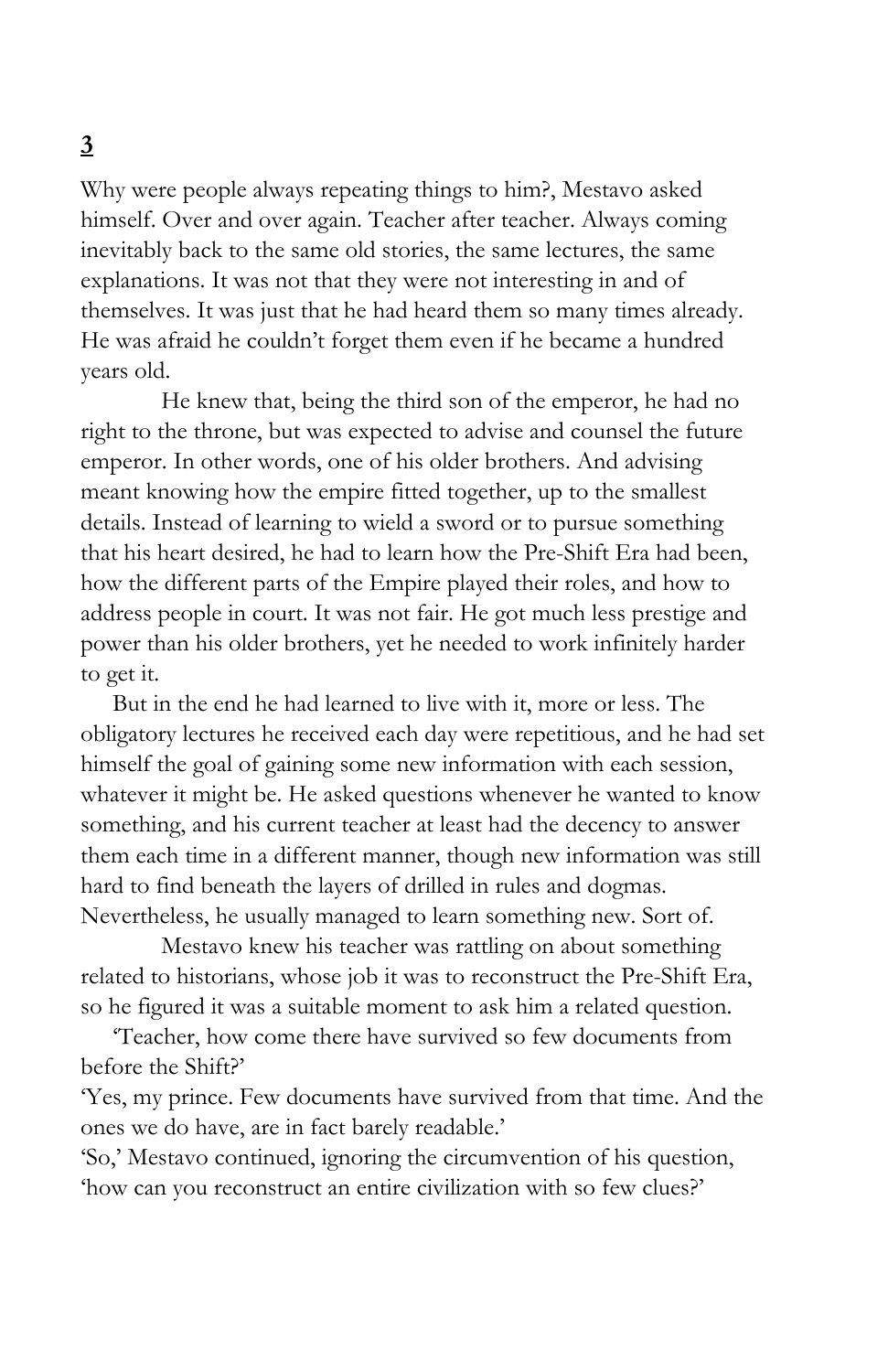'I wouldn't say there weren't enough clues to show us more or less how life was before,' the teacher answered. He walked to one of the bookcases and took out a thick volume. He placed it on the table. 'In this book,' he gestures in front of him, 'all the surviving pages we have are gathered. Mind you, this is of course only a copy. And only of the texts that are readable by us. There are many texts from which words and letters might be recognizable, but meaning not at all. And documents that show only strange signs and little drawings are also among the surviving artifacts. We have yet to understand those. That is what our historians are working on at the moment.'

He opened the book, apparently randomly, and started reading some passages.

Great, Mestavo thought, since they had already read and discussed the entire book twice, and that was not even a year ago. But before he could interject, the old teacher started to speak with his low toned voice, conveying determination and an intolerability to interruptions. Whenever he used that tone, it was better not to immediately go against it. For your own sake.

'This is one of the passages we have recovered from a large, heavily damaged book,' the teacher said, and he started reading in a deep, ominous voice:

*And this is the judgment: the light has come into the world, and people loved the darkness rather than the light because their works were evil. For everyone who does wicked things hates the light and does not come to the light, lest his works should be exposed.*

He flipped a couple of pages. 'Here we have a passage from another book:'

*No one has crossed through the mountains for twelve leagues it is darkness throughout, dense is the darkness, and light there is none.*

'And this one is slightly more incomprehensible, but we can still grasp the message:'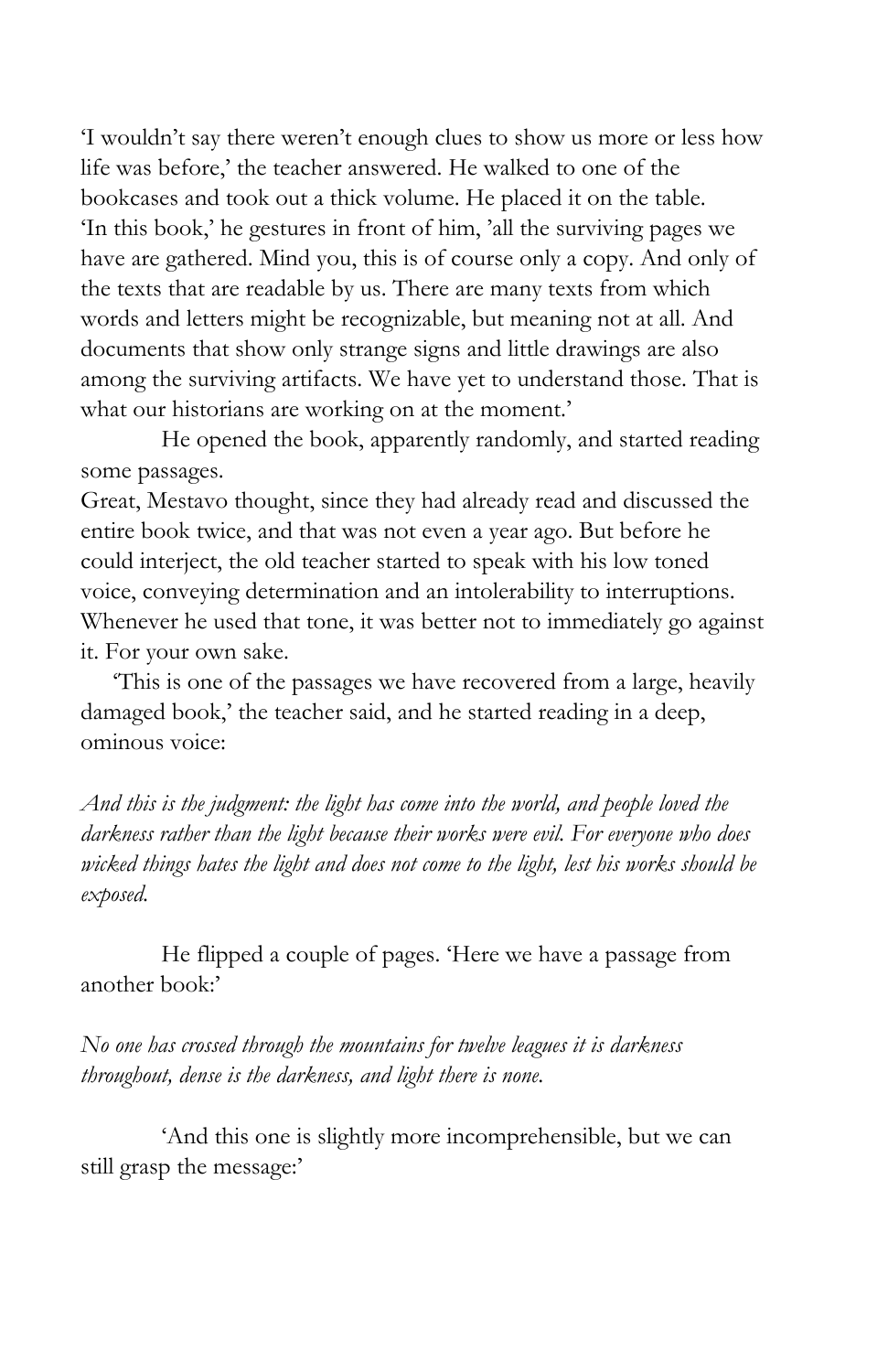*No more shall ye behold such sights of woe, Deeds I have suf ered and myself have wrought; Henceforward quenched in darkness shall ye see Those ye should ne'er have seen; now blind to those Whom, when I saw, I vainly yearned to know.*

'And it goes on, even more terrible sounding:'

*Dark, dark! The horror of darkness, like a shroud, Wraps me and bears me on through mist and cloud. Ah me, ah me! What spasms athwart me shoot, What pangs of agonizing memory?*

'Yes, I know,' Mestavo said in spite of himself, interrupting the old man before he could continue any further. 'They all speak of darkness, and something that seems to be destroying them and their society. But perhaps this is only a very small portion of what there existed. These texts look quite diverse, so maybe they are just an insignificant selection. And perhaps we interpret it completely wrong. There are so many things that make no sense at all. How can we know what they really mean?'

'That of course,' the teacher said, 'is the work of the historians.'

Mestavo had already feared that answer. It got him nowhere. One day, he would be able to speak with one of those supposed historians. But until then, he just had to accept the answers his teacher gave him.

But Mestavo's current preoccupations were not predominantly with the unanswered historical, social and political questions. The fact that he had dozens of women that wanted to marry him, bothered him significantly more. Women in their twenties, the one more noble and more beautiful than the other. All trying to get his hand in marriage. However rich they already were, however high they were born, nothing could match being the wife of an emperor's son, even if that son was the third son and would have no more chance at becoming emperor than any other man living on the island. Succession went from first born son, to second born son, and then to first born nephew, second born nephew, and so forth. The high fertility of the family ensured that this could go on almost indefinitely, and the system prevented serious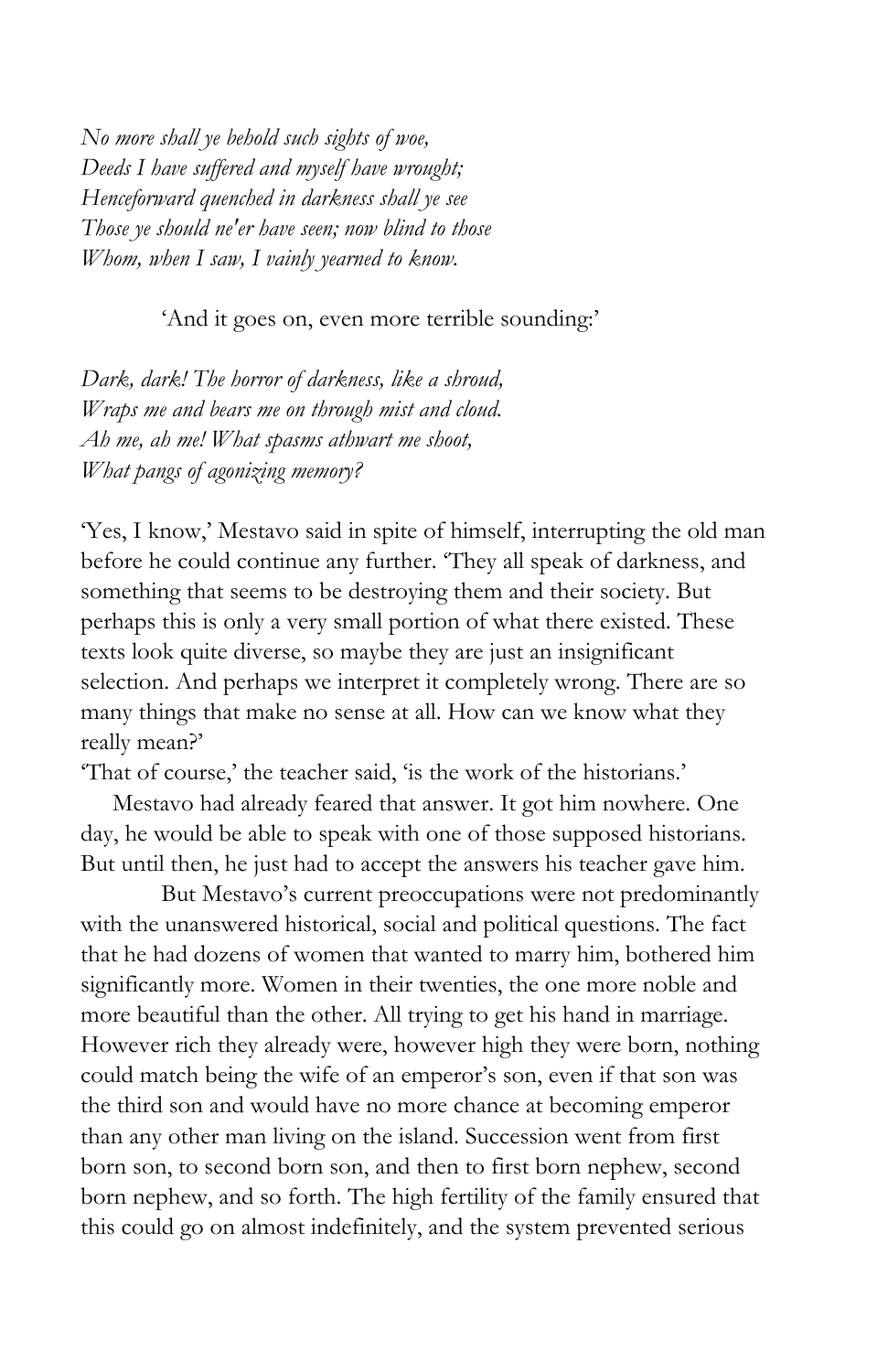rivalry between brothers. All this didn't took away the fact that Mestavo, being a prince, was popular among women.

He didn't think there was anything really wrong with these women. They were kind, amiable ladies, masking well their desires of rising a step on the social ladder. And they brought him the most extravagant gifts from all over the country. Flasks of the most exotic drinks he had ever tasted. Coats made from the most beautiful and mesmerizing materials he had ever laid his eyes on. Puppets that could perform the most extraordinary feats. Truly, he was fond of these gifts.

The problem was, however, that he was not in the least interested in any of those who brought him the presents. In truth, he could not muster up any real feelings or emotions for any of them. For women in general, as a matter of fact. Usually this would not be a big deal, it hadn't been up till now at least. The problem was that, since he had turned 20 last year, he had to designate one of the women to be his wife. Within less than a year. He had to choose who he would marry, and there was little time. He had to decide with whom he would spend the rest of his life, day and night. And he had to make the decision before he turned 21.

His teacher was still reading passages from the book that lay in front of him. Fortunately Mestavo noticed from the clock hanging above the door, that it was almost night, which meant the end of his lectures. He had just finished gathering his notebook and quill, when the hand indicated it was 12 o'clock. He said goodbye to his teacher, and left the artificially lit chamber. Since he couldn't get the issue of marriage out of his mind anyway, he decided to go and admire the gifts he had received. The gifts he had received until now, that was. In the upcoming months he would receive many, many more. Perhaps exposing himself to the matter might serve as a useful therapy. Or perhaps the complete opposite. He didn't know.

Mestavo went into his Treasure Chamber, the name he had chosen for the room that housed a variety of items, ranging from childhood dolls to swords, and from hand drawn maps of the island to miniatures of his animal companion, the large scorpion he had spent almost all of his free time with when he was young. And of course, the gifts of his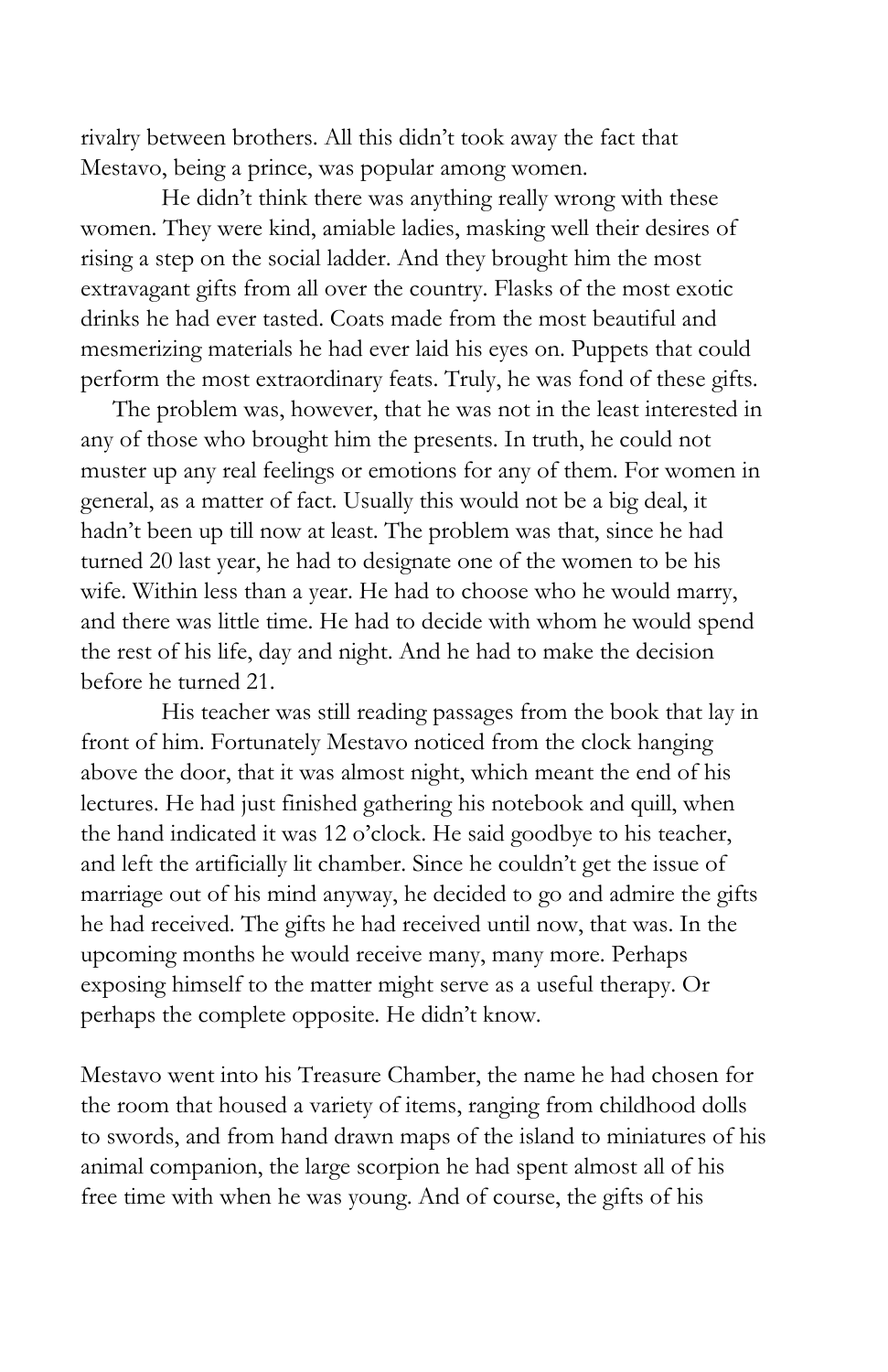suitors. Several he had already admired at length, whereas others he now barely recognized, or not at all.

Each day women gave him presents. All this went through one of his advisers of course. The women gave his adviser their name and age, and their present. Mestavo then had to decide which gifts he liked most, and the names that accompanied them were retrieved, and those women were invited for an audition where he himself was also present. Out of them he would make a selection. And from those few he had to pick one in the end. But that were worries for the future. The near future, unfortunately. But now the deal was mostly receiving gifts, and picking out the ones he liked most.

However, in the beginning there had been so many suitors, that one of his advisers had taken the task upon himself to help with the sorting of gifts. Therefore, part of what lay in this chamber he himself hadn't even glanced upon. Which, now he thought of it, sort of defied the notion of him choosing the women whose gifts most spoke to him. Whose choice best matched his own. The selection his adviser would make seemed like a weak substitution. But he didn't really care. There were already too many anyway, he had no time to manage it all.

He walked around, looking for something especially worth seeing. Between all the glimmering and shining items that were lying around, one partially exposed object caught his eyes. Covered beneath cups decorated with large, sparkling stones and a set of knifes that reflected whatever was directed at them, making them nearly invisible when used, lay a rounded, tube-like object. It was not the shape that had him gaze at the thing without being able to think clearly and coherently. It was the color. A red, darker and more intense than blood. And throughout this, streaks and waves of gold were visible, flowing into, and protruding out of, the deep red. The longer he looked at it, the more captivating it became. So strange and unlike anything he had ever seen, yet at the same time he could not imagine anything more natural in the world that this object that lay in front of him.

Mestavo took it out of the treasure pile, cursing himself for the fact that he had led someone else decide what where the worthwhile gifts and what weren't. He should have been informed about such a marvelous thing, whatever it might turn out to be. He studied it intensively. It looked remarkably like a quiver for carrying arrows, only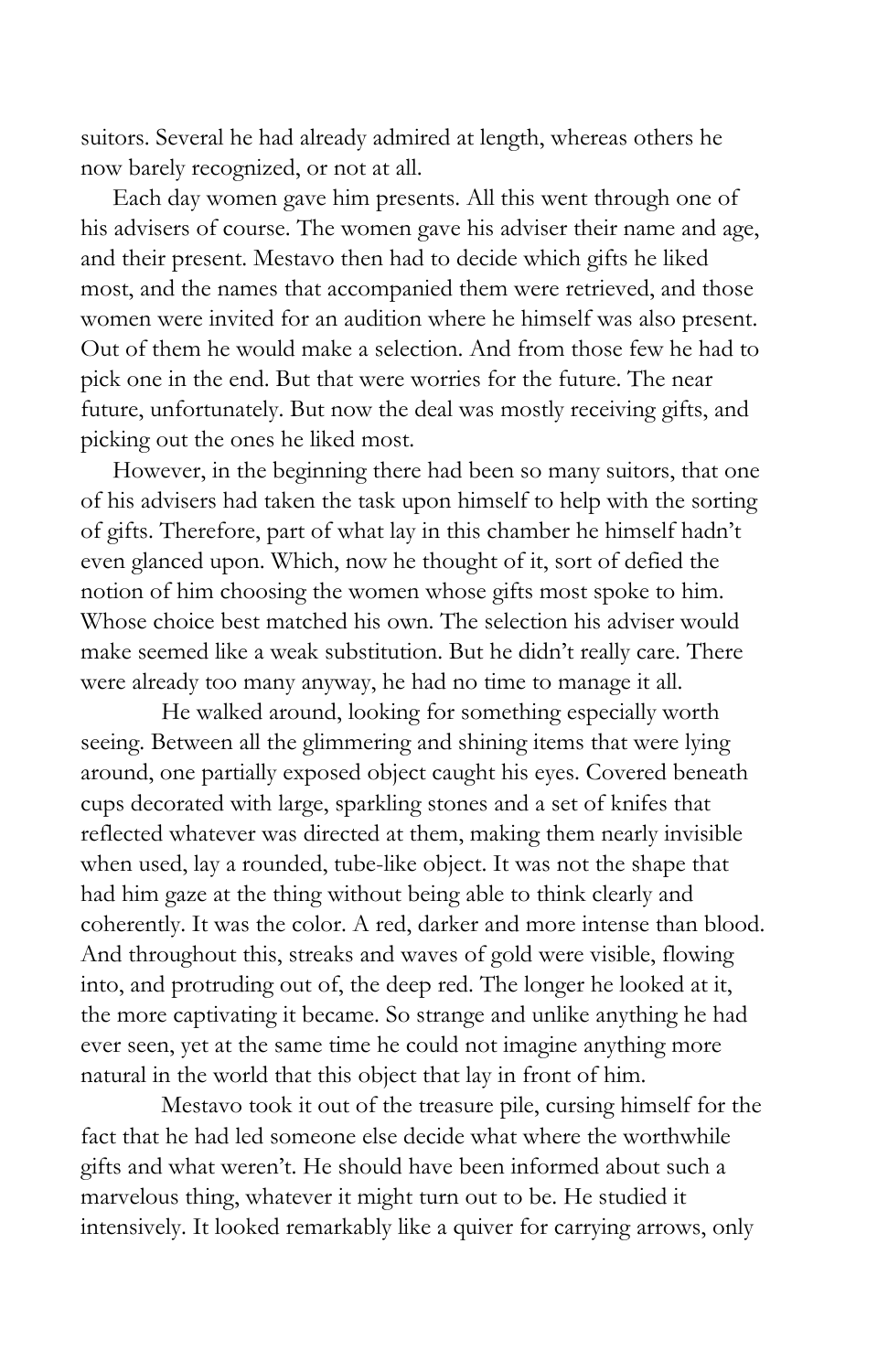that the top was covered with some sort of seal, coming from the body itself.

The material must be some sort of metal, Mestavo said to himself. At least it was no wood, stone or ceramic, as he could feel from the texture. He took a magnet out of his pocket, something he always carried with him, and tried to see whether it would stick to the quiver. Not a single shred of magnetic force. He tried opening the seal, but it wouldn't budge a hairsbreadth. He had to know what was inside. He just had to. An object this beautiful? And sealed? It had to contain something of great value. Clutching the red and gold quiver underneath his arm, he ran up the stairs, heading for the imperial blacksmith.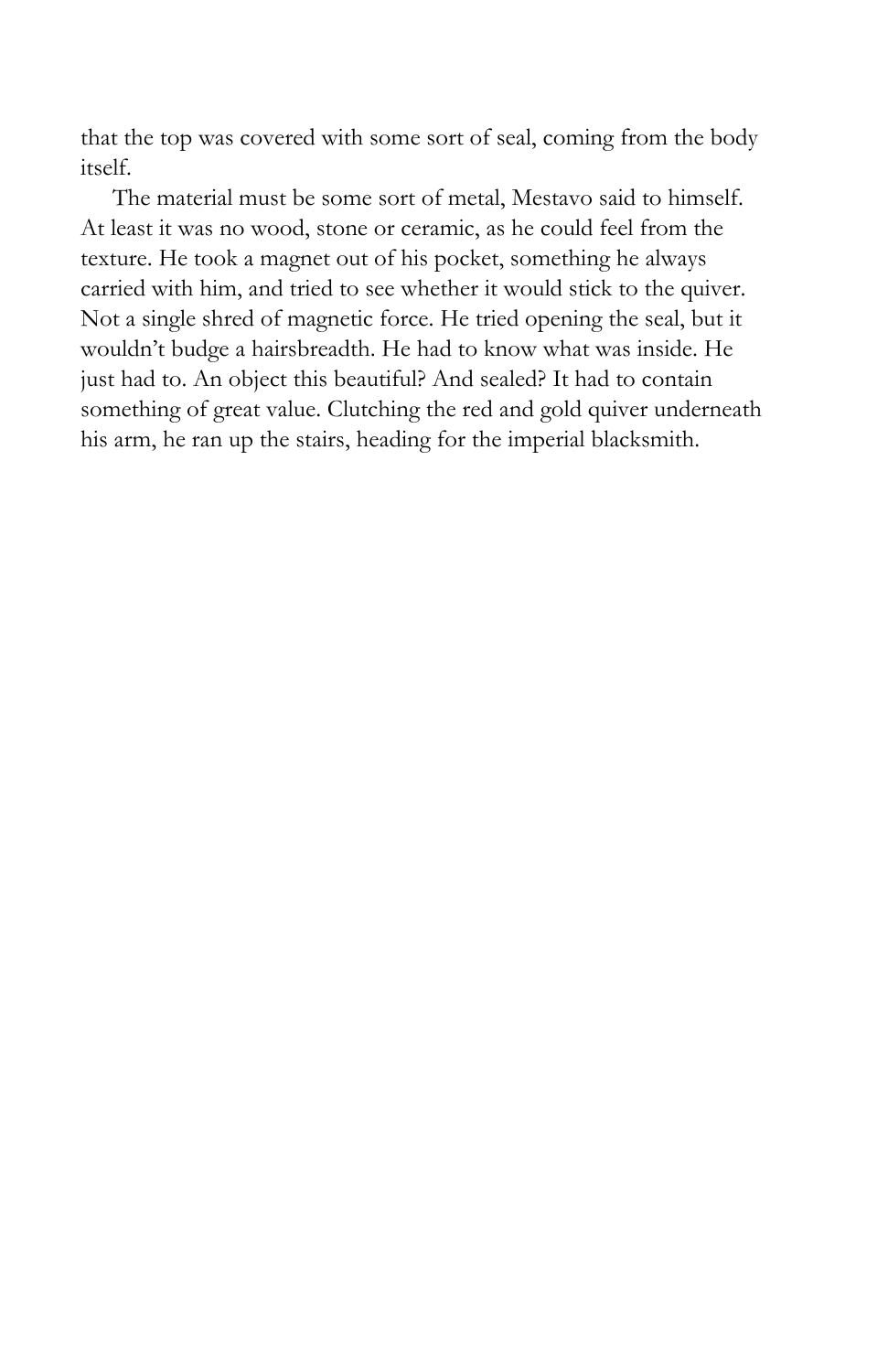## **4**

Beautiful as always was the ocean. No one could deny it, Garco thought. After he gathered his instruments from the table, making the required movements without even truly noticing them, he opened the door. Darkness still covered the coast town in which he lived. The town in which many generations of his family had spent their time perfecting the art of fishing, making it into the most enjoyable and rewarding occupation that had ever existed. Guided by his candle, Garco strode along the gravel roads towards the coast. Practice had taught that being at sea with first light, fishing gear already deployed, yielded the most gain. There were many different types of fish, ranging from large, two meter long algae eating species, to deadly carnivores of less than a centimeter in length.

The majority of these were attracted to the first minutes of light after they had spent the previous twelve hours in complete darkness. In the morning, the little light that penetrated the water would wake them and draw them towards the surface. Ideal for the fishermen that awaited them with their nets and hooks, adjusted to avoid the most dangerous species, and carefully balanced between yielding the most kilograms of meat and giving the equipment the longest lifespan. The nets were made from the almost unbreakable kihka fibers, extracted from agave-like plants found in the western forest, all the way at the other end of the island. These fibers were the only lightweight material that would resist the ferocious teeth of the sea creatures for more than a couple of months. If not overly burdened, they could last for years.

Garco had reached his boat, given to him by his father, after it had become clear that Garco's older brother, Gatosch, would neglect and even abandoned his duty and privilege of living a fisherman's life. Though everyone in his family had noticed the lack of enthusiasm shown by Gatosch for the family fishing business, all had been devastated when the 17 year old boy had truly and definitively decided to leave the coast, to forsake the sea, and to abandon the perfect life of a fisherman. He had decided to enter into the sorrowful trade of a merchant, and had moved to the Midlands.

Garco had seen his brother on several occasions, and apparently he had done quite well for himself. But he wouldn't switch places with him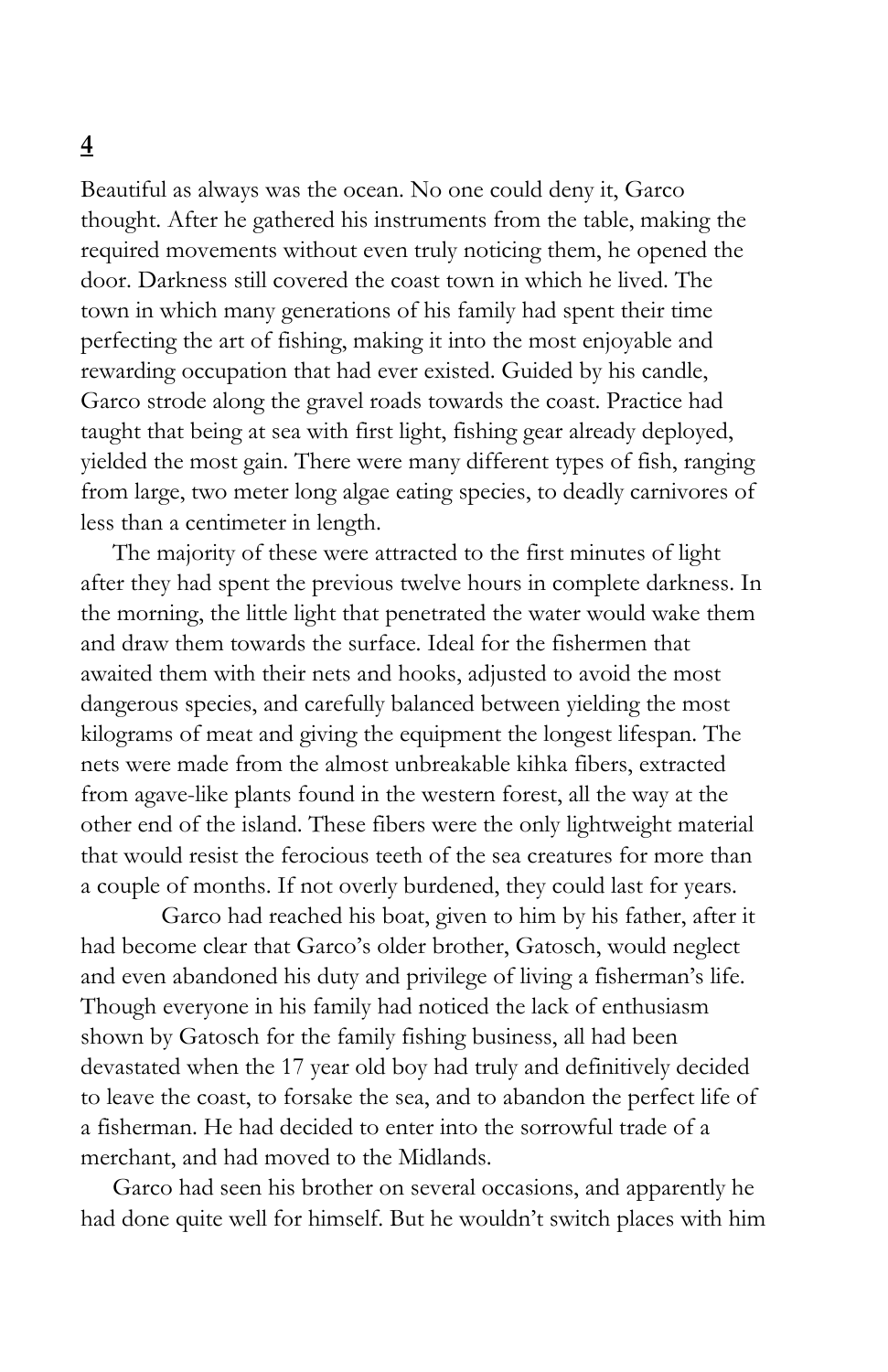for anything in the world. Fishing was everything for Garco, all other things he would rather keep at the other side of the ocean, beyond the ferocious winds, horrendous torrents and deadly currents.

Having rowed several meters offshore, he stopped to prepare his instruments and gear. Soon now the darkness would flee from the light, providing the ideal moment for catching large amounts of fish. Throwing his eleven month old net overboard, he thought of the sea, with all of its beauties. Tranquility, alternated with majestic and devastating power and destruction. Beautiful and demanding respect. Stories of brave, or foolish, men that had crossed the border were plentiful. No one who had ventured more than two kilometer off shore had ever returned from the wild torments, hurricanes and lightning storms that reigned there.

Wondering about this paradoxical notion of something so gorgeous being so devastating at the same time, he was suddenly rushed out of his line of thought, as he felt the net catching on something heavy. With enthusiasm he thought about what it might be. However, as several seconds went by without the prey trying to put the net out of its capturer's hands, the idea of having hooked onto some living thing abandoned Garco fairly quickly.

Perhaps just a stray log, or a poisoned or injured sea creature, he thought. Garco began pulling in the net. As several small, slimy fish and algae began to emerge from the water, struggling to escape their newly formed prison, something else came with them as well. The rounded contours of an object emerged, clearly not an animal or anything related to it, given the smoothness and the straight lines of the thing. Garco's aversion to the new and the unknown, especially when not directly related to the fishing business, quickly overcame his instinctive sense of curiosity.

He finished taking the net and its content into his small boat. After he had placed the small fish into a basked, he reluctantly brushed off the debris in which his other catch was covered. The tube-like object that emerged appeared to consist of some sort of metal he had never seen before. The surface glittered red and gold, and it looked to Garco to be very recently deposited, given the complete lack of rust and erosion.

He couldn't just throw it back into the ocean. He knew that.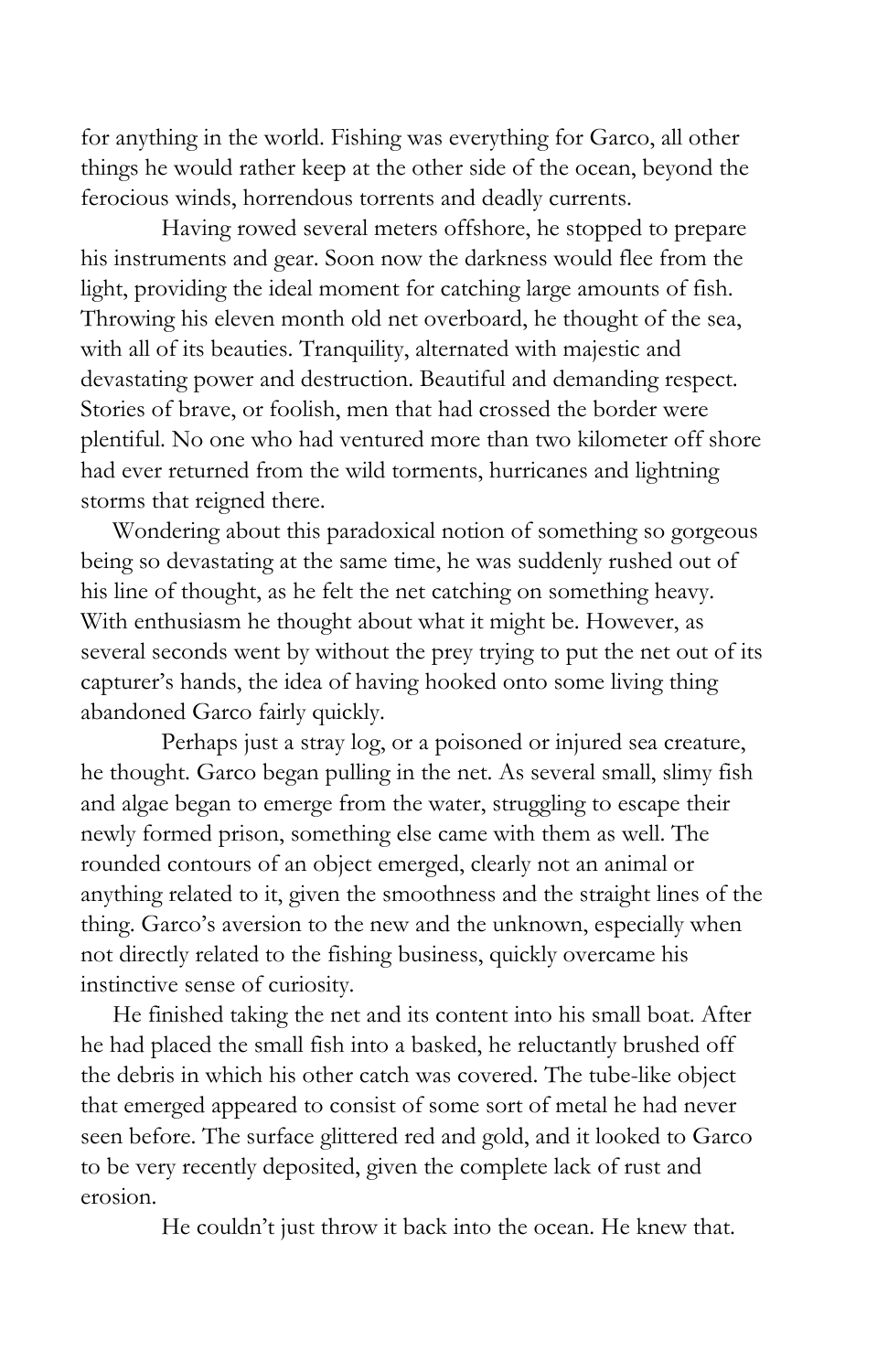But neither did he have an interest in trying to open the lid, which looked as if it could be unlocked. The fact that he had no idea where the object could have come from bothered him slightly. He pondered the possibility that it had drifted to this place from beyond. From whatever beauties or horrors that lay beyond the border. But that couldn't be. Nothing had ever crossed the border that was located all around the island, always at around two kilometers distance from the shores.

Of course, many people had tried. But all the boats had been crushed by the enormous waves, and most of the people had either been hit by lightning, killed by one of the large sea creatures that occasionally seemed to roam there, or had simply drowned. There were survivors however. But the few people who were unfortunate enough to survive reaching the border had from that point on completely lost their minds, and were unable to do anything, or to even recount what had happened to them. Those few that didn't lose their minds were determined never to try such a journey ever again, and refused to give details of their adventure to anyone.

Besides the many boats and ships that had given it a try, there had also been airships. Wooden constructions with sails, resembling large ships, that could fly through the sky. They had been specifically built by the Empire to explore the outer ocean. But had failed again and again, just as miserably as the boats had. With the only difference being that there had been no survivors whatsoever, just pieces of wood and sails. It goes without saying that the Empire soon gave up such enterprises.

Remembering that, Garco was sure the object had not come from beyond. And with that knowledge, he decided to just ignore the rest of it. He continued with his daily business of rowing over the water, throwing his nets out, catching dozens of fish, and enjoying the tranquility all of this gave him. At the end of the day, Garco slowly rowed back to the shore. He looked at the baskets he had managed to fill with fish, and was content.

However, the thing that was lying besides the baskets managed to scour off some of his happiness. He could not decide what to do. Throwing it overboard again was no option, he thought. For that it was just a fraction to uncommon and out of the ordinary. He just couldn't do it. As he stepped on shore, he froze because of a sudden realization.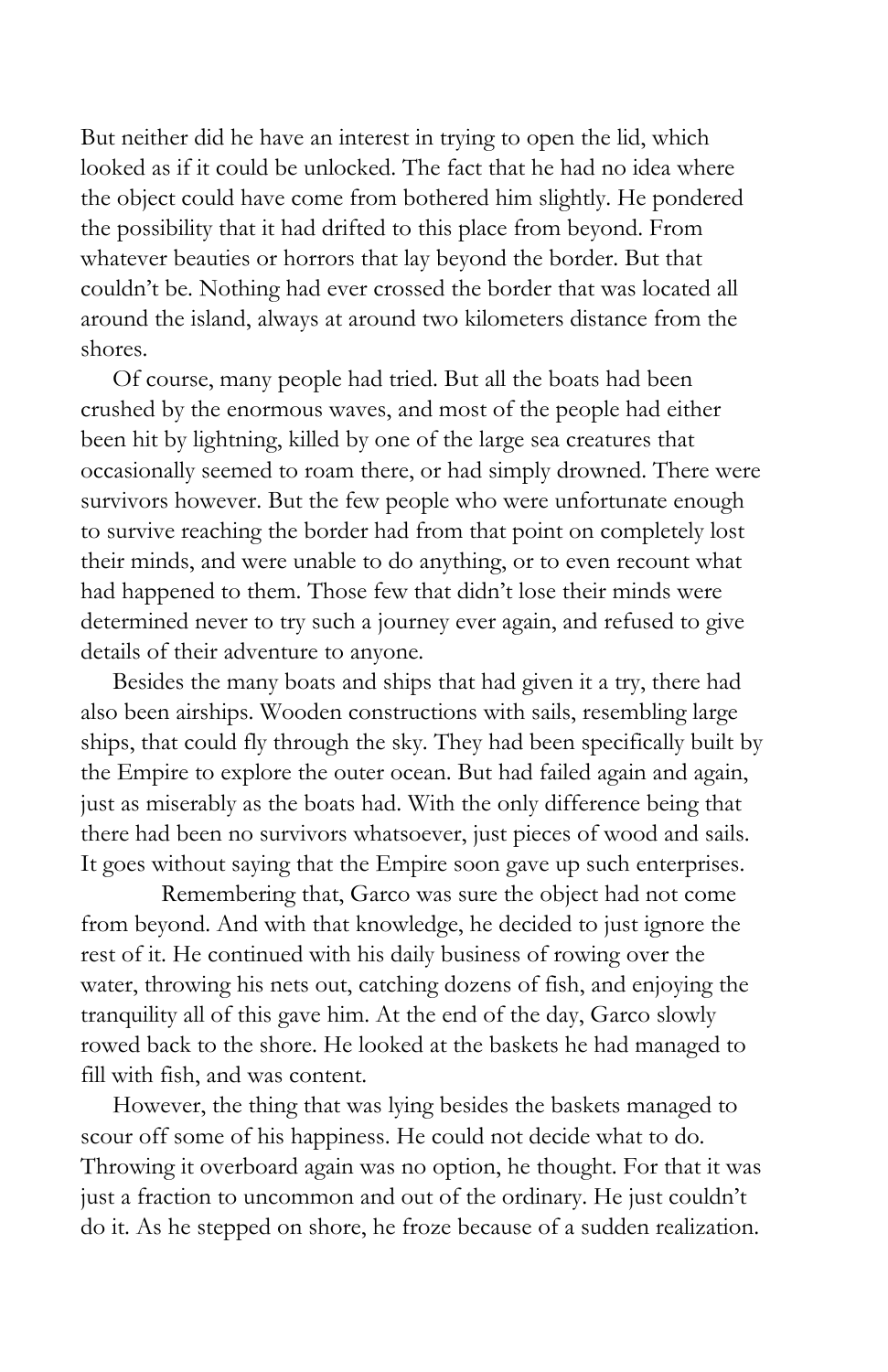'Of course,' he exclaimed, more to himself than to anyone else. 'This is precisely something that Gatosch would be interested in. Or at least something that he would know how to handle. 'Why didn't I think of this before?'

In a rush of brotherly love and obligation, he decided that he would visit Gatosch, taking the queer object with him. He just hoped that his brother still occupied the same market stance, because searching for him in the enormously crowded and suffocating city simply went too far. Now already he dreaded taking on the long journey, away from the boat he cherished and away from the sea he knew so well.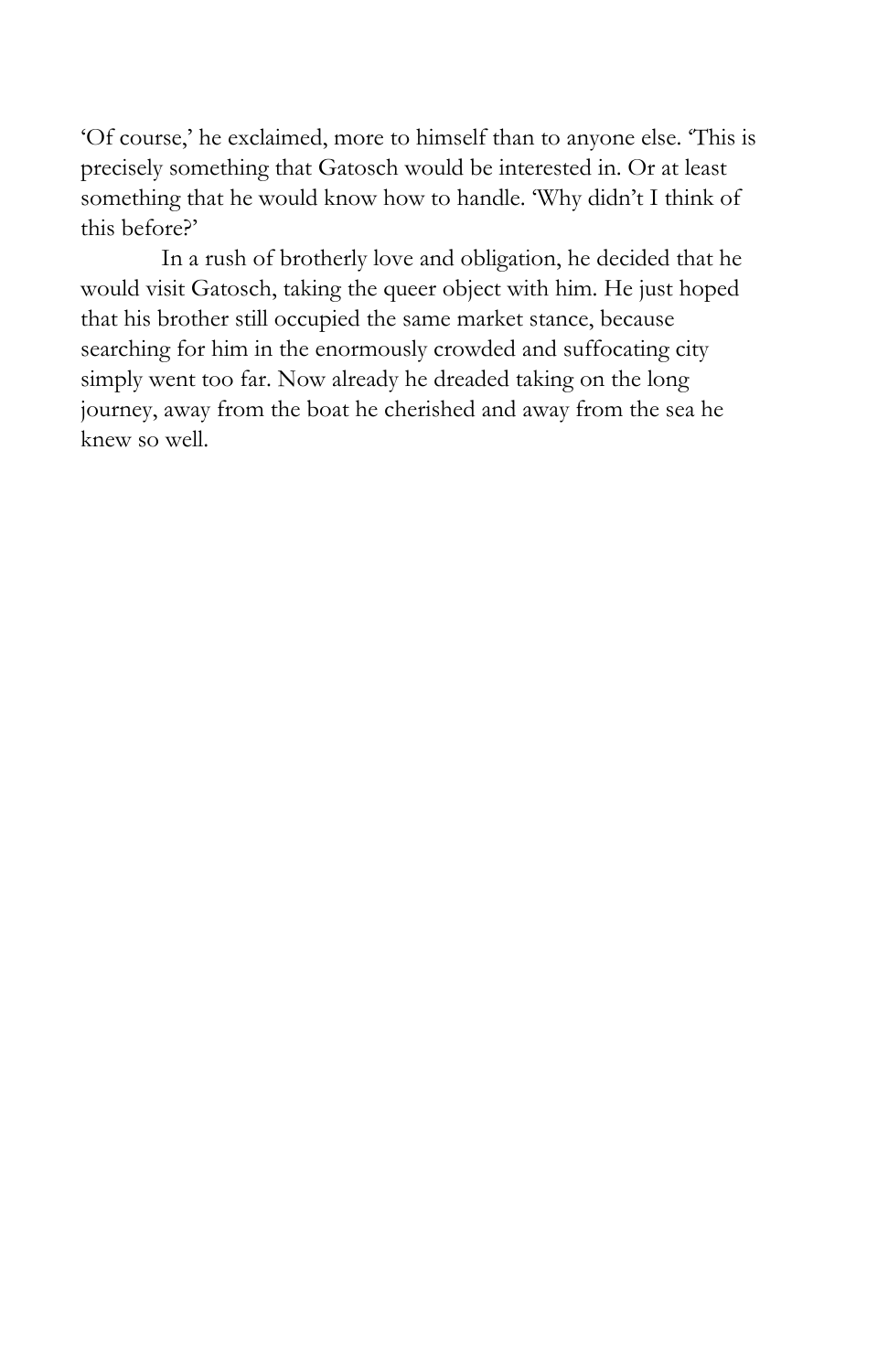#### Digging, as usual, Johteng thought as he lifted himself from his orderly kept bed in the corner of the small, rectangular compartment. The five others living there were also getting up, some grumpy and muttering to themselves, but most just solemnly and contently doing their daily business.

'Digging?', Johteng asked the muscular man doing his morning stretches. 'Nope, I finally get to go to sorting. So make sure you guys break the stones up as small as you can!', he said with a wry smile covering his face.

Johteng enjoyed the few breaths of fresh air he could get before descending into the enormous, underground mining systems. Humming one of his favorite songs, he got into the line before the entrance. He picked up his mouth cap, pickaxe, freshly washed sweat cloth, lunchbox, water bottle and emergency torch. Sticking the items in his pockets and along his belt, and swinging his pickaxe over his shoulder, he followed the rest of the workers into the narrow passages of the mines.

Singing with the rest of his team, he walked for half an hour towards Area C, Tunnel 14. Taking a left turn, continuing for ten minutes, and turning left into a large passageway, they finally reached the spot they had been working at for the last two weeks. Johteng worked together with Lesno and Irik, his closest companions, alternating the straining efforts needed for working with the almost impenetrable rock formations.

While Johteng was hacking away at the more breakable and manageable parts of the damaged stone walls at the sides, waiting for his turn at the much heavier job of trying to remove pieces from the still untouched rock surfaces that lay before them, he tried to calculate how many years he had been working at the mines.

At 12 he had started working with his father in the mines. His entire village worked there. Well, at least the ones who were resilient enough, he thought. Johteng liked the hard work, and the sense of doing something worthwhile. The stones and metals they found were extremely useful and in high demand. Gems were luxury items for the elite, and so were several other metals, such as silver and gold. But most

# **5**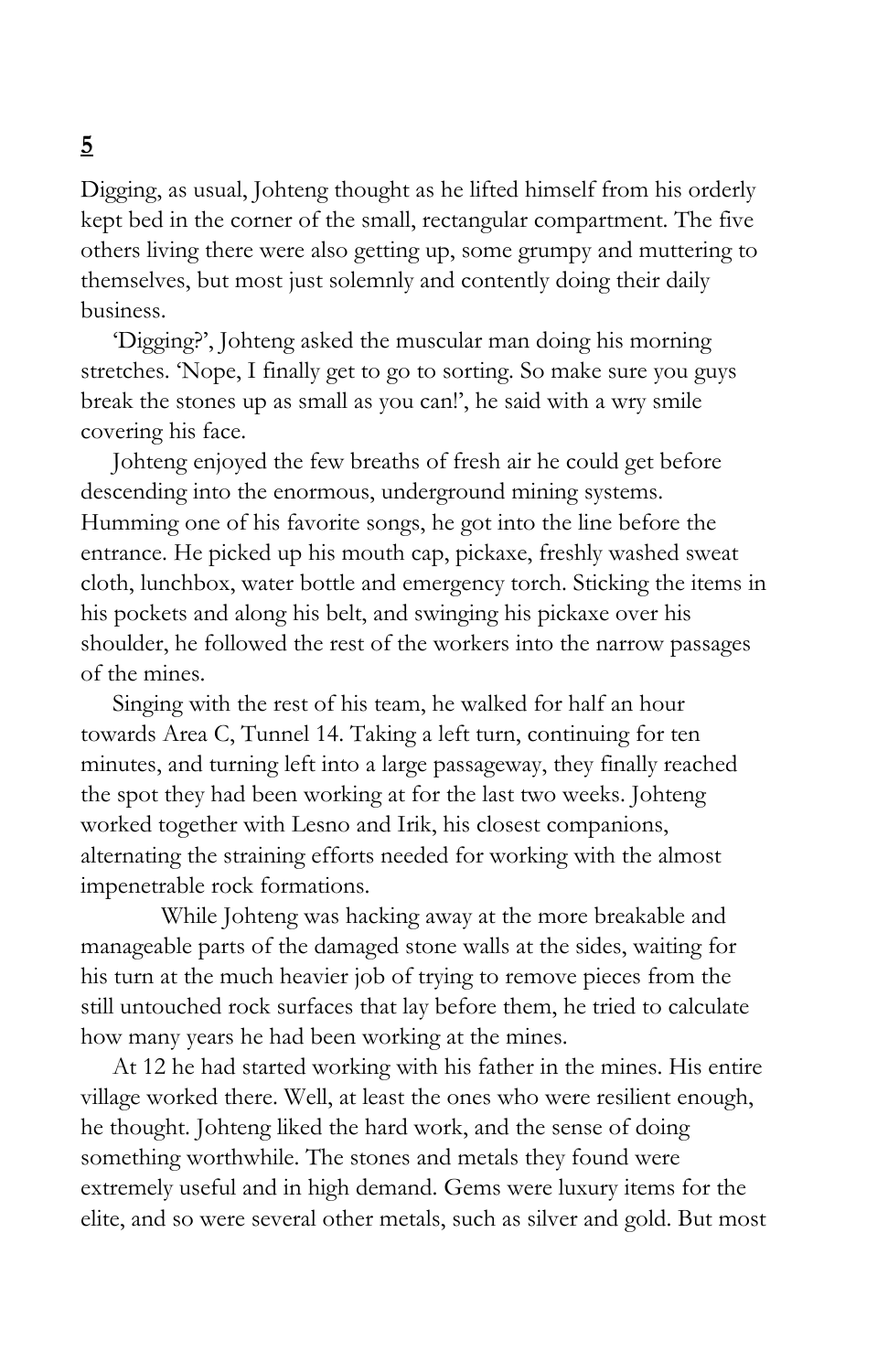in demand were of course the really useful materials, such as the magnetic stones. They were used throughout the island, and featured in various trades, in battles, and of course in the Magames, the highly popular and entertaining games that were played all over the world. Even though Johteng had never witnessed a professional Magame, he thought he would truly enjoy it. He knew little about the game itself. That it were two teams playing against each other, trying to throw magnetic pebbles at the other team's iron spikes to gain points, while the members of the other team tried to deflect them, using their own magnets, he knew. But Johteng found the exact rules and practices confusing and ambiguous. Then again, there had to be many regional variations as well, he imagined.

'19 years already,' he said to himself, slightly surprised. 'Well, minus the two years spent recovering from my injured leg,' he murmured to himself, trying not to think of the hardship he had gone through when he had been forced to stay at home, unable to walk or do anything else. He had been lucky that the medic had said that a full recovery was very likely, else his employer would probably have searched for a permanent replacement. After all, the mining federation had to provide the Empire with a fixed amount of stones and minerals. There were plenty of workers of course, but not everyone was fit enough to do the tasks that were needed. Johteng had a rather high post he was proud of, and he wouldn't want to lose it to someone else because of an injured leg. But that was all in the past now. For the last couple of years he had been fully well, and enjoyed the work in the mine more than ever.

As he hacked away at the stones, his mind began to wander again. Somewhere behind him a man was humming the tune of a song that Johteng had almost forgotten about. The song told about the wonders and mysteries that were hiding in places all over the island. Not only in the caves and mines, but also deep inside the dark forests, in the dry deserts and in the cold, dreary seas. For as long as anyone could remember there had existed hidden mysteries, unknown creatures and mysterious forces, whose origin no one knew, nor dared to find out. The song sang of trees that recited poetry which lured travelers and enticed their hearts. Of sea creatures that dragged unsuspecting seamen down with them, subsequently preventing them from suffocating by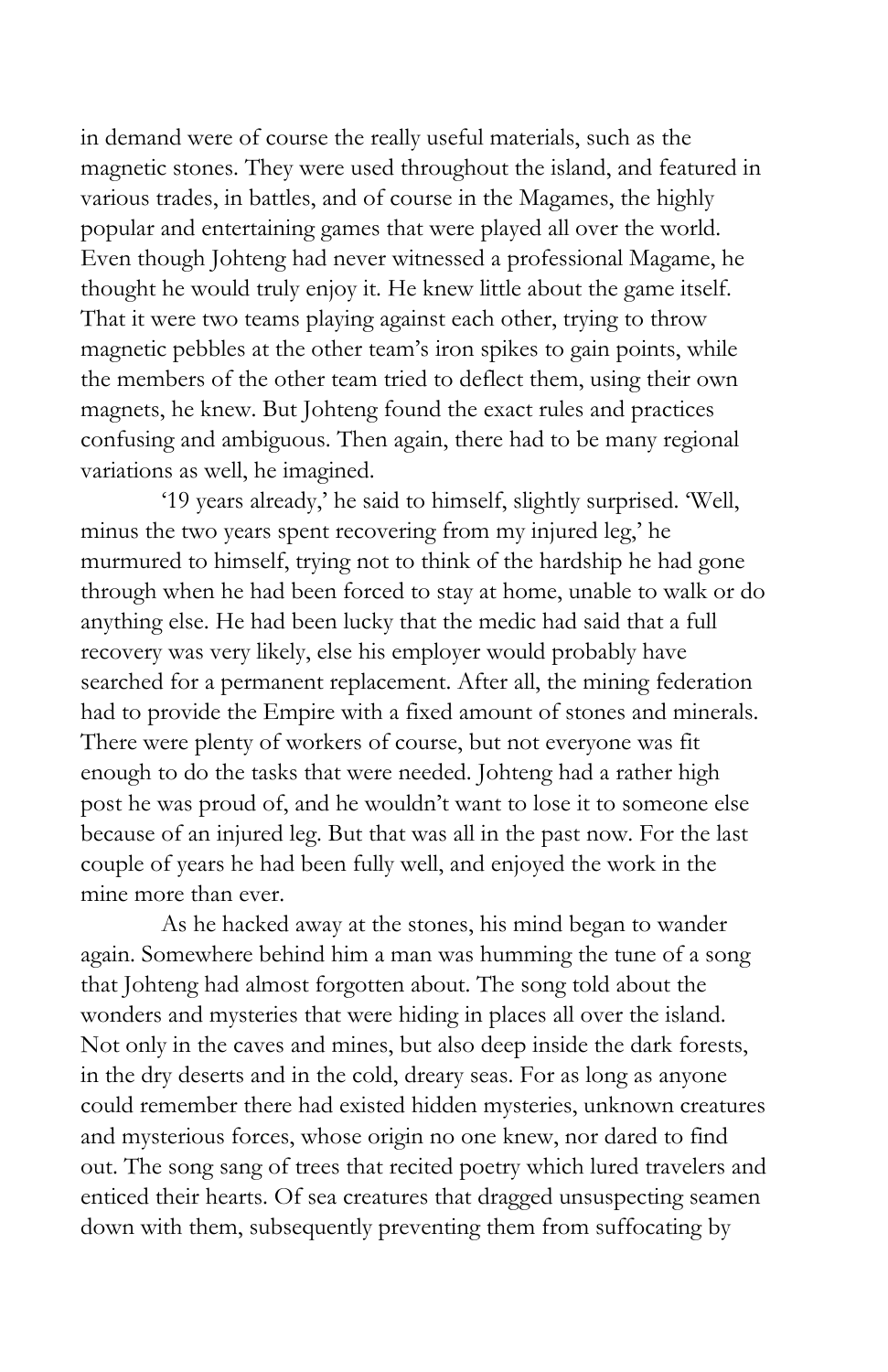giving them gills to breath. Of desert beings that hid underneath the sand, waiting to catch anything or anyone that walked upon them. Of snakes that could entangle a man's mind. Of wolves that could bite through a man's willpower. Of eagles that picked at people's saneness. And of rivers, slowly shaping the ground around them to their will. Of mountains, ranging from warm comfort to cold despair. Of grasslands, where falling raindrops were caught by millions of tiny blades. Of dunes, whose inclination kept the uncountable grains of sand in permanent movement. Of all these things the song sang, and of many more. Johteng had heard it often in his childhood, and he had wondered about the many strange things the world held in reserve.

Since he had joined the workers in the mine, he had begun to lose his interest in the mysteries that lay beyond the underground passageways. He focused mostly on the mines and the stones within. And of course the dangers that lurked in the darkness. Hearing the song again made him nostalgic. He regretted that he couldn't spend more time in the outside world. But that was just a momentary itching, and it quickly subsided. He had long since accepted his work in the mines. It was hard work, but he had gotten used to it. During the arduous hours of working with the pickaxe, he could turn his mind to blank if he wanted to. He had learned to escape to the inner part of himself, where life was tranquil and quiet, without worries and without pain.

The lack of light and the heavy, dusty air did little to him when he was in that inner sanctuary. His muscles were doing the continuous hacking, while his thoughts seemed to be completely separated, living a life of their own, without the suffering and the boredom. Mostly during the time between work, and whenever he got to go to sorting or selecting, did the two truly join together again. Those were the moments he was most content. The moments he was fully aware of what he was doing, and enjoyed it.

He noticed the man behind him had stopped humming. He wanted to turn around to see the reason for the sudden stop, but as he did so, something else overruled his focus of attention. He looked to his right, as he suddenly heard a deafening crack and the sound of stones tumbling down. It was not uncommon for parts of the underground mines to collapse, crushing or trapping the people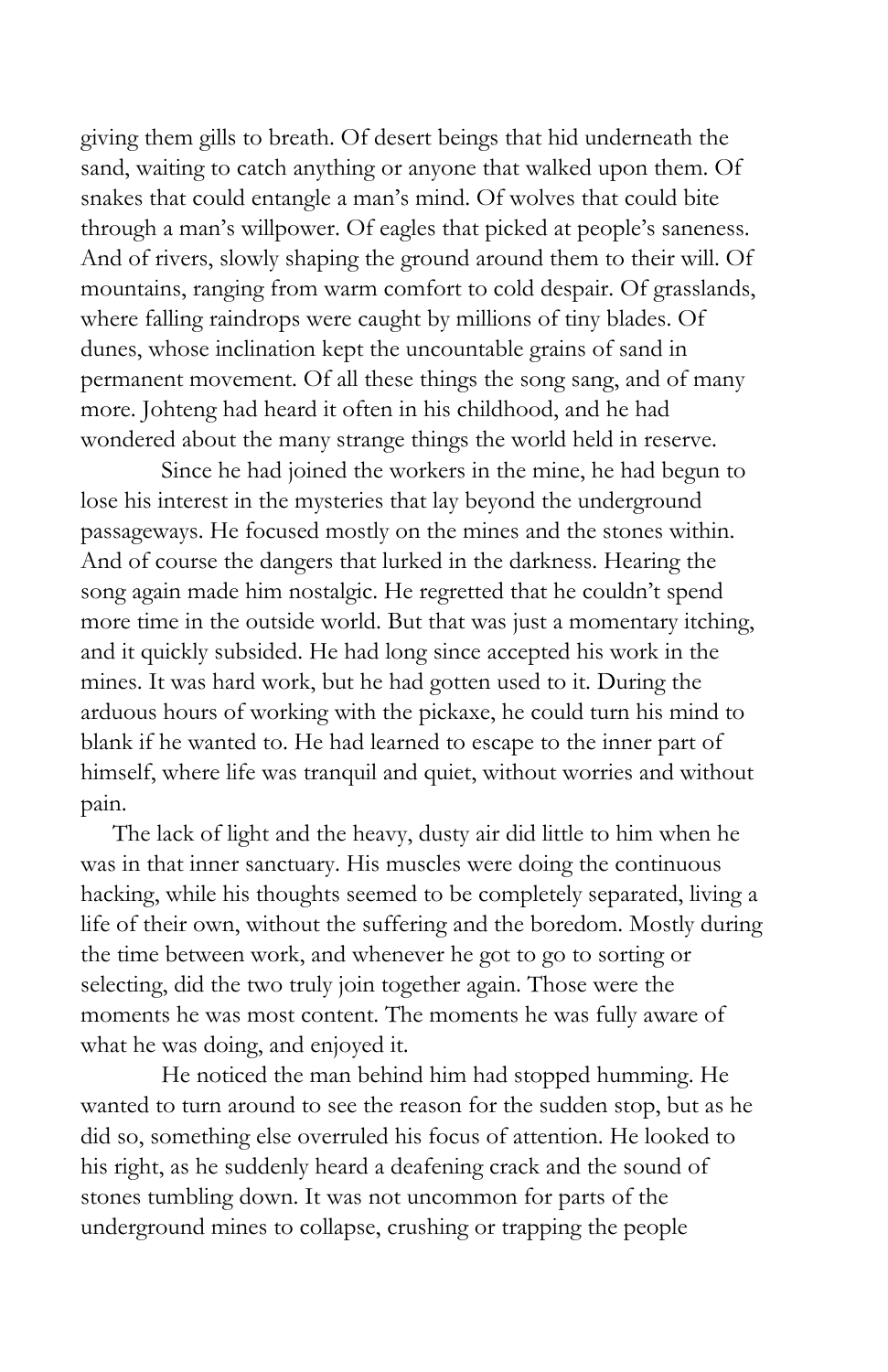working there. This time they just seemed to have stumbled upon a hollow part of the rock formation, a hidden cave deep under the surface of the earth. That happened occasionally.

The dust settled down, and everyone was trying to peek at the newly discovered cavity. 'That's a big one,' Irik exclaimed. 'You can say that,' Johteng affirmed in a low voice, as he picked up a torch and slowly entered the hole in the wall. As always, his interest was spurred by the prospect of discovering new, unknown objects. However, he did not immediately see any glittering of metals or gems trapped inside the walls of the cave. Johteng was one of the few who had specialized himself in recognizing rocks and minerals, and was often employed when such new caves were encountered. He loved it. He knew they needed to inform a headman before entering a new cave, but still, he couldn't resist the temptation of moving around, of scanning the cavity all by himself.

He moved his light alongside the newly discovered walls. Suddenly he saw a reflection in the distance. These things always got him excited. The notion that something worthwhile was within his reach, but without knowing what exactly it was. And then being the first to discover it? It made his blood rush.

He walked towards it, minding his steps carefully.

'What do you see,' someone called out to him. 'Nothing yet,' Johteng yelled over his back.

Nothing but the shiny object lying in front of him. Illuminating it with his torch, he removed some of the dust and gravel that covered the object. This is no stone, nor a gem or mineral, he thought. The rounded edges, the strange color, the shape. He lifted it and was surprised by its lightness. This was something different. He enjoyed discovering beautiful stones, sometimes even unknown types. But not something so utterly different. He didn't know how to handle it. He heard people walking towards him.

'What have you found,' Lesno asked.

'I truly have not the slightest idea,' Johteng answered honestly. As his hand moved along the object, feeling its curves and shapes, he noticed that there was some sort of mechanism on top that seemed to seal the tube.

'Hey, can you get it open,' someone said?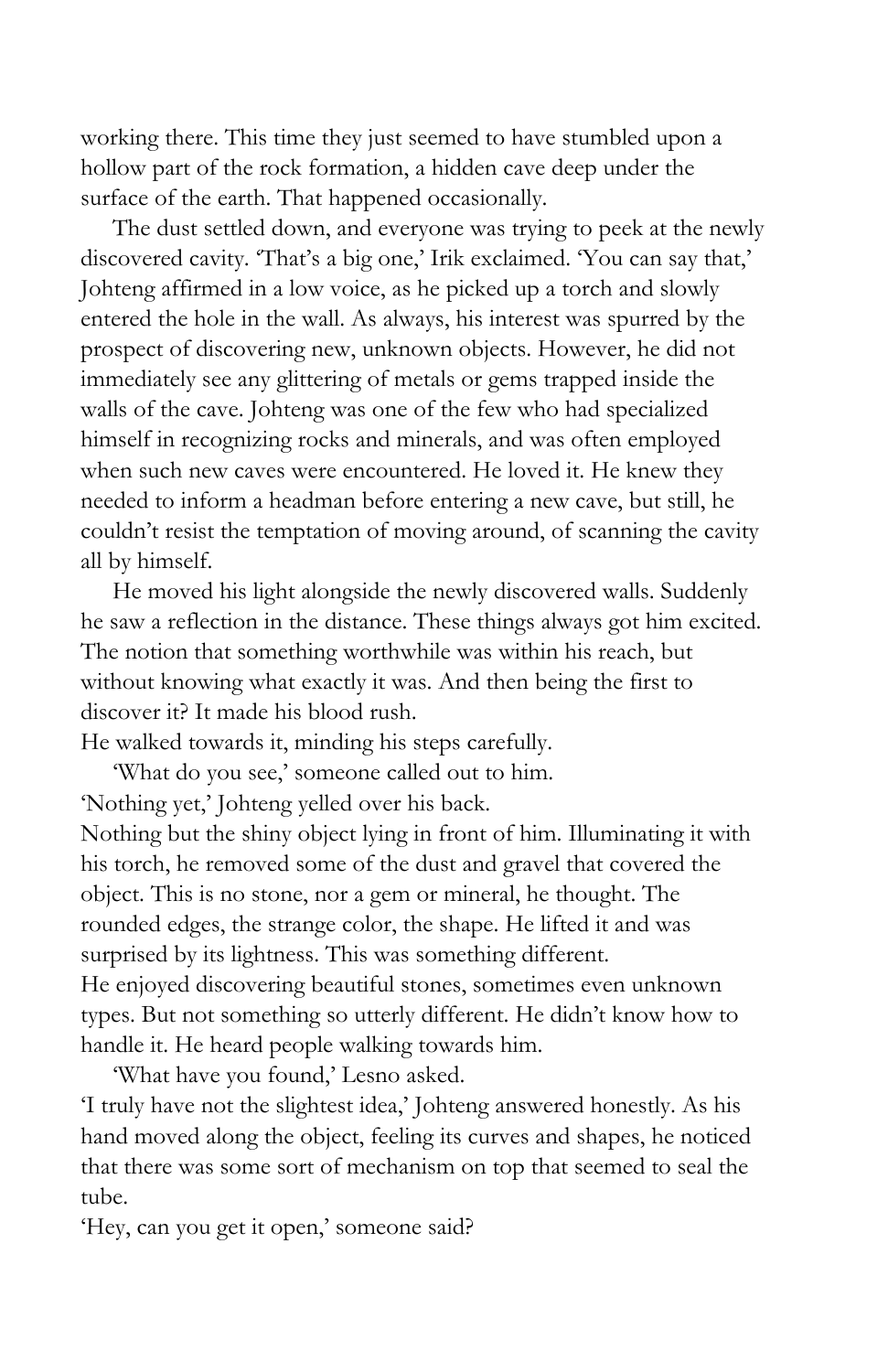Johteng didn't answer but started walking back. Back towards the place where he had left his pickaxe.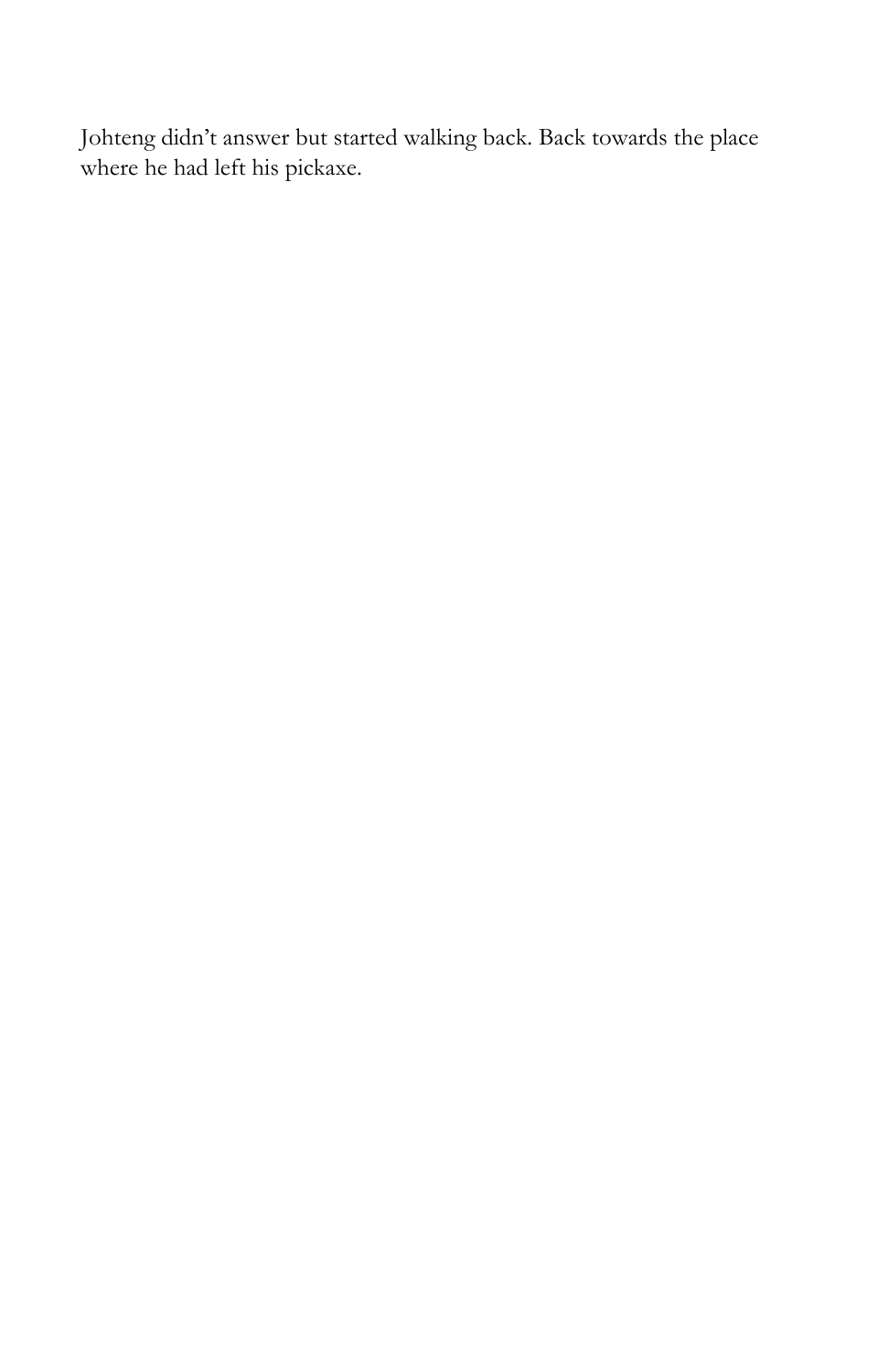She was slowly eating her breakfast, forcing herself to eat every last bit, knowing that without it she wouldn´t be able to spend the entire day walking through the snow. The people she shared her house with all ate together. Every adult woman cooked something, and shared it with the rest. To Tlana's right stood some steamed fish, covered with salt and seasoning. To her left stood a bowl with indistinguishable meat, probably having belonged to a deer or a pig. And in front of Tlana there was an extremely large bowl of baked ackla berries, a so called specialty of her aunt.

Very few people liked the flavor of the berries. They were hard and prickly on the outside, when you bit them they released a sour flavor, and the inside was comparable to cooked potatoes, only more viscous and completely devoid of flavor. However, there existed nothing that could match the nutritious value they had. One could survive an entire lifetime, without illnesses or weaknesses, on just the ackla berries. If you did, however, you were likely to rip out your tongue after a couple of weeks, fed up with the boring, tasteless substance. Therefore the daily delivery caravans, organized by the empire, provided not only the berries, but also other nourishments such as rice, wheat, various fruits, meat, and fish.

Given Tlana's aversion to animal meat, she was forced to eat mostly bread, fruits and ackla berries, and had become fairly used to it by now. Baking them, as her aunt did, failed to make them any tastier however. But, since there was surprisingly little else on the breakfast table, she was forced to eat the berries nonetheless. When finally she had finished, she quickly packed her bag with some bottles filled with water and a package of berries, and started on her day-journey to the east.

She stumbled between the rocks and shabby bushes, occasionally sinking deep into the cold, melting snow. She was imagining how nice it would be if she would have someone to play with, someone who shared her joy and thoughts. An animal she could race with through the snow, trying to catch it, trying to think of where next it would place its soft paws. She could see herself huddled up with it, far away from the people of her village, far away from everything that bothered her. She walked through the deserted landscape, thinking about all this. And

#### **6**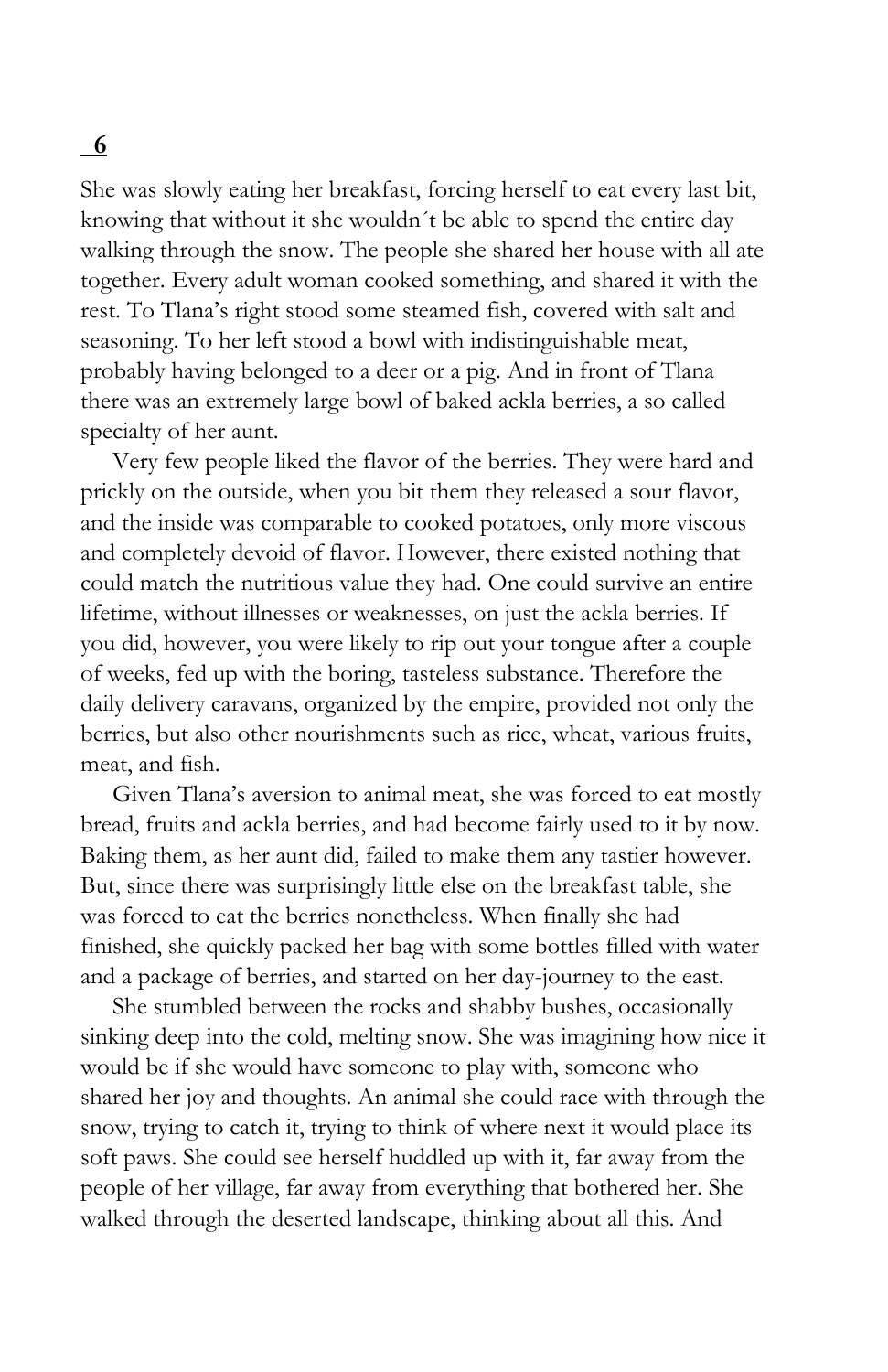given the fact that deep thoughts rarely preferred the company of well coordinated movements, Tlana finally stumbled and fell on the ground. Her foot slipped from one of the protruding stones, and as she fell, she felt something smooth brush against her leg, a substance not quite like ice. As she lay there, her face comfortably cushioned by the snow, her pride slightly less, she tried to figure out what it had been. Most likely it was just a rock covered in ice. But it did feel differently.

As she got up, she looked behind her, trying to see the thing she had felt so clearly. Something lay there. Most of it was still covered by loose snow, but she was sure the thing was not natural. It had to be human made. She walked closer and used her hands to remove the snow. As she pulled the object free, she was stunned by what she saw. The intense red and gold burned her eyes. It was almost like looking at the morning light, only more pronounced, more satisfying even.

'What in world is this?' she asked herself. She dug into her memory, trying to find something she could relate the object to, something she had heard or seen before. But nothing occurred to her. At most it looked like a quiver, used for hunting and fighting by villages in the West and by the imperial army. The feeling it gave her though, convinced her that it was no ordinary quiver. Perhaps a kind of container, used for storing some important or valuable object?, she wondered.

She noticed that at the bottom of it there was a mechanism attached, holding a lid in place. The mechanism, covered in ice, yielded not a millimeter under Tlana's efforts to force it open. She struggled with it, but all she managed to get were some obvious realizations. For example, it became evident to her that the lid indicated the top of the object, not the bottom. That didn't help her, though. Finally her curiosity got the better of her. Carefully aiming, she swung the quiver at a nearby rock. Thung. Nothing. Again she struck the beautiful object against the stone. And again. Being partly frozen ought to weaken the thing, shouldn't it? Panting, she adjusted her position and kept creating a regular noise of metal against stone, which could be heard for kilometers around her in the desolate landscape. Sweat streamed along her back.

Finally, out of breath and temped to give up the effort, she saw a small crack appearing. This crack, newly born and without any intent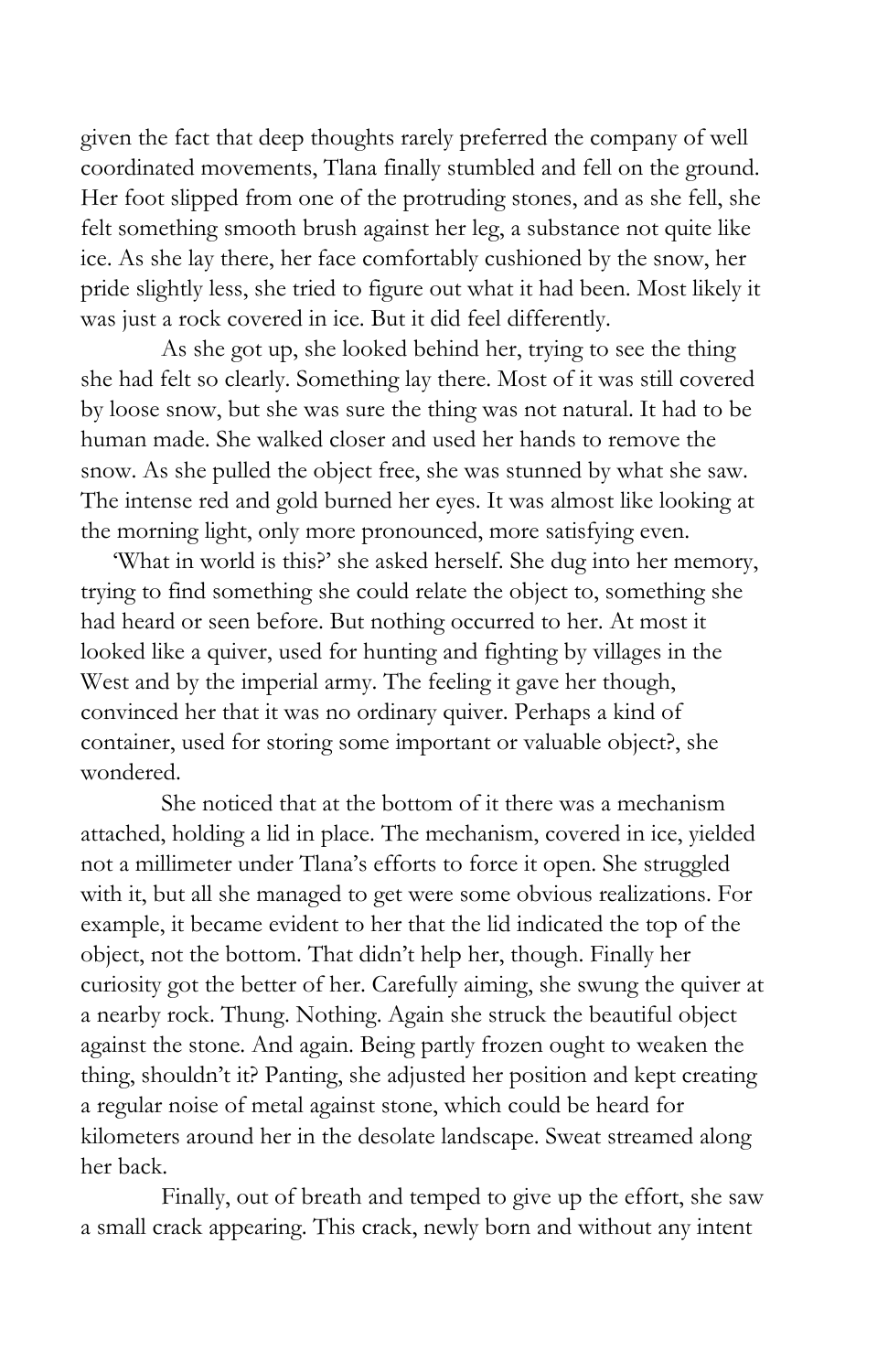or effort to influence anything or anyone in its immediate surrounding or beyond, managed to give Tlana a new boost of energy. She continued hitting the object against the rock, and finally heard a slightly different bang as the object connected with the stone. She hit it again, and the mechanism dropped off. Holding the quiver still, she looked at it. She was afraid to open the lid, but she was also unable to ignore the mysteriousness and attractiveness of the object and what it might contain. Could it be dangerous? she asked herself. What else could she do but open it? Several minutes passed as she tried to think of the best thing to do. Then, in a rush of baldness, she sat on the ground, placed the quiver between her legs, and carefully pulled off the cover. Slowly the lid began to budge, and then suddenly it flung open.

The brightest light Tlana had ever seen shone from the object. It made the already light environment around her several times more intense. A beam of brightness rose from the opened lid and expanded towards every direction imaginable. She was blinded by it, as well as exalted. The feeling she got from the morning light shining upon her face was nothing compared to this pleasure. Like she had been living in the darkness all her live. As if until now, the nightly twelve hours of full darkness had just alternated with twelve hours of a less intense darkness during the day. This, this was real brightness. No fire could match it. She was unable to stare directly into it, and looking to the side of it was only just bearable. After several minutes however, her caution regained the upper hand, and she carefully closed the lid again. The light disappeared instantly, leaving her in complete darkness until her eyes adjusted to the low daylight she had been used to all her life.

Slowly she started to worry. What if this thing is dangerous, or harmful? Or what if it runs out? And perhaps more fundamentally, what in the world is it? She could not think of anything alike, and she had not seen anything comparable during her 17 years in this world. How could light be contained in such a manner? Of course you could store and move light, like a torch or candle. But this was something quite different. And the brightness…somehow, she had a bad feeling about it. And now she didn't know what to do.

She carefully weighed her options. Giving it to the elders of her village would probably not work. Though they had more knowledge than she did, they were highly conservative and would just ignore it or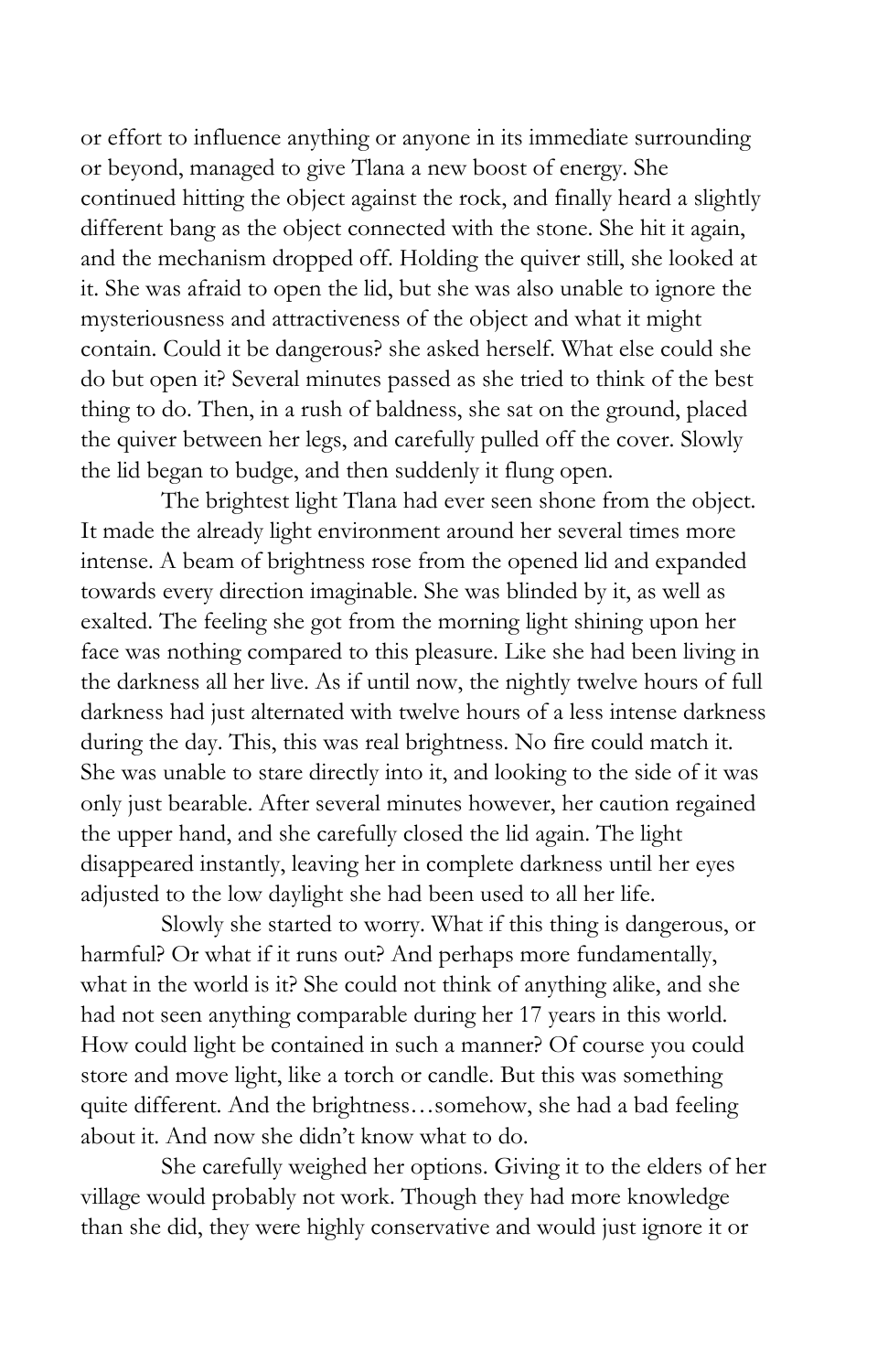send it directly to the emperor. She had to find out for herself what the thing was, and what she had to do with it. For now she would hide it, and try to get her hands on some information. But information about what? She had no points to connect to, nothing similar she could relate it to. But she would come up with something, in the end. In the meantime she dared not use it again. Who knew what could happen? Better safe than sorry, she thought.

After she had returned to her room, her day-journey to the ash fields abandoned, she unraveled the object from the coat in which she had wound it. She stared at it, turning it around, trying to find some sort of clue. What has this container to do with the light that was stored inside? she asked herself. Why does it contain such a powerful brightness? What is it for? She dared not open it again, and after a while she put it away, frustrated with not finding any answers.

She looked at her hourglass. Five minutes untill darkness. Should she open it in the dark, to see what would happen? If the light was already that bright during the day, she could not imagine its intenseness when everything around it was covered in black. But perhaps it would do something completely different this time, she thought. She looked at the hourglass again. 'Four minutes,' she said to herself, as she started to search for a candle. At that instance, the light suddenly and unexpectedly went out and her heart almost froze. She gasped. This had never happened before, as far as she knew. She had just looked at the time, and there had still been several minutes left, she was sure.

Was her hourglass broken? Was it tempered with? It couldn't be. The devices were made from the best materials, and she had never heard of one being defective. They measured precisely the twelve hours of daylight, and the twelve hours of following nighttime, without exception. They even had built in mechanisms to ensure their accuracy, and they could be adjusted if, for example, they fell and were slightly disrupted. The Empire had made sure of the quality and correctness of these portable hourglasses, since everyone relied so heavily upon the light during the day, and since horrible things could happen if the darkness caught you off guard, when you didn't have any torches or other fires to provide you with at least some source of light to reach safety.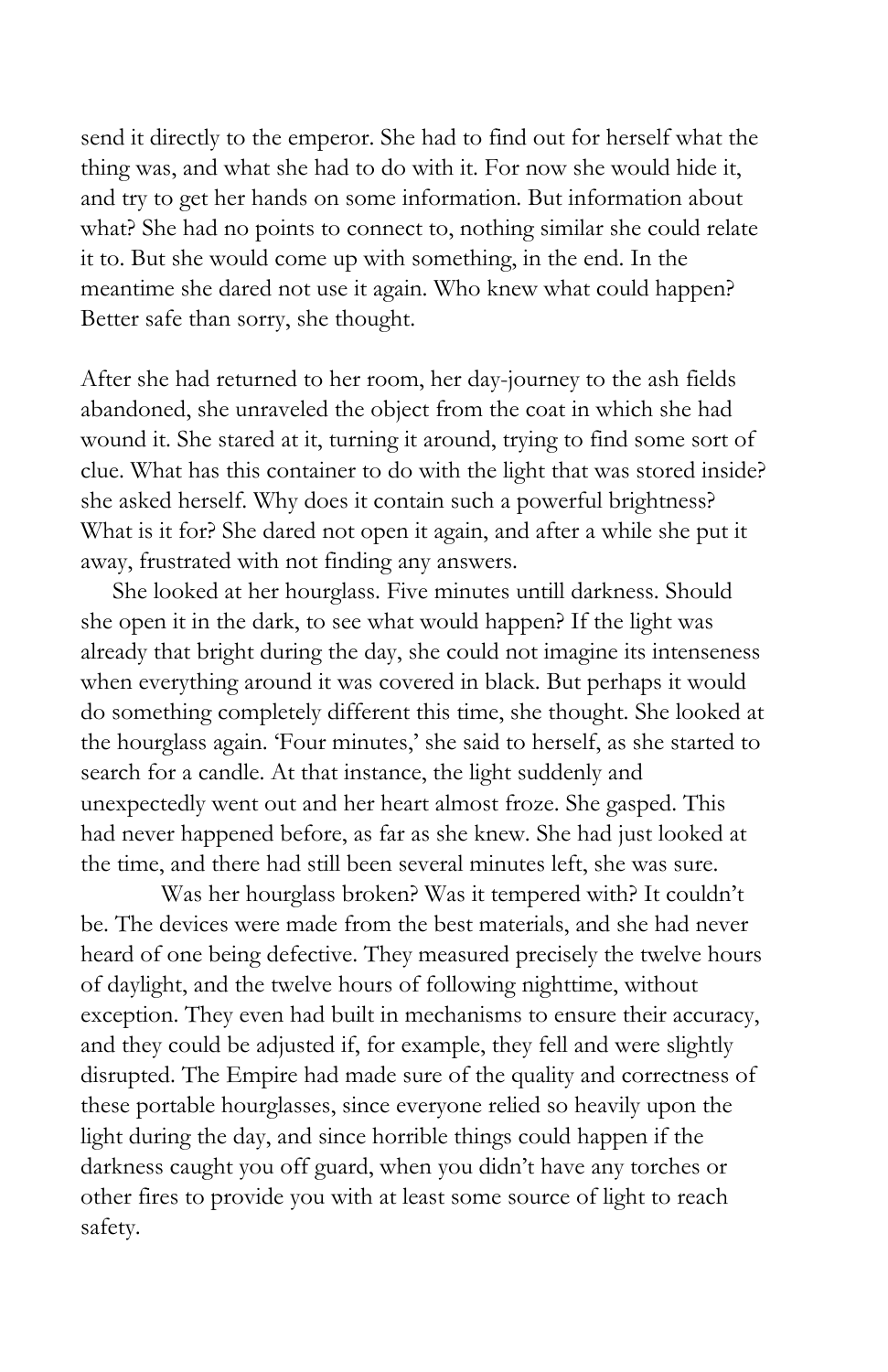The imperials made sure that everyone in the Empire would have such a flawless and unbreakable hourglass. But the alternative to a broken hourglass was even more unacceptable. Why in the world would night suddenly come several minutes earlier than it had always come?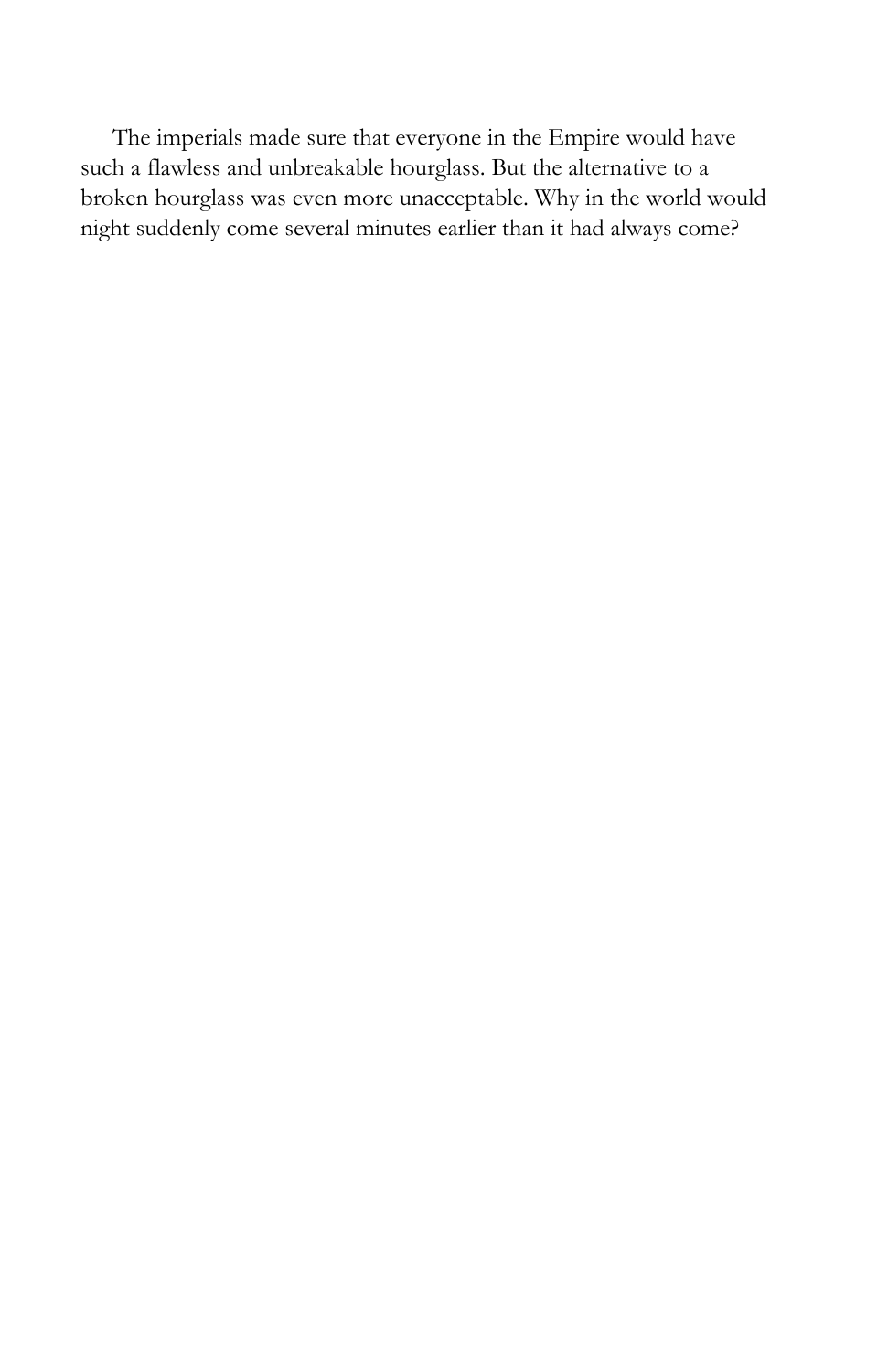Yolulu was becoming slightly angry with the fake quiver she was holding. She struggled to get the half torn mechanism off, the mechanism that held the seal in place. After half an hour of tearing and yanking, she finally managed to break it off. Hastily she opened the lid, but before she could bend over to look inside, the bright light threw her back. The object fell, and so did Yolulu. The beam of light shone vertically through the thick forest, illuminating everything in its path and washing away the colors of the trees and birds that dwelled there.

After recovering from the first shock, Yolulu quickly got up and walked towards the object, shading her eyes from the brightness. Without looking directly at the source, she grabbed blindly at the lid, finally finding it with her fingers. Quickly she placed it back on the quiver, and the light extinguished. What remained was only the normal light of day, the soft, dim illumination that allowed her to hunt in the forest and steppes.

'Well,' she said, 'never seen something quite as bright.' The initial shock quickly faded however, and she started thinking of whether she could use it for something. Though light was certainly essential for trapping animals, too much of it might scare them away. Besides, the standard twelve hours she had were more than enough. When the darkness settled she would eat by the light of burning fires, and afterwards she would sleep in her simple bed, dreaming of catching enormous beasts and tricking the most ingenious species known to mankind.

Perhaps, she pondered, it could be used as a quiver for her arrows. It weighed almost nothing. And the sight of it was quite impressive. Too much reflection, she thought, it would scare away the animals. And besides, she was proud of the quiver she herself had made on her 15<sup>th</sup> birthday, the day on which she had been accepted to the group of men and women that hunted the lands. Moreover, a quiver that blinded everything whenever you opened it seemed like a terrible item to have.

Yolulu saw no reason to bring the thing back to her village. It would only cause envy, discontent or something else undesirable. Much simpler to just hide it in the forest, where it came from. Since she knew the forest by heart, it was easy for her to find a suitable spot to store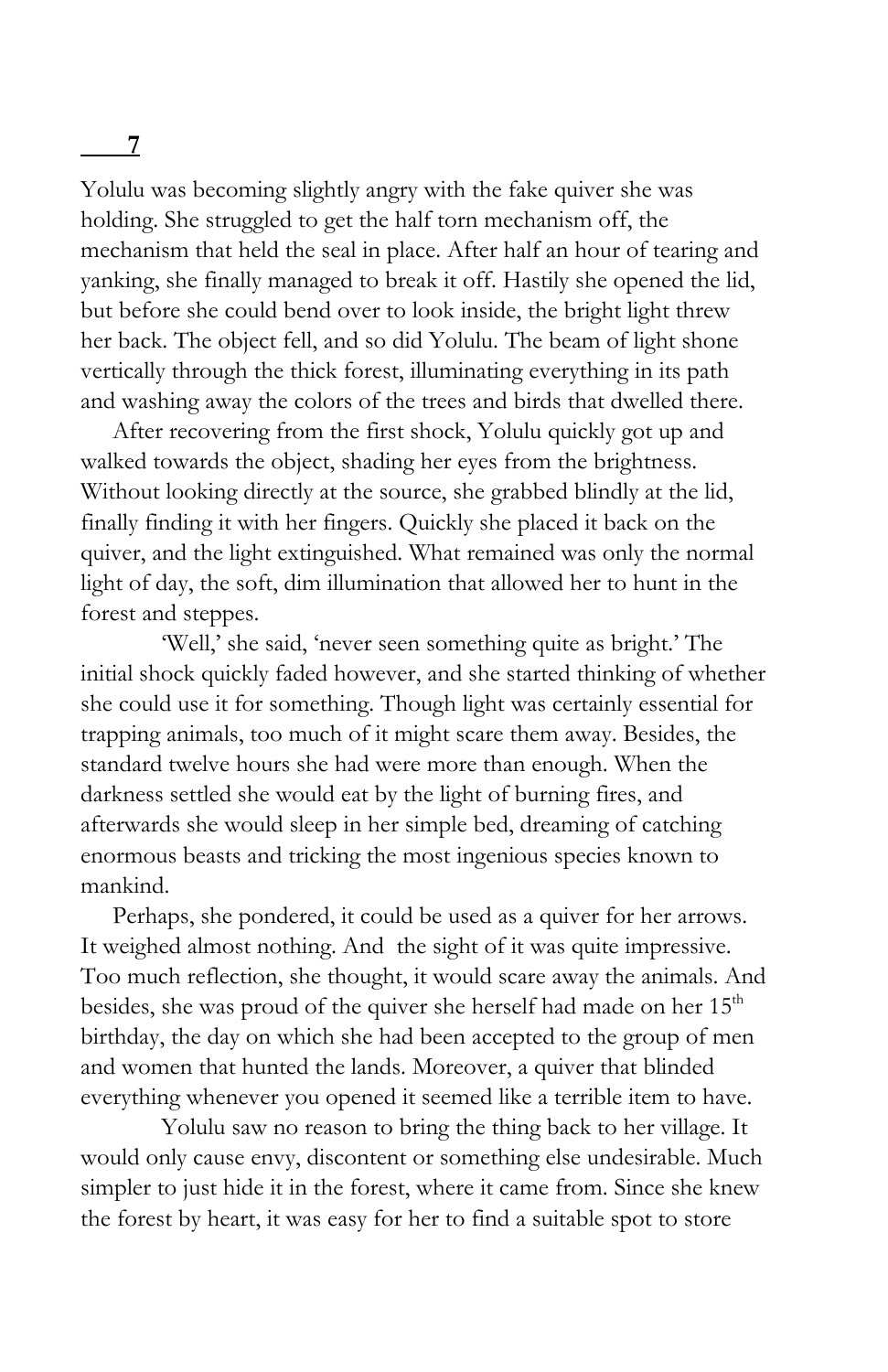the red and golden object. Covering it up carefully and erasing her tracks as much as possible, thus reducing the chance of an animal finding it and deciding to play with it, she returned to her village.

She looked at her hourglass which indicated that only eleven minutes of daylight remained. 'Well, I've seen enough brightness today anyhow,' she muttered under her breath. As she strode into the village, darkness abruptly fell. Somewhere in her mind she registered that it fell significantly sooner than usual. As much as she was used to it, the sudden shift of lightness into darkness always caught her slightly off guard. One instance she could see everything around her, the next she didn't see a single thing. That was of course why the fires were always lit before the night fell, and why it was so important to be back in the village before 12 o'clock.

Yolulu approached one of the fires. Around it sat several people. Guagua, Lurulu, Checheche, Kinini. All nice people, she thought. But she had already decided not to tell anyone about what she had found today. Why would she, it would only cause envy. Or unnecessary rivalry.

They ate around the fire, and for once, not all conversations were centered around the yields of the day. Some were talking of how night had come earlier that day. Others were disputing this claim, saying that it was impossible. Since none of them was entirely sure of what they had seen or noticed, being caught quite off guard by the unique happening, the issue was soon discarded, and everyone began boasting about how many animals they had killed, and about how ferocious they had been.

Tonight, as many nights before, Yolulu noticed how little sympathy everyone had for the forest and the animals living within. Hunting was of course the most thrilling and exciting thing there was, Yolulu was the first to agree. It was just that nobody seemed to care about anything else. At all. She had already stopped telling everyone about how she would like to travel to other places, of how she desired to learn about the Magames in the North, about the fishing people in the East, and about all the exotic goods traded at the markets found in the middle of the island. Though everyone respected her for the huntswoman she was, Yolulu knew that people called her dream-girl behind her back. She didn't care. Looking for animals in the vast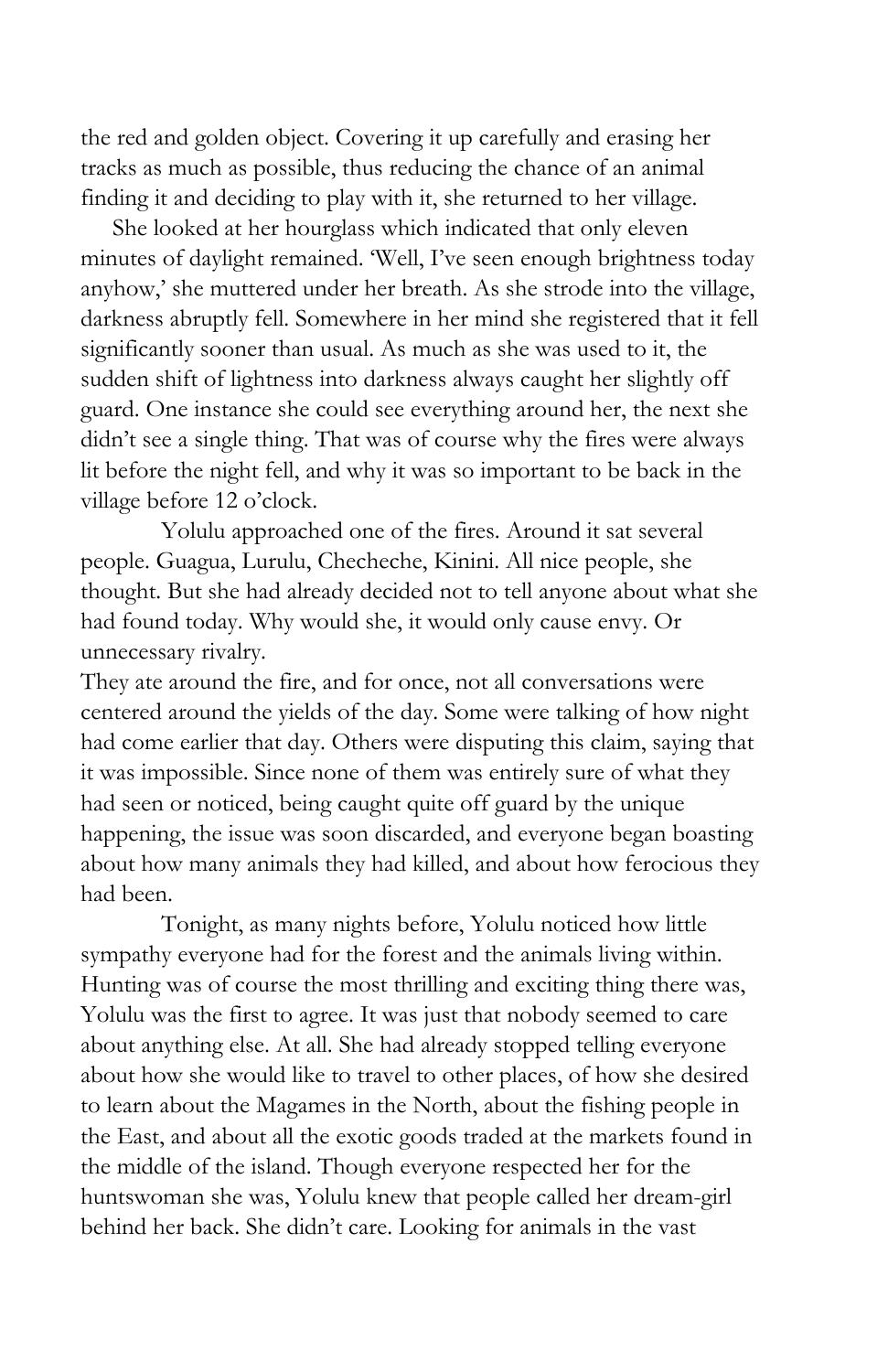woods, chasing a tapir through the rainforest, and searching for gazelles roaming on the stretched out steppes, she enjoyed it all.

Especially when her companion was with her. The enormous, swift hawk could see for kilometers in the distance, and could spot animals so far away that she herself had to run for half an hour before she could see them. Through her connection with him she always knew were to go, where to find most animals and how to lead them into a trap. But where was he? she thought. She had grown up with him, spending most of their childhood together. From the time she turned 15 and truly needed to hunt in order to meet her daily quota, they had spent less and less time together. It seemed rather contradictory to her, having a companion so useful for aiding her in her obligations, but spending less time with him from the moment those obligations truly came into view. But it was alright, it didn't matter. She knew it was not because they lacked a tight bond or didn't love each other. She knew he simply needed to fly, he needed to spread his wings and discover new territories, find new landscapes and sights to behold. She also knew that other animals shunned him. But still, he could go anywhere he wanted to. She envied him, with all his freedom. But at the same time she was happy for him. And she missed him. Occasionally he would fly by and land on her shoulder, and she would know that everything was all right. And oftentimes she could feel he was somewhere close by, even though her eyes failed to locate him.

She finished her dinner and walked along the dimly lit path towards her hut. Tomorrow I'll hunt me some tapir, she thought. And some wolves, they are always a challenge. As she tossed her body onto the old, hard bed, the strange light emitting object had already vanished from her mind.

The next morning however, Yolulu woke up with a feeling of dread. Something was bothering her, and she didn't know what. As this was very unusual for her, she started to worry. Which was even more unusual. The only thing that had truly been different in the last week was the quiver she had found and opened, so she blamed it on that. Especially the fact that she had hidden it and kept it quiet for everyone else. That sounded like something that could keep one's mind troubled, Yolulu reasoned. After all, the forest belonged to the entire tribe, as did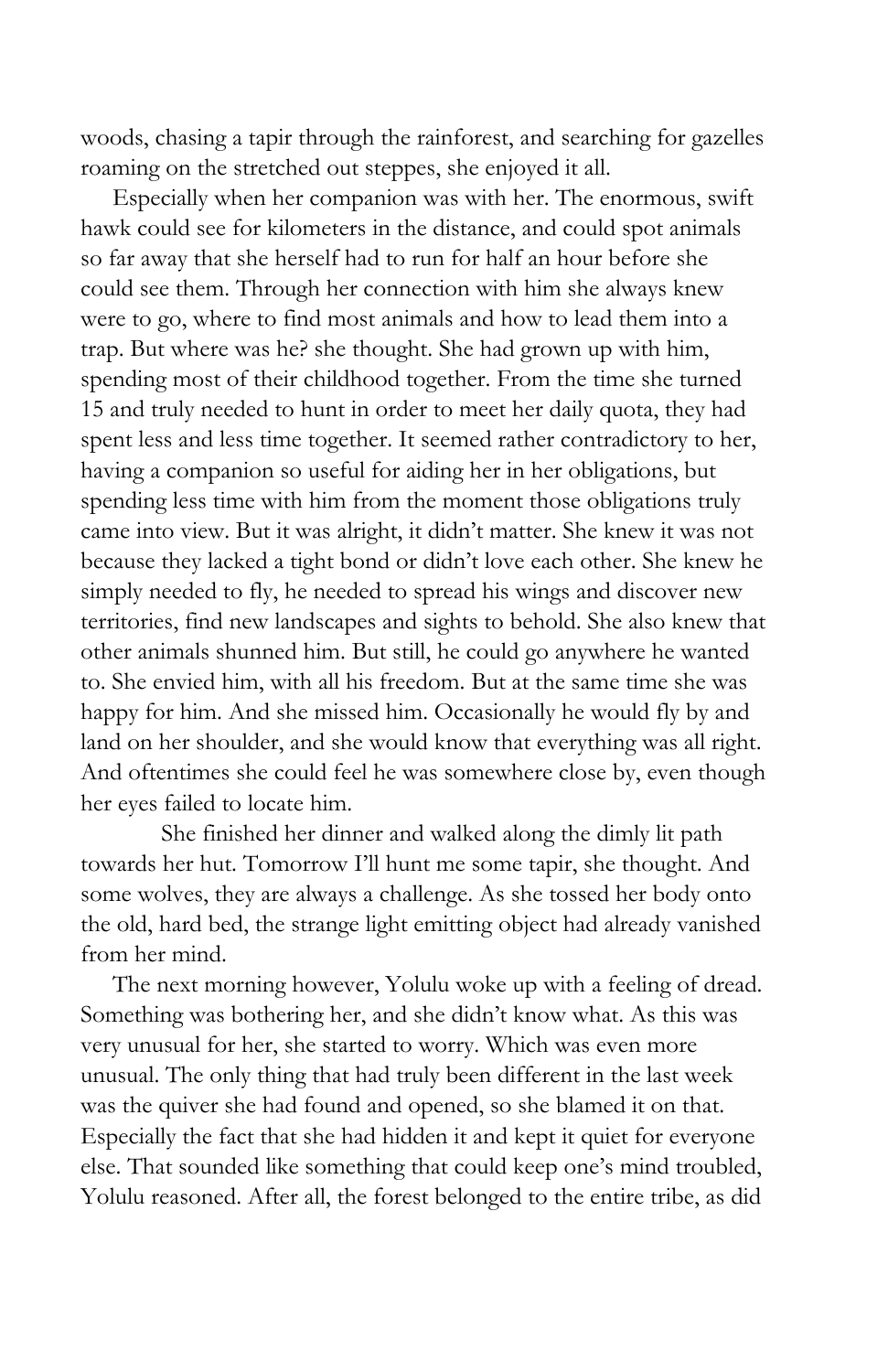the things in it. Animals that had been slain were never kept silent, and were usually boasted about.

That was it, she thought. She should have simply bragged about having found the strange object, not keep it quiet. For some reason she hadn't, and now she could feel the consequences. Unwilling to uncover the quiver and show it to the tribes people, she decided she would make a story out of it. Of how she had found it, what it had looked like, and then how she had lost it. People always liked stories about the forest that were drenched in beauty and mystery. And whether they would believe her or not, it didn't really matter. At least her subconscious mind would be at ease. And therefore her conscious mind as well, she guessed.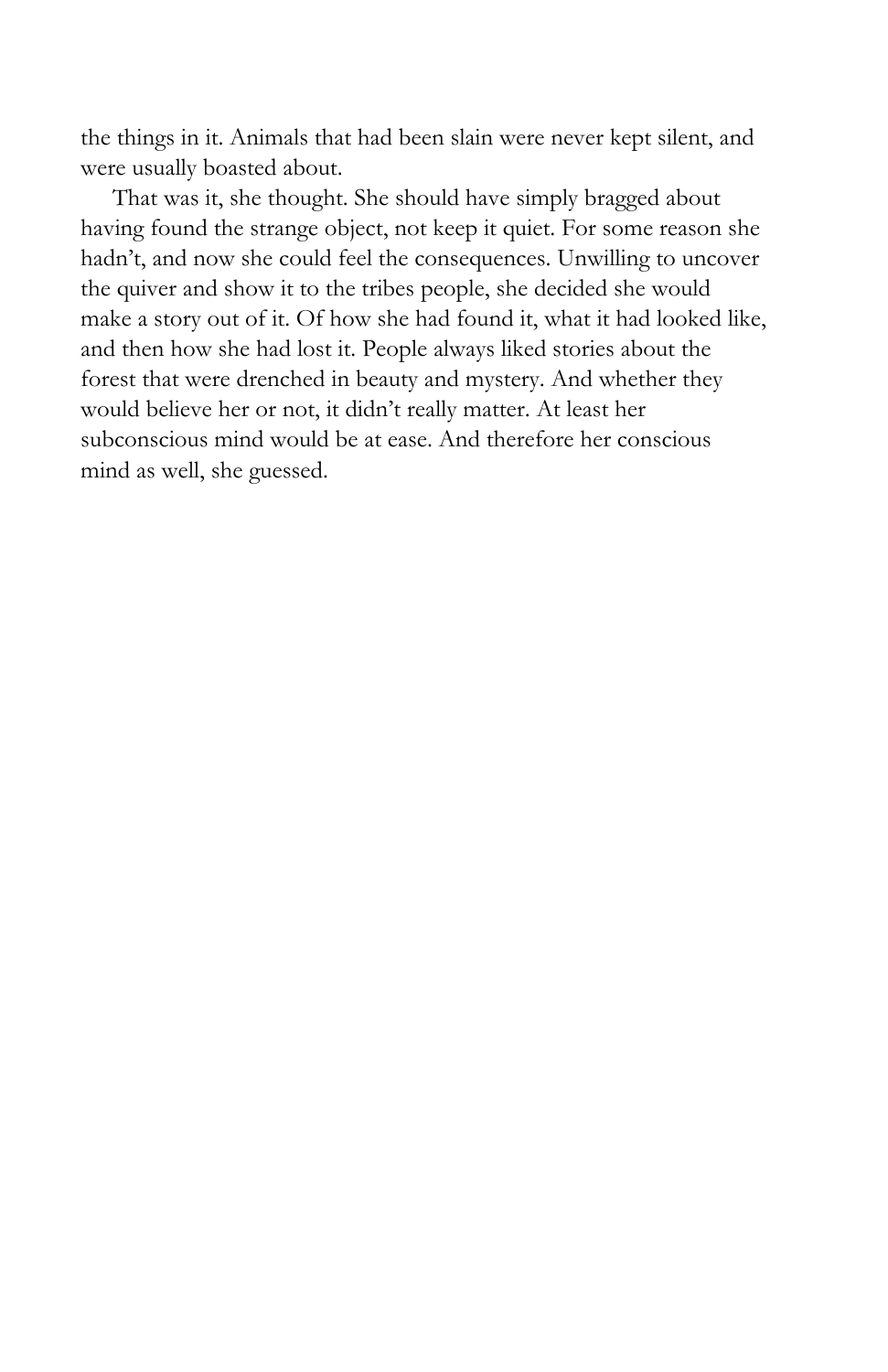'But why?' he asked.

'Well, young prince, because not everyone is satisfied with the Empire looking after their interests,' answered the teacher in a slightly exhausted voice.

'Not everyone appreciates the security the emperor provides for his people. Some simply have the urge to rebel, no matter the motive or purpose, and no matter the situation they are in. They do not care for the consequences, they do not care for the damage they deal others by their misconduct. Fortunately, those cases are extremely rare and always controllable.' He ended his sentence with a definitive tone. Mestavo didn't believe a word his teacher told him.

'And what then of the many reports flooding in, telling of ambushes, skirmishes by groups of bandits, sabotages caused by crooks? Surely they are not made up entirely, and the sheer quantity of the reports must indicate that something is seriously amiss,' he tried to argue, using his most convincing facial expressions and body language.

The system of justice that the empire adhered to had seemed infallible. Mestavo acknowledged that he could see no system more just than what the Empire had constructed over the years. If everyone kept to their place and did their job, than the system would work. And it had, for several centuries at least. But Mestavo had come to learn that it was in the nature of humans to complain, to feel dissatisfied. Hard and unforgiving penalties seemed the only solution to this, he had thought. But apparently that had not been enough. It worked most of the times, but certainly not always. And there had been increasing amounts of criminality lately. In the past, he himself had often insisted on more severe punishments, even for petty crimes, but in the end he had to admit that often the results were not what he wanted or envisioned them to be. Despite that, he knew of no better solution.

'There is nothing to worry about, I assure you, my prince,' his teacher continued.

'The Empire has stationed troops in every corner of the island, and on the main roads there are watchtowers with never more than one kilometer of distance between them, enough so that each tower can communicate with the next, using the communication-magnets. So rest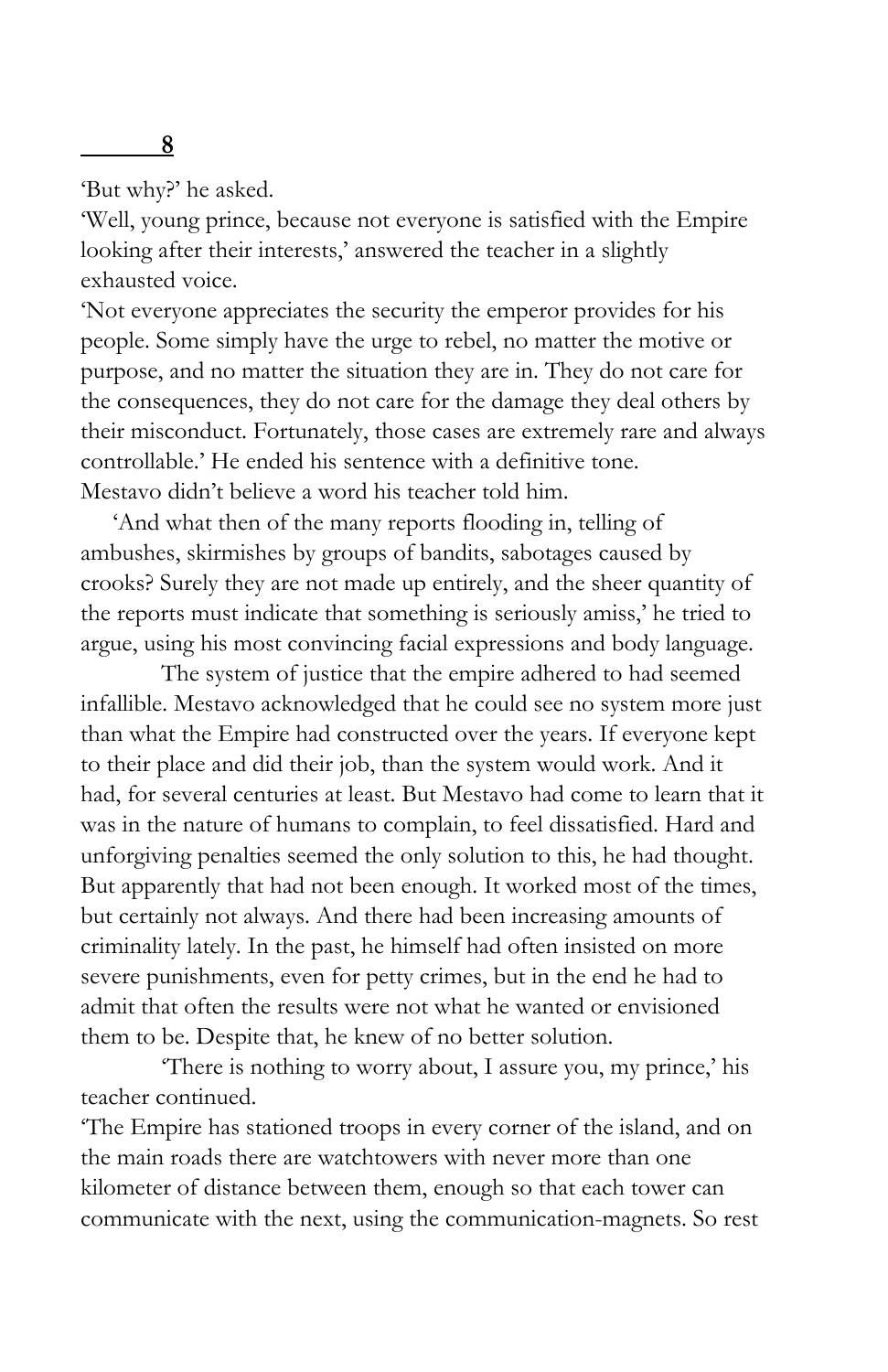assured, if something would be out of order, we would know it within a day, and most of the time we would be able to react almost immediately. The reports you are talking about are mere rumors, or occasional accidents that require attention.'

'Yes, but what if the targets of the rebels are the towers? At least that is what I would do. Piece by piece attacking small groups of our guards, so as not to cause an uproar and risk having us send in a large army. And as you say, the troops are spread throughout the Empire, making them more vulnerable. Don't you see that?'

'You will be among the first to hear if anything goes amiss, I assure you,' the teacher answered, sounding as if he had become fed up with the subject. 'Besides, it is not your concern. Your father, and later your brother, will decide how to employ the army, and how to prevent chaos from reaching our doorsteps. Now we must continue with the lecture, before night falls. Where were we again?' he asked.

Oh dear, here we go, Mestavo said to himself in despair. Every time his teacher had to remind himself of where they had remained in their lectures, he would summarize almost everything they had covered that day. These repetitions were more for himself than for anyone else, Mestavo figured. After all, his teacher was an old man. And truth be told, Mestavo had only himself to blame, trying to question things that ought not to be questioned. He could also choose to let the teacher rattle on with his story without him interrupting, but he preferred to learn new things. Not merely the stuff he had been told all his life. So, in spite of himself, he tried to gather new information whenever he could. But for every successful new piece of knowledge he had to pay the price of ten failings, a couple of annoyances and a large amount of extra repetition.

Before the interruption, the old teacher had been lecturing about the importance of the Maga games, which were the primary form of entertainment all throughout the empire. However, he began to summarize the introductory summary he had given at the beginning of the lecture. Mestavo's thoughts began to flee at the prospect.

'At the time of the Shift,' he began, 'the world as we know it came into being. Before that time, commonly thought to have been 820 years ago as of this year, the world was arranged quite differently. The sparse sources that have survived, stemming from this Pre-Shift Era,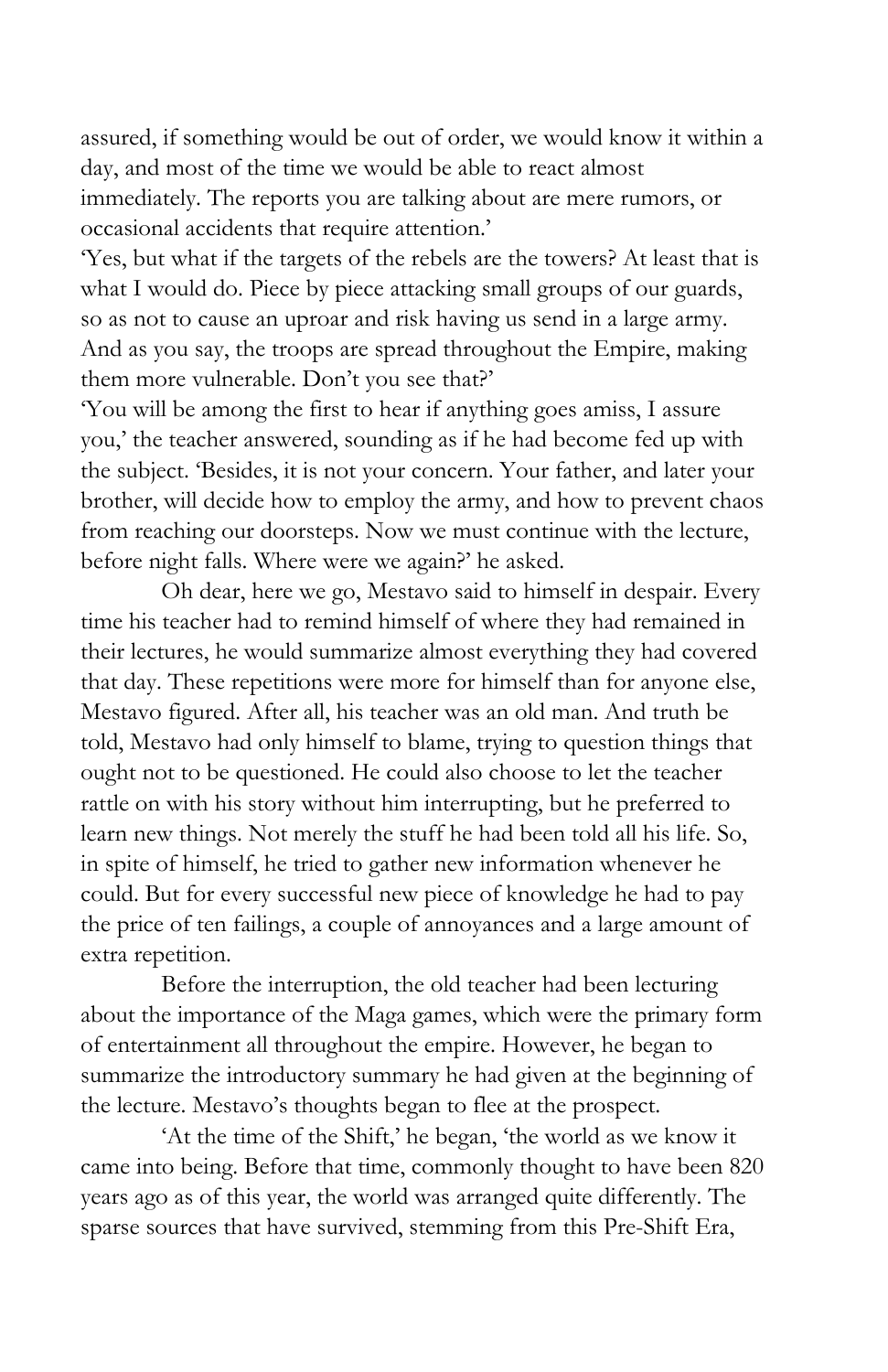can provide us with glimpses into the past. Despite the inconsistencies and incoherencies of the records, what can be extracted is that the world was very different from what we live in nowadays. There seemed to be chaos everywhere. Darkness, hunger, despair and discontent reigned in the Pre-Shift world. There were no intelligent animals and no ackla berries or other staple foods that could sustain the entire population. There was no stable, reliable separation between night and day, between light and darkness. There was no common tongue, so that people couldn't understand what other people were saying or writing. And there was no system to protect the people from the various treats that arose throughout the world. Whether this unsustainable situation caused the shift, or whether it was something else entirely, we do not know.

What is clear is that from around 800 years ago, things improved beyond believing. The imperial family established peace and order in our world, implemented a common language for everyone, ensured that no one would perish from lack of food or water, and arranged that every part of the island would contribute one or several of the essential products needed for living a satisfactory life.'

Mestavo knew better than to interrupt the old man. The prince had been told all his life that the world that was before, the Pre-Shift world, had been a terrible place. But everyone also told him that there were almost no surviving records, no books that told of the horrific and chaotic life at that time, no documents providing insights into the how and why of the society that was before. Only glimpses, only parts of letters and strips of paper survived. And even then, only a minority was written in the common tongue. The rest was pure gibberish. What was readable did often speak of darkness and suffering, but certainly not always. So why this strong conviction? Why this certainty of the terribleness of before? As a child he had never questioned the things his father and older brothers had told him. But when he grew up, Mestavo began to doubt their words and unfounded assumptions more and more. He had learned not to trust anyone, and to take each promise with a bag of salt.

Ever since they had taken away his companion, his beautiful scorpion with whom he had spend large parts of his childhood and adolescence, he had doubted their words. They had done it just so that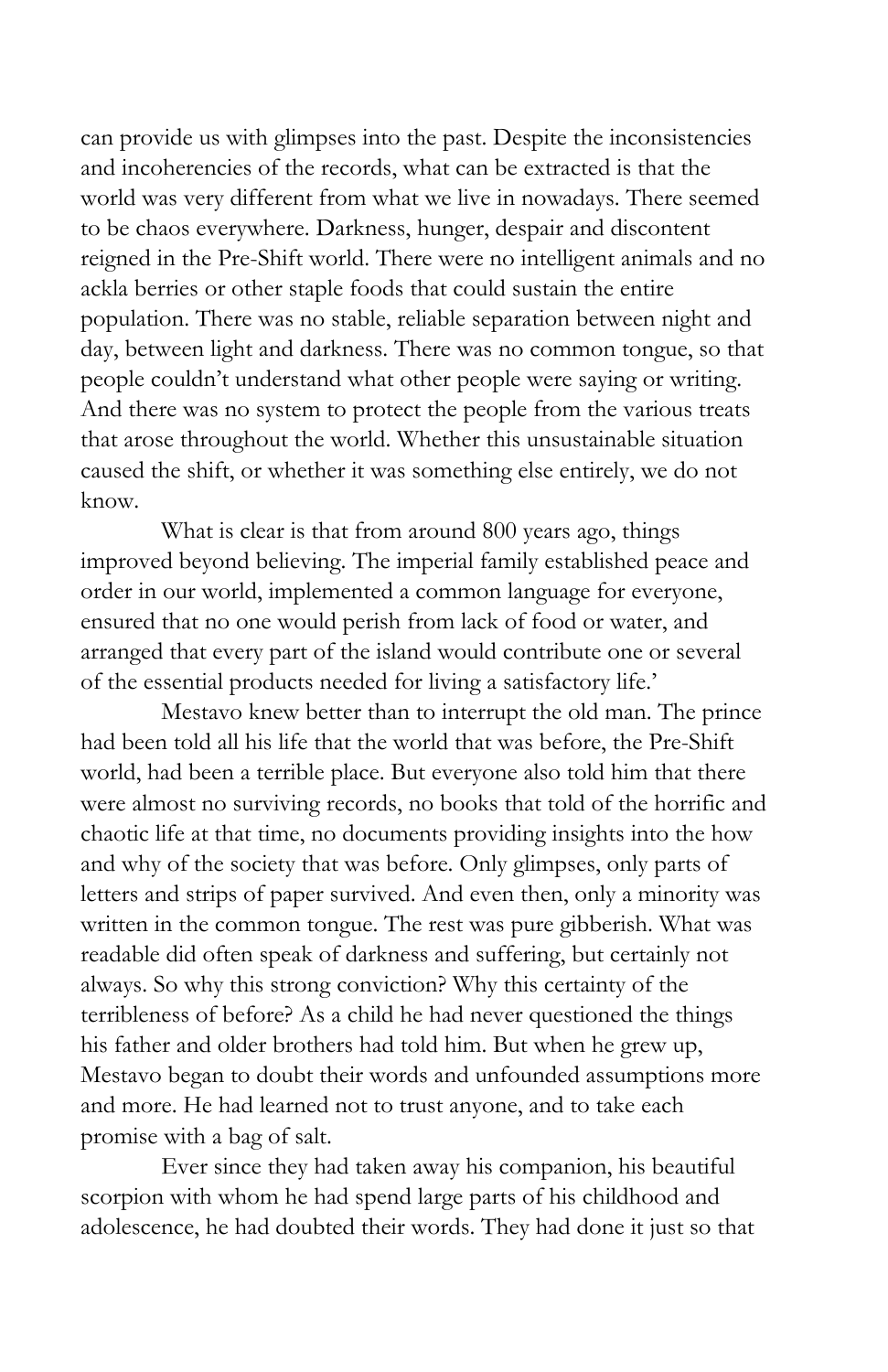he would focus more on his future, on his obligatory lectures and instructions. And they had succeeded, he thought bitterly. He still held the hope that his companion had walked away by himself, that he had left of his own accord. But deep down he knew that was not the case. Deep down he knew his scorpion had been killed, murdered. He had felt in happen, and he knew that had been the only way to keep the two of them from joining again. Until this day, he oftentimes felt a rush of anger towards his father, whom he suspected of orchestrating the murder. And now he tried to show his small scale defiance by making uncustomary inquiries, by questioning the Empire. Perhaps that was why they had now assigned him such a stubborn, old teacher who was a master at avoiding his direct questions.

'And maintaining this order and secure environment is of the upmost importance,' the man sitting in front of him continued. 'As long as everyone keeps fulfilling his or her tasks as assigned to them, no one will suffer from hunger or a lack of anything else. The farmers in the Northeast provide all the necessary ackla for the island, the fishermen in the East give us all the marine products we need, from the South come the trees with their invaluable wood, from the mines in the Southwest we are provided with every stone, gem and magnet we can wish for, the West gives us dozens of different animal species, essential for their meat, furs and bones, the volcanoes in the Northwest give us all the necessary obsidian, and so forth.

The imperial caravans ensure that every corner of the island receives its fair share of the materials. The rest is stored in the North, for when nature strikes an area with disaster. The marketplace in the Midlands, with its merchants and traders, takes care of all the less essential goods and their distribution. And,' he said while pointing his wrinkled, old finger in the direction of Mestavo, 'of course there is the army that keeps the peace and prevents anyone from disturbing or troubling the population. From every part of the island soldiers are recruited for this purpose. They are trained extensively and are provided with everything they need. Intelligent rhinoceroses and horses from the eastern inlands, obsidian blades and daggers from the Northwest, and magnetic armor made here in the city. But, as we have mentioned in the last couple of weeks, an army alone is not enough to keep the population satisfied. The Maga games are highly popular with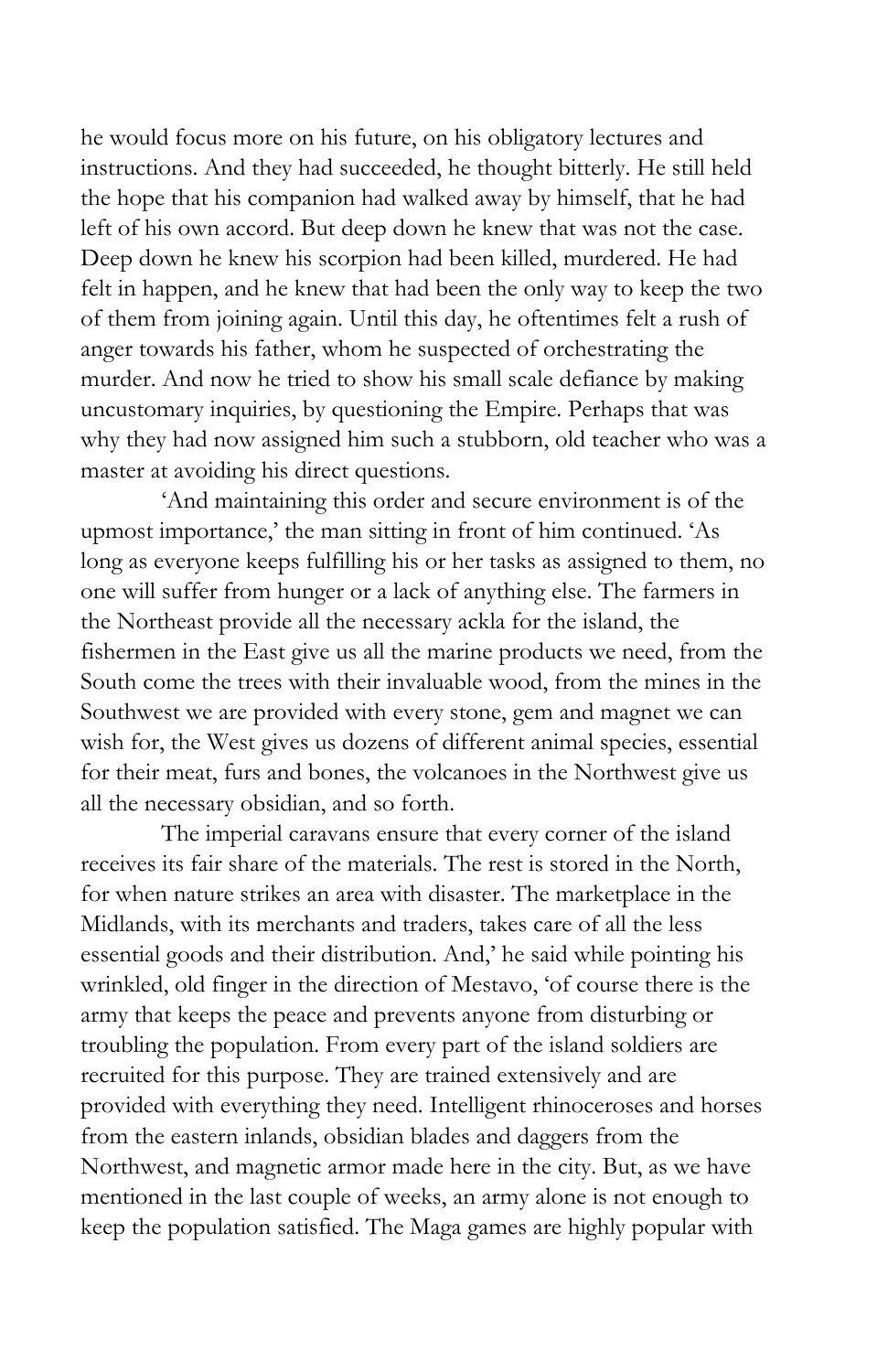everyone in this realm, and staging these games keeps the population satisfied and without any desire to rebel.'

Well, that was true for sure, Mestavo thought. The games were indeed extremely exiting, and he loved to watch them, whenever he could. The agility shown by the players was astounding, and you could really feel the tension rising as the players threw their magnetic discs towards the goals, while the opponents tried to deflect them, pulling off the most amazing feats.

'If I remember well, we had stopped at the games themselves,' the old man said thoughtfully. Mestavo gave a slight nod. This specific nod usually indicated that his mind was going to choose its own path. His teacher would usually pull off the astonishing feat of making something interesting into something quite the opposite, and oftentimes Mestavo was unwilling to let that happen. For several minutes he managed to escape into fantasies of growing up somewhere else, fantasies of having no obligations to fulfill at all.

'Are you paying attention?' sounded the old crackly voice which, apparently, still had enough energy in it to jerk Mestavo back to reality.

'Yes, of course I am.'

'All right then. As I was saying, records are kept from the teams that have won the yearly championship. Every community has the right to create their own team and to compete for the honor of winning the prestigious cup. Not only are the names of the members of a winning team engraved into the city's outer walls, the members also gain the privilege to permanently live in the imperial city, if they choose to. And if they fit the requirements of course.'

Mestavo's attention began to fail once again.

'From the time the records have been kept, exactly 367 years ago, the walls have filled up with names of victorious teams, a testament to the unity and well functioning of our Empire. The first of these glorious teams had chosen the name of Speedy Serpents, which was carved into the upper right corner of the central wall. The Speedy Serpents chose dark, red obsidian to use as a filling for their carved in name. After that, an even more impressive tournament was held, in which the Agile Sparrows were victorious. They chose to…'

Mestavo's thoughts had now truly wandered away, though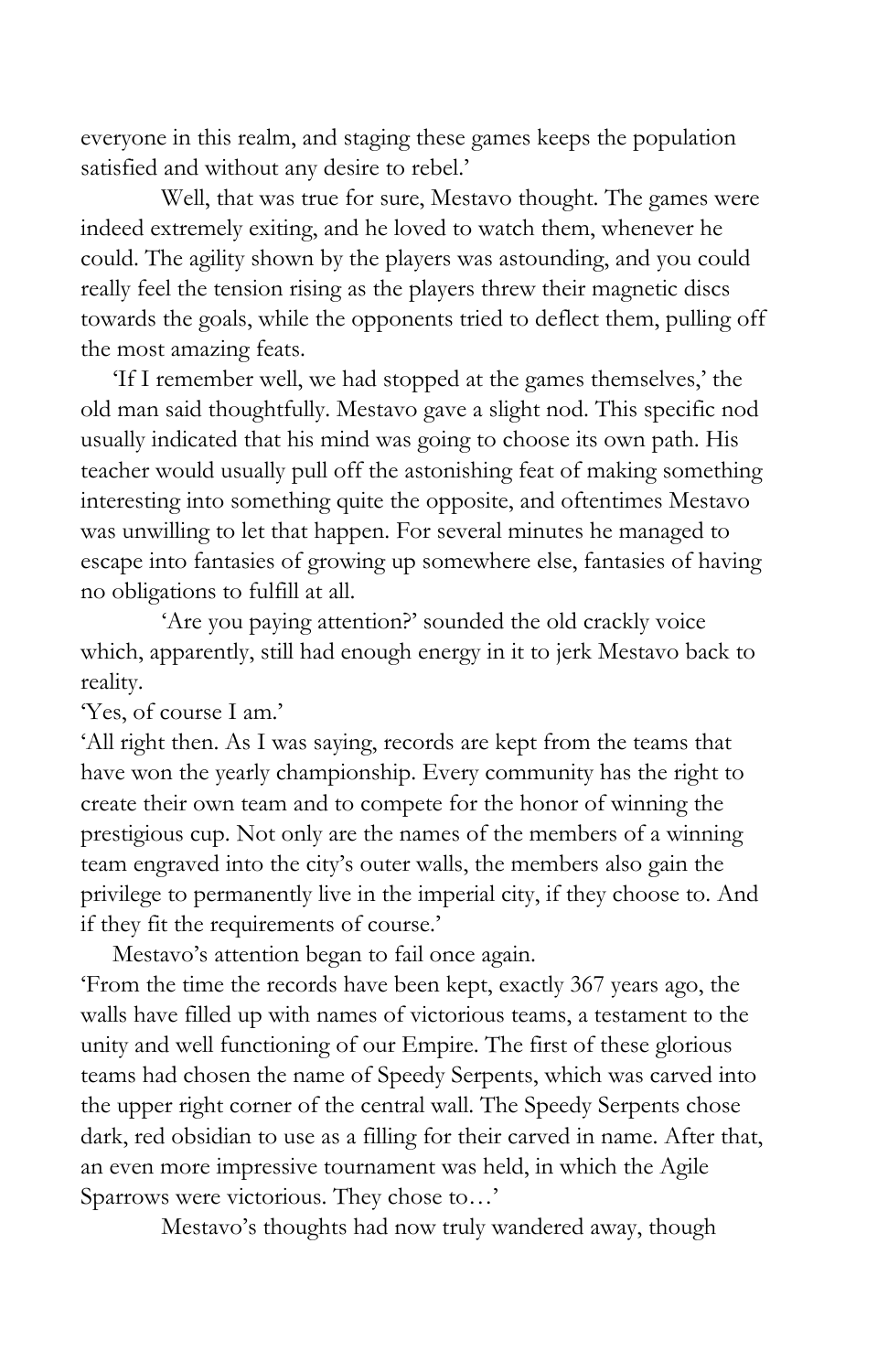unfortunately not towards the direction of warm and joyful fantasies. Instead, he began to think about the thing that had kept paying regular visits to his mind lately. After he had opened the mysterious tube-like object, a gift from one of the women that wanted his hand in marriage, he had lost his interest for the things the other women offered him. All the jewels, robes and weapons had now completely lost their appeal to him. Even the occasional automaton or enchanted mirror, which portrayed the viewer in a different landscape each time the mirror was used, had become boring. He could not get his head around the strange object. Why was it so captivating? Other things gave light, albeit not so intense. Torches and jars with specific insects certainly could illuminate a dark room. But the quiver's light was a thousand times more intense. Much more so than daylight. Still, he was surprised that this intrigued him so. Light was light, right? An exceptionally beautiful cape could not interest him nearly as much, no matter how much more wonderful it was than other capes.

The people he had shown the quiver to, his teacher being one of them, all had wondered about it and had said they knew nothing of the sort. But in the end they had simply told him it was something exotic, harmless, and not particularly valuable. Nevertheless, Mestavo had grown extremely fond of it. For one thing, it sort of helped getting his mind off the upcoming marital decision he had to make. Besides, when he was alone he enjoyed filling his room with the immensely bright light, almost hurting his eyes even when he had them closed. Whether the object had a purpose or not, besides providing illumination, he had no idea of.

'Is it not?'

'Of course,' Mestavo replied to the old man, not knowing what was being asked.

'Exactly. Without the centrally organized Maga games people would come up with all sorts of different entertainment, most likely having harmful and dangerous side effects.'

Mestavo nodded compliantly. His thoughts wandered away just as quickly as they had been called back to order just seconds ago.

A throat was being cleared in the distance. And then again, this time more noticeable.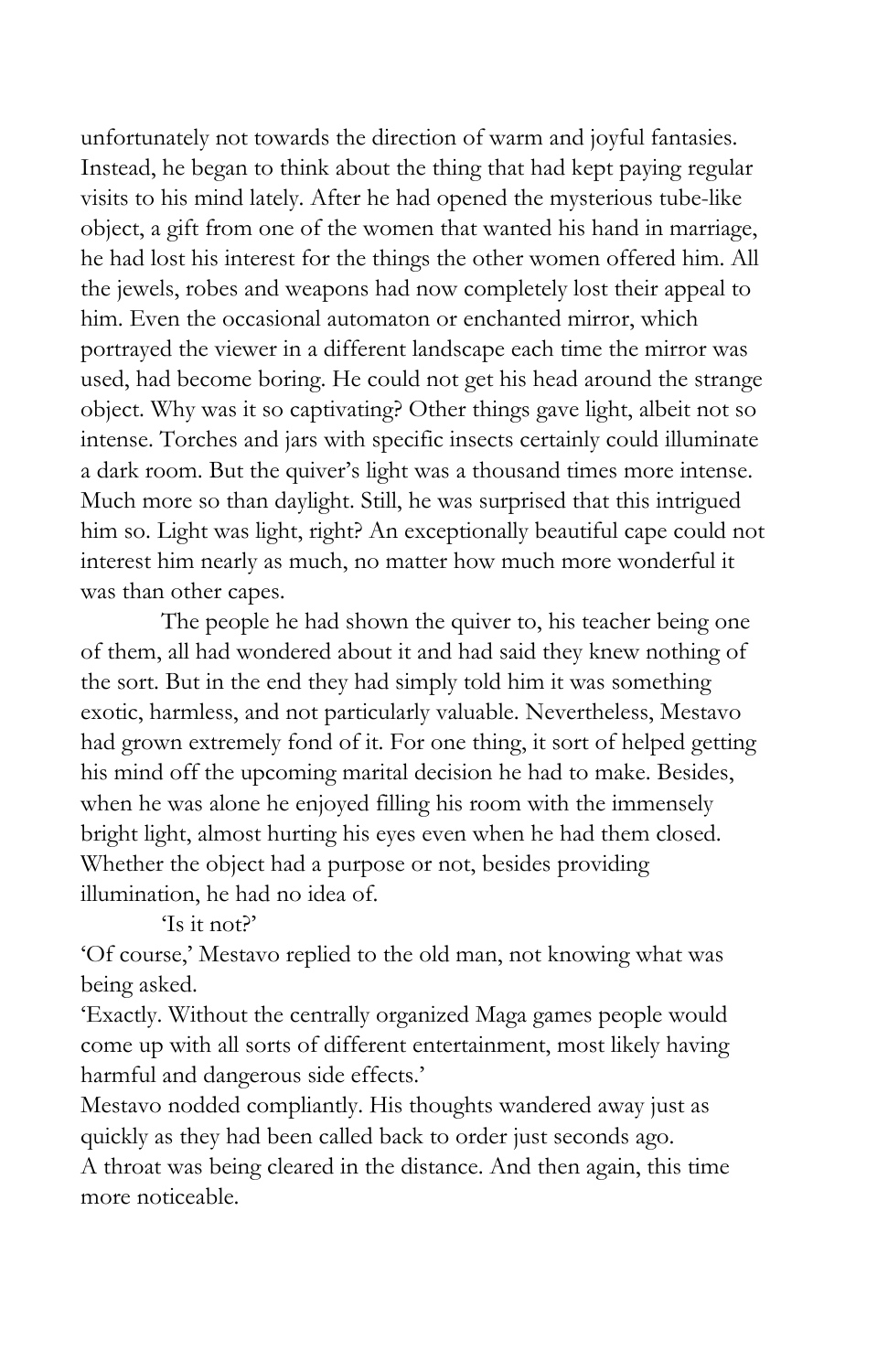'Well, that was it for today,' the teacher said after scraping his throat a third time.

'According to the clock, which has been adjusted for the decreased daylight we are experiencing right now, night will fall in…40 seconds.' He had barely uttered the words, and through the window they saw the light switching to darkness. Half a minute earlier than expected.

Mestavo sighed, not knowing what to think. He looked at the teacher's face, illuminated by the candles that had been lighted just minutes ago, and knew he was not the only one.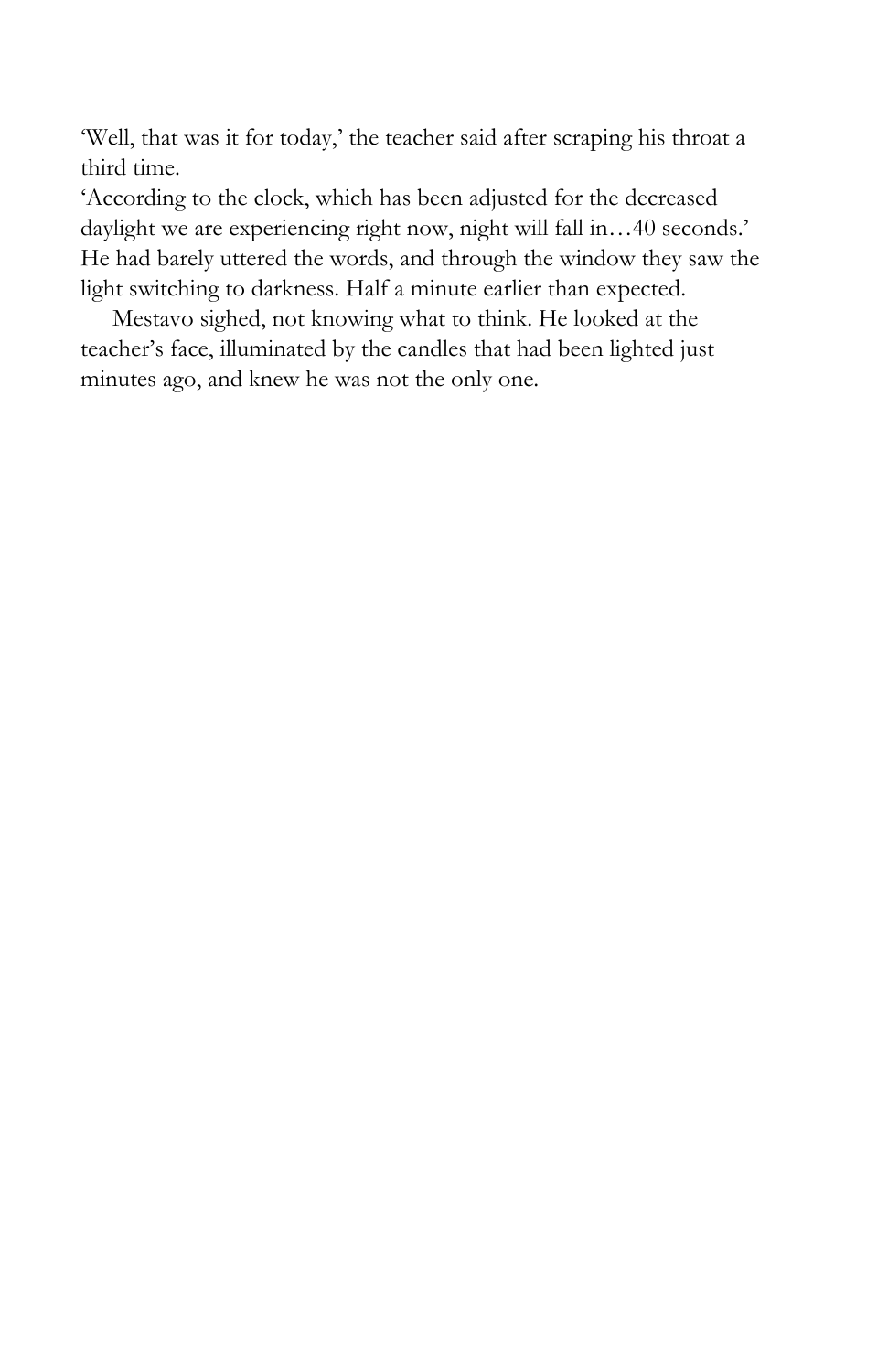Looking at Garco's muscular back as he walked towards the city gate, Gatosch realized how quickly events had taken place during the last couple of hours.

His brother had come to visit him. Well, not exactly visit him, because he had left after only one drink in a local bar and his goal seemed not to have been establishing contact with his brother. Gatosch had seen the contradicting feelings that troubled his brother. Garco was a fisherman through and through, unlike himself. Gatosch had hated the life in which he had grown up, the life his brother was still living. In truth, Gatosch had been an outcast. His entire community had despised him after he had decided to give up the fishing trade. All his former friends and relatives, including his brother, had first been incredulous to his decision, then extremely disappointed, and finally the feelings had turned to anger and even hatred.

He had left his village feeling sad, despised and betrayed. Perhaps that had strengthened him in trying to become an entrepreneur. Deep inside himself he knew that it still bothered him, but he had learned to cope with it, to turn it into a driving force for his enterprises. He felt that being successful in what he had chosen to do would at least justify his decision, in a sense. At least to himself. His brother had still not accepted it. That had been confirmed during the last hour.

Gatosch had been at a Maga game, or Magame as it was often called. He did not particularly enjoy the matches, but from time to time he would visit one. It were ideal opportunities to keep in touch with some of his most important clients. He had been sitting alone, trying to spot people he knew. The game had just started.

As usual, one team was adorned with blue colors, the other with green. He knew that it used to be blue and red, but had shifted to blue and green because those were more difficult to distinguish, making the game even more challenging and exciting. At least, that was what people had told him. Both teams stood in their own halves of the oval shaped arena, divided by a black line. On the left stood the blue team, on the right the green, both consisting of five players. As always, each players threw one of their magnets at the other field when the signal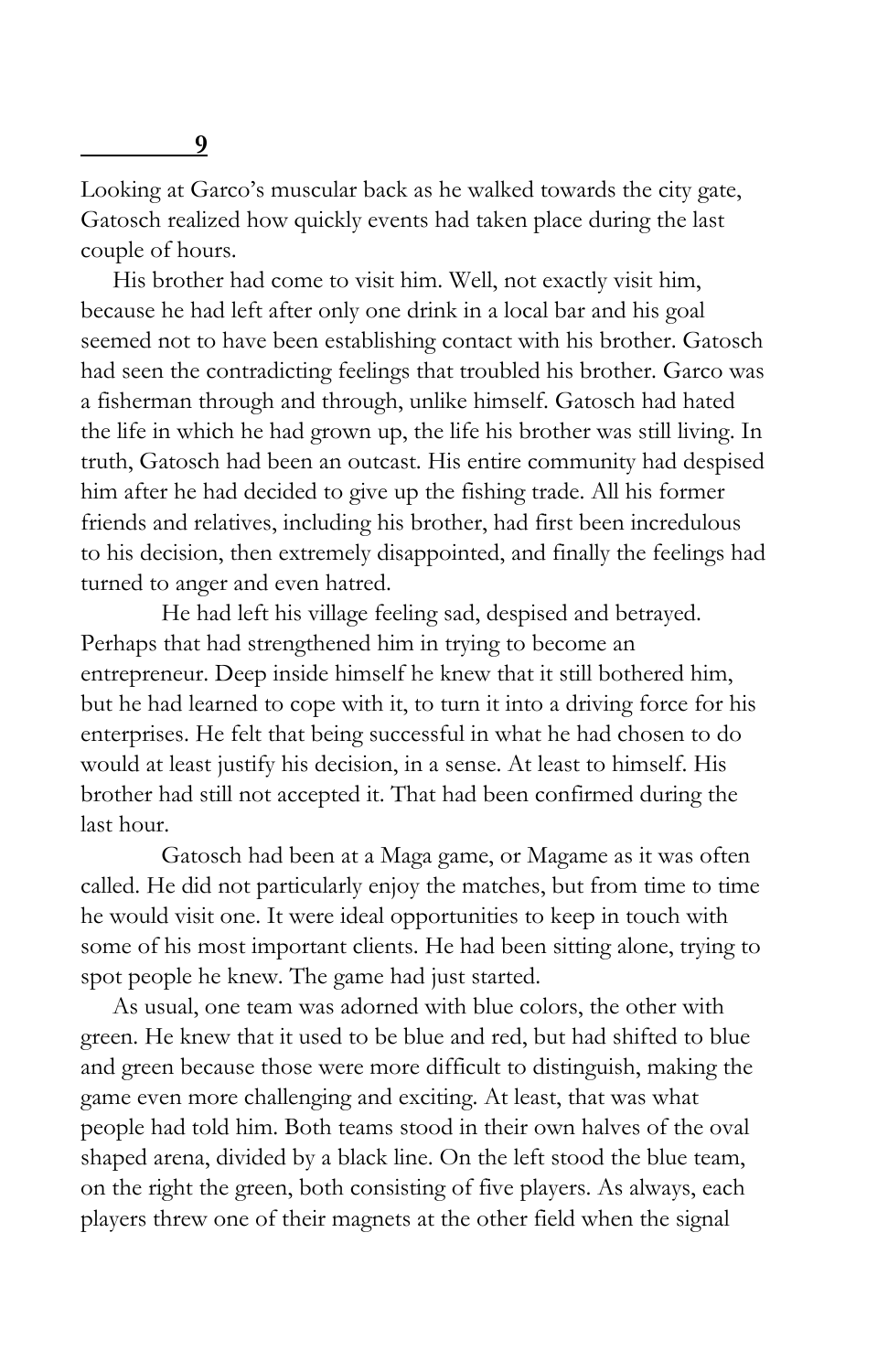was given. Where the magnets landed, iron spikes the size of a grown man's upper arm, were placed in the ground, serving as goals. The goals were circled by a line, one meter in diameter. The five players from each team are always limited to their own half of the field, where they are free to walk around, though they are not allowed inside the circle of any of the goals. Every player has six magnetic discs, the size of a small fist, three positively charged and three negatively. The rest of their bodies are completely stripped of metal.

The aim of the game is for each team to throw as many of their magnets at the iron spikes, for when a disc sticks to a spike, one point is rewarded to the team throwing the disc. Instead of scoring points, the discs can also be used to deflect magnets from the opposite team, which often can prove strategically advantageous. Given that each player only has six discs in total, choices have to be made carefully. After ten minutes a signal is given and the teams change halves, but only when at least two points are scored. All the magnets lying within the one meter circles stay there for the entering team to pick up, while all the magnets that lie beyond the circles are for the leaving team to take back with them. When the teams have shifted, the game automatically continues. It ends when one of the teams scores 60 points in total, or when there are less than two points made within a ten minute match. In that case, the team with the most points wins.

Gatosch had just witnessed the first shift, the blue team being slightly in the lead with six points against five, when he was nudged from behind. He was extremely surprised when he saw his brother standing behind him, holding something in his arms and looking hopeful, ashamed and slightly disgusted at the same time. Gatosch had immediately taken him away from the noisy, crowded arena, and had led him to a nearby bar, inviting him to a drink. It had been a long time since he had seen his brother. When they sat down at the table and ordered their drinks, his brother immediately started talking.

'Brother,' he muttered under his breath, 'I hope you are well.' Before Gatosch could answer, he continued: 'I have found something, and I thought you would perhaps be interested in it, given you…occupation.'

He put the tube-shaped object on the table.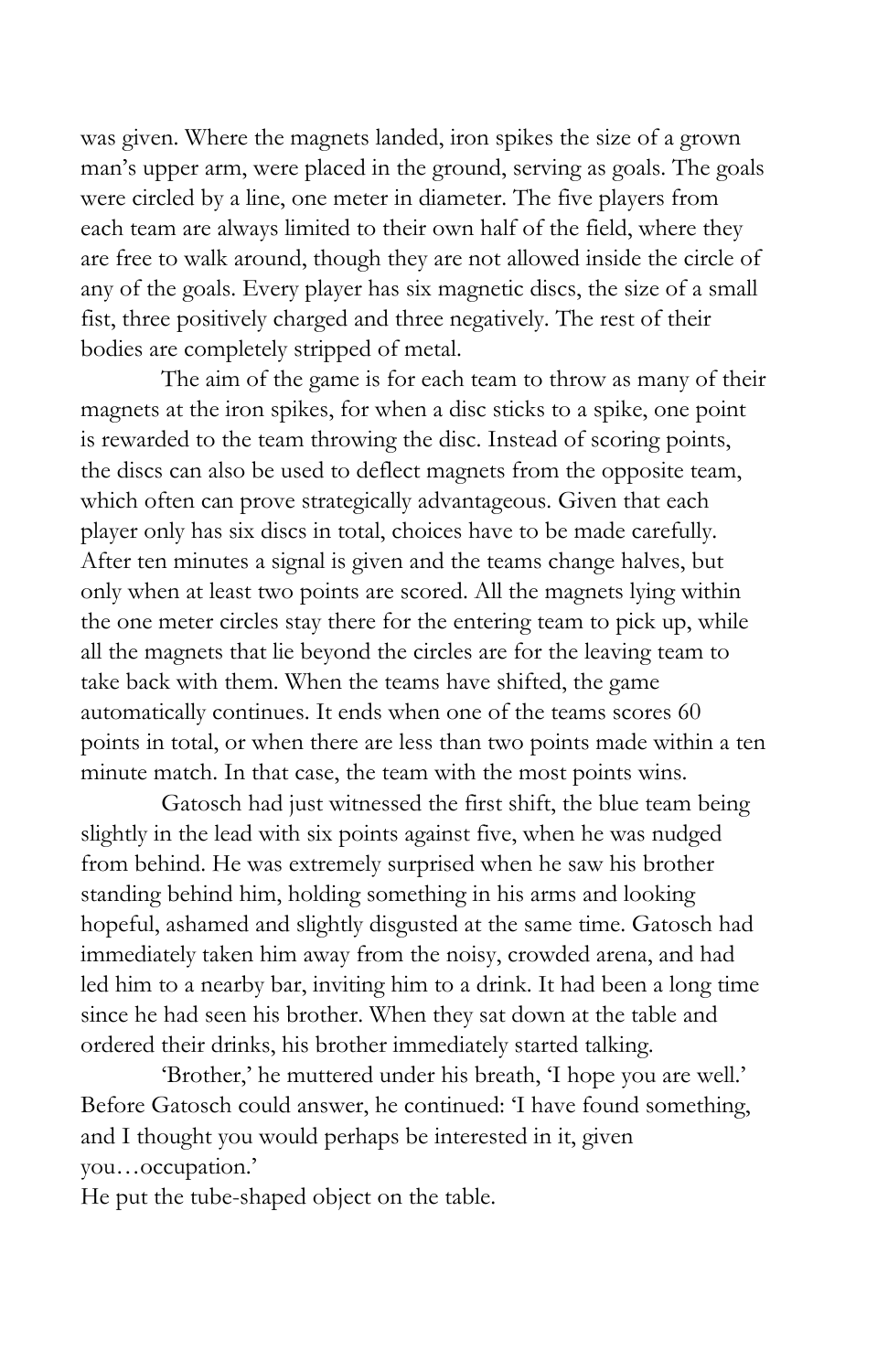Taking a sip of his drink, he looked Gatosch in the eyes. 'I truly hope you are well, and that you can find a purpose for this object. Thank you and farewell.' And he walked away, leaving his brother dumbfounded.

Gatosch had thought about running after him, but decided not to. If he doesn't want to talk, I won't bother him with it either, he reckoned. His attention had turned to the tube lying on the table in front of him. He quickly examined it. It's colors were beautiful. A dark red and an intense gold, mingled together. The tube itself was little less than one and a half meters long, and perhaps 30 centimeters in diameter. One of the ends clearly had a lid on it, which connected to a mechanism that protruded from the side of the tube, located directly under the lid. That is was made from sort of metal was not in doubt.

Of course, Gatosch knew many different metals. He had traded in the most luxurious objects, made from materials that most common people had never seen in their lives. But feeling the texture of this tube, and tapping the material with his nail, he concluded that he did not know its name. He was not sure if he had come across it before or not, but he was sure he didn't remember it. Truth be told, he was certain that he would have remembered seeing something like this. Not only the commercial value was obvious to him, but also the intrinsic quality it seemed to posses. The uniqueness of the thing made it even more interesting. Gatosch understood why his brother had given it to him.

At that moment he changed his mind. He picked up the tube, put it tightly under his right arm, placed some coins on the table, and ran out the door. The busy crowd made it difficult to spot anything, but Gatosch's eyes were trained from spending the greater part of his life in this densely populated city. In the distance he saw his brother walking straight towards the eastern city gate, without looking back or even glancing sideways. Gatosch wondered how someone could be so oblivious to everything that was happening all around the market place. People screaming to sell their goods, small fights between young men, petty thieves being chased by guards, fruits flying through the air. The whole place was alive. But not for Garco, apparently.

Gatosch ran after his brother, dodging the bustling crowd, taking a shortcut through a back alley, and finally catching up with him.

'Wait!' he yelled.

Garco turned around and stared at him.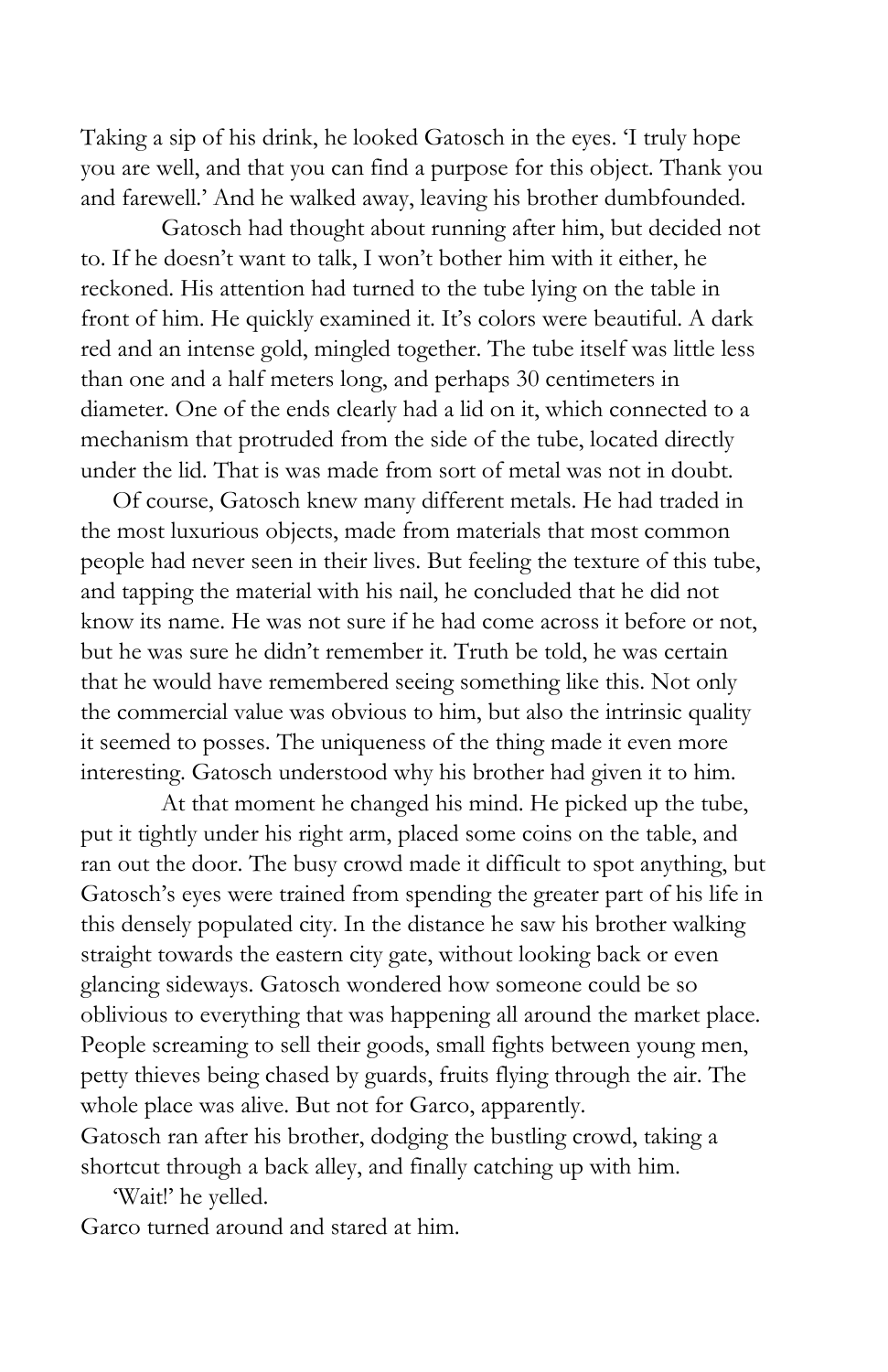'Thank you for bringing me this! Where did you find it?' Gatosch asked in a loud voice, as he walked towards his brother.

'At sea,' he answered bluntly. He turned around and continued walking towards the gate, leaving no doubt as to whether he wanted anymore conversation or any other form of contact with his brother.

On the way back to his house, Gatosch asked himself what he would do with the strange object.

'Well, first I have to find out what it is, of course,' he said to himself. 'And then I can figure out its use.'

As he reached the small house he owned, just outside the city center, he sat down with the object and examined it carefully. When his eyes became too heavy for him to keep them open, he forced himself to go to bed. He had already decided for himself that he would take the tube to a blacksmith next thing in the morning, to take a look at the mechanism that appeared to seal something inside. Something that, by the look of its casing, seemed quite important.

It had taken the large, sturdy blacksmith almost half an hour and a lot of frustration to remove the seal. Gatosch had insisted that he did not open the lid. What if there was something extremely valuable inside? He knew enough of the human nature that such information could result in problematic situations. He was already known as a successful and rather wealthy, though not excessively so, individual, and he didn't need any more curious eyes on him.

Inside his house, he closed the curtains and slowly opened the lid. He thought he went blind. All he could see was a white-yellow glow. Unable to distinguish any of his furniture or objects situated in the room, he stumbled back and fell on the floor. He scrambled towards the light, or, more accurately, towards the point of light that seemed even more intense than the rest, and grabbed at it, finally closing the lid with some effort. Again he thought he went blind, but now everything was pitch-black. He panicked, but after several seconds he began to distinguish and recognize some of the things around him. Several squares in his wall became distinguishable. The contours of his chair became visible, and even the shape of his table was now clear to him. After a minute or so he recognized the piles of documents that had gathered on his desk.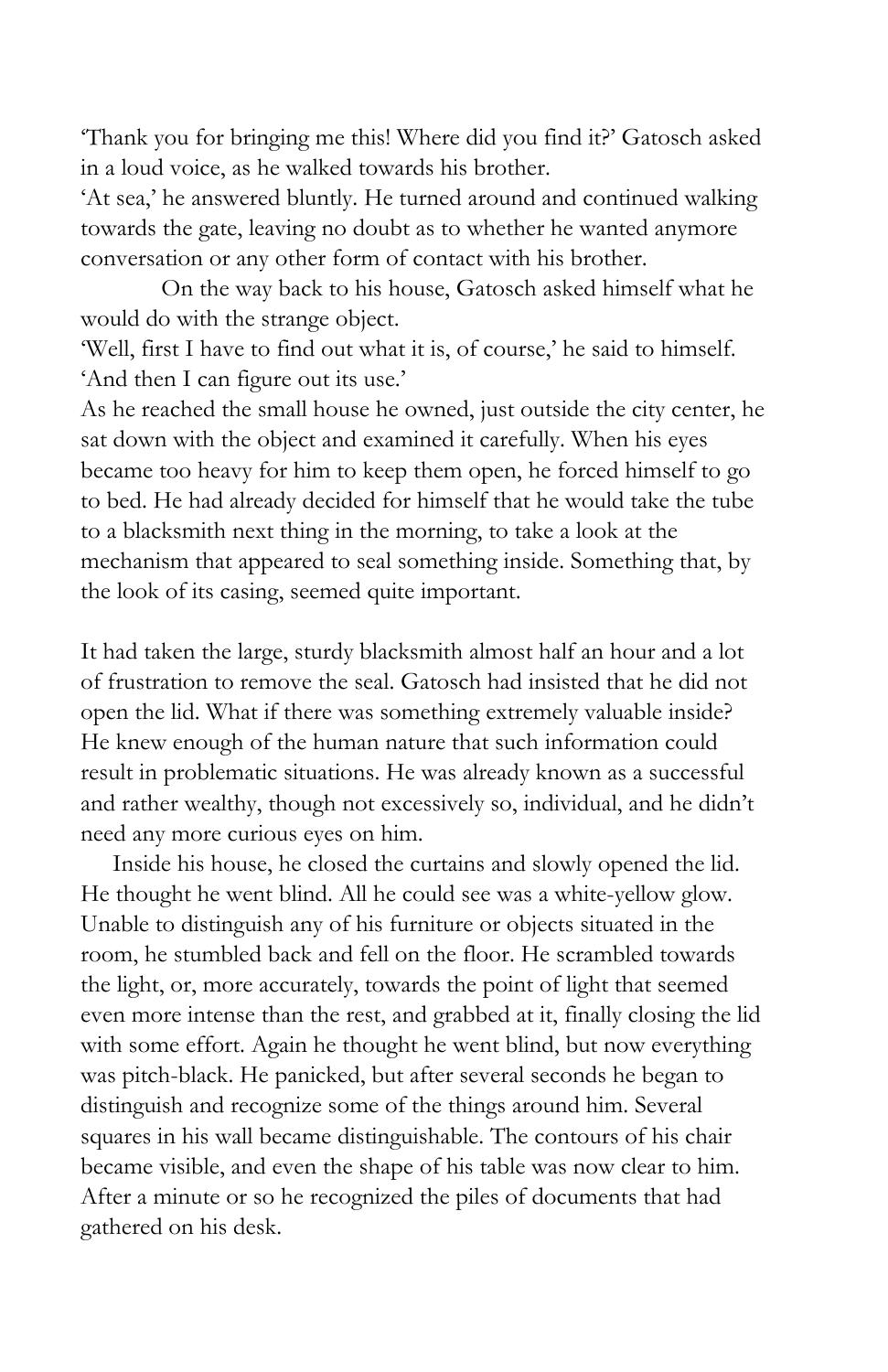His panic began to make way for astonishment. His astonishment quickly turned into joy and enthusiasm. Gatosch had no idea what had just happened. But he knew that this was something unique, seen by very few people or even none at all. And he knew that people would pay for this. People would be willing to trade a month's worth of goods for a glimpse at this extraordinary object. All he needed was a catching name and a business plan for the strange tube-like thing. Gatosch sat down smilingly, and started to scribble words related to light, wonder and uniqueness.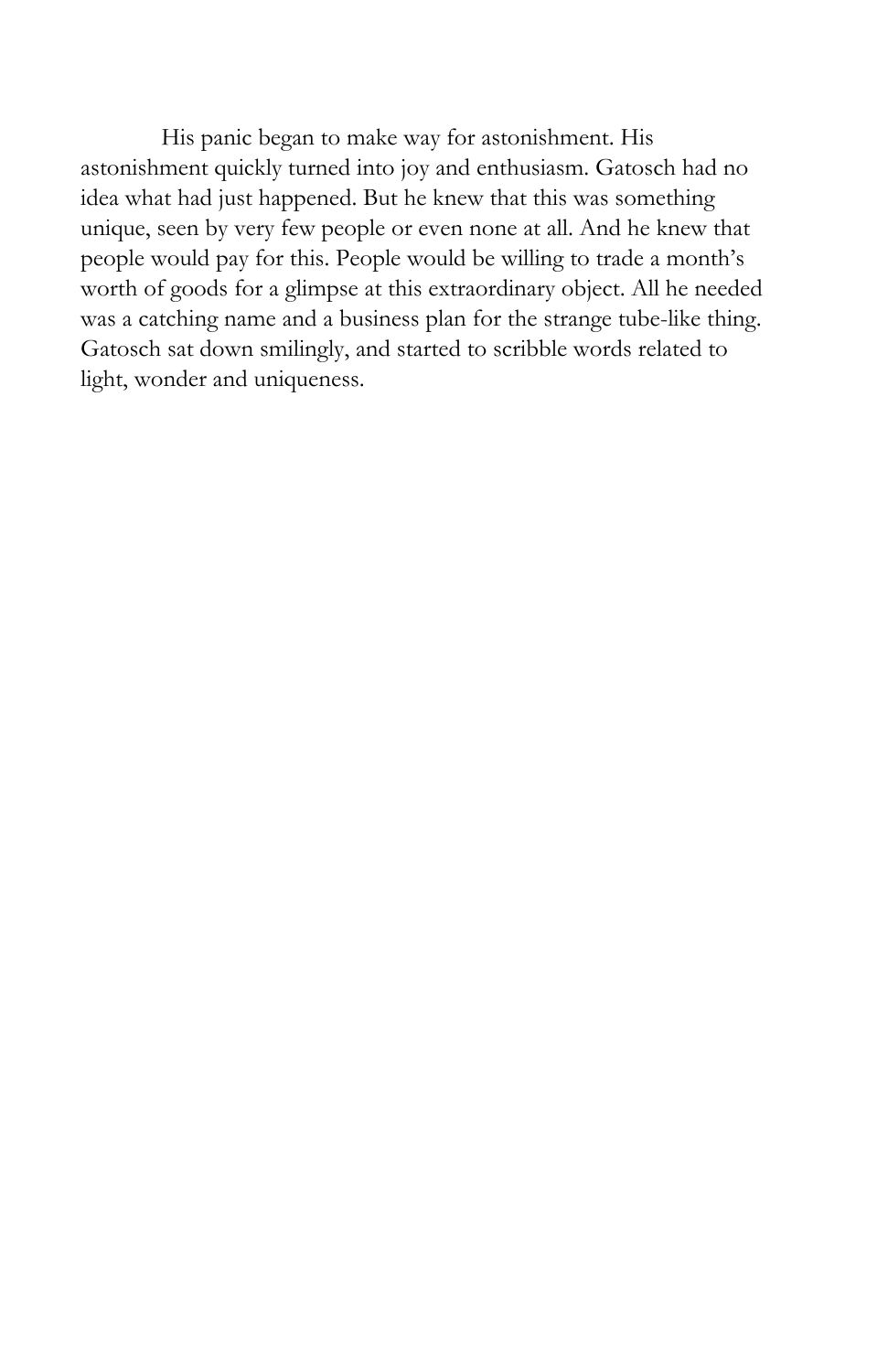He still wondered what they were doing with the object he and his team had found in the newly formed cavity. Johteng had wanted to remove the cover from the object with his pickaxe so that they could see what was inside. But finally the team as a whole had decided it was better to call the chief and let him deal with it. The headman had taken it straight to the managers in Sanda'h, and Johteng and the others had heard no more of it. Probably it was still caught up in the notoriously bureaucratic system of the mining federation in Sanda'h. He hoped they would contact him eventually, even if it only was for gathering information about how they had encountered the object. Anyway, he had enough on his mind for now.

In the cave in which they had found the mysterious object, there turned out to be other things of interest as well. His team had been assigned to the spot, and they were to indentify all the different materials that were present there, in what quantity they were represented, and how difficult it would be to extract them. That was the standard procedure when a new cavity was encountered. The cave turned out to be huge, and their team of five had a hard time organizing a systematic search that would result in a satisfying inventory.

As Johteng was best at recognizing the different types of stone, he would walk in front, along the edges of the cave. Irik, who also had a considerable amount knowledge of rocks and minerals, walked with him, and together they placed signs, indicating the rock type. That way the others, Lesno, Harta and Cho, would be able to recognize instantly what type of rock they were dealing with. They, in turn, would then estimate the amount of rock in a certain area, based on the percentage that was visible and the contours of the cave. Finally they would write down an indication of the required time needed to extract the materials, according to the difficulty of the location combined with the hardness of the different types of stone.

Johteng was very pleased with this new job of his. He had always preferred the cleaning and sorting of the stones above the hard, physical labor of getting them out of the mine. The mining business, exclusively practiced in the southwestern mountain ranges where all the useful and precious rocks from the island came from, was of course a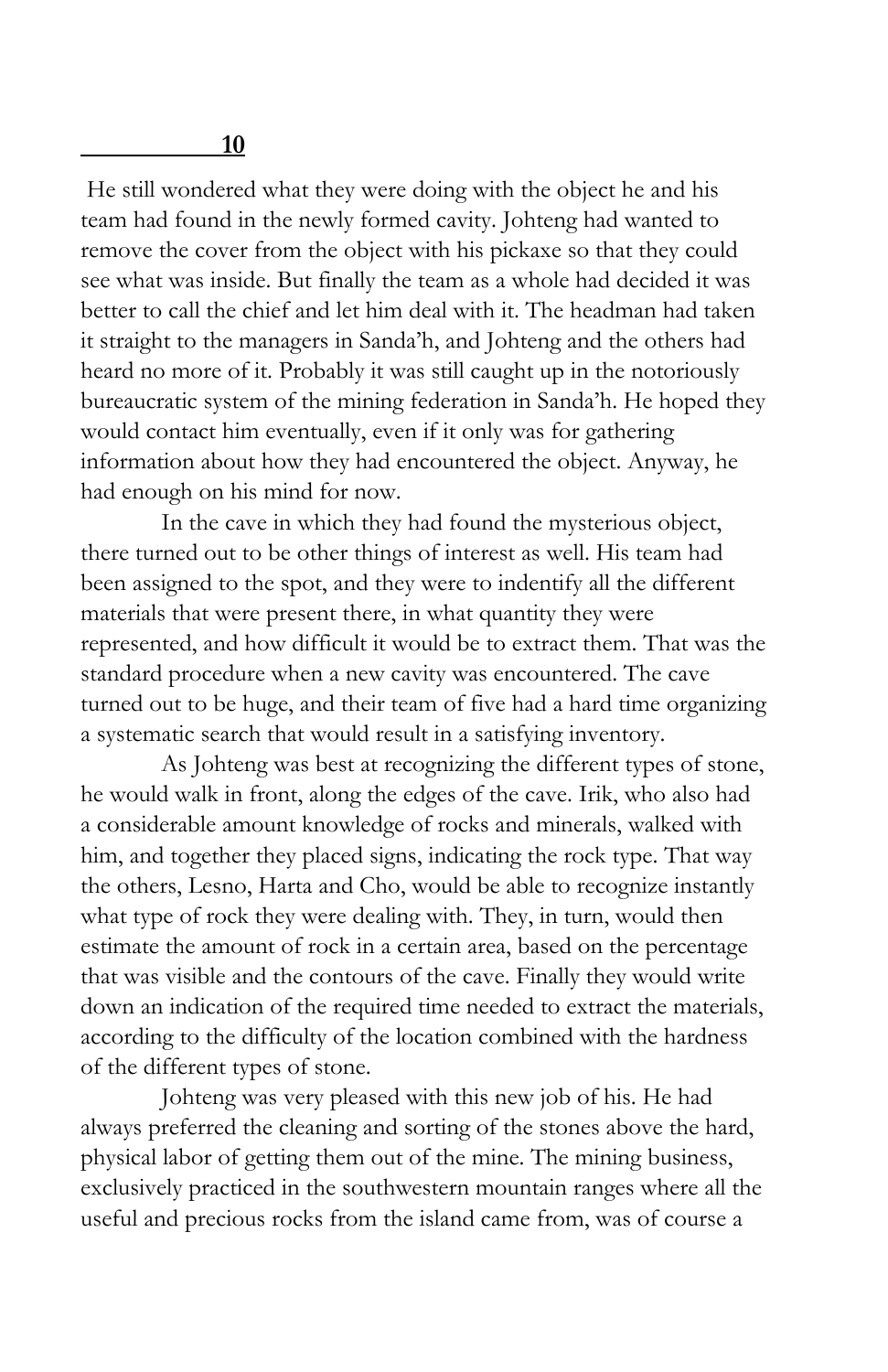dangerous occupation. Centuries ago, when the mining just began, the workers used no protection whatsoever. They worked in the mines twelve hours a day, seven days a week. Apart from the lack of light and fresh air, there were much more severe problems. The tiny particles that were released almost continually, and the toxic gasses that occasionally escaped, were deadly to the workers. Most didn't even live to see their 25<sup>th</sup> year of age. But since several centuries, this had changed considerably.

The emperor had allowed a group of individuals to organize and protect the many thousands that worked in the mines. They, living in the city of Sanda'h, between the mountains, had managed to improve living conditions considerably. For example, special mouth caps were made obligatory, which expanded greatly the life expectancy. Furthermore, the mining job was divided into two shifts. One being the hazardous and demanding extracting of the rocks, the other being the sorting process. One group would go deep into the mines with all their gear and would explore new passageways, make inventories and extract the different types of rock, without paying attention in detail to what kind of rock it was. The sorting group worked in a large, old, abandoned mine, close to the surface. All the crude rocks were transported to them, and they would take the debris off, clean them, and sort them according to the type of rock and the quality.

This was as far as the mining job went, and after this the rocks and stones were transported to the centre of the island, from which they were sent to stonemasons, magnet-makers, jewelers, and so forth.

Johteng didn't really mind the hard work of extracting rocks from the mine, but he preferred the less strenuous, less demanding, and unfortunately less frequently occurring, part where he was assigned to the sorting of the different kinds of stones and minerals. However, most of all he liked the occasional side-job of making inventories, as was the case now.

He and Irik were walking contently along the edges of the cave, looking for new types of rock. They were carrying several torches with them. This was of course a standard procedure and truly essential. Especially for groups smaller than four individuals, the tunnels and passageways could be extremely dangerous. And light was everything. If the light went out, and you were all alone in one of the many tunnels,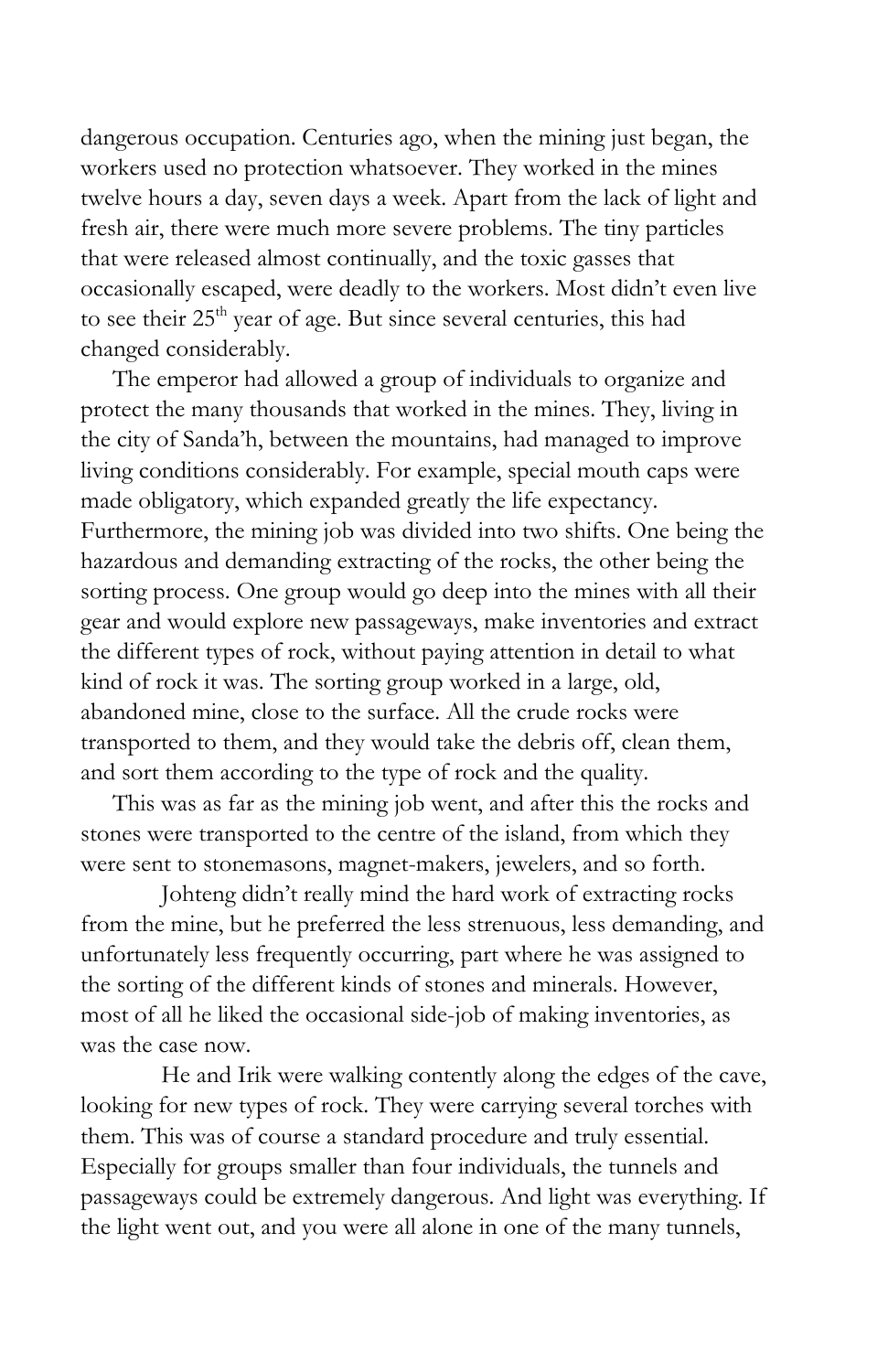things could get nasty. In fact, you could be sure they would. Both Johteng and Irik looked at their torches from time to time, checking if they were still there.

As they walked, Irik slowly began to sing. Of the many songs the mineworkers were used to sing, the song Irik was murmuring was one of the most popular. It told of the mining life, the risks that often could be prevented by precautions, and the dangers that lurked in the darkness, and that were more evil and powerful than anyone could imagine. Johteng joined Irik in the song, and together they walked along the cave edges, singing loudly and cheerfully, blunted to the words' depressive meaning by their continual exposure to them throughout the years:

*This is a song, a song made to gloom, For it tells of a Digger, the digger Geroom. The Seven Doomed Torches, is what it is called, Warnings and counsel is what it heralds. Geroom was a digger, as good you can find, Who worked in the mines and for dangers was blind. One day in the hallways, as his team went to rest, Geroom was not tired, he felt himself blessed. Despite all the protests, he singlehandedly went To discover some more, of the cave still latent. Smart as he was, he gathered some light, Seven torches in total, made his confidence right. As he walked through the cave, he noticed a spot, With stones of a beauty, in his life he'd seen not. He cut and he hacked at some of these rocks, And down fell the roof, all in pieces and blocks. By a fraction they missed him, they fell right behind, Sealing him of , from the rest of mankind. Geroom was not worried, anxious or scared, After all he still lived, and seven torches he bared. Counting his blessings, Geroom called for help, Which was timely cut of , by his own shrieking yelp. The torch that was lit, got attacked from the wall, By a pack of loose dust, that extinguished it all.*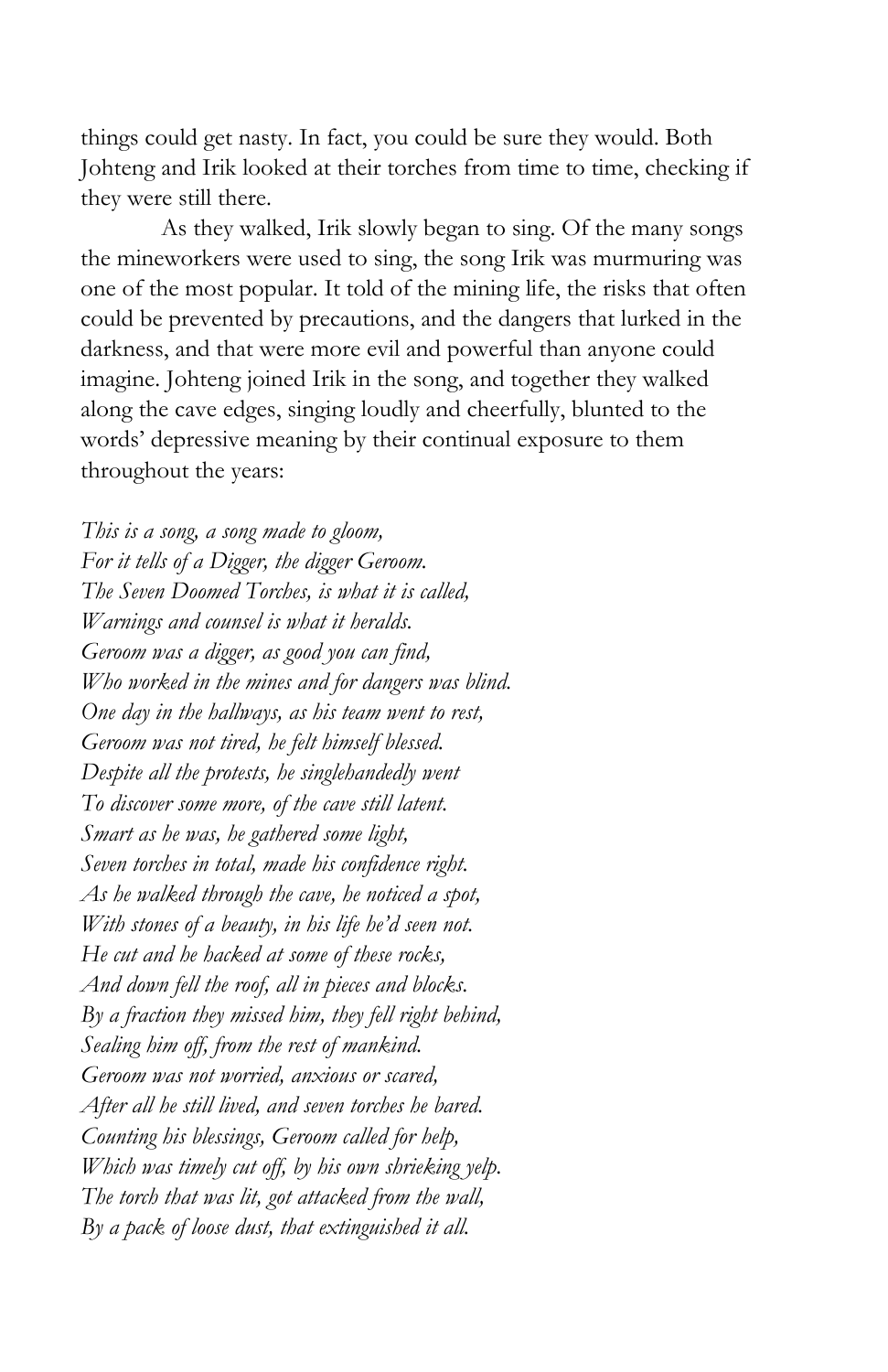*Using the fingers, from both of his hands, He fired a new torch, purely by sense. But this torch was quenched, by the droplets that fell, From the roof high above, that lay beneath a big well. The third torch he lit, he protected from moist, But still it was doomed, on account of some noise. He suddenly heard it, in the hall dark as night, And it made him turn, and extinguish his light. The forth now he lit, feeling truly afraid, As the noise in the distance, kept steady a rate. It appeared to come closer, and augmenting in sound, Geroom was so scared, he dropped his torch on the ground. The fifth one he lit, and was determined to keep, But the thing was still coming, and it made Geroom weep. The sounds it was making and the feel that it had, Made Geroom truly anxious, afraid, even sad. The sixth only shone for a second or five, Till the Digger was grabbed, and eaten alive. The seventh still lay there, trying to bemoan, That even light cannot save you, when you're all alone.*

The depressing words of the song didn't bother Johteng in the least, used as he was to it. Most of the tales told by miners were of a similar nature, and all the workers knew them. They respected and accepted what was said in the songs, they even used them as informal guidelines, in a moral and practical sense. But they enjoyed singing them. It kept them happy, it forged bonds within the different teams, and it gave them a tool to deal with the uncertainties of their profession.

'What do you think,' Irik said while he pointed a some dark, semi-transparent rocks in the wall.

'Hmm, could be a blackish sapphire?' Johteng answered after having examined the stone from close up. 'But I would guess it's quartz.' 'Yeah, I thought so as well.'

Irik scrabbled something in the notebook he was carrying, placed a marker beneath the rock outcropping, wrote '(90%)dark quartz(100%)(10%)black sapphire(100%)' on it, and continued his walk.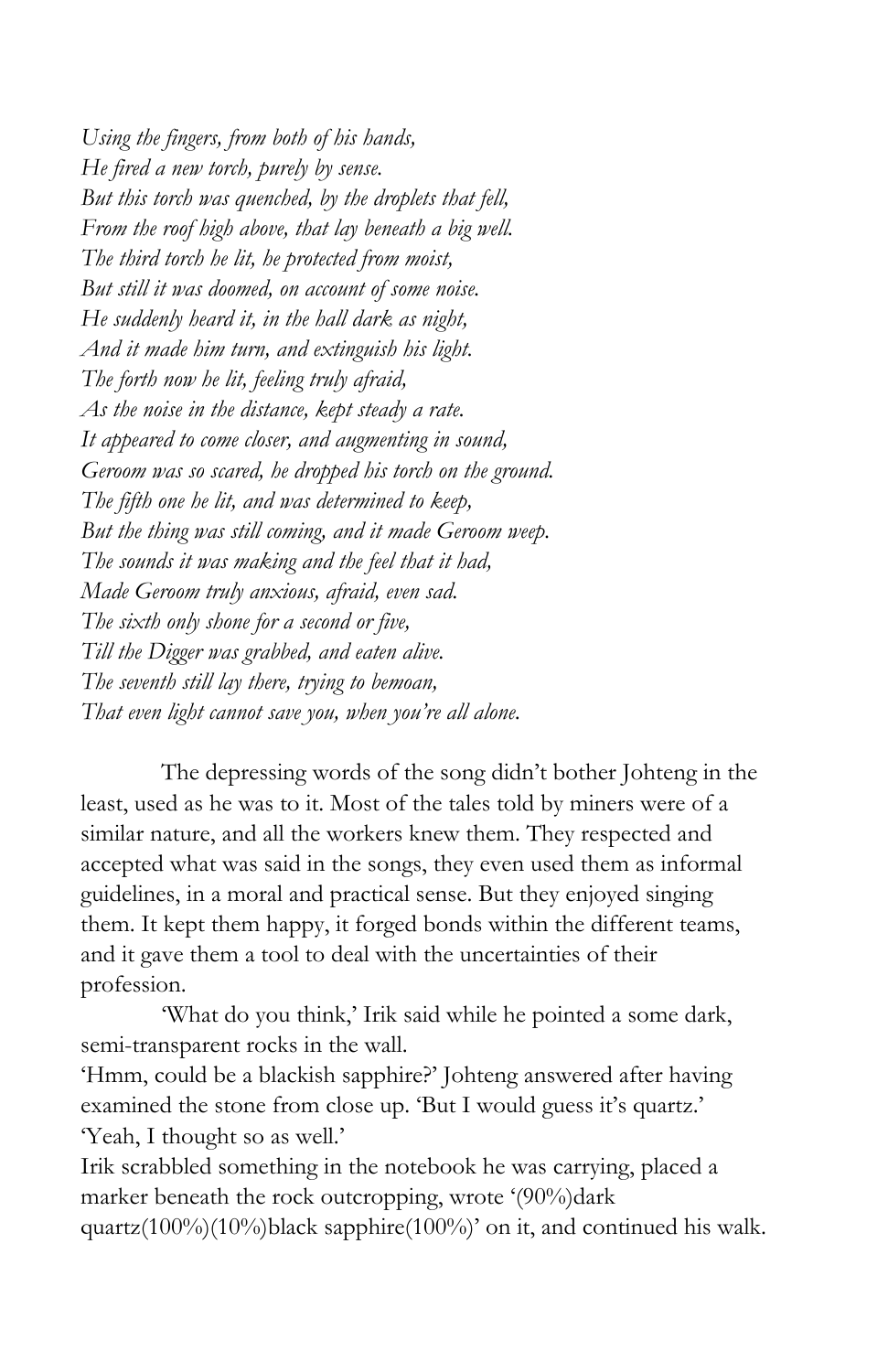Johteng thought about telling him that the quartz was not entirely pure but mixed with tiny particles. But he decided not to. After all, the sorters would take care of those details. And besides, there was much more to discover in the cave.

They strode along the rest of the enormous underground space, examining the walls, recording the data and singing all the while. It seemed to have no end. Johteng wondered whether it even was a cave, and not simply a very broad passageway leading them to somewhere more distant. To the other side of the mountain perhaps. Not that it mattered really. After all, their job was to find as much precious and useful stones as they could, and whether they found it in an abyss, in a subterraneous cave, or in a hall that went on for kilometers, was of no importance to the managers.

But to Johteng it was. Even though he didn't really care about physically extracting the stones, he enjoyed discovering new alleys, new paths and new areas to dig in. That's why he had decided to learn all the different stones by heart, and why he spent most of his free time examining intensively the stones he managed to get a hold on. How the light went through them and got diffracted by the stone's interior, how the different colors were visible from different angles, how the weight varied, and so forth.

By knowing all this, and by making sure the chiefs were aware of him having this knowledge and experience, he had assured for himself that he would be chosen often if there was a job to be done involving the discovery and inventorying of new grounds. He had enjoyed his first day of work in the mines, many years ago, and as time went by he enjoyed it even more. The sense of discovering new places where no one before had been, sealed off from the world for thousands of years. The sense of being the first to see and examine certain stones formations and outcroppings. The sense of unraveling mysteries. Johteng thought back to the strange object they had found two days ago, wondering what would have become of it.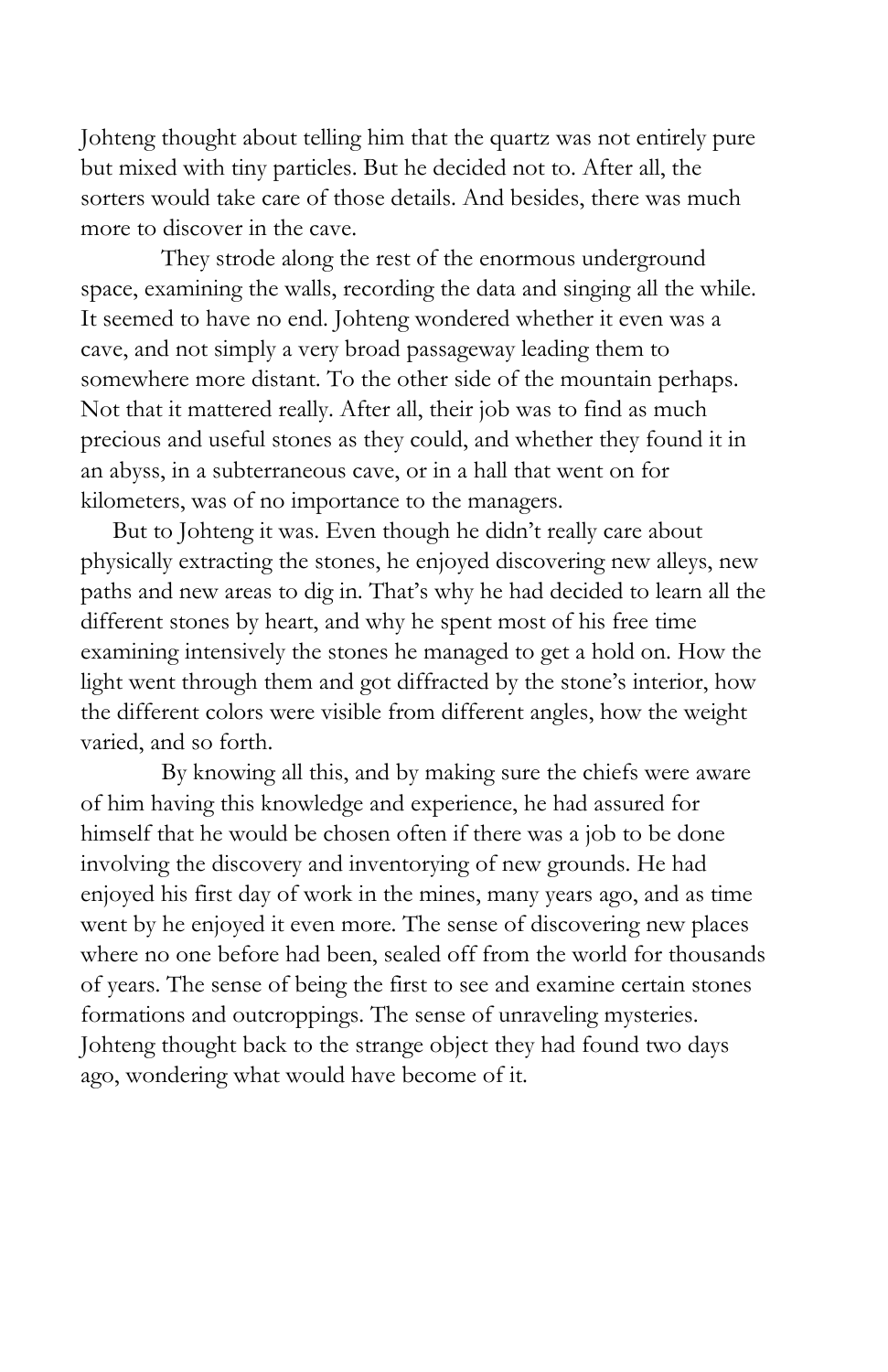While she was packing her bags, the doubts came back to her. Stuffing her backpack, made from old deer hide and adjusted so that the quiver would fit right in the middle, slightly sticking out at the top, she thought about what might be ahead of her. Of course she was used to being alone, used to doing her own thing. But she still knew so little of the world beyond her village. All she had were the stories her family had told her, and those seemed largely made up. What if she got lost? What if she ran out of food or water? What if she lost the quiver? What if..? Nevertheless, Tlana kept telling herself that this was the chance of her life. Perhaps the only chance for adventure, for learning incredible, new things. The only chance of escaping her village and the life that she ought to live. Placing a knife in her bag, she wondered about the dangers of the journey she was planning to make.

Tlana had no experience whatsoever with weapons. She could survive in the cold steppes around her village, but she always made sure she had enough food and water with her. She never hunted, let alone prepare a dead animal. And not only did she know nothing about hunting, true enemies had been just as absent from her life. It was necessary to learn how to fight, to learn how to defend herself. And since she only had the knife, given to her by her grandfather, she would have train with that. She took it out of her backpack again, and fastened it on her belt. The extra space it gained her in her pack she filled with some more ackla, in dread of having to kill an animal for food. She would postpone it as long as possible.

She picked up some rope and several needles from the table and stuffed them in as well. Yes, she was ready for it. What was the worst that could happen? And more importantly, she had never felt so strongly a purpose in her life. Well, not exactly a purpose. More a feeling of something being amiss, broken, and with a chance of being hazardous. And from that followed that she needed to do something, needed to fix the problem, find a solution. She needed to know what the quiver was. And whether it had anything to do with the days slowly becoming shorter, and the nights becoming longer.

With her bag packed, knife fastened to her belt, and a thick coat slung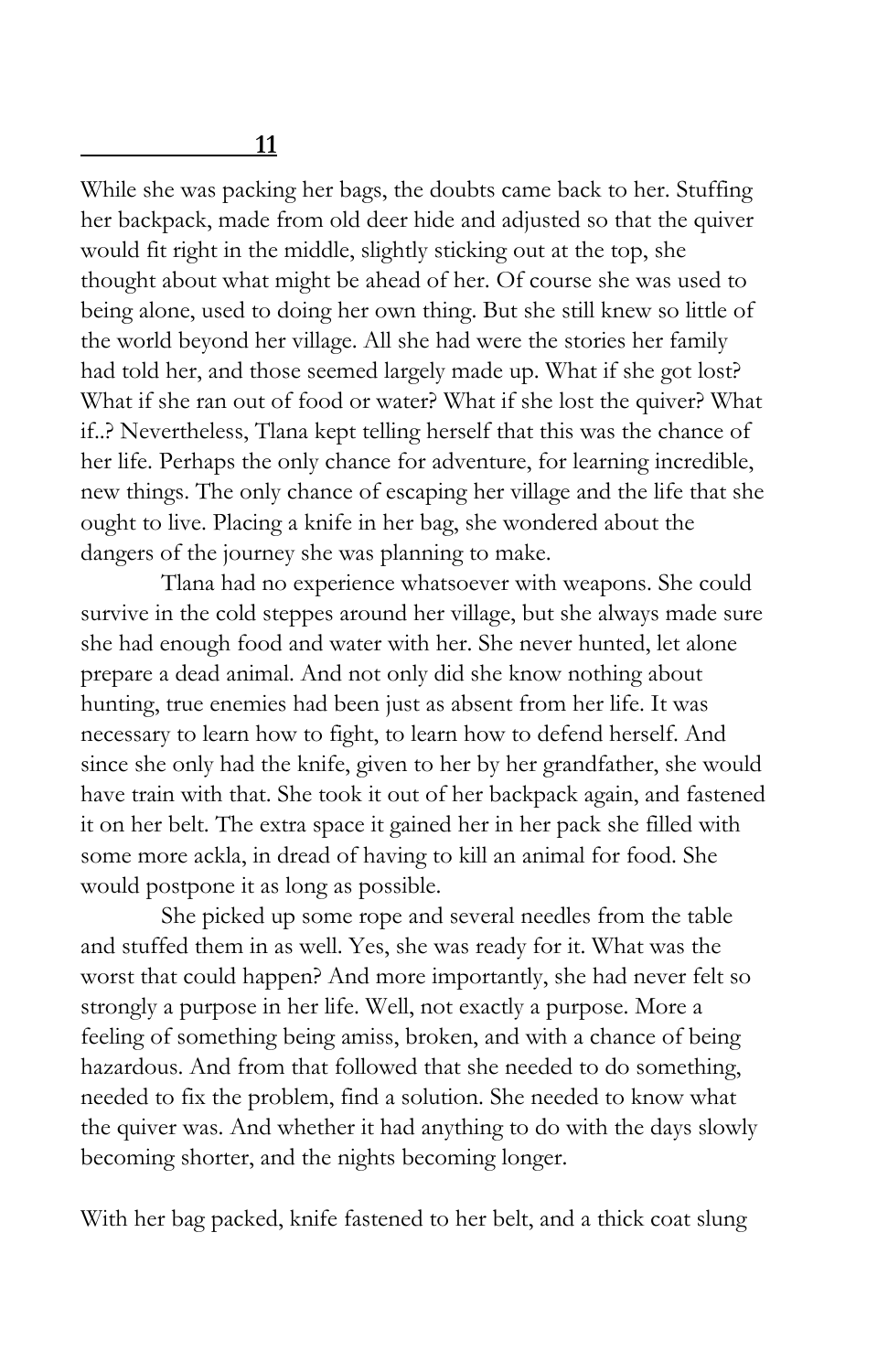around her neck, Tlana left her home at first daylight. Which, as she noticed with a feeling of disappointment and despair, was nearly 20 minutes later than it used to be. She had no need of saying goodbye to anyone. A note she had written lay on the table, explaining in vague terms why she had left and why she would not be coming back soon. In vague terms, because even she herself had no clear idea of why she felt the need to do this. Some people were already getting out of their rooms, and several conversations were going on at the town plaza. She walked past it, looking straight ahead and avoiding any eye contact.

When she was beyond the town border, marked by the untamed vegetation that was all around, she sat down and looked at the compass she had brought with her. Using the maps from her grandfather, she had set out a course, leading her to the center of the island. Everyone knew that in the center everything was possible. Valuable objects were traded, information was bought and sold, mercenaries were hired, and a lot more of anything could be sold and acquired than anywhere else. That was why there had been no doubt in Tlana's mind about the direction she would have to take.

The caravans that arrived twice a week to her village, carrying all the necessary goods for her people to survive, and returning with the harvest of wood that the people had gathered, always took the same route. Looking at the maps, Tlana had decided that the most rational thing to do was take that route as well.

It went more or less in a straight line to the center, was guarded by soldiers, and well paved. She'd preferred to take a less crowded alternative, but the maps held surprisingly little information concerning other routes. Lines were drawn occasionally in the land beside the main roads, and words such as 'avoid' and 'not advisable' were written along them. Though she had little trust in the accuracy of the maps, she was not about to risk it. Besides, it was easier to gather information about what was happening when she travelled on the main road. And food was easier to get a hold on. She hoped.

She stared into the distance, trying to spot the morning caravan. She could see only emptiness however, and one imperial watchtower. Though it had happened on several occasions that the caravans were delayed for some reason, the morning caravan usually arrived at first light. 'No reason to wait for it,' Tlana said to herself as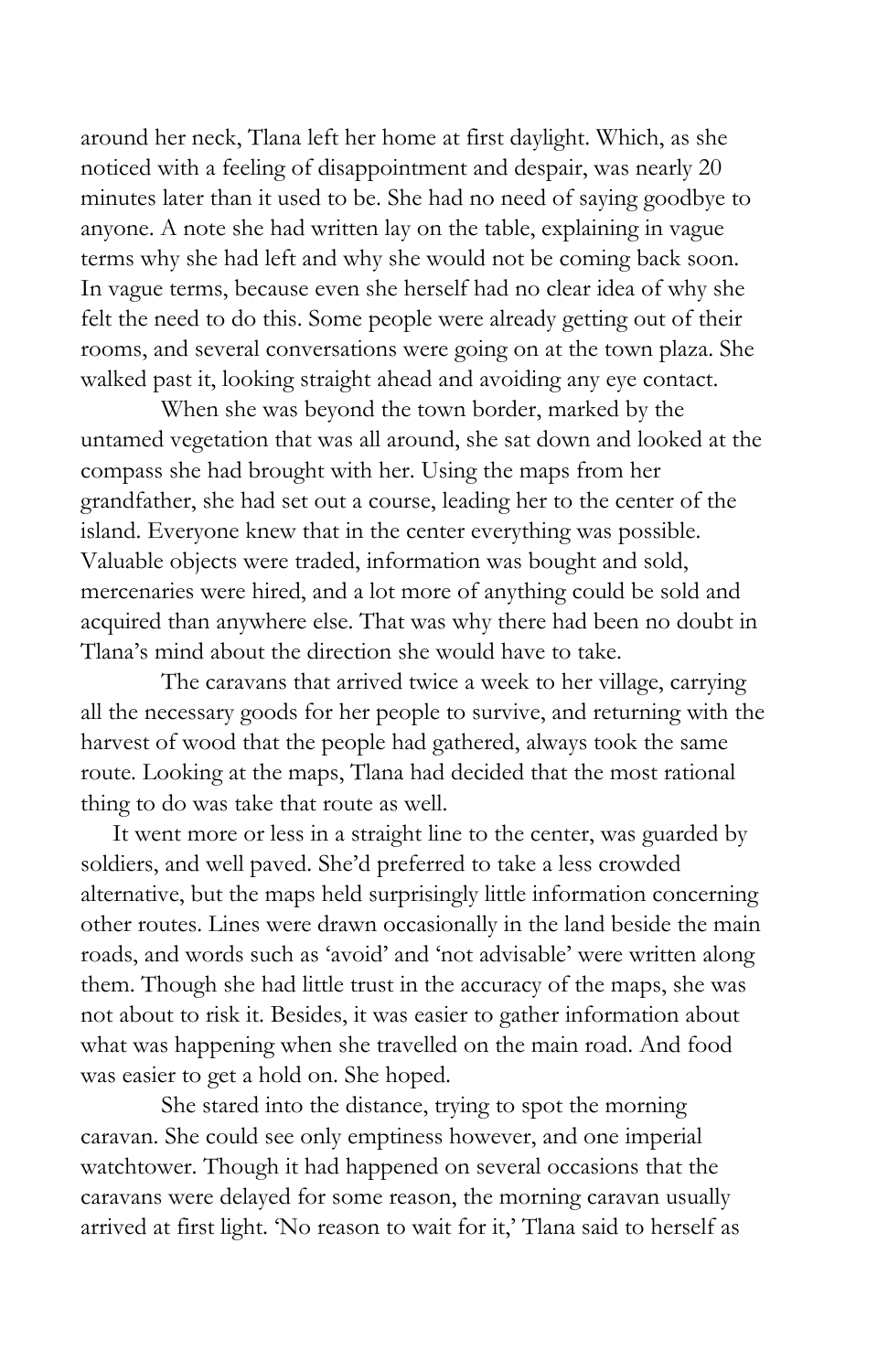she got up and started walking along the stretched out, desolated road. After half an hour of walking she arrived at the watchtower. She had been here before, and knew better than to ask the two guards stationed there for help. Better not to even look at them. She walked past the tower, and after an hour or so she passed the morning caravan that was riding towards her village.

She continued walking, without any sign of life. She began to worry. She had expected much more people on the road, and with night almost falling, she wondered what she should do. Suddenly she saw a crossroad ahead of her. A small, unpaved path coming from the East, connected to the main road. A jolt of excitement went through her, as she realized that there were people on the crossroad. She ran towards the group of people, but after a couple of steps she stopped.

What do I know of these people? she asked herself. Perhaps better to avoid them. But then again, spending the entire journey trying to avoid contact isn't exactly useful either. Besides, everyone knew that it was safer to travel in a group than to wander around on your own. So, in the end, Tlana's caution was cornered and subdued by her curiosity and her need for company. She increased her pace to catch up with the people walking ahead of her.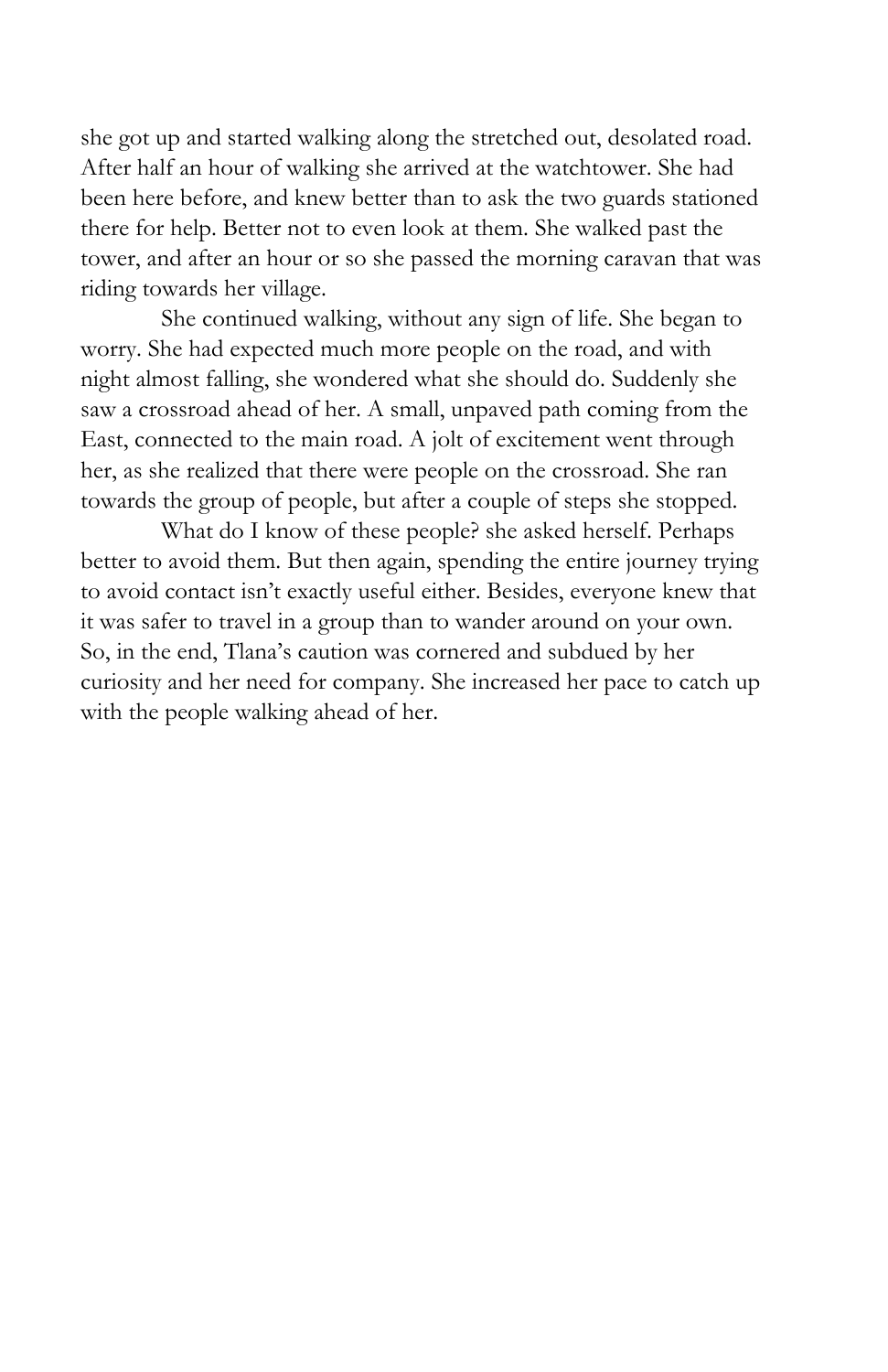'Bloody brute beasts they be,' the man sitting beside her said. He was dressed in a ragged rope, torn at every spot imaginable, and adorned with all sorts of different spikes and small gleaming objects. His beard was rough and he wore a band around his head, catching the sweat as it tried to materialize on his forehead. A scar was visible along his neck, undoubtedly indicating a worthwhile story that lay at its foundation, while at the same time preventing anyone from inquiring about it. 'No normal niceties you can expect from them,' he said grudgingly.

Tlana had joined with the group of people she had met at the crossroad. They numbered eight in total, six men and two women. They were sitting around a fire they had built alongside the road. The rugged man who was talking, Da'dha he called himself, was many times more friendly than one would guess from his appearance alone. He had the strange habit of constructing sentences with words that began with the same first letter. He called Tlana the Lying Lonely Lady, for example. Not to offend her, she knew. And besides, she had earned it, given that she had not been prepared for all the questions they had asked her when they had started travelling together. She had been caught up in her own web of lies. Fortunately they had realized she had no bad intentions, but that she was just not willing to tell them exactly what she was doing, and where she was going.

They were ok with that. Being named a liar was a small price to pay, Tlana thought. However, she herself didn't think she was lonely. She just often preferred not to have company. Nevertheless, she could understand why she was seen as being more lonely than people who travelled in a group of eight. The other thing bother her more, being called a lady. But she guessed it was only because 'girl' or 'woman' didn't start with the letter L. That explanation comforted her.

The other members of the group were mostly friendly. They were all rough and apparently not pleased with the Empire. As Tlana understood it, they saw themselves as freedom fighters, trying to escape from the imperial oppression and intending to destroy the system they felt they were obliged to live in. Tlana couldn't see what the fuss was about. She was pleased with the daily loads of ackla, tools and clothing that arrived to her village. And she knew nobody who was discontent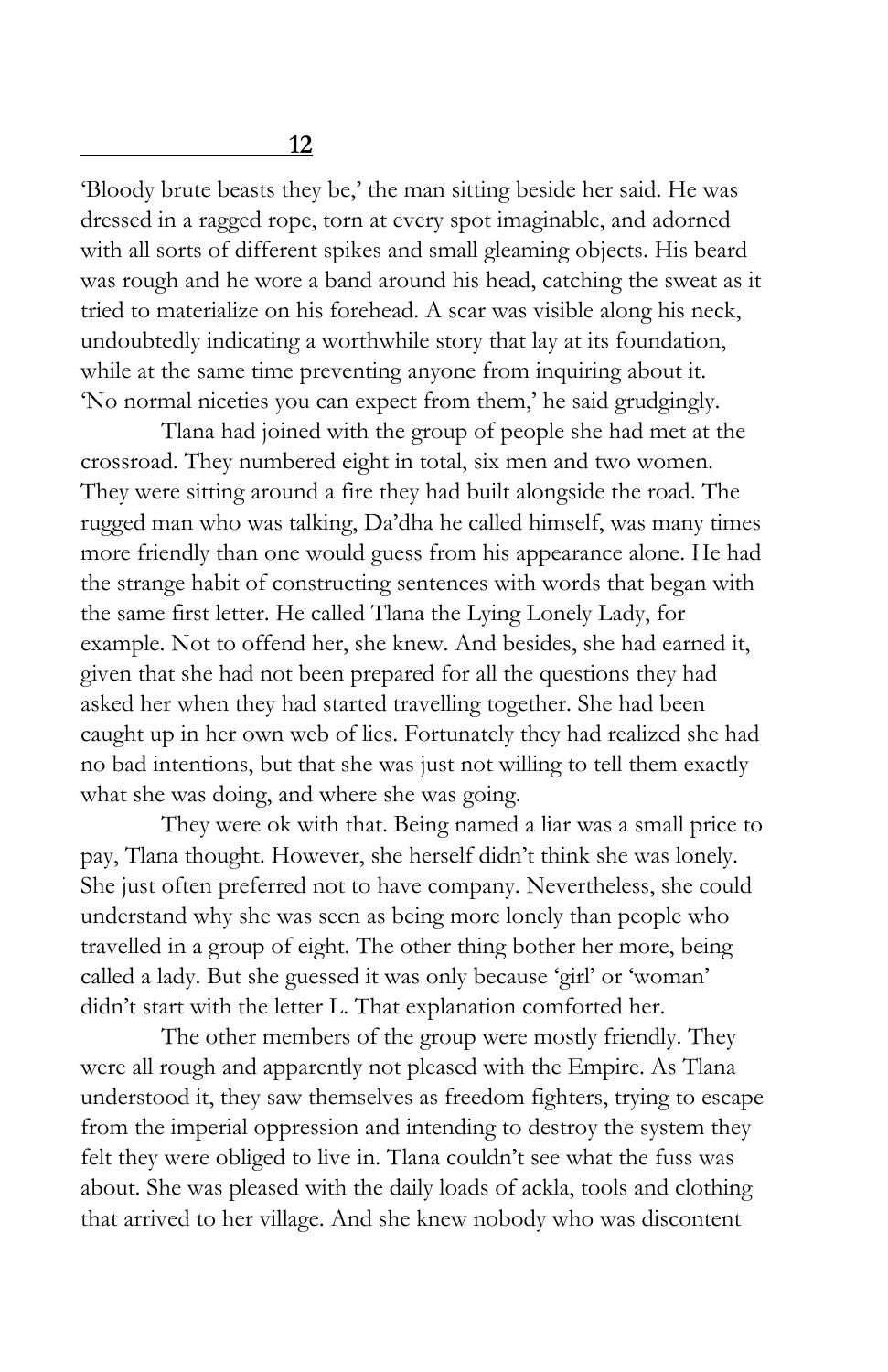with the fact that they had to provide a certain daily amount of wood for the Empire to distribute among all the other villages and towns of the island. It only seemed fair. Of course she didn't communicate this to the group. She didn't want to risk damaging their kindness towards her, and she simply knew too little of the subject to tell them what she thought.

They had been travelling on the main road for more than a day now. The group was usually relaxed, but became tense whenever they passed a watchtower. She could understand why. Imperial soldiers were quick to anger, and overhearing the group members' insults and complaints would surely give them reason for troublemaking. Tlana was instructed to walk in a steady pace, look straight ahead and not make an unexpected movement whenever they passed a tower. She did as she was told, and the group always relaxed as soon as they were out the tower's reach.

They walked along the road, occasionally taking side roads to avoid the bothersome imperial watchtowers. Sometimes they walked for hours in complete silence, no one contributing any food for conversation. But often there was a general topic they would discuss for hours at a time. And, of course, it was usually related to the Empire's faults. Today everyone was heated on language. Tlana strode alongside several men who were discussing the advantages of having different tongues.

'People should be free to choose how they speak!' one man yelled angrily.

'If I want to say that imperials be evil, I ought be allowed to do so! I won't have anyone correcting my verbs, just cause they think they have the right to distinguish between good and bad language.' 'Exactly,' someone else added. 'In earlier times there were many distinct languages, so different that people could not communicate with each other without learning the other one's tongue. This creates diversity, and promotes interaction!'

Tlana did not quite grasp their argumentation. In fact, she thought it extremely useful that everyone spoke exactly the same language. Different languages would only make matters more complicated, she reckoned. And besides, why would you suddenly want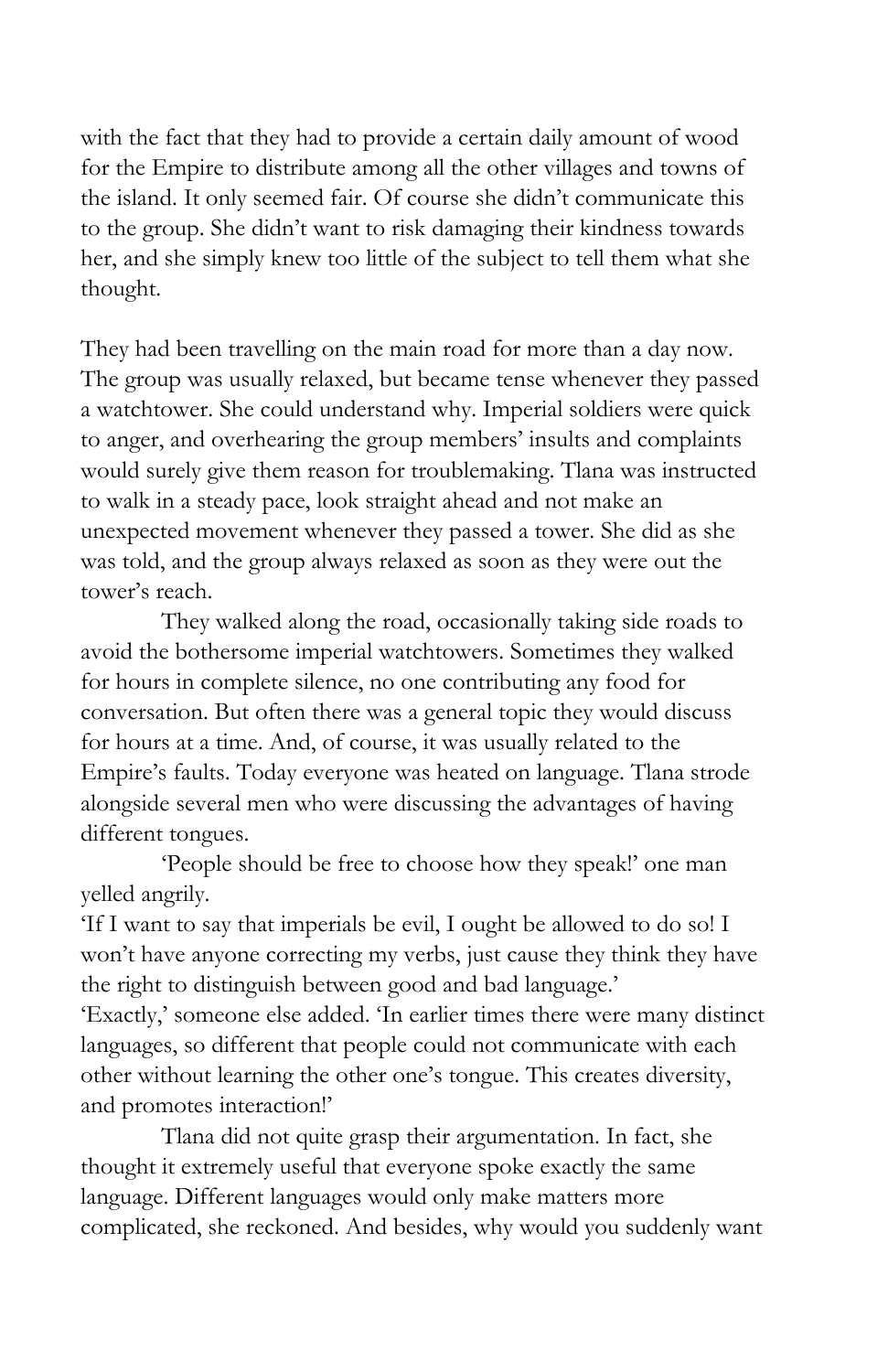to develop a different language? Even those complaining about it were still speaking the common tongue. However, she felt the men were right about one thing. It had happened occasionally that the Empire repressed people that tried to speak differently. And their repressions were brutal, and the soldiers quickly provoked. She didn't understand why the Empire was so meticulous on this issue. Occasionally using a new or slightly different word wasn't harmful to anyone, was it? The men continued rattling on about the injustices, and about who, if anyone, had the right of deciding what could and what couldn't be said.

Half an hour later Tlana tuned into the conversation again. Now it had shifted to ridiculing the imperial soldiers, a topic which produced ample laughter among the men. Tlana knew that the Empire required soldiers from every region of the island, and that those selected were given an extremely intensive training, somewhere in the North, she figured. Each imperial soldier or guard, she didn't really know the difference, was heavily equipped. Wearing body armor and helmets made from magnetic material, and wielding an obsidian sword and sometimes a crossbow.

She had once seen two guards who, standing close to each other, were pulled together by the magnetic force of their armor. It looked rather ridiculous, and took them a serious amount of effort to detach themselves. Tlana had heard that soldiers were specifically trained to be constantly aware of everything around them, including the magnetic forces. The soldiers were taught to continuously compensate for the powers that were pulling them together or pushing them apart. What she knew of the magnets she herself possessed, this must be a strenuous exercise.

The men around her were all laughing at the oftentimes hilarious results this system created. Entire squadrons being pulled together into one giant heap of metal. Numerous soldiers being unbalanced by their comrades, and taking each other with them in their fall.

'So,' Tlana ventured to ask, 'why do they even have magnetic armor? I mean, it's only cumbersome, isn't it?'

The faces around her became slightly grimmer, and it took a while for anyone to answer.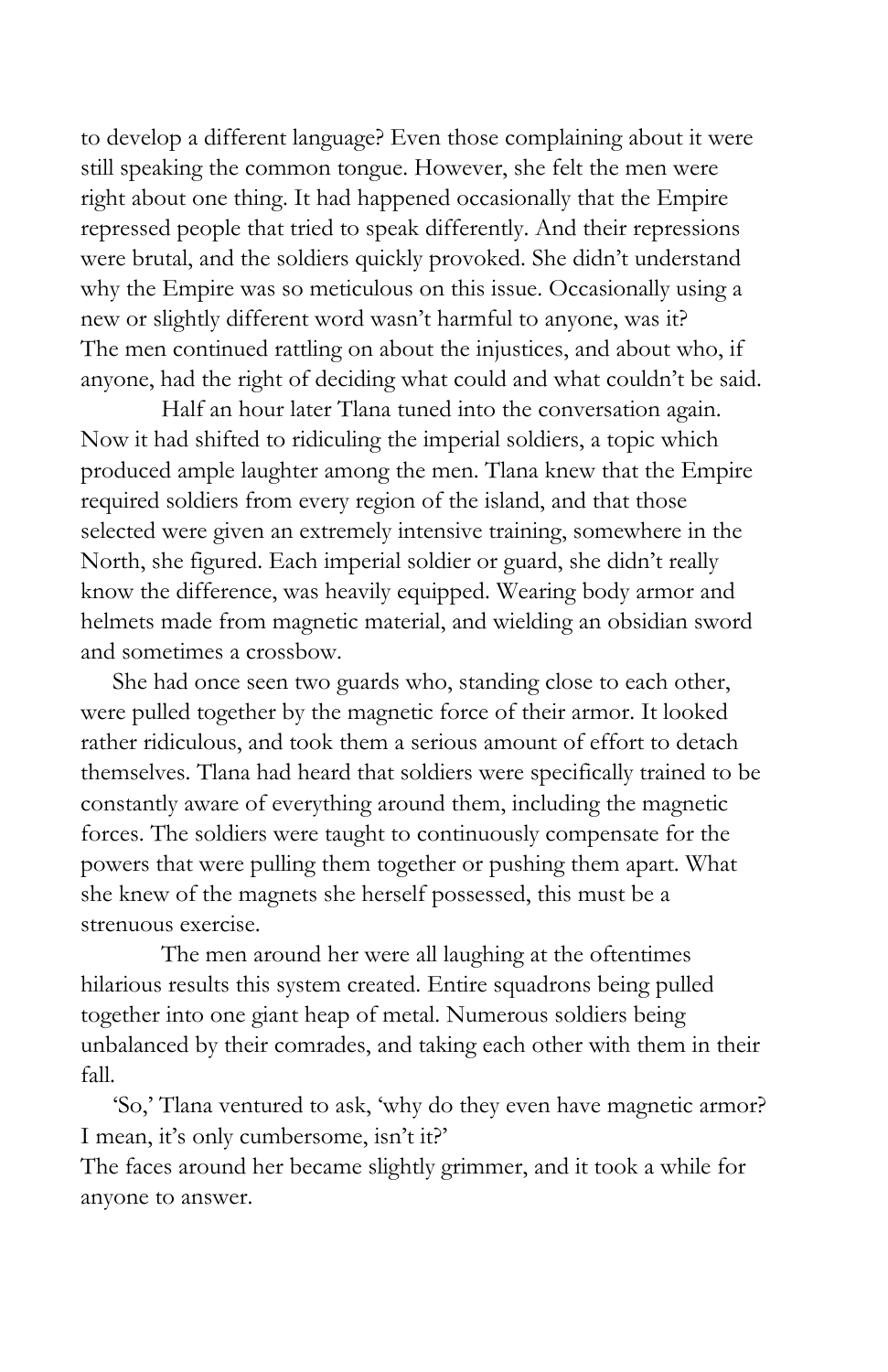'In earlier days, magnetic materials were not involved in warfare at all,' someone said.

'The imperials wore iron armor, and fought with iron swords. Years ago there was a huge battle between them and the eastern rebels, which lasted for almost a decade. And somewhere during that time, the imperials suddenly started exploiting their monopoly on the mines, and started making magnetic armor. And since the rebels were all fighting with weapons made from iron..'

'What?' Tlana asked, as she noticed that the man had ceased telling his story.

'Well, the iron armor and weapons started sticking to the imperial armor, throwing the rebels of balance. And since the imperials started using obsidian blades that were not affected by the magnetic force, well, the battle became quite unfair. Needless to say that the imperials butchered each and everyone.'

Tlana hadn't considered that. She could imagine the dread of suddenly losing control of your sword, disrupting the flow of battle you were in. But still, it seemed like a high price to pay for the imperials. Especially now, when almost nobody used iron weapons anymore. There wasn't much use for their strange armors now, wasn't there?

'Besides,' someone else added to the conversation that had long since had turned into an uncomfortable silence, 'it gives the bloody soldiers something to do, something to keep them focused. I mean, they don't have any ideals to fight or die for, they just obey stupid orders. Having them continuously be aware of the forces that are trying to throw them off balance, keeps their mind occupied. I guess.'

The more she thought about it, the more it seemed beyond her comprehension. Tlana couldn't even wield a sword. And though she could imagine certain things, she found it difficult to truly understand the advantages and disadvantages of military decisions. However, she noticed that she had managed to turn the joyful discussion of before into something significantly more somber and dark.

The days went by slowly, but Tlana started to feel comfortable in the group. She even started to build up a friendship with one of the members, Quelto. He was far from talkative, but turned out to be full of knowledge, stories and advice. Furthermore, he was a great swordsman, which was just what Tlana needed. Outside the sight of the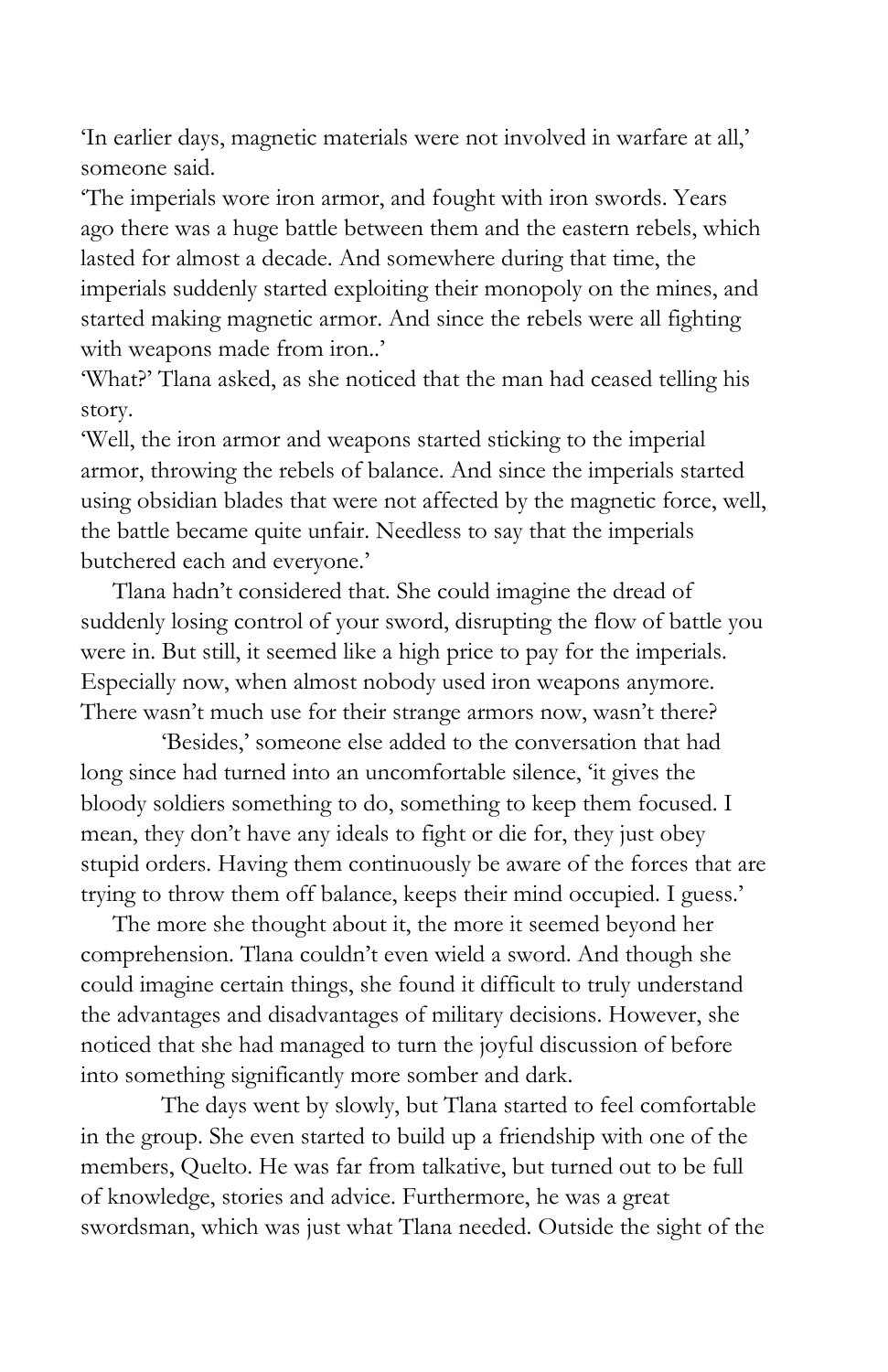towers, he was always practicing with the large array of weapons that he carried with him, from small daggers to broadswords. Having told him that she was in possession of a knife but that she had no idea of how to use it, he had proposed to teach her how to handle it. It had turned out to be a small disaster. She just couldn't disassociate the knife's movements with the killing of other creatures. For her, the two were intrinsically linked, and she couldn't come to terms with it.

Finally, Quelto had come up with a solution. As she wanted to learn how to fight, but was so avers to killing anything, even theoretically, he had decided to lend her a set of his sais. Sais, which always came in a pair, were weapons that could be used in different ways, and whose main purpose was to defend against attacks. A sai had the length of an upper arm, with on each side a handle that went upwards. There were no truly sharp points or edges that could kill, but the weapon was very effective for blocking attacks and for knocking opponents unconscious.

The pair she had been given were made of wood, similar to that which the people in her village harvested. Extremely strong, light weighted and not very flexible. And, as Quelto emphasized, not made of metal. Which was, she had learned, a material more or less useless for fighting against imperial soldiers. 'And other bandits,' Quelto had added.

Tlana had been training fervently with her new sais. Having met the group of dangerously looking people, no matter how nice they actually turned out to be, had made her truly realize how vulnerable she was. She was determined to prepare herself, and to make sure she could put up a proper defense against anyone who tried to harm her. Or against anyone who tried to interfere with her mission.

In the days she had spent with group, Tlana hadn't put much thought into the quiver, despite the fact that it was the main reason for her journey. She always carried it with her however, never losing sight of it. The thing had already gotten her into some trouble, as all the group members wanted to know what it was. She had said it was a device for storing water. She had said, given that she was so accustomed to always having plenty of water to drink in the snowy region she lived in, that she couldn't bear the risk of growing thirsty. Therefore she always carried a large flask of water, which she would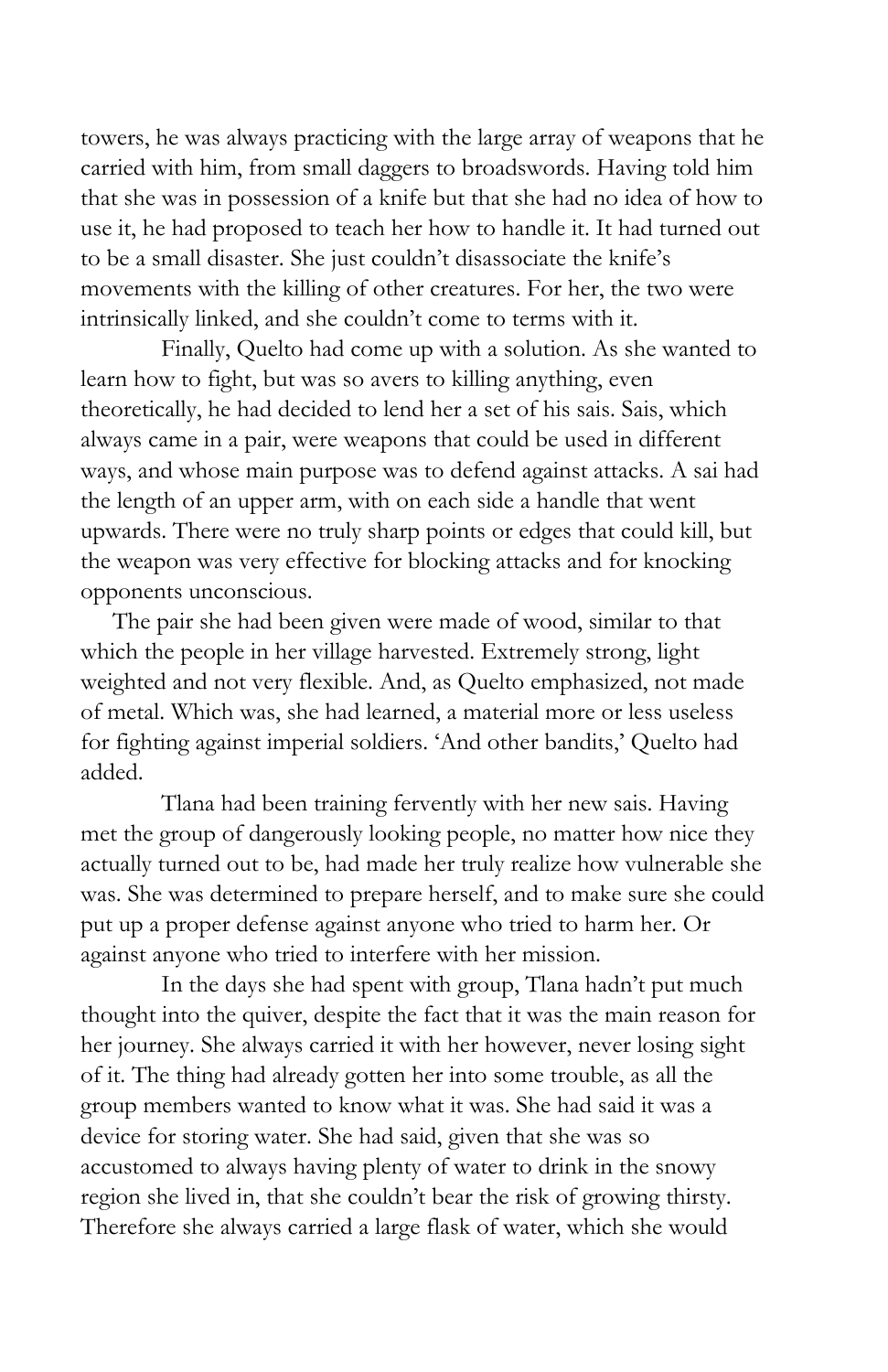only use in case of emergencies. The people she told this to were skeptical, but at least they stopped asking questions after a while. Still, she didn't leave the quiver out of her sight. As much as she liked her fellow travelers, she couldn't trust them this easily.

As the days went by however, she felt she needed to gain more information, since that was part of her quest as well. Even more, without intelligence there wouldn't be a quest to start with. She felt she wasn't making any progress. One evening, when they were sitting around a fire, Tlana decided to bring the subject up. She had noticed that none of them had mentioned the fact that the days were becoming shorter and shorter, despite the obviousness of it. That night the darkness had fallen nearly 45 minutes earlier than usual.

'So, why do you think the nights are increasing in length?' she asked the people sitting around her.

'Are they? Or are the days becoming shorter?' one of them responded. 'Isn't that the same?' Quelto said, as no one else spoke. 'If the days are becoming shorter it automatically means that the nights will be longer. And vice versa. The question is why it is happening. And no, Tlana, I do not have the answer.'

After a short pause in which nobody spoke, one of them cleared his throat. Jileom, the oldest of their company, spoke with his hoarse, rusty voice.

'It has to be related to the old light and dark gods. You all know the story, am I right?'

Several people nodded, but the others kept still. Tlana looked around her, having no idea what the man was talking about.

Noticing that not everyone knew what he meant, Jileom continued.

'Back in the old times, before the so-called shift occurred, the world was quite different. It is said that before the shift, there were two gods who ruled the sky. One, who was male and who shone with a light so bright it illuminated the entire world, was called S'un. His light was so intense, it warmed the earth, like the heat of a fire experienced close by. The other god who inhabited the sky was called M'oon. She covered the earth in darkness whenever she ran above it, making the temperature drop and letting the colors of the world fade to black.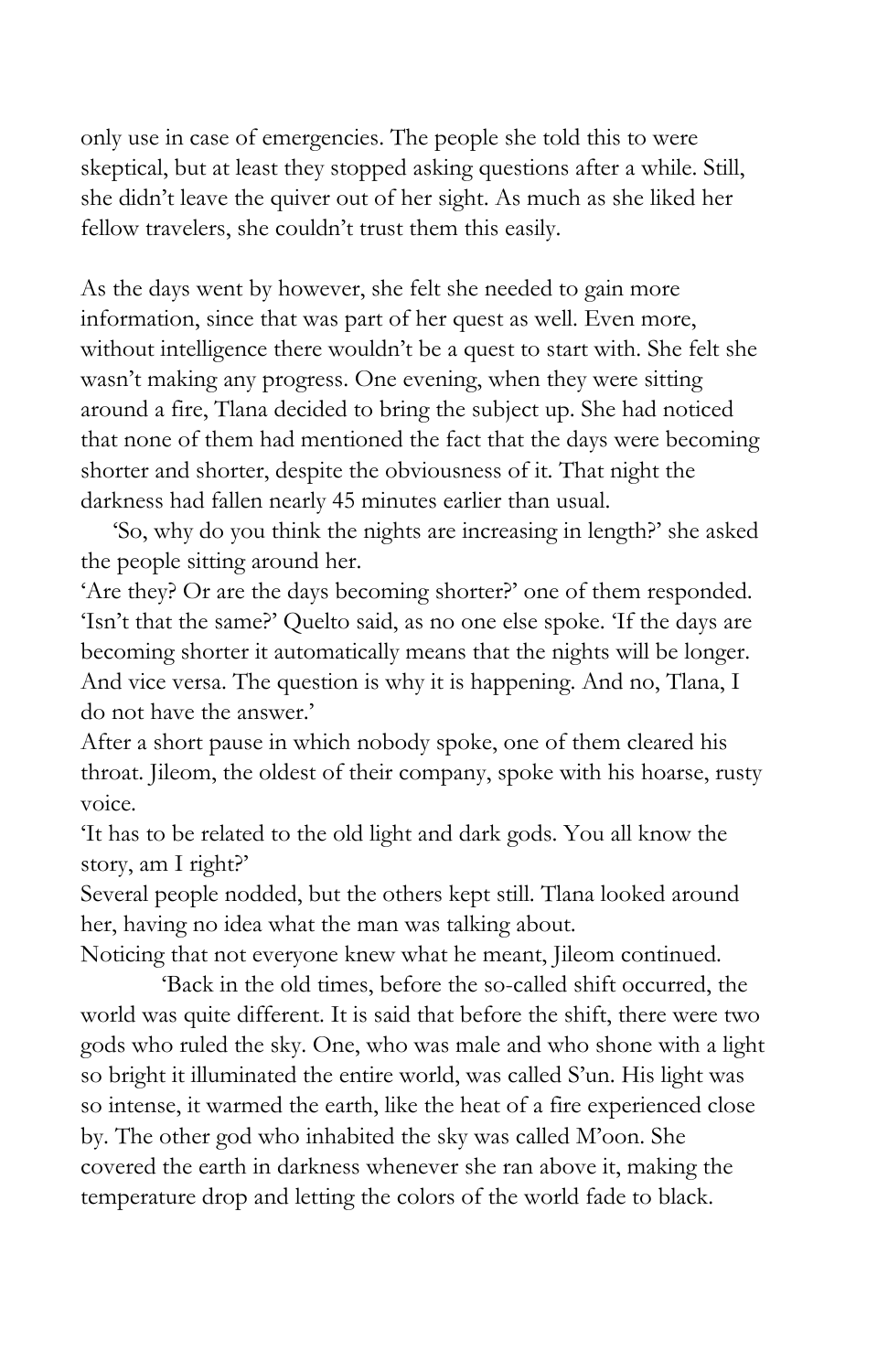These two gods were involved in a divine game of sorts. They chased each other across the sky, and they had done so for thousands of years. S'un would travel above the land, and there would be light everywhere so that the people could work, gather food, build houses and do everything that required illumination. S'un could not do this all day long, however. He was chased by his antithesis M'oon. She would come and drive him and his brightness forward through the sky. Whenever she ran above the land she would plunge it into darkness. Not complete darkness, mind you, since S'un, who was running away, always left behind some of his sparks, preventing the darkness from obscuring everything. The next morning S'un would run across the sky again, and hours later M'oon would follow. This went on for many thousands of years.

However, as time went by, both S'un and M'oon grew tired of chasing each other across the sky. They got sloppy. The distance between them decreased year after year, until M'oon finally managed to catch up with S'un. For so long had they been chasing each other, never able to reach one another, that their ultimate union provided them with joy as they had never known. They were so happy together that they decided to never separate again.

The result, however, was disastrous for the people living beneath them. Having the two gods exerting their godly force upon them, both at the same time, made the world almost explode under the combination of light and darkness, the combined heath and coldness. S'un and M'oon had to choose between their own happiness, and that of the people that were dependent on them. In the end, they decided to move away from the earth, to move beyond the sky that had been their home for so many millennia. They chose a spot where humans could not see them, but where their light and darkness would still be able to reach the surface of the earth, albeit with diminished intensity. They agreed that for half a day S'un would have its illuminating back towards the people, blocking M'oon's darkness and coldness. After half a day they would switch positions, and M'oon's back would cover the world in darkness, blocking completely S'un's light and warmth. And this they continued doing until today.'

Tlana had never heard this story before, and she didn't believe it the least. After all, no one believed in gods anymore. They were all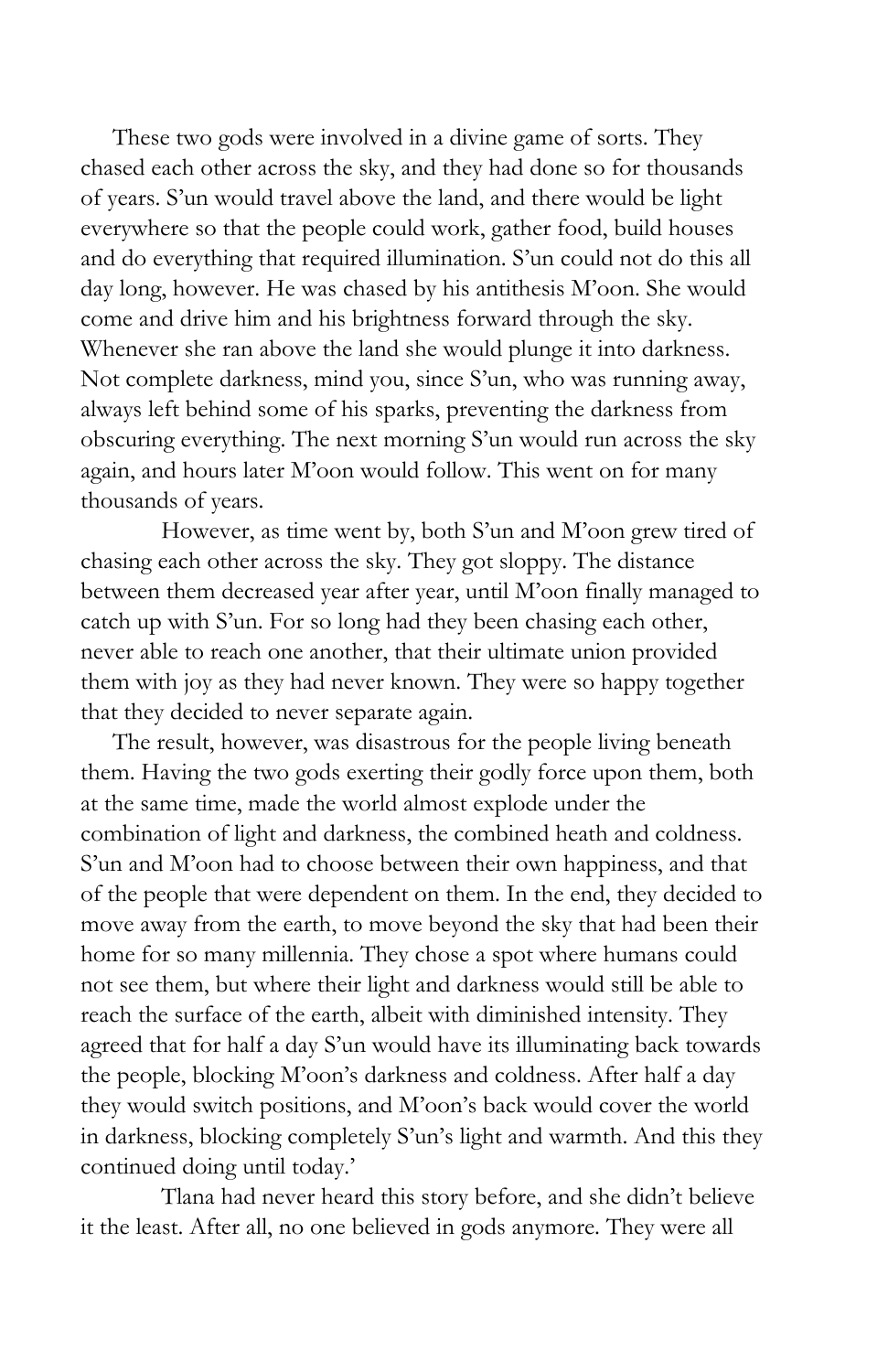legends and stories of the past. She knew that gods were an important part of life for the people who lived before the shift. But that was back then. Now the people didn't need help from divine beings. The people themselves arranged everything they needed. With the help of the emperor of course. Although she already started to doubt that point. But some vague gods floating in the sky and shining light and darkness? She didn't buy it. Those were tales of the past.

But to her surprise, Quelto spoke with a serious face. 'So, S'un and M'oon have become somewhat unbalanced, is it not?' Several people nodded in agreement, and that seemed to end the conversation. Not really satisfactory, but no one else had anything useful or intelligent to add. As for Tlana, she was still trying to settle things in her own mind.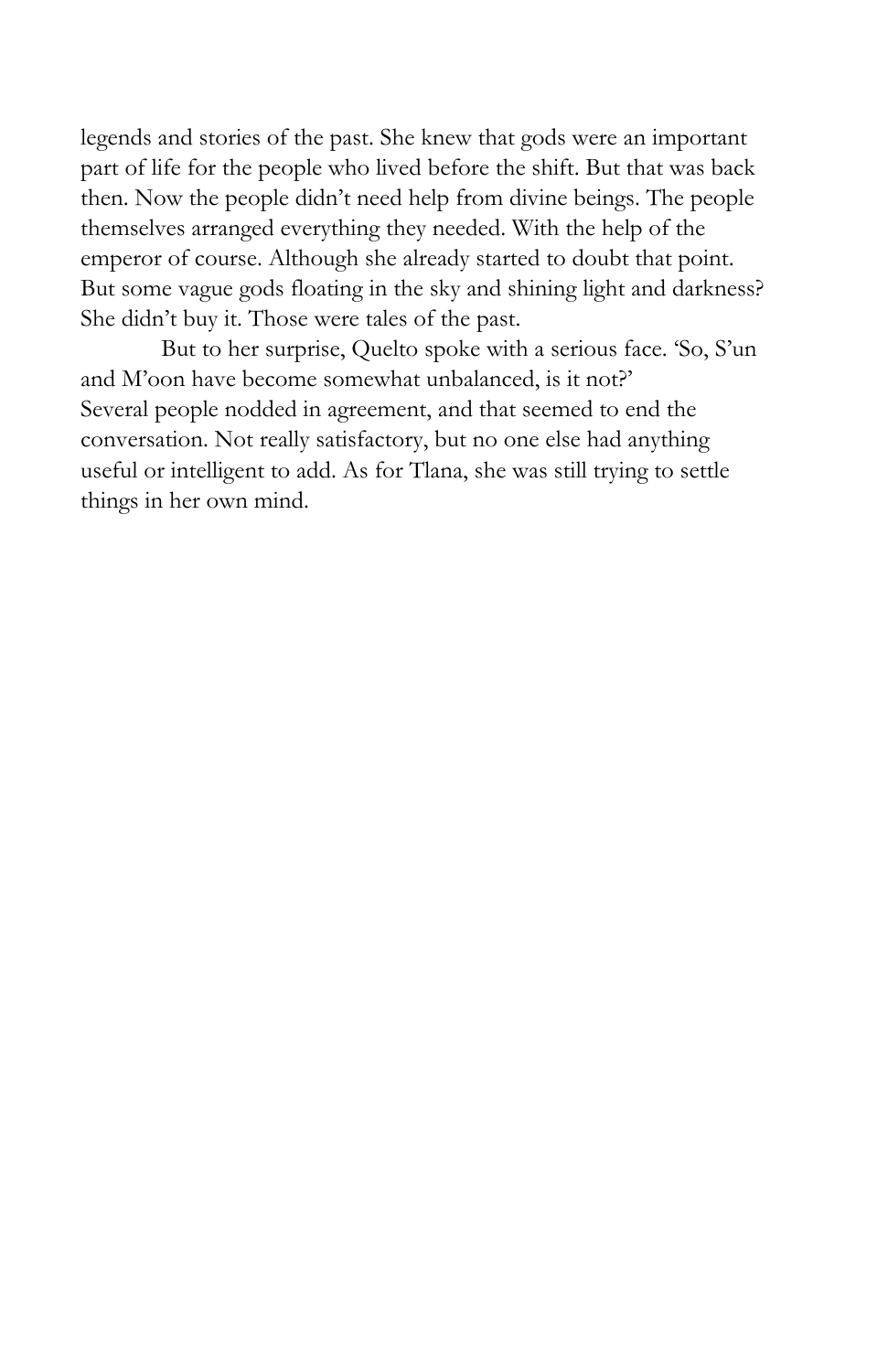Tlana awoke the following morning feeling exhausted and bad tempered. She had dreamt of fierce and evil gods, who had been discussing with her their very own existence and laughing at her for not believing in what she so obviously experienced. She had tried to argue with them that they were just an illusion, produced by a lack of knowledge and a desire for answers. They, however, repudiated her side of the story.

After Tlana and the rest of the group had devoured their tasteless breakfast of ackla mixed with water and spiced with herbs they had gathered along the road, they continued their journey. Tlana was humming songs of her childhood while the hours passed by tediously. Quelto was walking beside her, silent as always. Then suddenly, out of nowhere, he asked her a question. Tlana was taken aback, not only by the fact that he had spoken so abruptly, but also by the directness of his question.

'I already told you,' Tlana replied hesitantly, 'it's just a water flask, an overly cautious backup, if you will.'

'Yes, that's what you told us,' Quelto said while he looked her in the eyes. The sentence had an obvious undertone, and his staring eyes made Tlana look away, feeling ashamed. He had proven himself kindly after all, not to mention helpful and generous. She thought about it for a few minutes, while they continued walking in silence. What did she have to lose? She was almost certain they wouldn't steal the object from her. Quelto not, at least. And they wouldn't sell her out either, she thought. Besides, she still needed help and information about where to go, and what to do.

'All right then,' she said. 'I have no idea what it is.' He looked at her sideways, waiting for more to come. 'I found it a couple of weeks ago, frozen in the ice near my home village. When I opened it, a dazzling light escaped. I haven't opened it since. Truth be told, it scared me. From the moment I found the thing, the days are becoming shorter, as we discussed yesterday. I have no idea how the two are linked, but I have a strong feeling that they are. It can't be a coincidence. That's why I decided to take the thing to the Midlands, where I hope I can find out more about it.'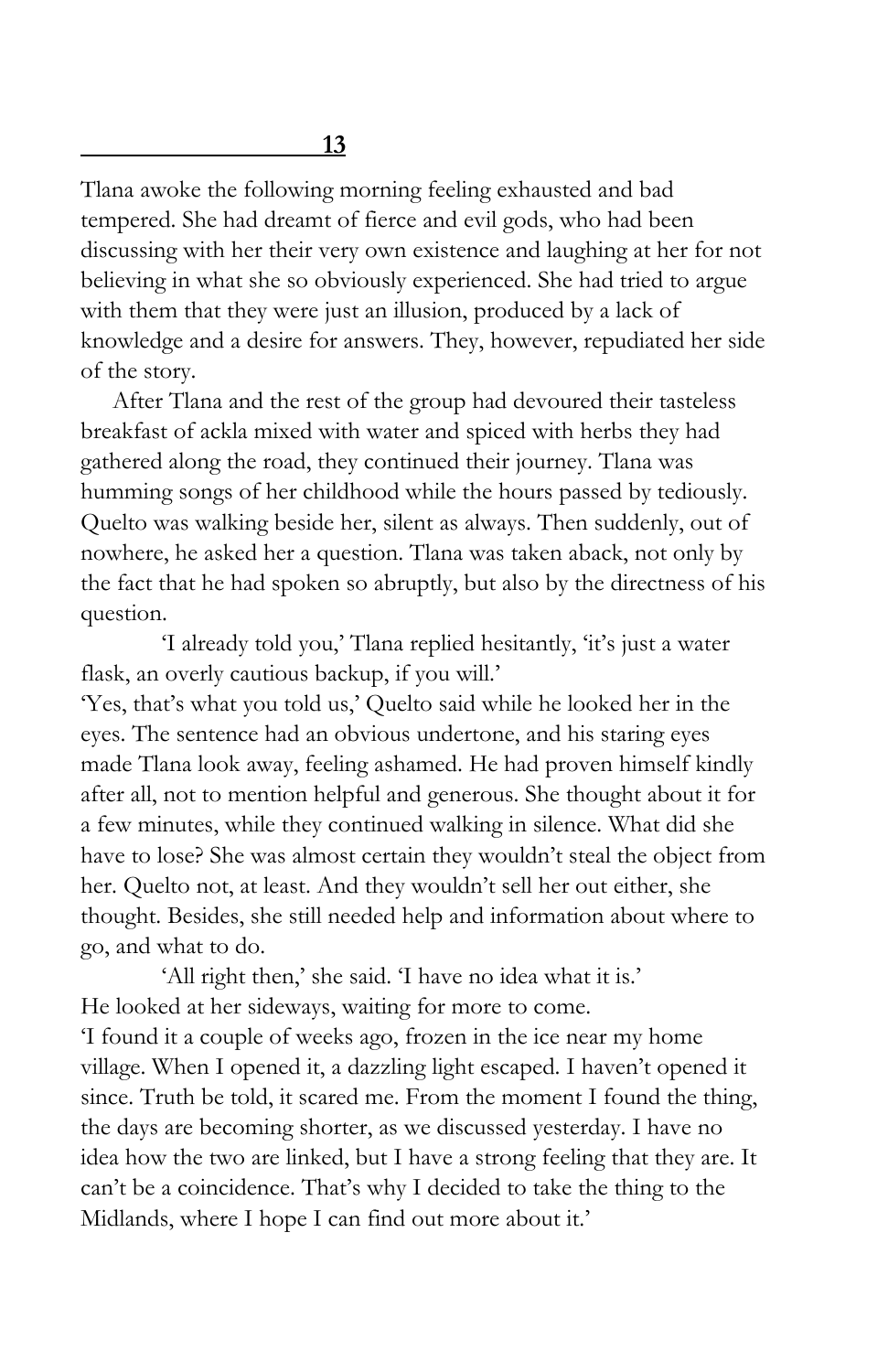Quelto said nothing for a while.

'I see,' he then murmured. 'The thing is, I haven't been completely honest either.'

Tlana looked up at him in astonishment. 'But..'

'Let me explain,' Quelto continued.

'My village, Eqrash, lies just east of the main road where you met us. Truth is, I only joined the group,' he gestured towards the people walking several meters in front of them, 'half a day before you did. This group's intention is to gather as many people as they can, before joining the rebels in the North. This is also what I mean to do, what I have been training for all these years.

But, since I lived so close to the main road, I learned some interesting things during the days before I began my journey. There had been murmurs about a mysterious, quiver-like object that was found, and subsequently lost, not far from here, in the woodlands. And there are other rumors telling about strange objects in the North, as well. As soon as I saw what you were carrying with you I began to wonder. Seeing that you were so attached to it, I neglected to mention my suspicions yesterday. The others have nothing to do with it, anyway. But I believe you. I believe that these objects that are showing up everywhere, are somehow linked to the nights becoming longer. Linked to the darkness that increasingly surrounds us. Else it would be too much of a coincidence.'

Tlana was flabbergasted. And full with questions. 'Where are they then? Do they look the same as mine? What have they done with them?'

'Your guess is as good as mine,' Quelto answered with a sad smile. 'I tell you what. The closest one has to be somewhere in the western woodlands, as far as we know. Perhaps in Wegah or Wolk. Or in one of the smaller villages. So why don't we separate ourselves from the rest, so we can go westwards in search of it? There's a crossroad not far from here, where a well-traveled, paved road goes to the woods and jungles of the West. What do you say?'

The unsatisfying and precautious feeling that Tlana had had for a couple of seconds, was consequently knocked on the head and buried deep in the ground by the joyful and exiting prospect of having a true lead, a path to follow, and someone to follow it with. Someone pleasant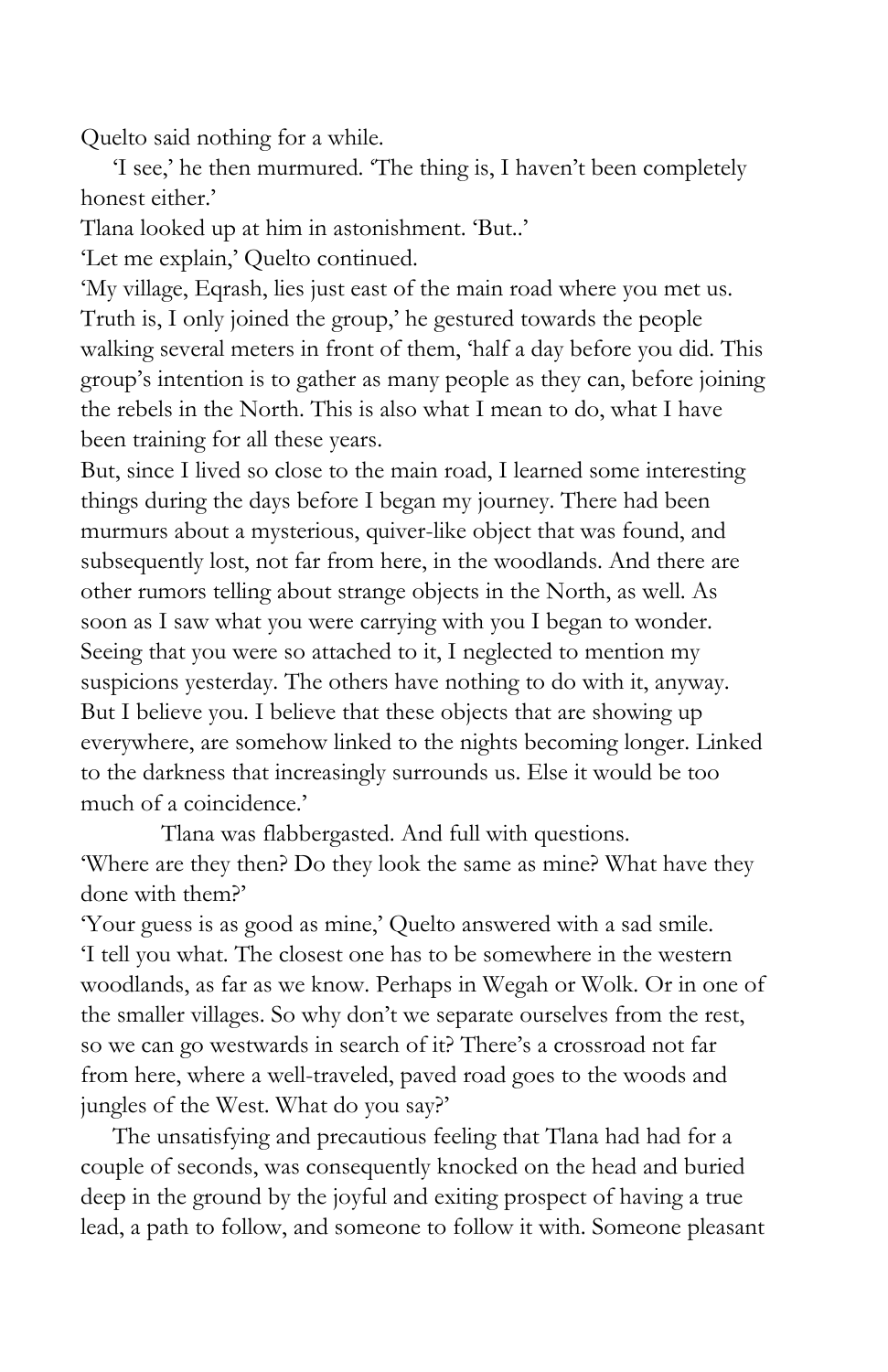even. Someone who knew how to fight. Someone who, apparently, was eager to travel with her. Too eager perhaps, her caution whispered. Before she could give an answer however, she saw something in the corner of her eye that caught her attention. And from the look of it, it caught everyone's attention.

'It's a message!' someone gasped. A large, metallic ball was flying through the air, having been fired by the watchtower they had just past, and travelling towards the next tower. 'Crazy crawling crab!' someone cursed.

'What's the matter?' Tlana asked Quelto.

'We are the only ones that have passed the tower, is it not? And those messages are usually not sent for nothing,' Quelto explained wearily.

Tlana knew more or less how the imperial message system worked. Each tower's upper part was made out of iron, and on top were stationed two soldiers, equipped with two catapults. They had small, round devices made from very strong magnets, which could be closed and opened so that they could contain a note within. The catapults were directed, and carefully calibrated, to the towers in front and behind them. This way, long and complicated messages could be written and passed from one tower to the next at an extremely rapid pace, crossing the island in a matter of hours, instead of the weeks it would take on horseback. The strong magnetism of the message balls ensured they stuck to the towers, even if the wind and distance made their exact landing place variable. Tlana had always found this to be an ingenious system, but she still didn't understand the fuss. Since her face made this fact obvious, Quelto resolved to explaining her the situation more clearly.

'As you know, we are a rather suspicious looking band of people,' he said. 'The rebellion has grown considerably during the last years, and the imperials are becoming ever more tense and suspicious. There is a chance the guards decided to call for an arrest, to investigate whether we have any connections with the rebels. Those investigations are known for their rigorousness, and it's very possible that one or more of us might crack. Since each of us is planning to join the rebels, it's likely they discover at least something to use against us.'

This took several seconds to sink into Tlana's mind. Not because of the difficulty of either the sentences or the meaning they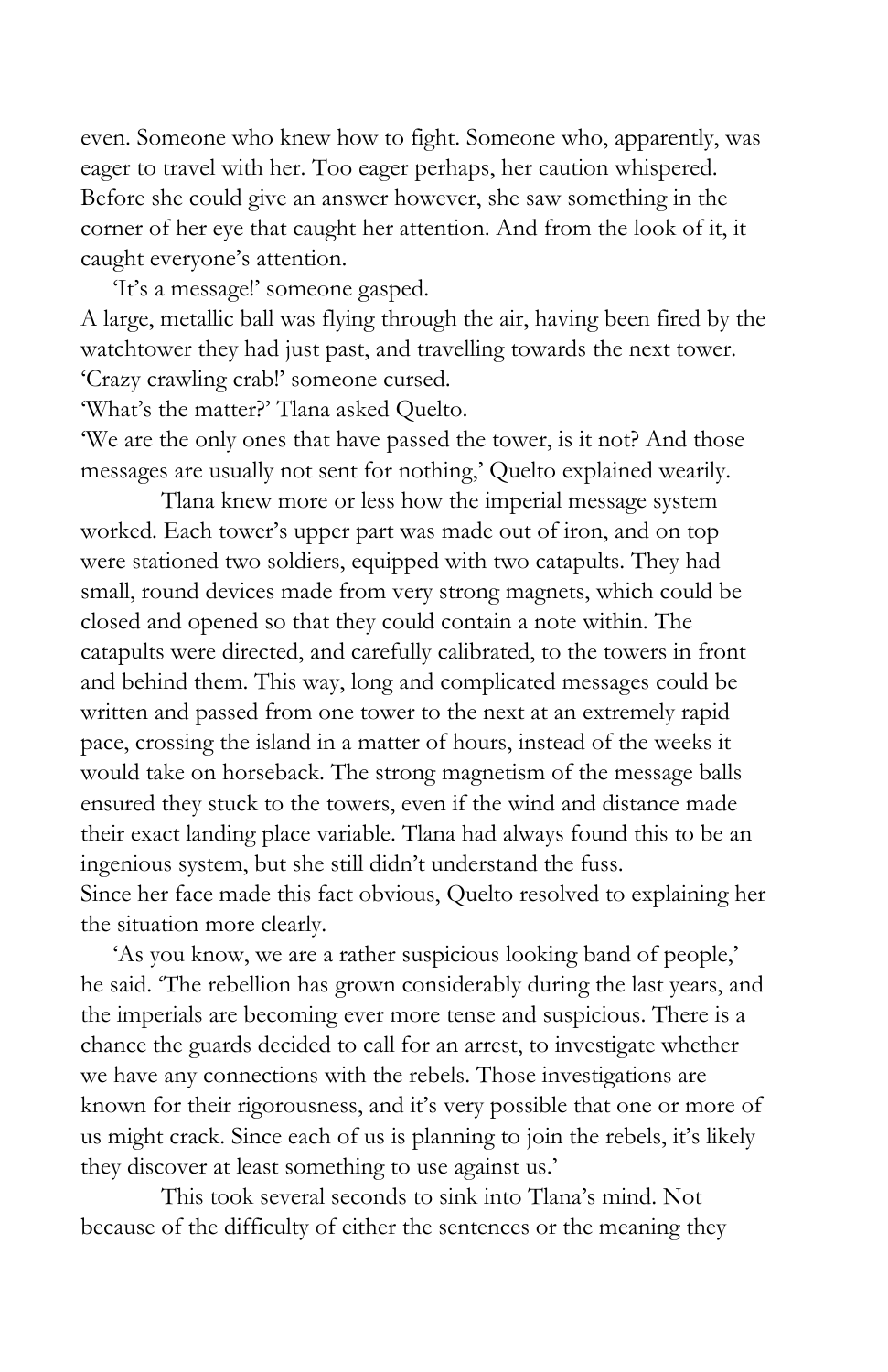conveyed, since there was not much of a challenge to find in either of them, but rather because her mind had still been thinking about what Quelto had said before, and it needed some time to readjust to why the answer about the message flying through the air was of so much importance. She looked around her, but this was of no help whatsoever to her struggling mind. The whole group was looking around, talking to each other, and staring into the distance, clearly not knowing what to do. Just as Tlana had no idea.

'So...do we flee?' she asked inquiringly.

'I don't think so,' Quelto replied, while he kept looking suspiciously around. 'First of all, there is no certainty that the message was a call to arms by the guards. And if we flee, we will surely rouse suspicion. Secondly, if it indeed was a call to arms, the guards will not be arriving for several hours, which buys us time to think. Thirdly, we have nowhere to go to. The only option is to head back. But then the soldier will surely get us, as they move many times faster with their horses and rhinos than we do on foot. Fourthly,' he added seriously, 'I don't like to flee.'

Tlana knew he was right. The horses that the imperials used were trained in the eastern grasslands and were fast as lightning. The rhinos were almost as fast and infinitely more terrifying. At least, that was what she had heard.

'All right, so what do we do?'

But as she said it, she already saw everyone gathering together to talk it over. Tlana stayed behind however, acknowledging that she simply did not know what to do, and that she would be better off trying to think about how to get to the West. And how to get on from there. All she knew about the western woodlands was what she had gathered from the maps in her village. By now she and the others had most likely passed beyond the southwestern mountain ranges, after which lay the steppes, and beyond that the woodlands. Even more to the west, edging on the coastline, was situated the jungle. She and Quelto would travel westwards, find the quiver, and then go northeastwards to the Midlands and the North.

Quelto nudged Tlana's arm.

'The plan is to continue walking. Ghila will scout in front of us, and will report back whenever she sees any sign of approaching soldiers. She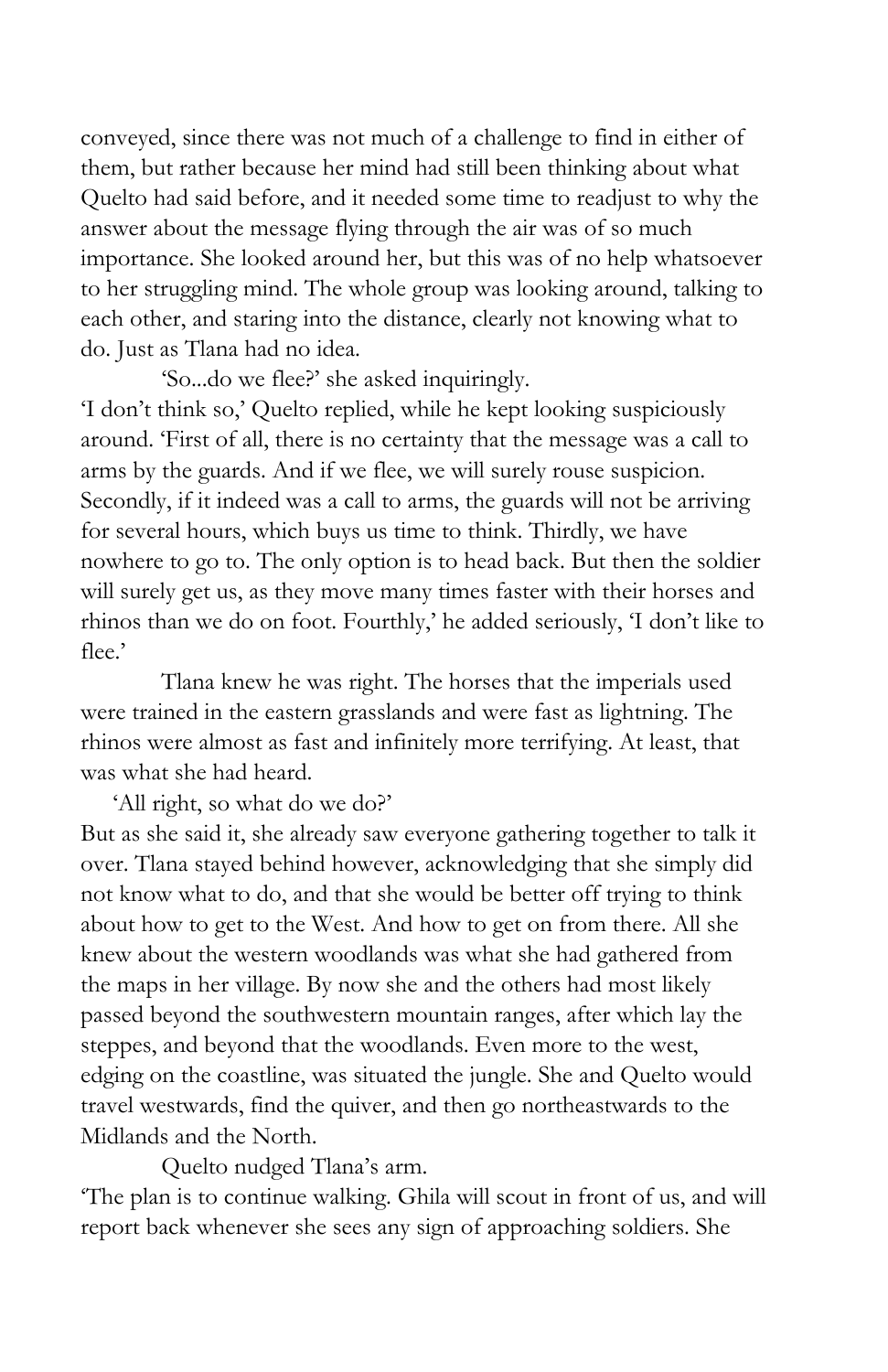can wave her spear at us from the distance, so we will then have enough time to hide somewhere in the bushes. And then hopefully they will pass us by. That's the best we can do for now.'

They continued walking for almost two more hours, without any signs of danger. The tension did grow with every minute, but subsided slightly when they had passed another tower without any apparent hostility. Still, everyone was staring in the distance, squinting their eyes to no avail.

Then, suddenly, Quelto stood still. Several of the others followed his example. Before Tlana could wonder why, she felt the earth tremble. In the distance she saw a figure, staggering and holding a spike at breast height. The figure was covered by shadows that quickly became bigger and bigger. And then she saw it. Horses and their riders, galloping towards them, shrouded in the cloud of dust their hooves produced. People beside her began to shout and move. Several of them ran straight for the trees that were standing a few meters to their left. Others were fetching their weapons from their belts. Tlana was looking for Quelto, and saw him tranquilly taking his two obsidian swords from his bag. She was scared. In fact, she was so terrified that all the muscles in her body had frozen.

'Run,' she heard Quelto say to her, still in his composed manner but with a definite forcing edge around his voice which somehow made her more conscious of the situation at hand. And of the seriousness of it.

'Run!' he shouted again, even stronger this time. Two soldiers were already down from their horses and slashed at the man who had just slain one of their beasts. He was down in an instance, and the two guards ran towards Quelto and Tlana. In a hurry she managed to get a hold on herself. And, with some difficulty, she grabbed the two sais dangling from her belt. Quelto was fighting both men now, but Tlana saw another one approaching her. She dodged the man's swinging obsidian sword and, propelled by the adrenaline rushing through her body, she jammed one of her sai into the man's jaw. She quickly spun around him as he was staggering to the ground, and planted her other sai in the man's lower back. Turning, she caught a glimpse of something to her right and instantly ducked, barely avoiding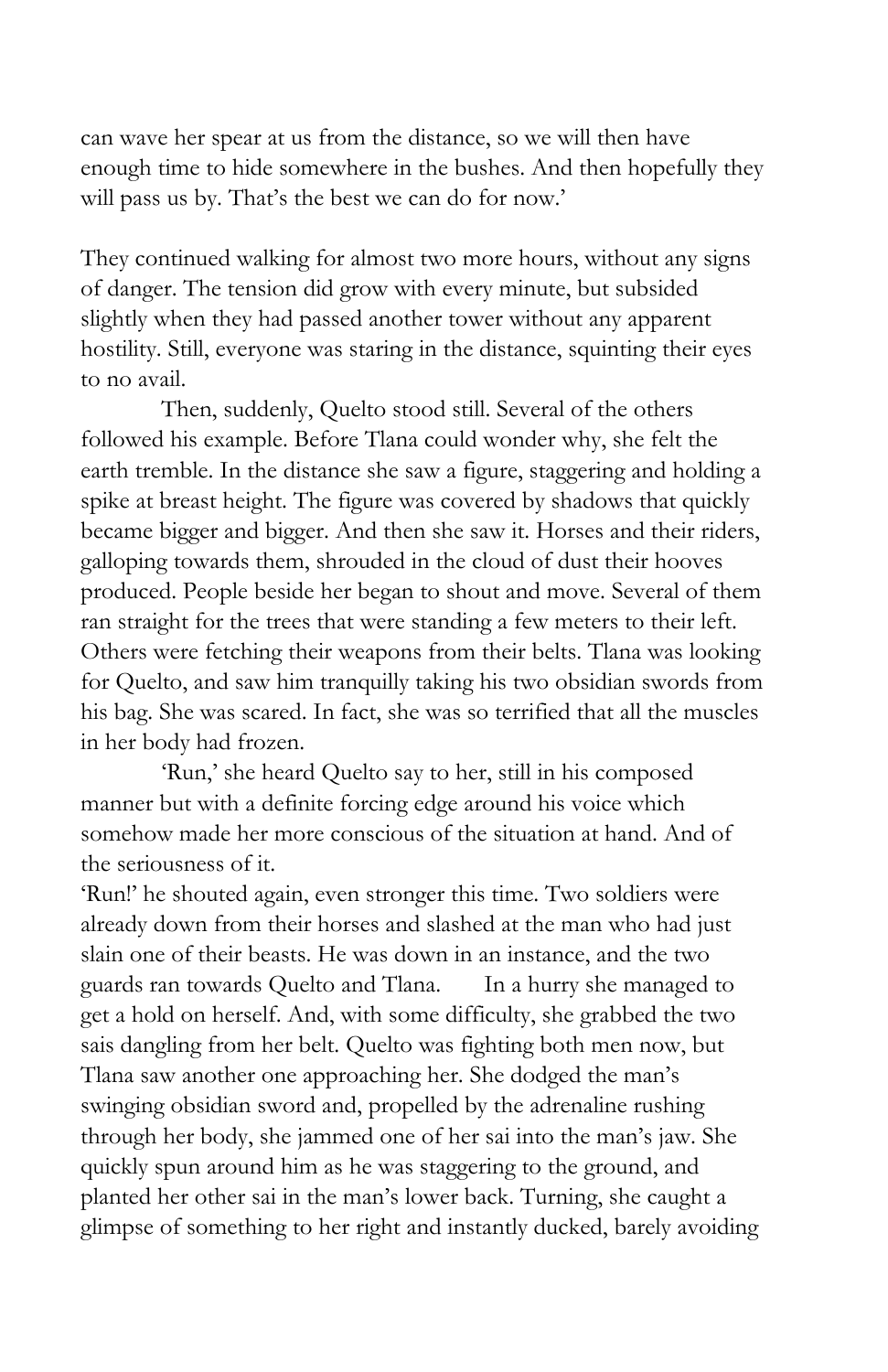the razor sharp obsidian blade that was lashing through the air at her. The soldier who had wielded the sword had now lost his balance, which Tlana worsened by hitting his skull with the back of her sai. She looked around her, and saw Quelto walking quickly towards her, holding one hand on a slowly growing dark spot on his chest, the other still grasping one of his swords.

'Run along the road, they won't notice you,' he gasped. 'Take the first turn to your left, that's the main road to the woodlands. And don't let anyone see your sais, nor the blood on your rope. And don't forget the thing!'

Tlana looked briefly at her blood soaked clothes, not knowing or caring who's blood it was, and sprinted towards her backpack. As she put it on, she saw three men encircling Quelto. She wanted to scream, but couldn't. It was as if the blood she had lost, if any she had, had been the blood needed for her mouth to produce a scream, needed for warning her friend. The rest of her was full of energy and alertness. But those things couldn't bridge the distance as quickly as sound could. Finally it did come. She screamed. But it was not a warning as she had meant it to be. It was a cry of despair, a scream of anguish at seeing Quelto's body falling lifelessly to the ground.

Her mind and body struggled for control. She knew it was foolish to run towards him, there was nothing she could do but endanger her own life in doing so. But she couldn't just leave him there, lying on the ground. And perhaps he was still alive. But then again, she knew he would only tell her to run, to save her own life. Tlana quickly scanned her surroundings and then ran along the road, avoiding the fighting men and women as much as possible. Luckily, in all the confusion and whirling dust clouds, this turned out to be less troublesome than expected. She continued on the road as fast as she could, and tried to ban from her mind the sounds of screaming men and clashing swords.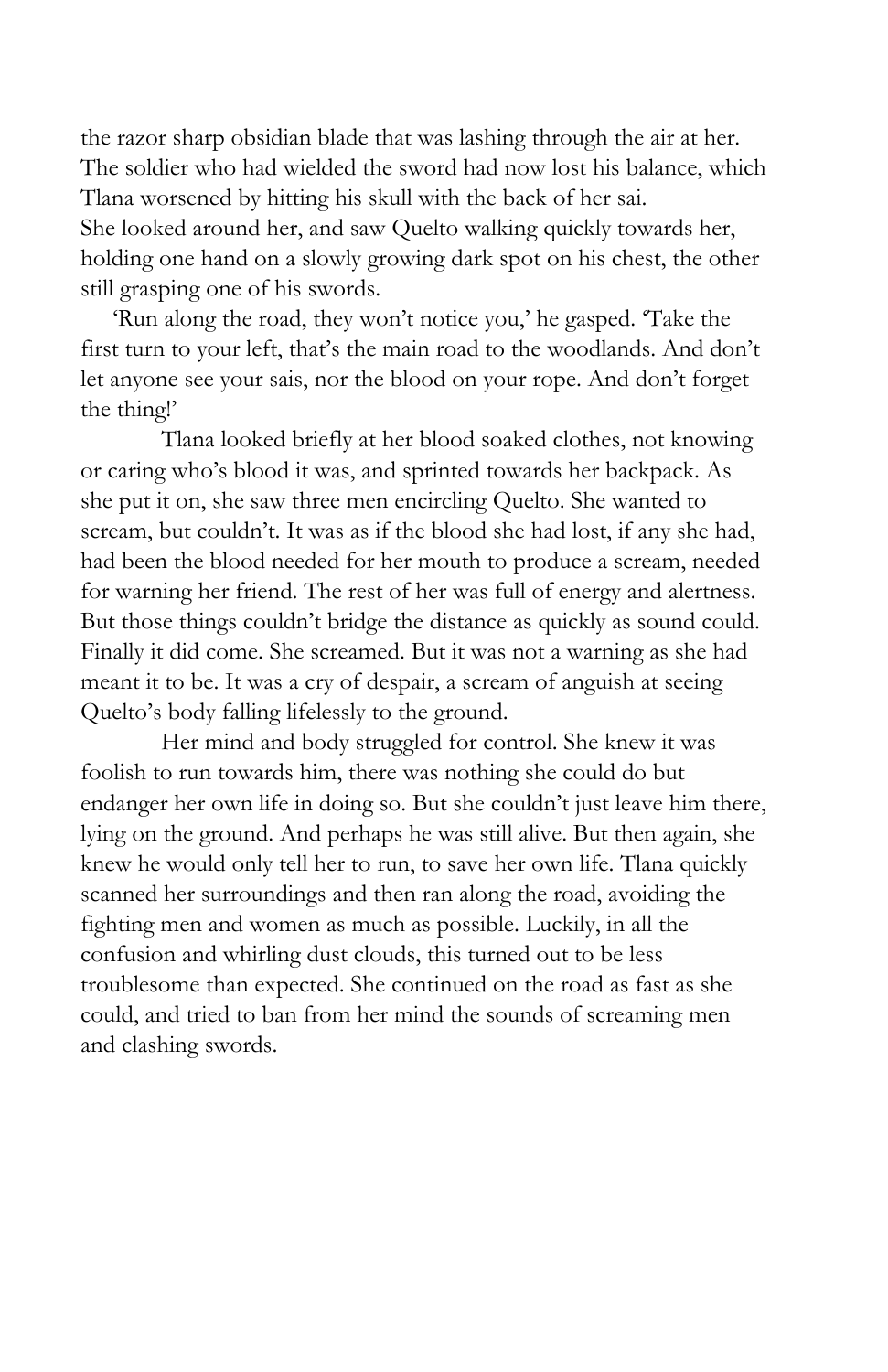**14**

The intersection had appeared out of nowhere, after just a few minutes of walking. Or at least it felt that way. The state of mind she was in made it difficult to assess the passing of time. Or anything else, for that matter.

Tlana had turned left on the desolate road, which went through a flat and dry landscape, stretching on as far as her eyes could see. But after a while, the small bushes and sorrowful trees began to become more abundant, more alive. The colors shifted gradually from grey to brown, from brown to green. Leafs were all around her, some even above her, hanging from large, old branches, others sitting close together on low bushes on either side of the road. Only once a caravan passed her, disturbing the sounds of the trees and birds with its cracking wheels and murmuring merchants.

Walking through the tranquil forest had helped Tlana become more at ease. She still felt the pain of what had happened, but it had stopped troubling her mind and had ceased making her feel terrible all the time. Unfortunately, it was only after the caravans had been long gone that she had remembered she was on a quest, and needed to gather information.

She checked her compass again, which was still indicating she was moving westwards. She wondered how far it would be. Taking into account the slightly systematic pattern of increasing nighttime, she estimated from her hourglass that she had 45 minutes left of daylight. The days were still filled with plenty of daylight to travel, but they were clearly becoming shorter. And though the speed with which they were decreasing was not that high, Tlana began to feel the pressure of time creeping onto her. She knew something had to be done soon. And that needed to start with her gaining more knowledge about what was happening. So, she asked herself, where were the villages Quelto had told her about?

When she saw she had more or less five minutes left of light, she sat down by one of the trees at the side of the road. It took her a while to find a comfortable spot against the old tree and on the earth that was filled with leafs, fallen branches and animal droppings. As soon as she settled in, darkness fell. She wanted to check what her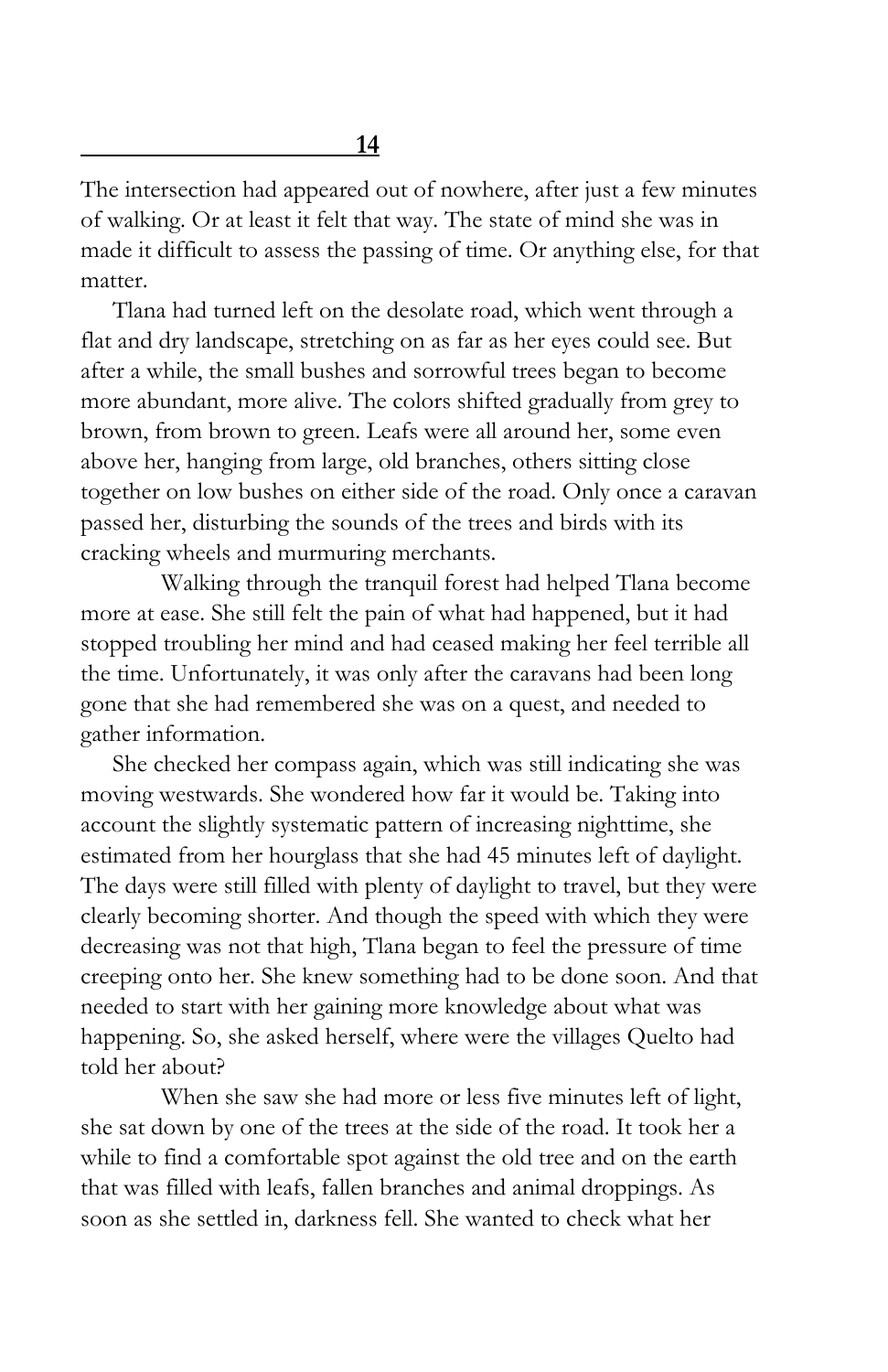hourglass said, how many seconds the darkness had fallen earlier than yesterday. But there was not a single spot of light anywhere to be found in the forest, so she gave up her wish for that night. At first daylight she would check the hourglass to see what had changed, how many seconds of light had been lost. For now, she just wanted to sleep, despite the dreams that would undoubtedly haunt her during the night.

She woke up the following morning, feeling surprisingly well rested. And, to her surprise as well, she noticed it was already light. One look at her hourglass told her it had already been so for awhile. She picked up her backpack, took out a few ackla berries, drank a sip from her flask, and started walking along the road. After a few hours she encountered a group of people sitting in the middle of the path. Tlana approached them carefully, trying to spot any possible dangers, and finally decided there were none. At least, she could see none.

'Excuse me,' she said.

They had all turned towards her. Two middle aged women and one man, all with bows and quivers on their shoulders. They appeared friendly, possessing perhaps a slightly exaggerated dose of confidence. One of the women spoke to Tlana.

'Good morning. What is a young, inexperienced and weak little girl like you doing here?'

Tlana needed to readjust for a second. Not simply because of the insulting words the woman had said, but because of the fabric they were covered in, and the extreme disparity between the two. The woman had uttered her insult in the most polite of ways, as if she were herself unaware of the meaning of the words and had merely wanted to respond in an amiable and welcoming manner. But the corresponding words that left her mouth had utterly failed her.

'I beg your pardon?' was all Tlana managed to get out. 'Well, ingénue, we live in these lands and know them as the arrows in our quiver, and we rarely get visitors that are so oblivious to their surrounding, and so helpless and ignorant,' the other woman said, also in an endearing tone. But the sweet wrapping did little to shield the words from stabbing Tlana. She wanted to scream at them in frustration.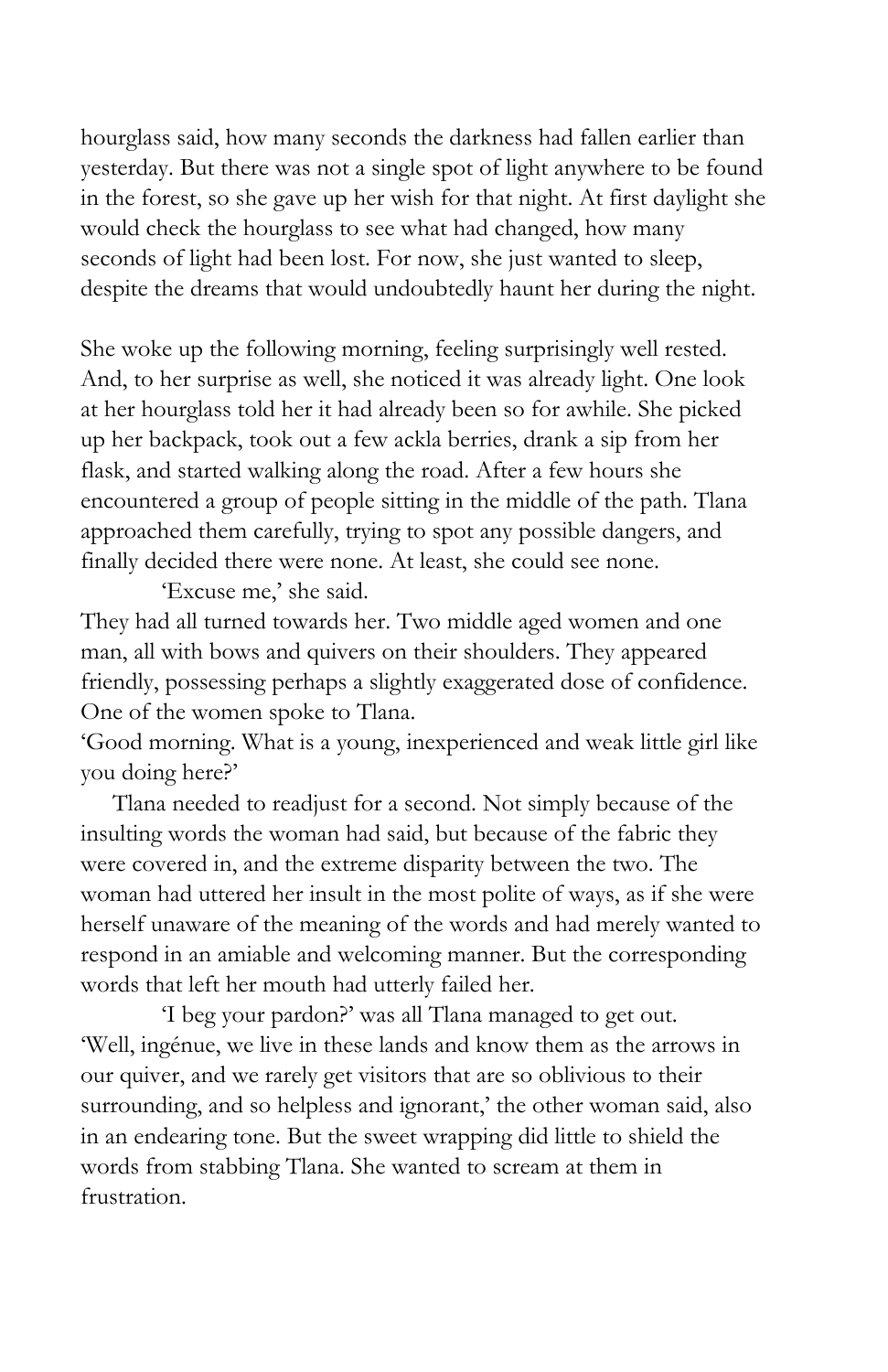'Yes,' the first woman said. 'We have seen you sleeping against one of the trees, and we have walked beside you for several kilometers since.' 'How? And why?' Tlana asked incredulously.

'We are from Wertoa, a village six kilometers in that direction,' the woman said while pointing with a steady hand behind her back. 'But Jijiji here,' she gestured at the young man standing next to her, 'broke his bow so we had to travel to Wirka.'

'I did not,' the man said. 'Someone stole it.'

'Yes yes, you already said that. And then you said that perhaps you had lost it. And now again the theft excuse? If you ask me, you broke it and are afraid to admit your misuse and inexperience in handling a bow. And you're right, you should be ashamed.'

'I. Did. Not. Break. It,' the man said angrily while he stamped his feet on the ground with every word, as if this would make the words more convincing.

The other two looked at him for second, then gave each other a look that was worth more than seven sentences, and both turned to Tlana again.

'So,' one of the women continued, 'we spotted you yesterday, and were intrigued by the sight of such a helpless girl wandering all alone through our woods. So we followed you.'

'Not even trying to hide ourselves or cover our tracks,' the other added with a sweet smile, 'and still you did not notice any one of us.'

Not knowing how to deal with their discordant conduct, Tlana decided to ask directly what she wanted to know.

'I had heard rumors that somewhere in this area there has been found an unknown object that emits light, and I wanted to know more about it. Have you heard anything?'

'Of course we have,' one of the women said. 'But the object has disappeared before anyone else could see it. So I for one do not believe the nonsense some people have spread around.'

'Do you know who found it? And where I can find that person?' 'Someone from Wendo, was it not?' one woman asked the other. 'Yes, I'm pretty sure it was Wendo.'

'A small village north of Wolk,' the young man explained to Tlana. Or at least he thought he explained it to her, but Tlana had not the slightest idea where Wolk lay, so knowing the village was located north of it did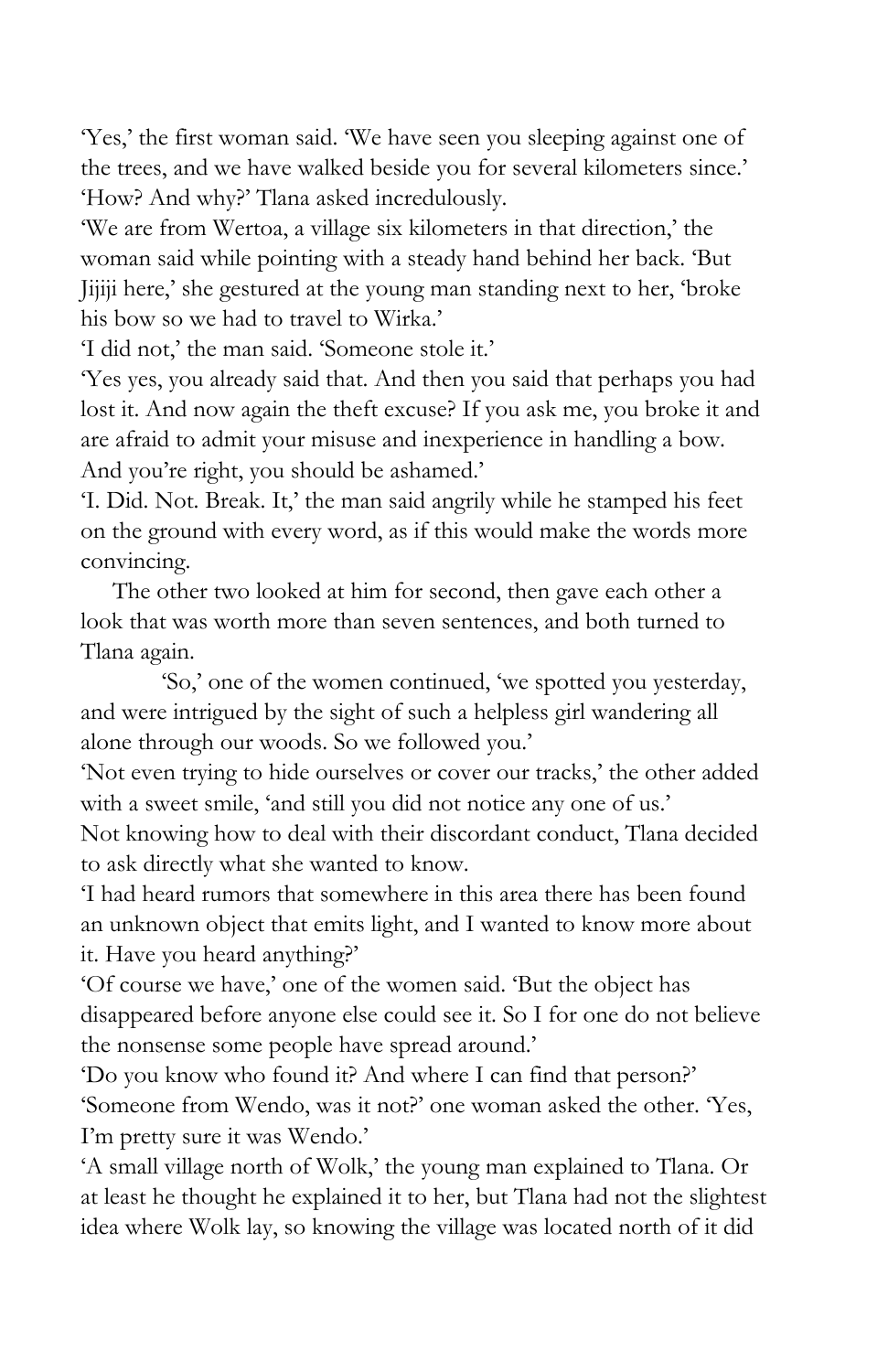not add any practical knowledge for her. The man too noticed that fact after a while, so he added: 'Wolk is one of the larger towns in the West, it's not far from here. Just follow this road, and at the second crossroad turn right. You practically walk into Wolk. But I advise you to course around it. The road continues and will go past several villages, one of them is Wendo. Just don't ask me which one.'

'Since when are you so helpful to young, lost girls?' one of the women asked the man frowningly.

'Since there are young, lost girls that need help,' the man answered instantly, clearly fed up with the women's company.

'Well, he is right,' the other woman said, looking at Tlana. 'Just follow the road, and take the second turn. And try to be more observant. Perhaps there is no need for that in your own village, but here there are dangers that lurk in the woods. Come on, we will walk with you for a few kilometers.'

After an hour, and after they had passed the first crossroad, the three said goodbye to Tlana and disappeared into the woods. Following the road, just as they had told her, Tlana began to observe carefully her surroundings. The road was about two meters wide, just wide enough for the daily caravans, she thought, and on both sides stood trees and bushes. You could see perhaps several meters into the thick forest, before everything blurred into a greenish whole. She recognized some of the trees from her own region. But most she had never seen before. Thick, yellow trees that wriggled towards the sky. Extremely thin, almost black trees that sprang from the ground and went straight up, with no regard for anything in their way, even slashing through the branches of their relatives. Wide and short trees, coming no higher than Tlana's head, but covered with an immense amount of leafs.

The variety of leafs she saw around her was also astonishing. Not only in every size and shape imaginable, but also with colors that ranged from black to white, from red to blue, from deep purple to bright yellow, though most were simply green. And still, those green leafs showed such a wide range of shades and intensities that it was questionable, nearly impossible even, to assign them all to one general color.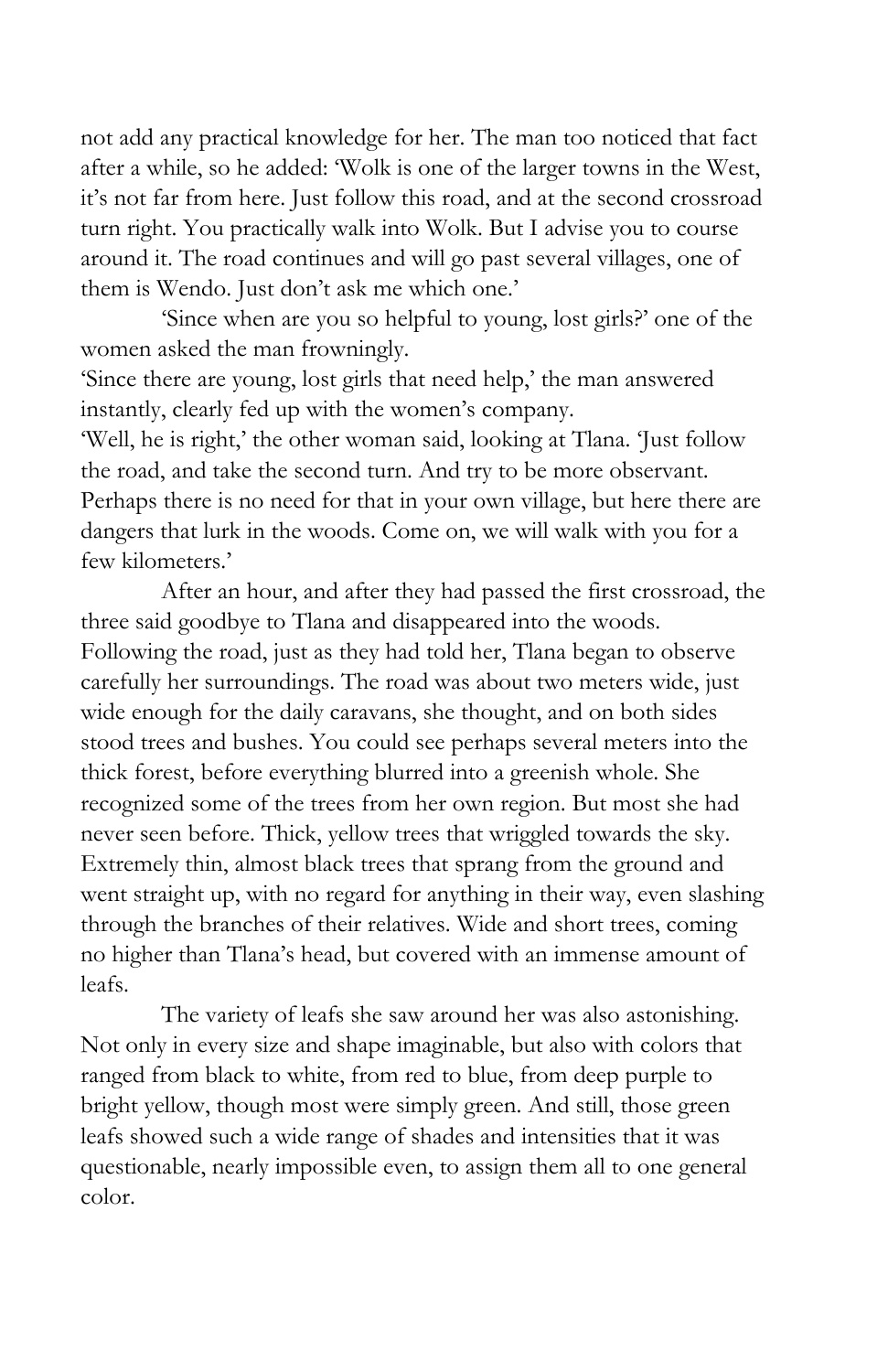Tlana was amazed by the sight, and wondered whether she had truly been that oblivious of her environment, or if the environment had just started to become so beautiful during the last kilometer or so. Digging into her memory, she found only green, unremarkable vegetation for the past several hours. As she kept looking intently at the forest, she began to notice animals as well. The rustling of leafs, ears perking out of bushes, the indistinguishable clapping of hooves. Tlana kept walking, and her amazement kept growing. Her memory had trouble interrupting the many sensations that were entering her brain, so she was well beyond the crossroad before she even realized she had passed it.

'Damn,' she said out loud, and began to walk back to the crossroad, taking the road to her left when she reached it. After an hour of walking, forcing herself to watch the road and not only the forest around her, she began to spot the contours of a small city. It looked a bit like her hometown, only bigger. And with a wall of dirt placed around it. There was an opening right in front of her, probably serving as a gate of some sort, though no one was guarding it. She could see people and animals inside, but she didn't enter. Better safe than sorry, she thought. Stupid not to have asked the reason why the village should be avoided, but even more stupid to neglect the advice she had been given.

It was easy to walk around the earthen wall, since the trees and bushes around it were burned down, creating a clear path that followed the curving wall.

She took the first road she stumbled upon. It led her along several villages, just as the young man had said. At each village Tlana asked what its name was. Wera, Waro, Weerua, Waroho, and so forth. She was surprised by how many villages there were. And the names here are so similar, she thought. In the South, where she came from, this was not a problem. She knew a dozen or so villages, their names all starting with an S of course, but the western part of the island seemed to be a lot more crowded. And you could only come up with so many names starting with a W, couldn't you?

Finally she arrived at a village which they said was named Wendo, or at least it sounded the same as the name she had heard from the three cloying travelers. Tlana asked several people in the village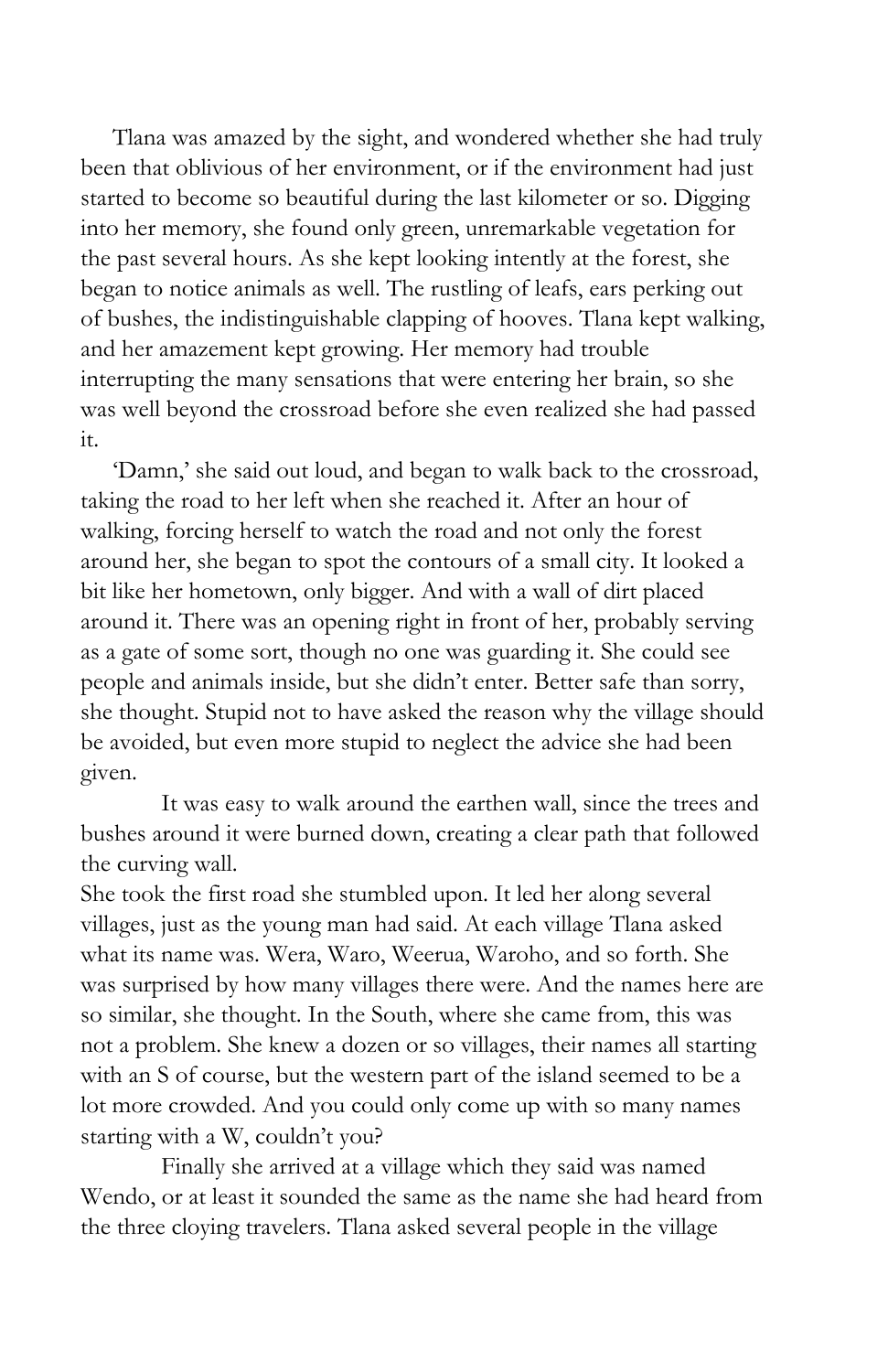about the rumor. They immediately knew what she was talking about, and told her everything they could. The people in the village spoke in a simple manner, without the confusingly sweet tone the two women had given her half a day before. Tlana was relieved, but slightly frustrated that everyone she spoke to directed her to someone else, or could give no definitive name or direction whatsoever. However, several of them had given her the name of Yolulu, but told her that she was probably hunting in the forest and would return just before nightfall, like most hunters did.

Tlana continued wandering around the village. It was a small village, perhaps sheltering some 500 people, she thought. The houses were arranged in circles around plaza's, on which several fires were being prepared. The contrast with her own village struck her. In Sargura the villagers entered their homes when night fell, and there they lid a fire and ate, talked to family members, did small chores, or read books. Sometimes neighbors and friends would come over, but usually the only contact at night was with family members.

But here it seemed that everyone sat together in the plaza, outside their homes. Tlana had walked past several houses, and noticed that they were crammed with simple beds, leaving no space to do anything else. So it was also a necessity to do things such as eating and storytelling at the plaza, Tlana guessed. Finally she became so tired of walking, she fell down near a tree and dozed off, even before the darkness had settled in.

'Hey, wake up!' 'Huh?' 'Hey, come on now, wake up.' 'What? What's wrong?'

'Nothing is wrong, but people keep buggering me that there was a girl wandering around who wanted to see me. I gathered it was you. So, what do you want me for?'

Tlana lifted herself, and removed the sleep from her eyes and from her mind. She was not used to being woken in the middle of the night. 'What time is it?'

'What? You come all the way to my village, spend half a day looking for me, and you ask me what time it is? Well, the light left half an hour ago,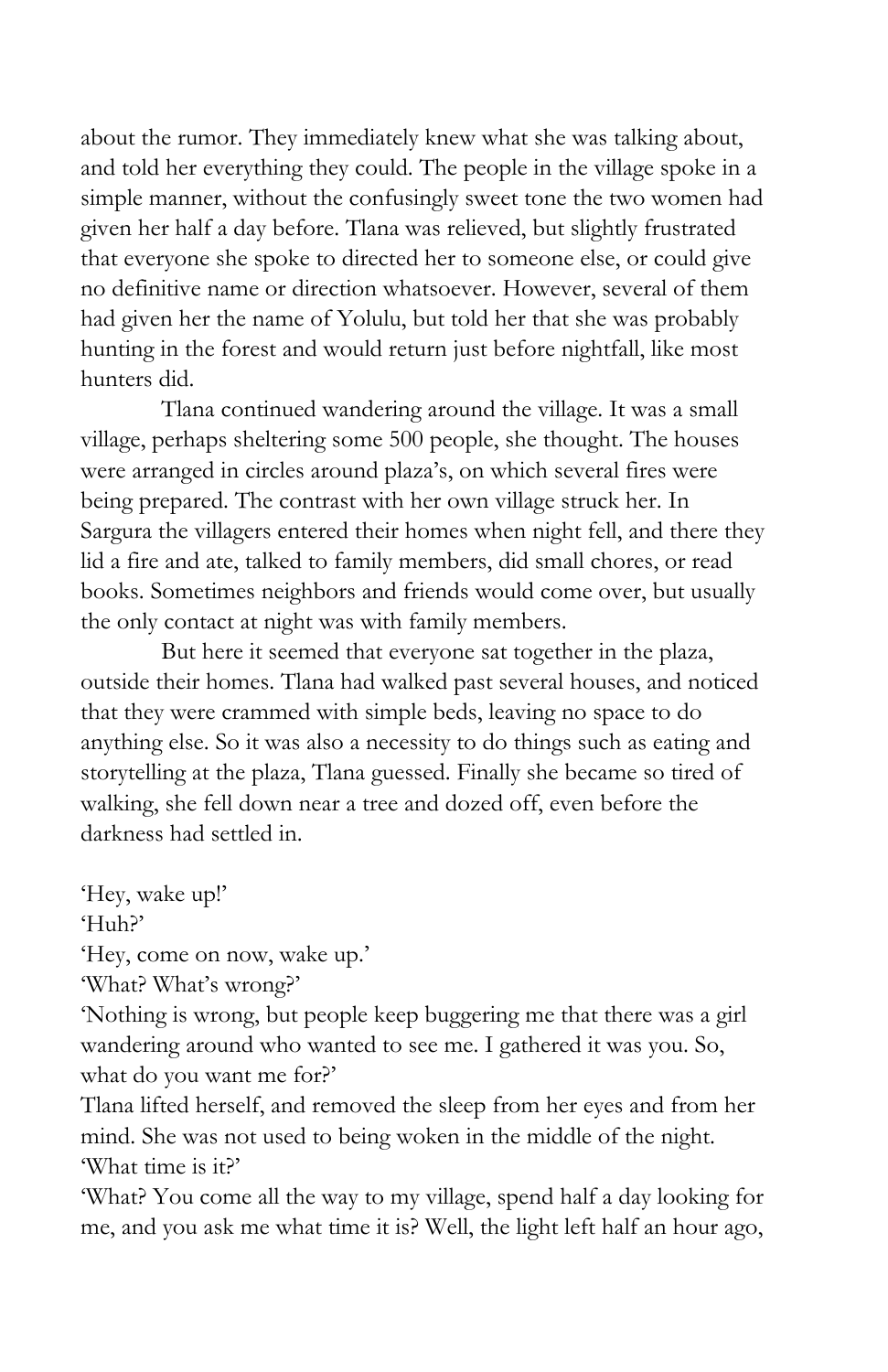so you figure out the hour. Glad to have been able to help you. Goodbye then.'

'No, wait! That's not what I wanted to ask. I don't know, I was still half asleep. Please come back.'

The woman stopped and walked back to Tlana.

'All right then, tell me what this is about. But first, let us eat something.'

She walked towards one of the large fires burning on the plaza, clearly choosing the most deserted one. Tlana followed her, which was easier than she thought. The many great fires illuminated her surrounding to a considerable degree. On their way they passed a large kettle placed near one of the fires, and the woman grabbed two bowls and filled them with whatever was inside the kettle. They sat down and the woman, Tlana's brain had agreed that Yolulu was her name, began to eat.

'My name in Tlana, I live in Sargura and I have come here because of some rumors I heard,' Tlana began. 'Something about a mysterious object, that emits light. I heard that you had found such a thing.' 'Yes, I have found the exact same thing you are carrying in you backpack,' Yolulu replied with her mouth full of blackish porridge. Tlana had forgotten she carried the quiver in her backpack, and that part of it stuck out. She had covered it with some cloths, but the contours were still quite visible.

'How do you know..?'

'Because I could glimpse the strange colors of the thing you are carrying, and I have seen those colors only once. Combined with the shape of the object, I figured it was something very similar to the thing I found in the woods.'

'Please don't tell anyone,' Tlana pleaded with her. 'I already get enough attention here. Everyone sees me as a foreigner.'

'That's because you are a foreigner,' Yolulu said lightly. 'But don't worry, it's safe with me. Besides, most of the people here don't give my word any credit since the day I told them about the thing.' 'How so?'

'I can trust you not to tell this to anyone, right? Because if you do, I won't be able to guard your secret anymore.'

Tlana nodded. 'Of course.'

'All right then. I found the object some weeks ago, while I was in the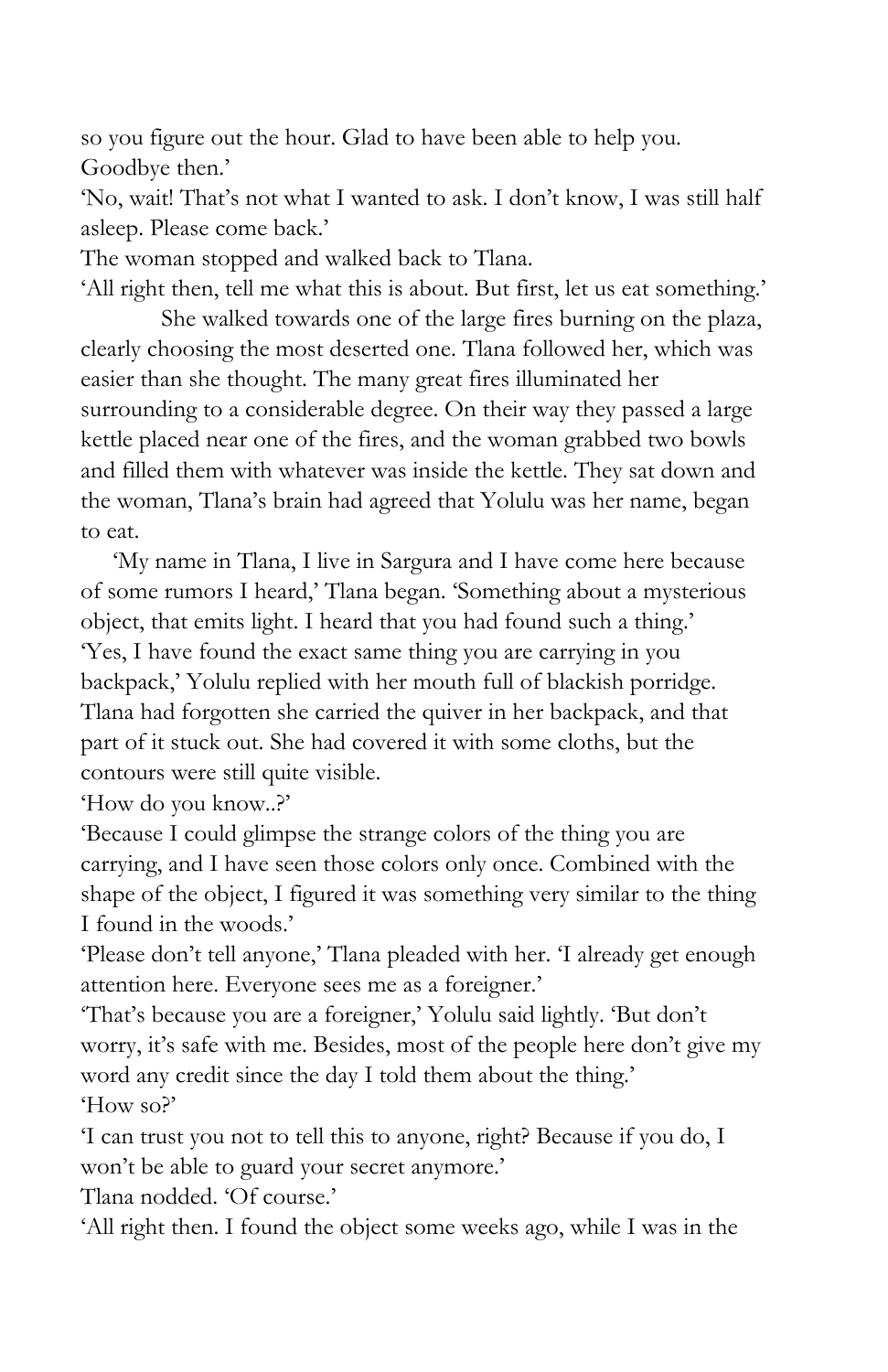woods hunting a ferocious warthog. The thing was round and…well, you know what it looks like. I opened it, and it blinded me with light. I didn't trust it for a bit, so I decided to hide it and not to tell anyone. And so I did. But then it started to nag me, and usually I don't like lying, so I decided to tell people what had happened. And that's where the rumors come from.'

After she had said this, she looked more relieved.

'Well, I'm glad I got that out. But still, I'm not too fond of everyone talking about it.'

'But hasn't anyone tried to find it then?'

'No. Well, of course I said I lost the object, and had no idea where it was. I mean, they don't need to know I hid it intentionally, do they now?'

They were both silent for a moment.

'You're going to tell me why you're so interested in the objects?' Yolulu asked as she finished her bowl.

'It's because…well, it's..,' Tlana thought about how best to communicate to Yolulu the reason for her quest.

'I think that the strange objects have something to do with the days becoming shorter and shorter, I can feel they are linked somehow. And I have the urge to find out what is happening with the light and darkness, and how we can stop it from happening. So, I decided to travel to the Midlands, to learn more. They say that in the Midlands they know things. It's like a gathering place for information from all over the island. But then I found out the object I have is not the only one in existence. So, looking for the others seemed to be my best option, I guessed.'

'I see,' Yolulu said thoughtfully. 'And I will help you. Because if there is anything that can stop my hunting-time from disappearing, I will try it. You can sleep in my community house, and tomorrow we will dig up the thing I found. Let's go.' And she took Tlana by the arm, as if such things were just daily business for her.

They rose the following morning at first light, and went to the spot where Yolulu had hidden the object. After they had dug it up, they stopped to think it over again. Finally they decided to place it back in its hiding place. Travelling with two of the objects would only increase the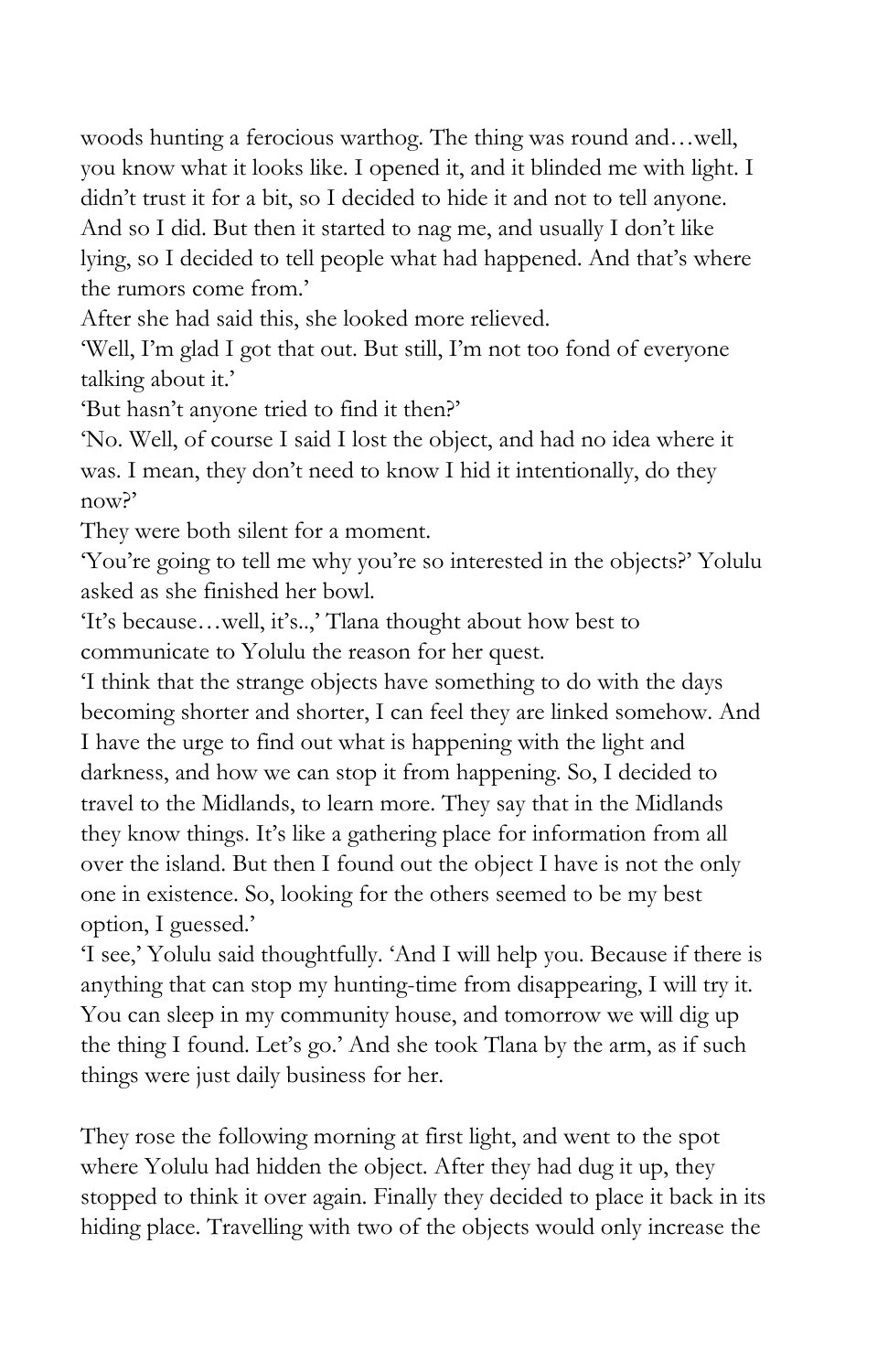risk of one or both being robbed or lost, whereas now at least one would be safe. And retrievable if necessary. Besides, it would save them space in their backpacks.

While Yolulu made the necessary arrangements, packing food, clothing and tools, Tlana was feeling a little sick. She was thinking about what to do next. They could go to the North, were rumor said another quiver had been found. But then what? Just gathering the things couldn't make much of a difference. They had to do something. They had to find out how to use them, or where they came from. She hoped that somehow the solution would present itself on their journey. But she didn't like relying on hope alone. All this made her feel sick. Or perhaps it was the porridge from last night, she pondered.

When all was ready, the two set out to the North. Tlana was slightly surprised, and even a little suspicious, of the woman she had just met, and who had decided so rapidly to join her in her quest, and to leave her hometown behind. But she told herself not to worry. She ought to be relieved that it had all went so smoothly. And besides, she herself had also been very willing to leave her village, so why would someone else not be able to feel the same urge? As she thought about this, she unconsciously started to grab her compass to see which way they would have to go. But then she realized that Yolulu was already several hundred meters ahead of her.

Of course, Tlana thought, she grew up here, and knows where to go. Tlana noticed that her travelling companion didn't say goodbye to anyone in her village, nor did the villagers wave her farewell. Perhaps they truly held a grudge against her for telling an incredulous story about a magical quiver. Or perhaps she had always been an outsider and eager to leave, just as Tlana herself had been all her life.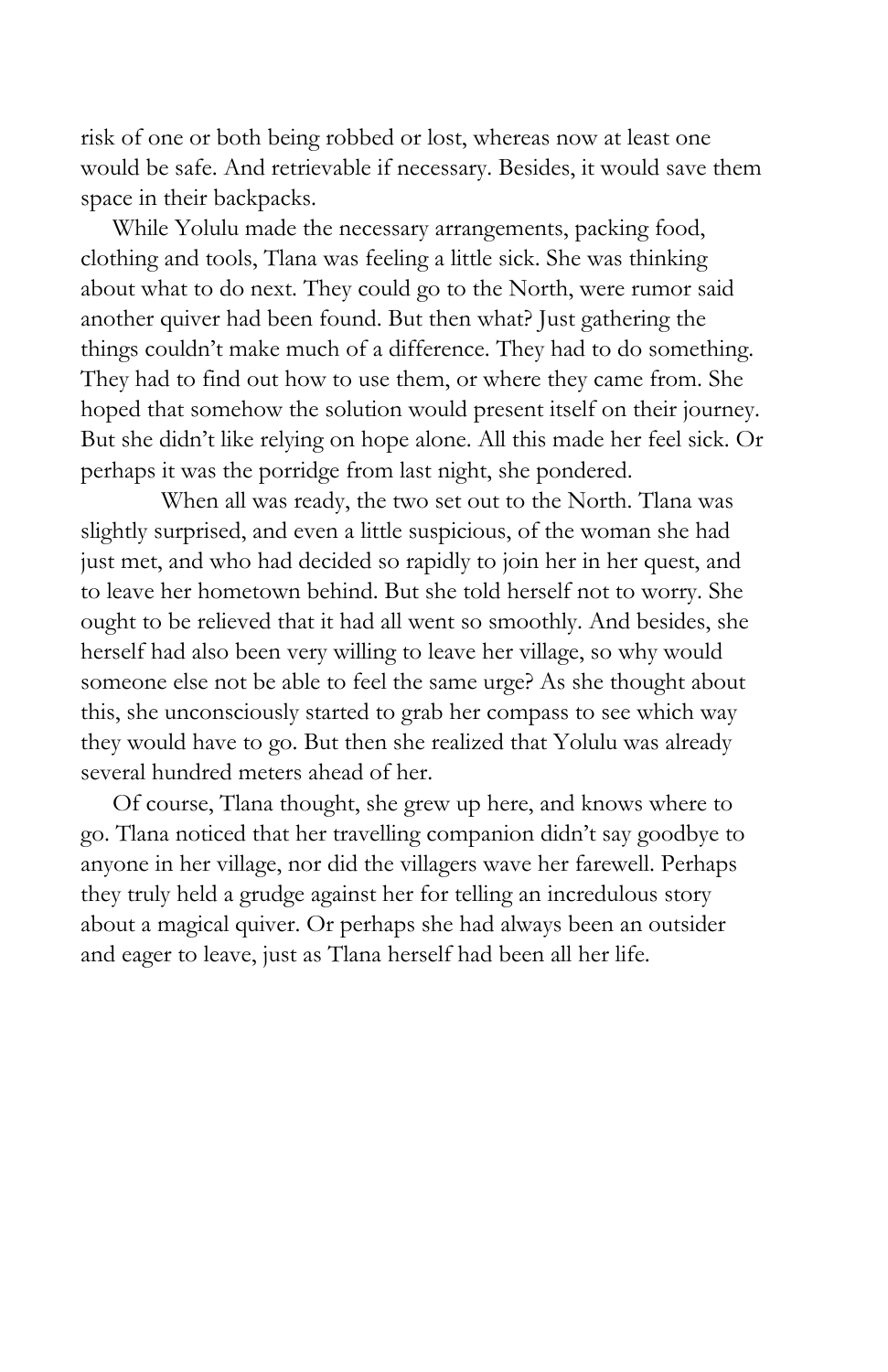Mestavo sprang from his bed. He was covered in sweat from the terrible nightmare that had eventually woke him up. In his dream he had married woman after woman, but each one had turned into a blinding light at the moment he touched her. The light burned the women to dust, and made his eyes feel like they would never again know what the absence of pain felt like. But each time his eyes recovered just enough to see his next wife being burned to cinders because of the light evoked by his touch. Only when the last lady had been destroyed did Mestavo wake up, feeling miserable and guilty because of the apparent underlying wish to get rid of his marriage problems.

And now he had to go to another one of the boring and repetitive lectures of his old, old teacher.

Having consumed a sober breakfast of toast and fruit, Mestavo walked towards the lecture room. He tried to ban from his mind any thoughts concerning the upcoming choice he would have to make. As he pushed those thoughts aside, figments about the tube began to fill the void. The beautiful, light emitting object was definitely also responsible for part of his dream. If only he would have more time to spend with it, to find out it's use and origin. But his days were filled with lectures, ceremonies, and of course marriage proposals and all the practices that went with them. Long speeches, gift exchanges, elaborate discussions and competitions. He wondered for how many more days he would be able to stand it. He wondered why he was so fed up with the girlish, empty, sweet-talk they all gave him. But what could he do? The teachers was already sitting at his desk when Mestavo entered the room.

'Good morning to you, my prince,' he said amiably. 'Good morning.'

'Today, we have a very interesting topic on the agenda. Or several, I should say. We will be looking at the overall organization of the Empire, the division of resources and the elaborate system needed to let the Empire run smoothly.'

'I wouldn't say smoothly,' Mestavo said in an undertone, 'given the increasing number of incidents.' He immediately regretted saying this,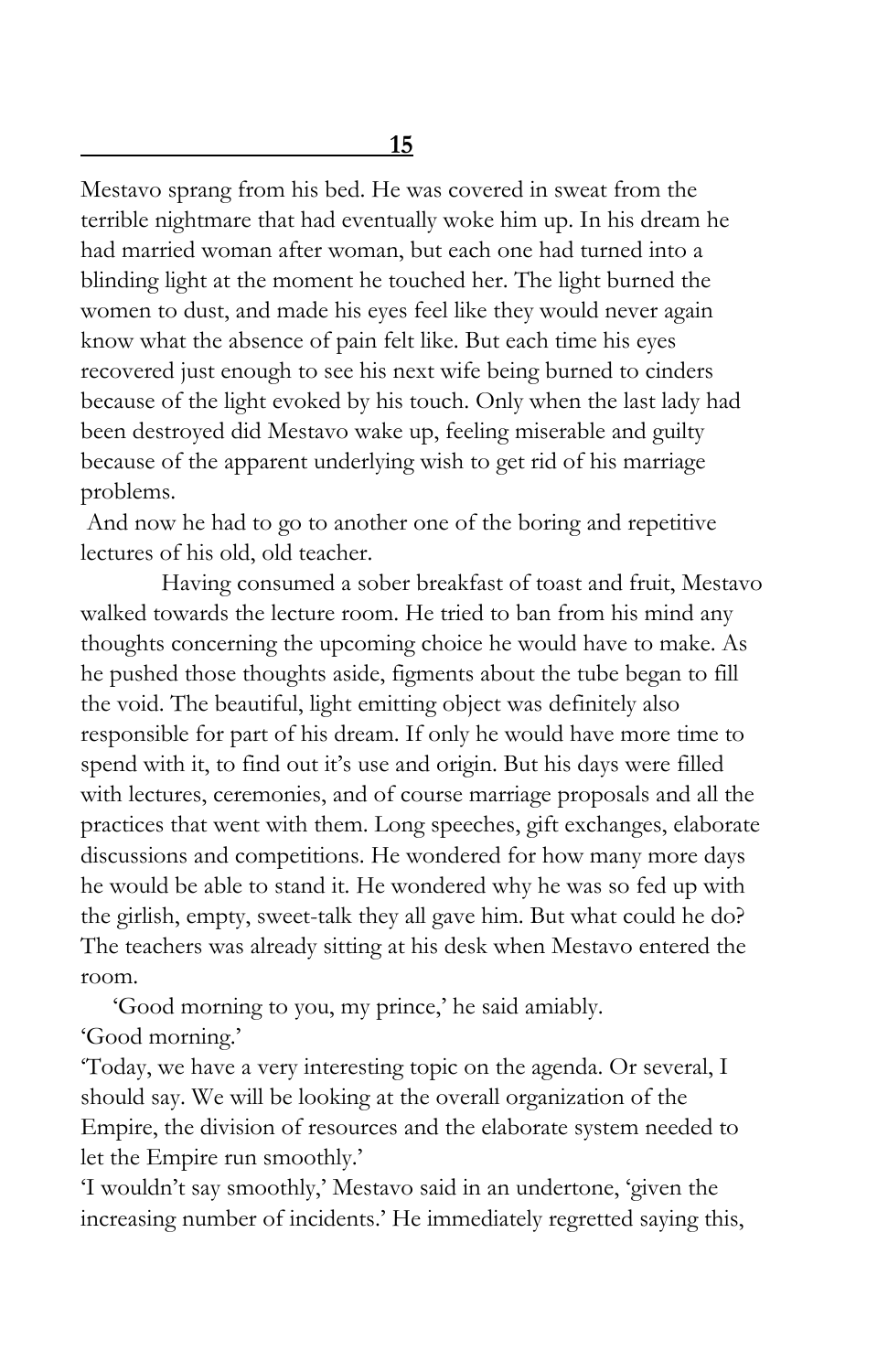as his teacher went on and on denying this, using his usual arguments and rusted dogmas. Mestavo began to balance his pen on his finger, something he often practiced during the long lectures.

'Before the emperor Tzelo, one of your ancestors, began his reign, the world was in chaos. There was no order or justice whatsoever, and some people squandered all the resources while others died of hunger and thirst. Emperor Tzelo divided our island into five districts, the North, the East, the South, the West and the Center, or Midlands as it is often called. He founded many cities and even more smaller towns and villages in each district, decreeing that each settlement choose a name beginning with the first letter of the district, so as to make the geography much more comprehensible and unambiguous. This way, one would always know in which direction Nistam lay, for example. Or Eclars, or Soudramno, or Wolk, or Clestanorima, or any of the other dozens of cities we will discuss in detail in subsequent lectures.' Mestavo gave a loud and obvious sigh.

'All these cities were connected by the road system that Tzelo and his son Mealco developed,' the old man continued. 'By ensuring that all the resources that were gathered throughout the Empire were transported to one central point, it became possible to provide each locality with the necessary materials and nutrition. Each town is specialized in one or several resources, and can therefore produce that resource extremely efficiently. Caravans collect the resources several times a week, and distribute them to each and every settlement on the island. This way, everyone gets what he needs and no one is left behind. It's the perfect system, and infallible.'

'Is it?' Mestavo questioned.

'Of course. Everyone has what he needs,' the teacher continued, 'so there is no reason for discontent. Surpluses are stored for when a natural disaster strikes an area. And for the few dissidents that exist within every society, we have a well organized and efficient army.' 'But what if large groups of people start to rise? Not because of insufficient food or materials, but because they simply want something else, for example? What if they want more freedom? Freedom to decide for themselves what they do, what they produce.'

'Pay attention, young prince. I just told you that for those things we have the army. Did I not?'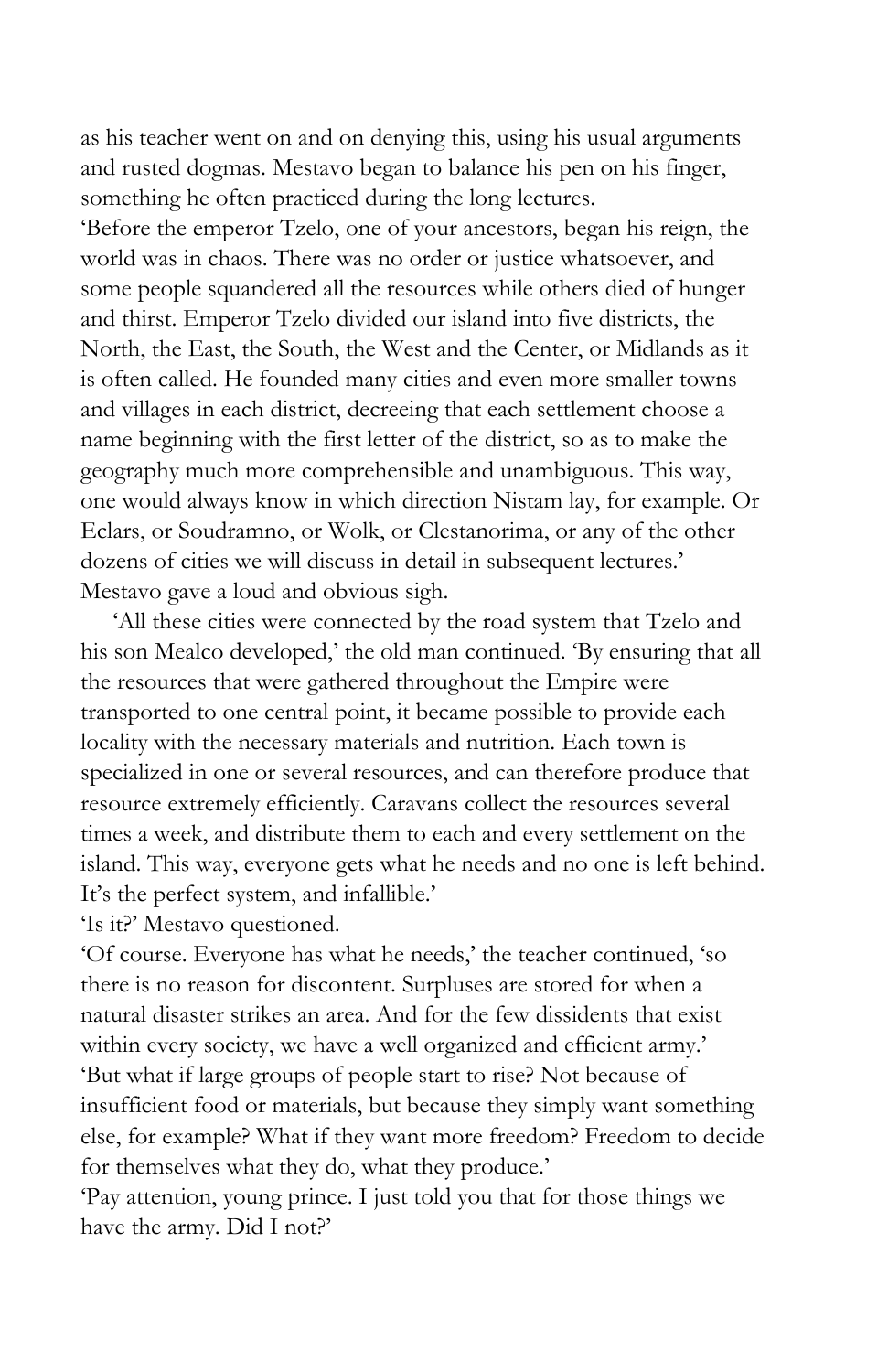'Yes, of course,' Mestavo sighed.

In fact, he agreed with the policy the Empire had with dissidents. People who disregarded the rules had to be handled with extreme severity, because if not, a wrong precedent would be created. Giving a mere warning to someone who has openly roused others against the Empire was foolish. Putting him in jail for years would at least deter others from committing the same crime. And besides, the rules of the Empire were made to provide in everyone's needs and wishes. An act against them was an act against oneself. However, Mestavo knew also that people were prone to change, and that man wanted freedom. He himself often felt the strong urge to disregard the policies concerning princes and court etiquettes. Over the years he had come to understand that people could give into their urges. But still, the only way to contain the problems seemed to him to be severe punishment. Only he doubted whether all the rules of the Empire were as just as they made them seem.

'Shall we continue?' the old man said. He was always good at dressing commands as questions. Or the other way around. He pick up a large, colorful map and spread it out in front of him. 'The center of the northern district is, of course, the seat of the Empire, where all the officials and family members of the emperor live. To the left, near the volcanoes, are located villages that produce weaponry and a variety of tools. To our north, bordering on the coast, are located towns specialized in the production of various staples, such as grain and maize. Rhinoceroses and horses are bred in the eastern part of the northern district. The eastern district as a whole is specialized in ackla and fruit cultivation. In the northern part…'

Mestavo truly couldn't focus. He understood that some things were worth repeating, and that most people needed to hear things several times before they were imprinted into their minds. But he himself wasn't one of them. Still, he could never convince his teachers to skip the parts he already knew. They just kept flooding him with stuff that was either too familiar, or too boring to deserve his attention. Some things he had heard so many times already, that every night he was afraid he would dream about them. Fortunately, he did not. Unfortunately, he had even worse nightmares.

When the teacher was wrapping up the lecture, clearly having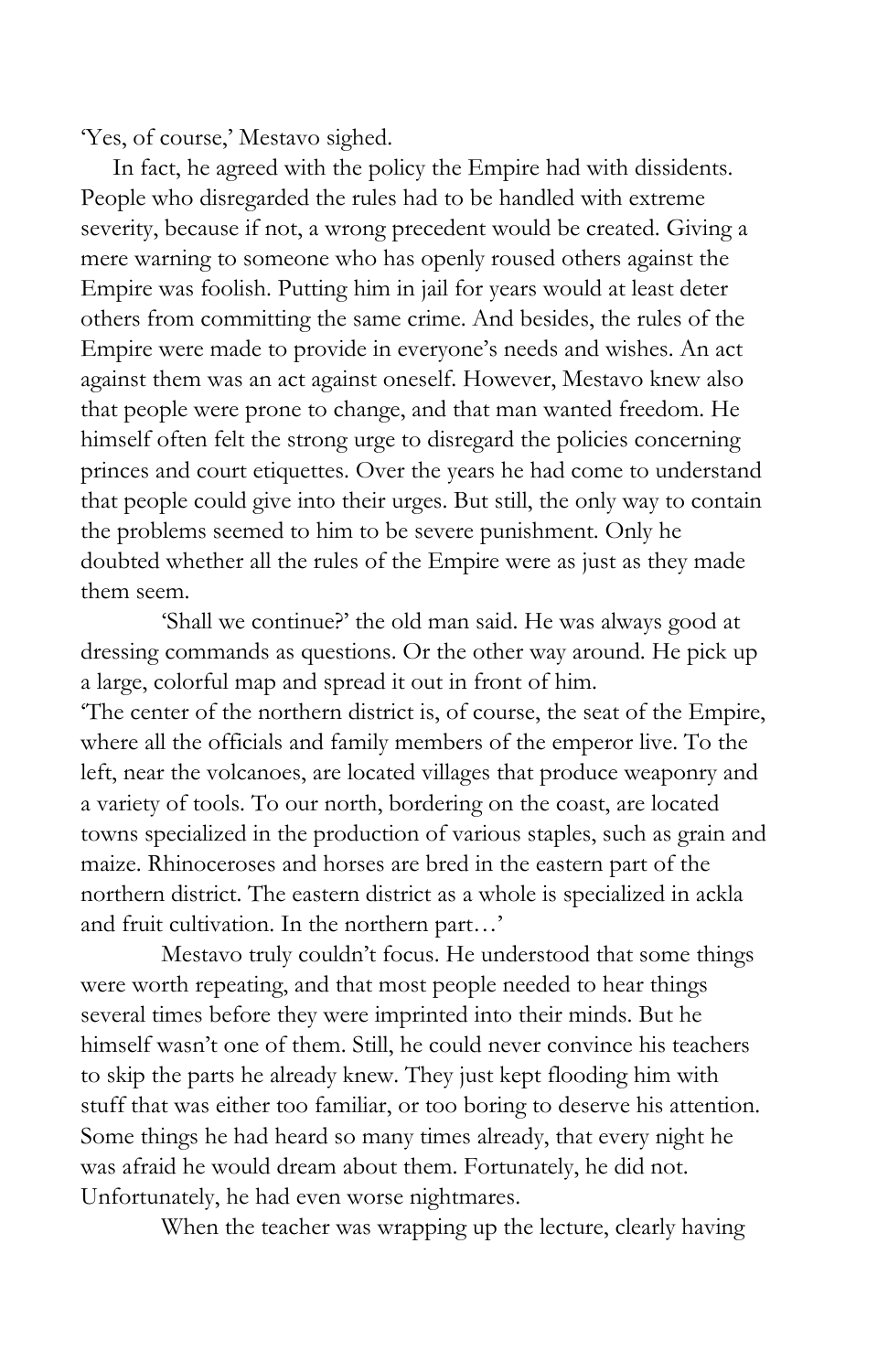lost Mestavo's attention ages ago, he cleared his throat. The prince looked up at him, still not fully focused.

'Tomorrow,' the old man said in a tone which conveyed joy and resentment at the same time, 'we will be witnessing a match from the Maga tournament. This year's competition has just started, and since we spoke about the games several days ago, it seemed a useful addition to the lecture.'

This at least woke Mestavo up. He hadn't been to a match in ages. Sitting in the large, imperial stadium and watching the men and women dart through the fields, throwing and deflecting their disks, was extremely exiting. Especially as the tournament progressed, and the players became more and more eager to win. But one of the beginning matches would be satisfying as well, he thought.

'Great, that seems like a very useful addition to last week's lectures,' he answered.

'Yes, I thought so,' replied the teacher.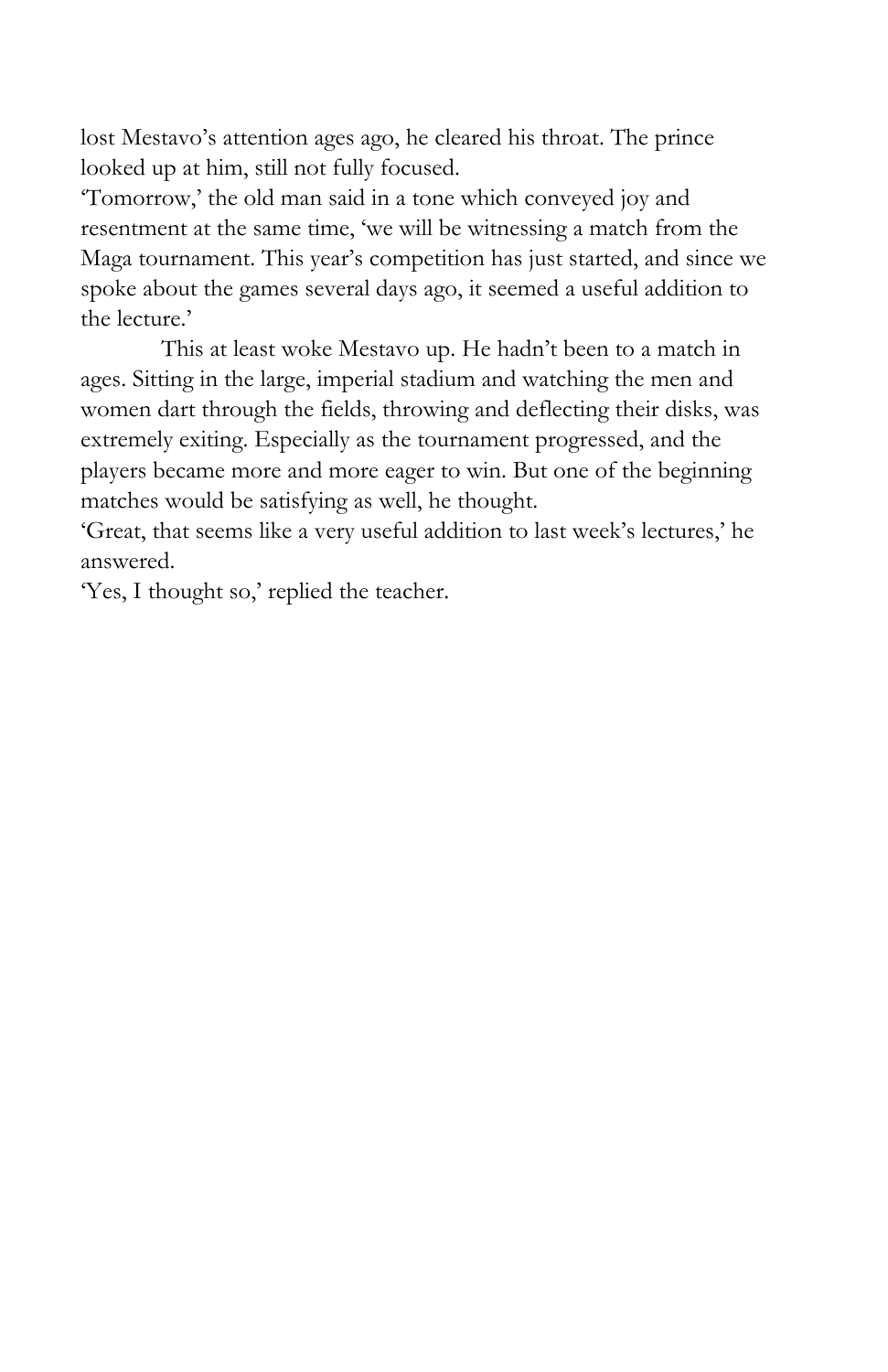'We should have started with it weeks ago!' the man in the red garment exclaimed furiously. 'Why all the waiting? Every day the light-bringer is not on display, is a day of lost revenues. And considerable revenues I dare say!'

'Yes, Gatosch,' said the pale, thin, darkly clad woman standing next to him. 'I don't quite fully see any reason for delaying the whole business. I have rented the building and arranged the necessary permits, and everything appears to be in order. So why this delay on your part?'

Gatosch sighed. The man and woman standing before him were his associates, people he had worked with for years, people he had started enterprises with, people he had helped gain fortunes, and vice versa. But also people he did not trust at all. Nor did he particularly like them.

Nevertheless, they were good at what they did, and their joined enterprises had always resulted successful. This time, they had taken the idea of using the strange device Gatosch had been given by his brother, as an act, a show. A novelty exclusively on display for the privileged, for the wealthy. They had rented a large barn some kilometers away from the market stalls. At night almost no torchlight from the city reached the barn. And that was the idea, the way to make the sight even more impressive and astounding. They would guide the customers to it, in all secrecy so as to avoid too much attention from the authorities, and show them a glimpse of what the object contained. Dressing it all up of course with mysterious stories and legends of its origin and its workings. That was their specialty, dressing things up to sell it for an extraordinary price. It also helped that most of their goods were already special in and of themselves. Wealthy people didn't mind paying abundantly for something uncommon, especially if well promoted.

For most of the time Gatosch just went with the flow. Such as when he had started selling a new type of drink, a sort of wine made with honey. He had gathered the idea from a friend, saw great potential in it, and had acted quickly. Buying all available stocks, and making appointments with influential, rich individuals, giving them a taste of the drink which, 9 out of 10 times, made them long for more.

But this time it was different somehow. He did not know what to make of the object. Around the time he had opened it, he had noticed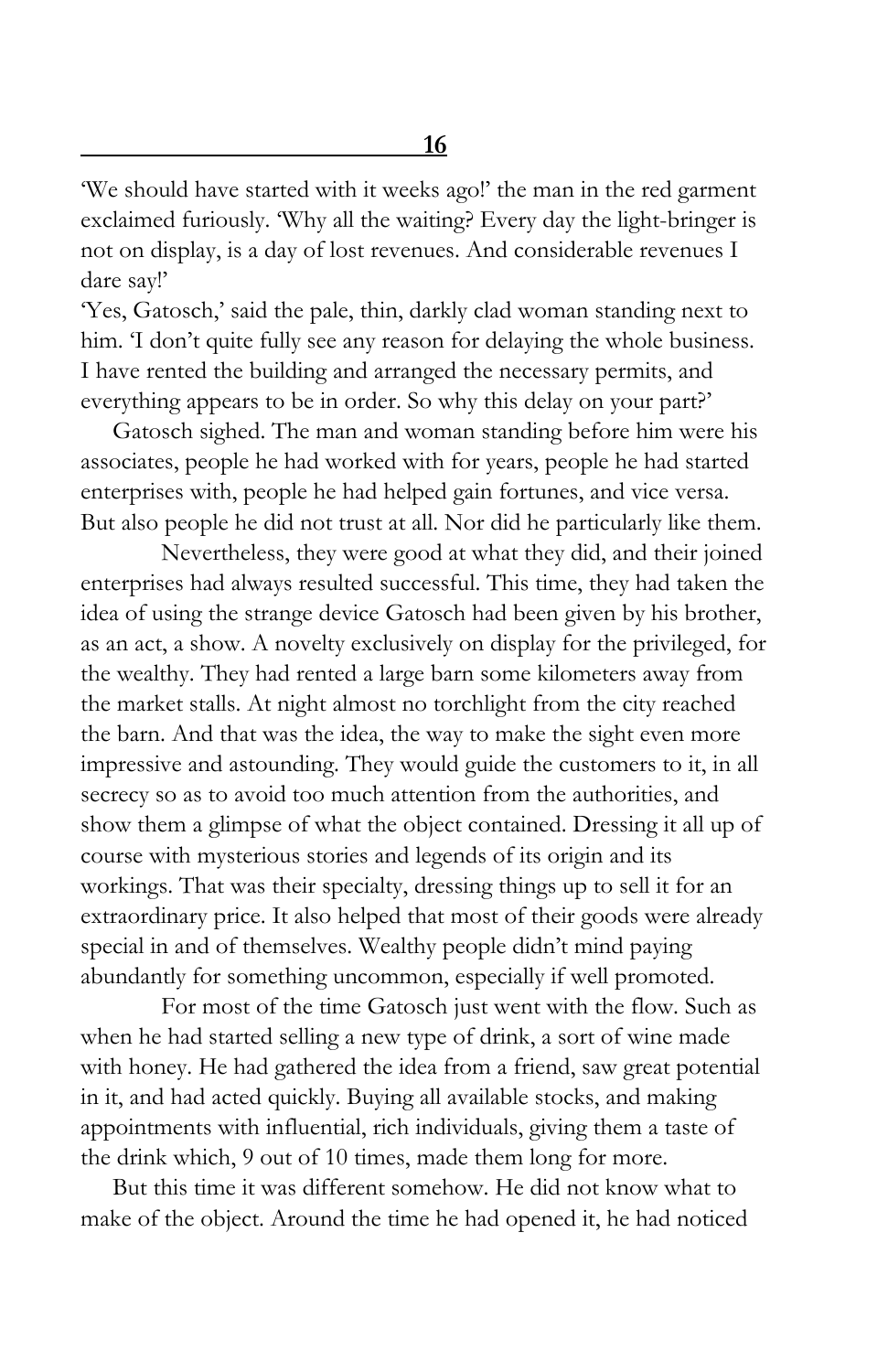that the days were beginning to shorten. He had directly related the two things, and had carefully monitored the subsequent days. He had kept the object closed since then, but still the days were beginning to become shorter, with no apparent regularity.

After a week he had opened it once more, which seemed to have no evident effect on the subsequent length of the day and night. Gatosch did not understand it. Was he responsible for setting the process in motion? He could not believe that such a small thing could have an effect on the entire world. Still, he had been reluctant to proceed with their enterprise. He tried subtly to detect problems that weren't there. To show obstacles that were in fact nonexistent. All to the frustration of his companions.

'Come on, Gatosch,' the man said. Let me send the invitations. Let us give it a try. What is there to lose? You are always the enthusiastic one!'

Gatosch gave him his fake smile. The enthusiastic one, he thought. Of course. Could he deny it? Not to them. Not to anyone. But the fact was that deep down, he was far from happy. Deep down, he struggled daily, unable to be at peace with himself. People couldn't see it, but inside the enthusiastically appearing Gatosch there was an ongoing war. An eternal war, only he himself was aware of.

His inner world was divided, and full of things that disrupted the peace. In essence it was ruled by a righteous, courageous and fearless knight, who guarded the realm, who protected all that was inside. Most of the time things went smoothly. But lurking in a dark cave of the realm, there was an evil demon. A demon that had happily settled himself there years ago, on a small spot where he bothered no one.

As the years went by however, the demon got more obsessive, trying to add more territory to his dark premises. Oftentimes he ventured out of his home to search for new lands. The knight was always on guard however, fighting the demon back into his own corner. But over the years the demon was gaining in strength. Piece by piece he managed to conquer lands, to greaten his power and influence. During the last years he often headed out at night, daring the knight who protected the realm. They would fight bloody battles. The demon would slash his claws of hopelessness and despair at the knight. He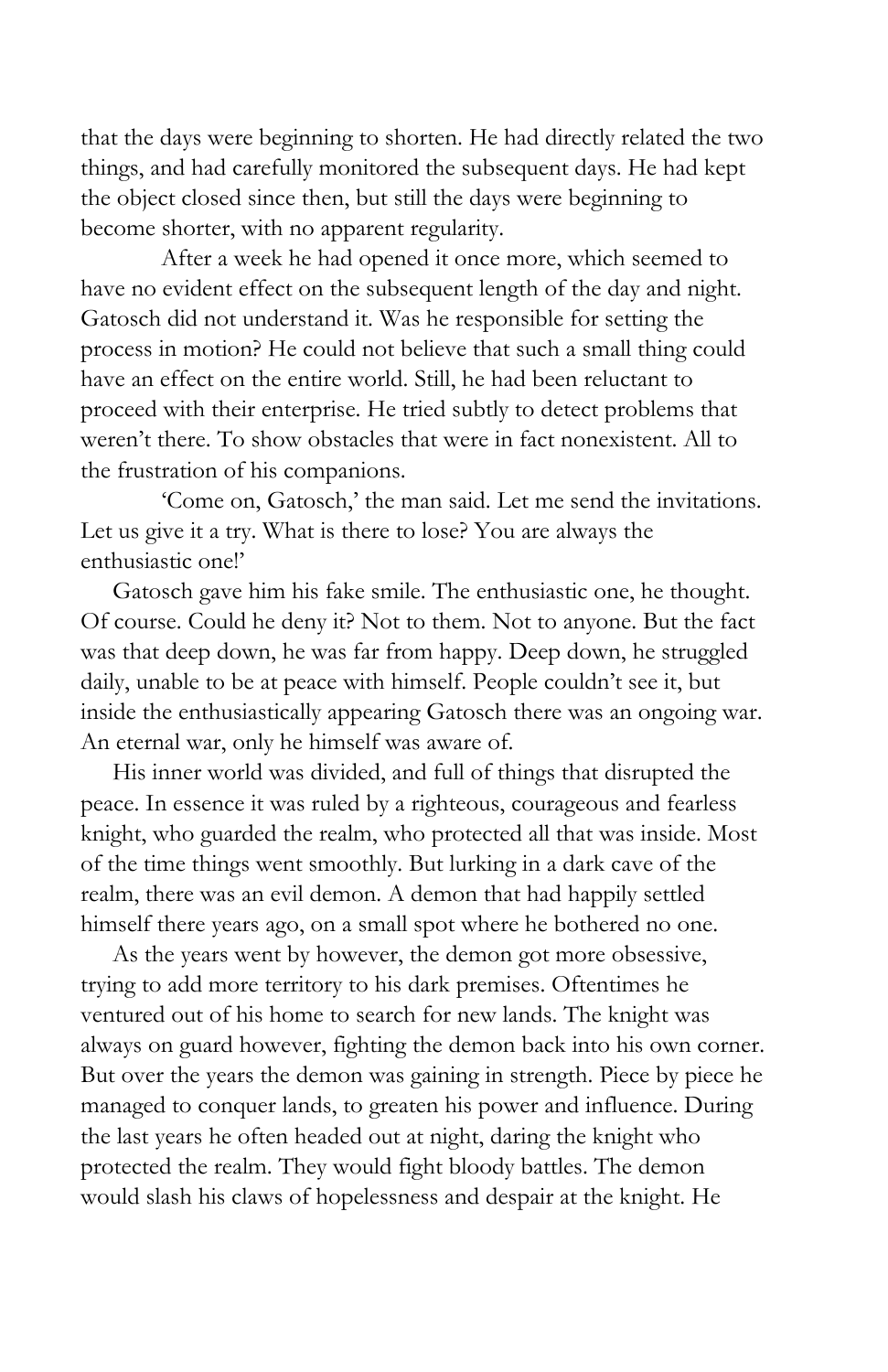would bite him with his teeth of depression and apathy. He would stab him with his spear of doom and destruction.

But after the prolonged fights, the knight would always appear victorious, driving the demon back into his cave, but always unable to kill him. Licking its wounds, the demon gathered strength, more and more each time he faced defeat. Full of confidence that one day he would be strong enough to murder the pretentious fool that made him live in the outskirts of the realm. One day, not long from now, the demon would defeat his opponent, and he would rule the realm that had always denied him true entrance.

'Give me one more day to check the device, and then I promise you we can begin,' Gatosch said to his companions. They both grudgingly murmured their agreement, and said their farewell, leaving Gatosch alone in his home. He looked at the object that was standing in the corner, and sighed heavily.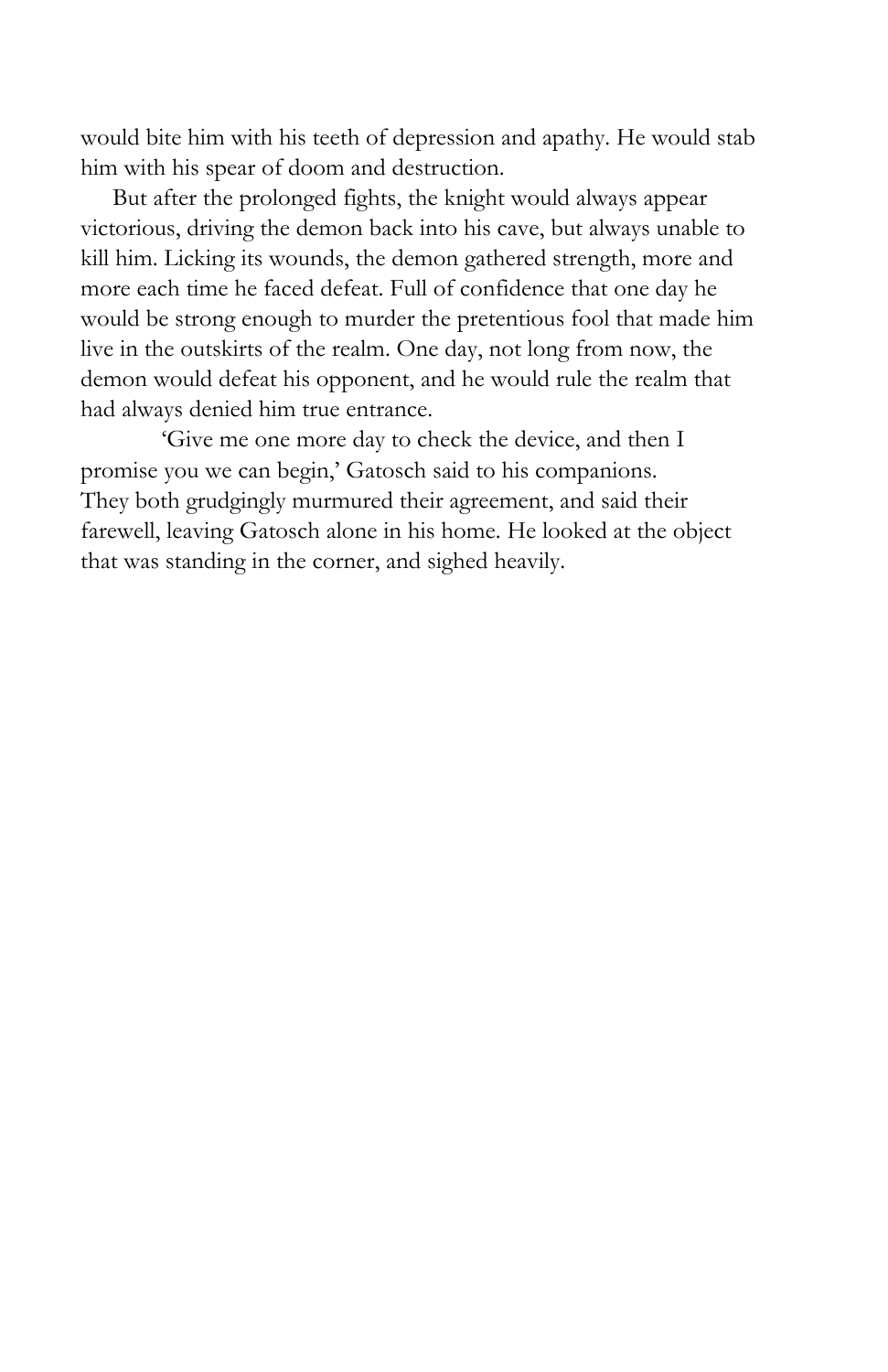Some of the miners were complaining. Mostly it were the same ones as always. They complained about the temperature. About the dust that occasionally entered their mouths when they accidentally brushed their caps off. About the eternal darkness, and the sparse minutes of daylight they were allowed to enjoy. And of course they complained about the arduousness of the work. But the complainers were few in number, and Johteng guessed that most of them were complaining just for the sake of it.

In all the years Johteng had worked at the mining company, only four or five had actually decided to give up their jobs. He didn't know what happened after one had run away, and he didn't really care. One job of which no one ever complained, was the sorting circle. And today Johteng had been lucky, he had been assigned to sort the different types of rock that were extracted from the mines.

The sorting circle was located in an old, abandoned mine. He would have preferred open grounds where there was more daylight, but apparently that was deemed too dangerous. Or too unlike a miner's life and customs. He didn't know. But he also liked sorting in the cool, spacious old mine, whose ceilings and walls were covered with torches, providing all the necessary light.

All over the floor were located large piles of rocks, with some baskets placed in front of them. Johteng sat in front of one of the piles, and quickly scanned it over. Mostly quartz, he thought. Some magnetite perhaps. One by one he grabbed the pieces, greatly varying in size, and removed the parts that were purely sterile rock. The tools he had at his disposal were ideal for the job. He created a large pile of this debris, and the precious rocks and minerals that remained he placed in the different baskets. He loved this job. The minerals and gems were beautiful, each time quite different but always containing its own, specific splendor. Of course they had not yet been cleaned and washed, but still, the beauty was visible. Trying to recognize them was what he liked most.

He had always wanted to learn this trade as best as he could. The Stone Song had been his favorite ever since he began to work in the mines, and he had never passed a sorting day without singing the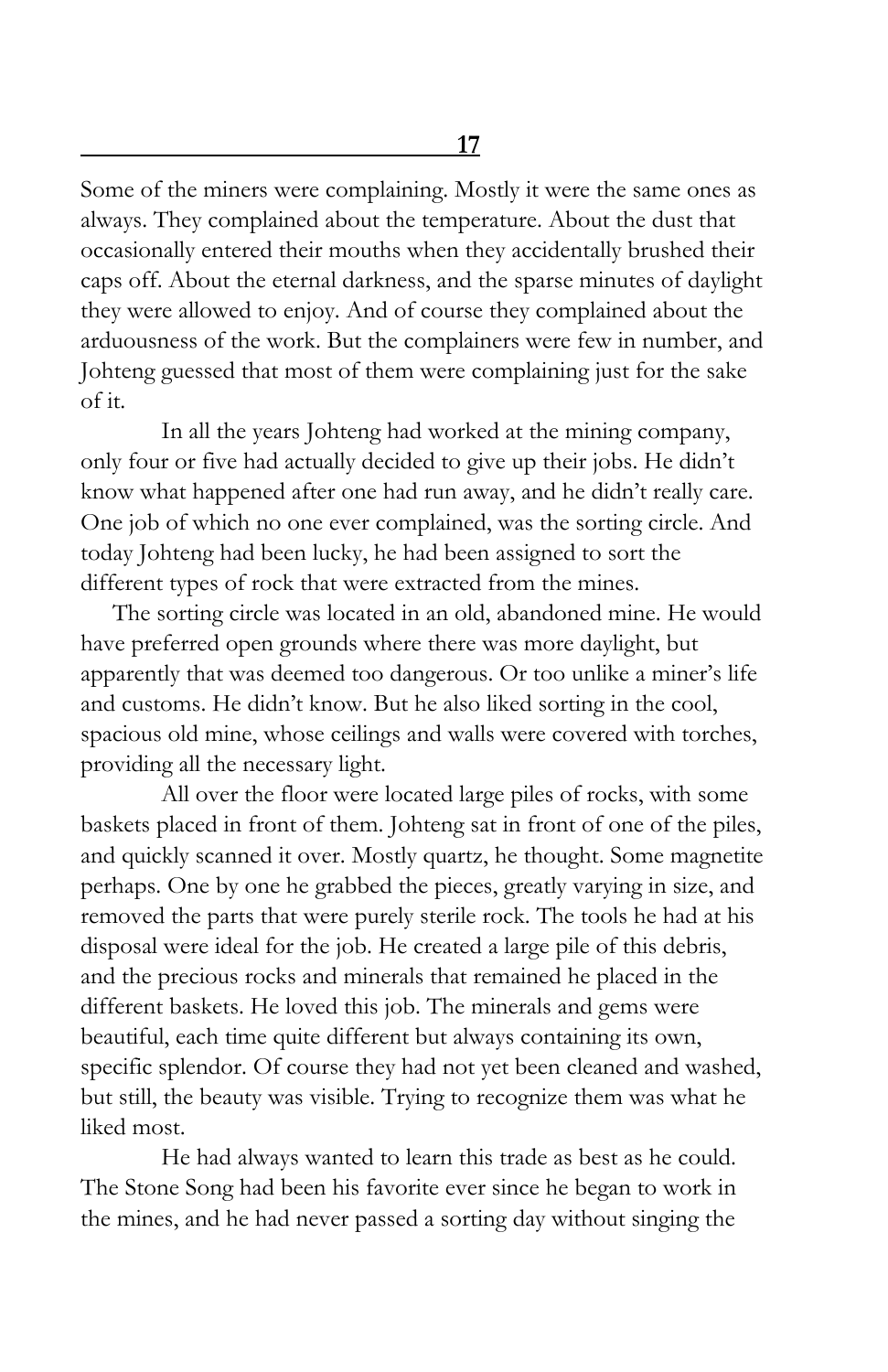song at least once in his head. As he happily removed some of the outer rock shell that had formed around a piece of crystal white quartz, he began to softly sing the song that had already nested itself in his mind.

*Adamite, many colors it has, diverse but alike, Most of them fluorescent, and seeming truly alive. Aegirine, blackish it is, and with crystals so long, So slender, so thin, yet still fairly strong. Agate, diverse it can be, but only when you decide, To cut up the rock, and show its inside. Amethyst, purple it looks, a light shade when it's found, But when heating it up, then for darker it's bound. Aquamarine, with crystals so large, and transparent as well, And a color that's greenish, or blue, who will tell. Aurichalcite, also greenish and blue, intense as it is, Composed of many small needles, so tiny, so bliss. Biotite, with transparent layers, all stacked together, When treated with water, no doubt it will shatter. Brochantite, with a color green, mightily deep, Made up of small needles, that radiate from a heap. Cerussite, the crystals it forms do truly amaze, The heavy weight that is has, also merits appraise. Chalcopyrite, the looks that it has, might confuse one with gold, But a fool would be he, who would make such a fault. Crocoite, many it has astounded, wondered, surprised, With its deep orange color, and a red that's disguised. Cyanotrichite, being blue and with needles so fragile, By the first touch they feel, they will crumble, quickly and agile. Elbaite, there is no color it cannot show, With its red, blue, green, brown, and clear yellow. Erythrite, the deep colors it has, reddish and pink, May surprise many a man, and force him to blink. Ferberite, the blackness it has comes from the iron inside,*

*…*

Johteng was suddenly interrupted in his song. Several headmen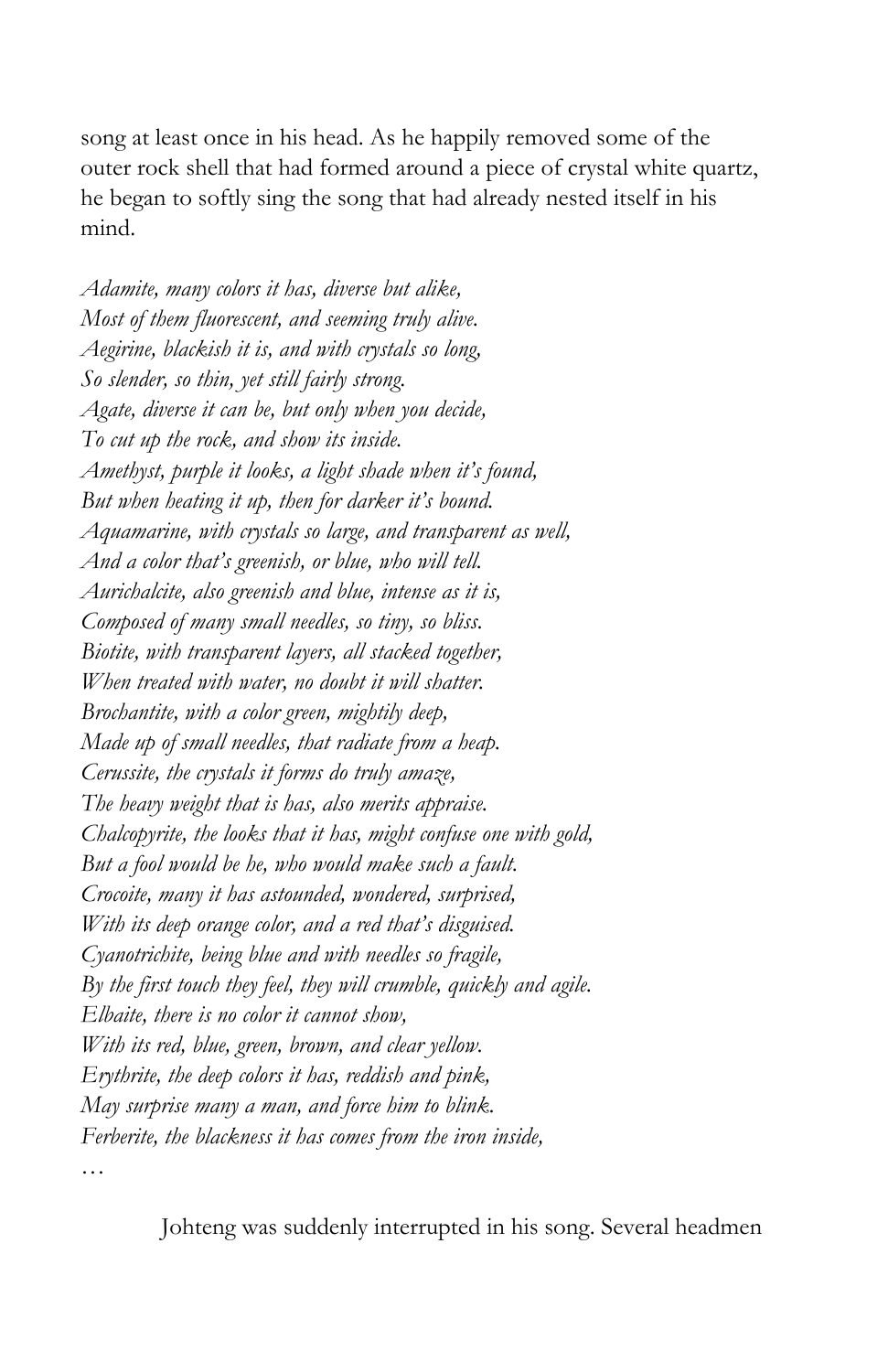were coming towards them, yelling how they had to go and stand together in the middle of the sorting circle. Johteng didn't know what was going on. The last time they were called together by the headmen was years ago, when one of the workers had experienced a fatal accident, and they were given stricter security measures. And now they were called together again. This could only be bad news, Johteng thought.

One of the men, wearing a red helmet which marked him as a high official, spoke to them.

'Men, we have gathered you here to inform you of the current situation in the world. You are rather isolated in this region of the island, and receive little information from the outside. This is not a problem. One might even see it as a blessing. However, given the circumstances and the recent developments, the mining confederation has decided that you ought to be informed of the situation. This way, there is no need for panic, doubt, or unnecessary questions.'

Johteng wondered what was so important that they had to be interrupted from their work. Important enough for the confederation to interfere. Vaguely, somewhere in the back of his head, the object he had found weeks ago came floating to the surface. Still, it didn't penetrate the thickly layered surface which protected Johteng's mind from deeply buried memories and thoughts.

'So, listen up all of you,' the man continued in a loud voice. 'All over the island, the days that are filled with light, have become shorter. The nights, on the other hand, have prolonged. We are aware that you spend little time caring about the daylight, since none of it penetrates the mines. However, it does have certain consequences. Consequences for you all. In the long term, we have to consider that materials may become scarce. Especially wood, which comes from trees that require sufficient sunlight. The demand already has increased significantly. This means that we are unable to provide the workers with unlimited supplies of torches and firewood, as was previously the case. Therefore, a ration will be implemented. Each worker is given five torches daily. They will be provided together with the other tools you receive upon commencing a working day. Bear in mind that other regulations may be decreed later on, but you will be informed when the time is there. That will be all.'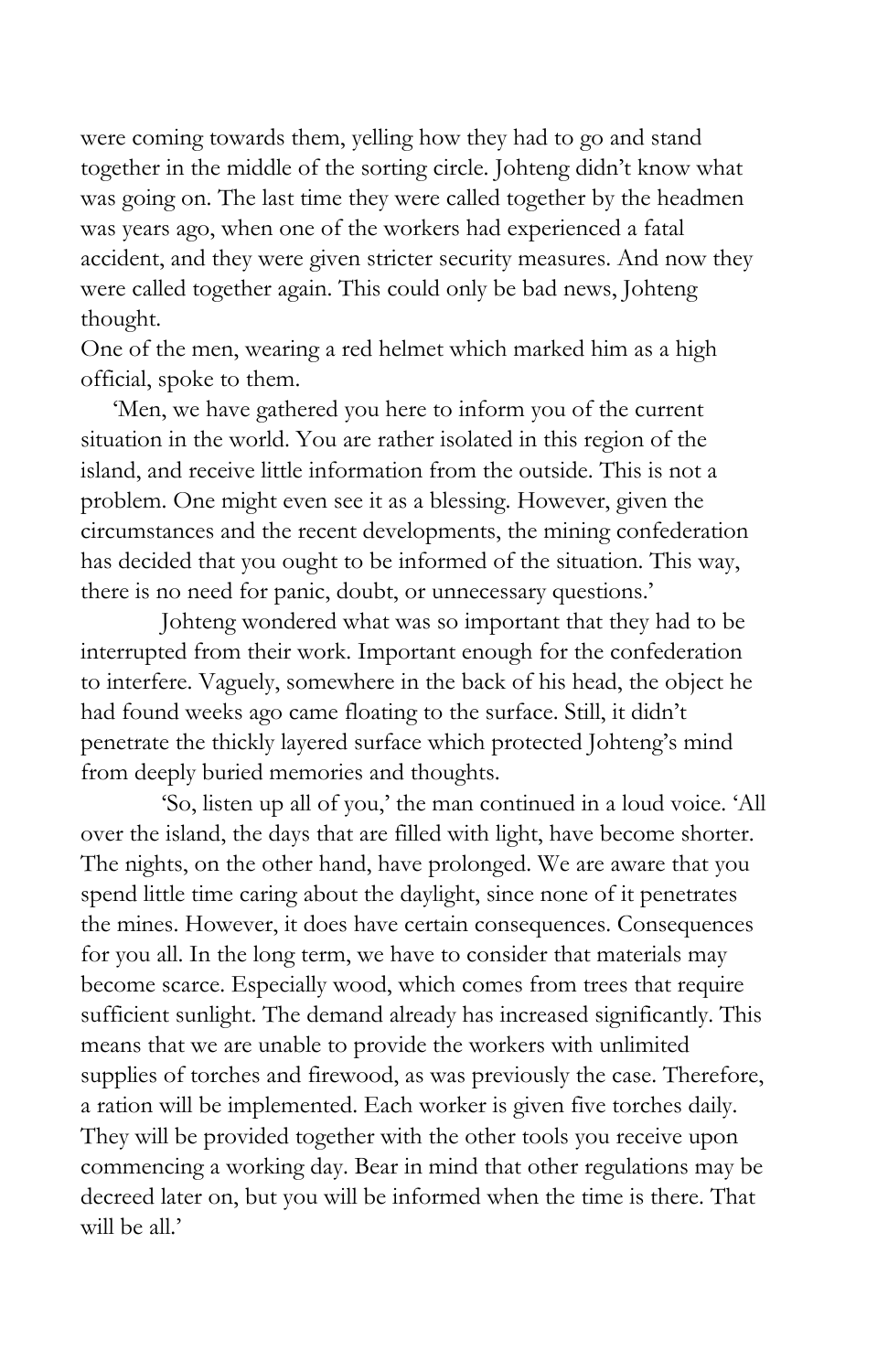And the men turned around and walked up the stairs, leaving the workers behind. After several minutes everything had returned to normal. Most workers didn't care about the new regulation. The majority of miners used an average of seven or eight torches a day. If they used the torches slightly more economically, it would make the difference almost unnoticeable.

The decree, however, made Johteng remember the strange object he had encountered. Several days ago he had heard rumors of an object, apparently similar to the one he had found, that emitted some sort of extremely bright light. He didn't know how that was possible, and regretted having turned over the thing he had found before even opening it.

But could such an object be related to what was happening right now? Could it somehow have caused the nights becoming longer? He didn't think so. But perhaps it could help compensate for the decreased amount of daylight? He wondered if he should tell someone. Maybe he should tell the mining confederation, who now most likely possessed the object. But surely, they knew already what to do with it.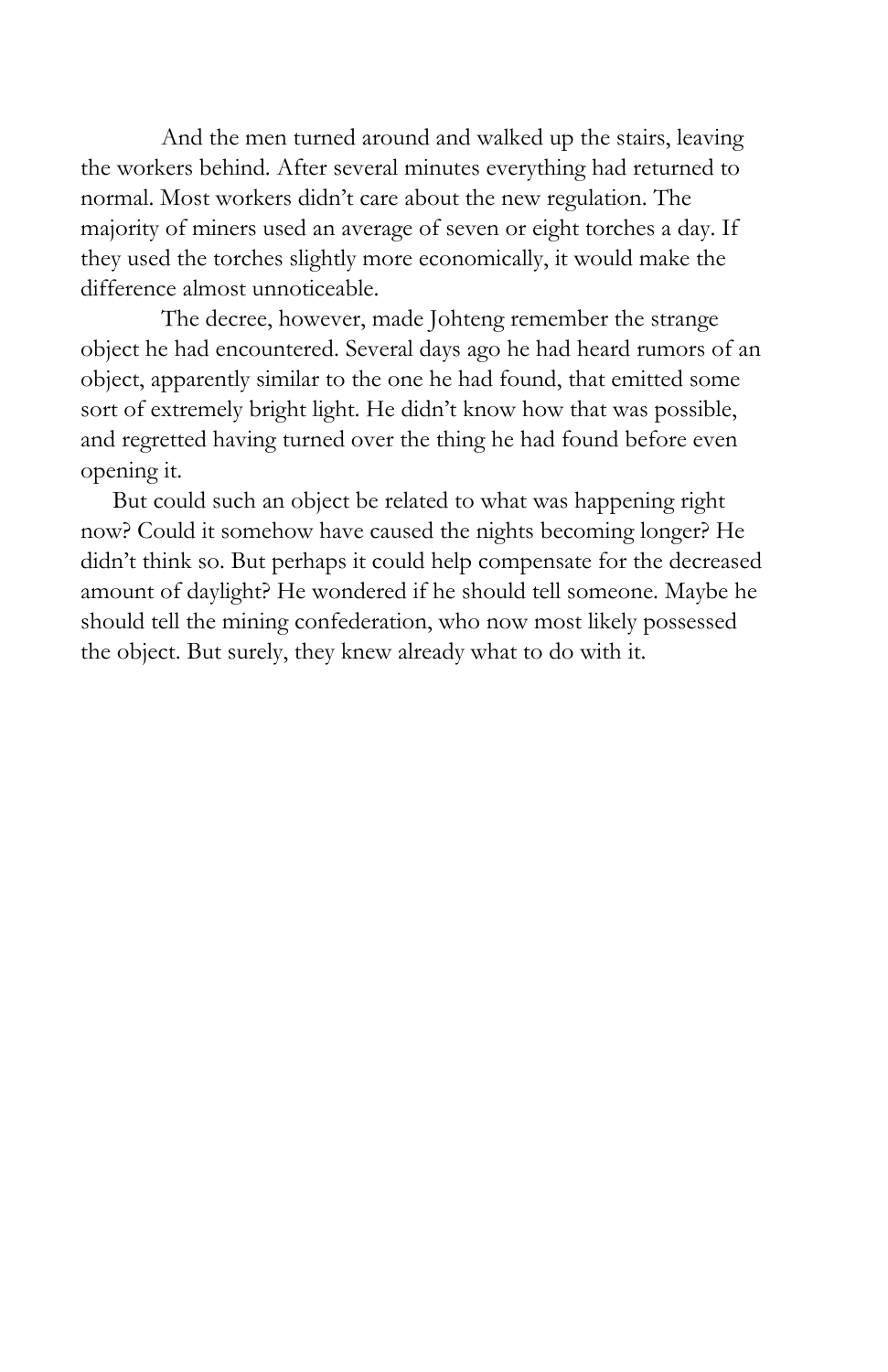They had walked for days now. Tlana's feet hurt, and she was tired. Not tired from the seven hours they had walked that day, but tired of the entire journey, tired of the act of walking itself. And tired of being the only one who was tired. Yolulu seemed to be just fine. More than fine even, she looked content and seemed to enjoy their walk along the gradually changing landscape.

Truly nothing had happened since they had left the village. They had seen several caravans, and spotted some other travelers in the distance, but that was it. Tlana had imagined her journey to be quite different, much more adventurous. But if more adventure meant more danger, she was fine with how things were going at the moment. She was just so tired.

After walking for a while in silence, Tlana decide to ask her companion something that she had been thinking about for some time now.

'How come people in the western woodlands have such strange names?'

'How do you mean?' Yolulu answered.

'Well, you all have very different names, but they appear to be similar in some way. You know, with the repetition and all.'

'Oh, that. We, or at least the hunters from our village, are given our names when we turn 15. When we are initiated.'

Tlana didn't understand, and couldn't see how this explained anything. 'So?'

'Well, our names are linked to the sounds produced by the first prey we capture on our  $15<sup>th</sup>$  birthday. I, for example, managed to shoot a bird from half a kilometer away. It was hiding in one of the branches of an old tree, which made him almost impossible to see. But I hit him with my first try. So my name now resembles the sound that specific kind of bird makes. You see?'

Tlana understood. She thought it was a nice idea, except for the shooting of the bird. But by know she had grown accustomed to Yolulu's hunting stories. In fact, she had discovered that Yolulu was rather pleasant company. She was about her own age, but the resemblance in age was compensated by the dissimilarity in character. Yolulu was a true adventurer, tireless, brave and able to handle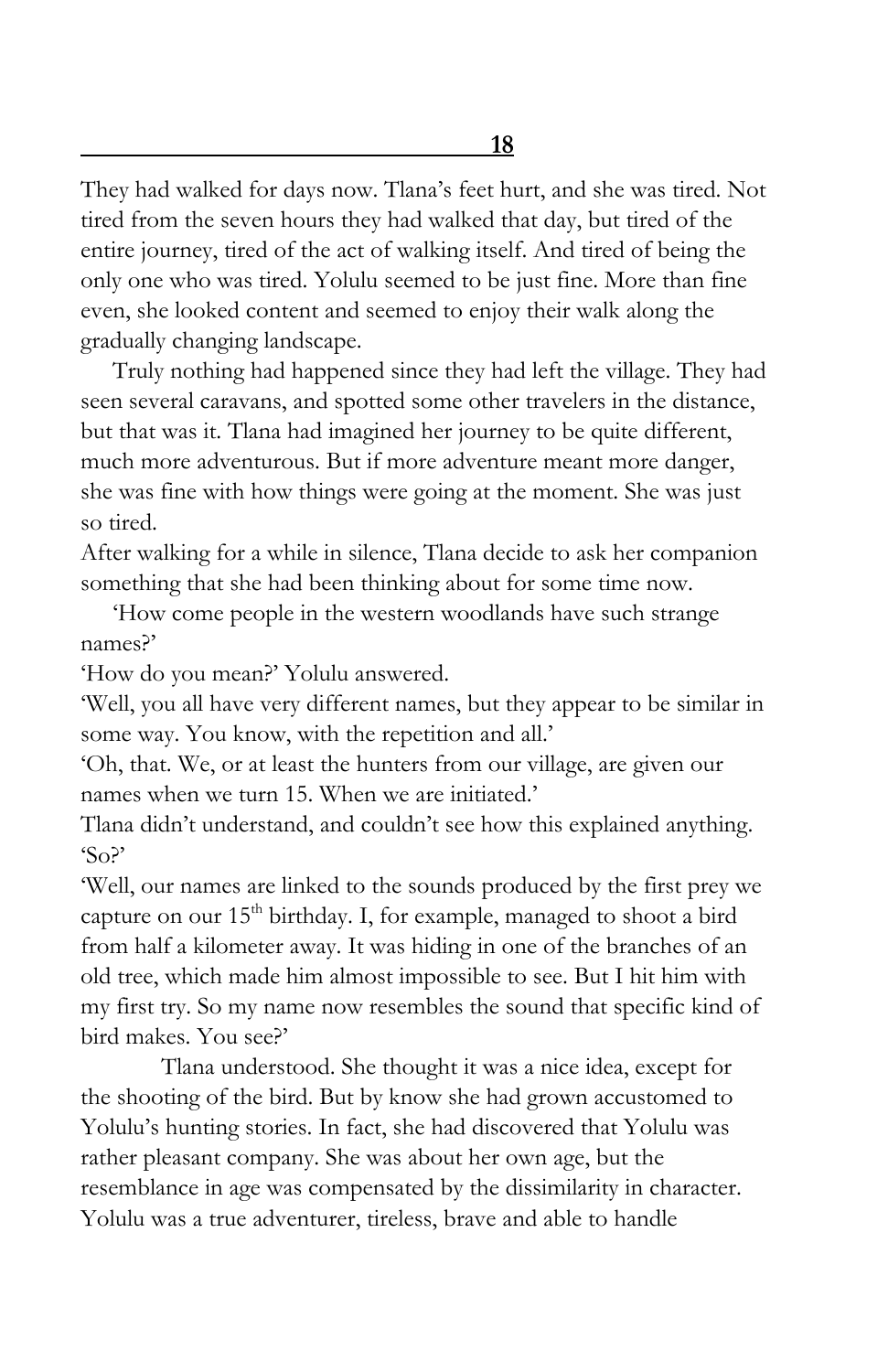everything that came on her path. Well, that was what Tlana had figured out from her stories. The stories she had heard almost continuously for the last couple of days. However, they had had no opportunity to test her words to the reality. But Tlana believed her companion, and liked being around her. Though she was sure some parts of her stories were heavily exaggerated. Not the tirelessness aspect, thought.

They were still in an area covered with trees and bushes, though the colors had shifted, gradually becoming more bright. They had come by several crossroads and had been forced to choose between directions. Tlana just let Yolulu do the choosing, because she apparently had an infallible sense of direction. But Tlana checked every now and then on her compass to see if they were still going towards the North. The road they were walking on now was going more or less northwards, but was quickly becoming narrower. She thought about telling Yolulu that perhaps they'd better return and take another direction. But she didn't.

However, after half an hour the road had disappeared completely, it had blended in with the forest floor. It was now only recognizable as a path because of the relatively young plants and bushes that grew on it.

'Are you sure we're on the right track?' Tlana eventually ventured. 'Seems like we're not,' Yolulu replied nonchalantly. 'The roads between cities and large towns are that, roads. But this seems more like a long gone road, a forgotten path. No one has bothered to clear it for a long time. I wonder if there has even been anyone here in the last couple of months. I don't see any fresh human tracks.'

'So what do we do? We turn back?'

'I think if we follow this track here, and eventually take a turn to the right, we will cross one of the other roads from this area.' 'Sure?'

'Sure,' she answered with a smile.

They walked and walked, focusing intently on the difference between light and dark grass, between sprouts and fully grown plants. Suddenly, Tlana stumbled. Her foot hit something she hadn't seen, despite the fact that she had tried to be extremely observant. She was caught by surprise, and fell forwards, tumbling on the soft forest floor.

'Are you hurt?' Yolulu's voice portrayed a hint of concern.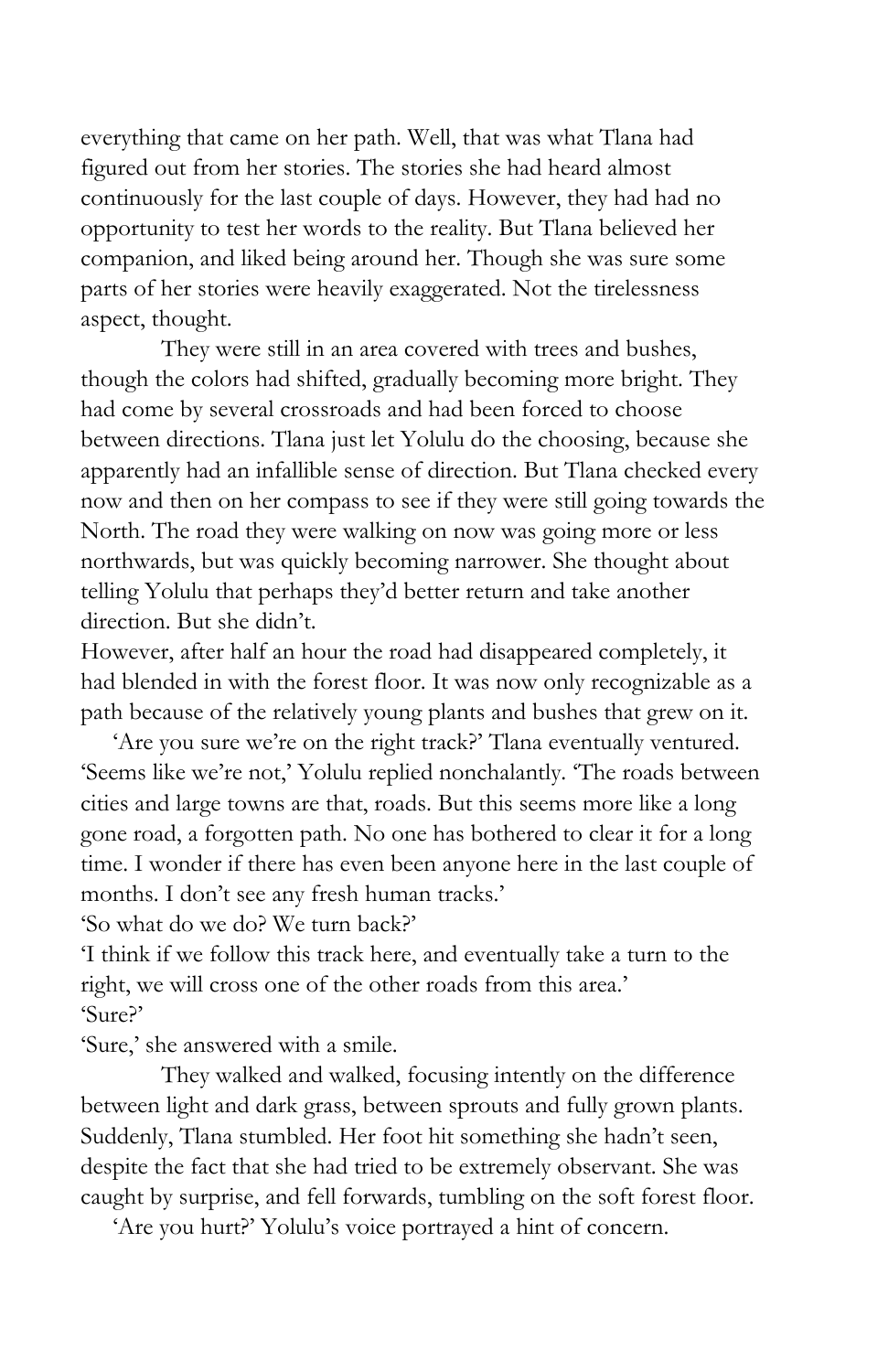'No, I don't think so,' Tlana replied as she tried to get back on her feet. 'Aarh!' she yelped. 'Okay, perhaps I am.'

Despite the soft terrain, Tlana had managed to seriously injure her foot. 'Great!, just what we need,' she muttered under her breath.

'Take it easy,' Yolulu said, 'such things can happen. Your feet were already hurting, right? So it's not that bad, after all.'

'Not that bad?' Tlana said incredulously. She thought about having to continue their journey with an injured foot. This seriously complicated matters. She couldn't understand why Yolulu took it on so lightly. 'Not that bad? How do you…'

'Dear, deer, dear, what have a here?' a voice came from close by. 'Two travelers on their way, lost and astray?'

An extremely short and jovial looking individual, dressed in ropes that seemed to be made from a variety of leafs and branches, approached them.

'I mean you no harm, just comfort and charm,' he said with a smile and open arms.

'Who are you? And what do you want?' Yolulu asked defensively, her hands clutching her bow more tightly.

'I live in these grounds, and my hospitality knows no bounds. So I came to welcome you here, and take away all your fear. Potions and lotions is what I make, and I'll offer you one for your sake. I spotted a lady in distress, so I came to clean up the mess. And offer you dinner, for it is getting late. Fruits and homemade stew, like never you ate.' 'Great,' Tlana said in a low voice to Yolulu, 'he speaks in rhymes.' 'Now be brave, and just follow me to my cave. It's not far at all, not far away. In the end, it will make you happy, happy and gay.'

'Hold on,' Yolulu said. 'What's your name?'

'Girl please be so kind, to tell me the first word that comes to your mind.'

'Why would I do that?'

'Do this for me, and you'll see!'

Yolulu quickly looked the man up and down. 'Twig,' she said firmly. 'Now then, for you my name is Twig. And for your friend, my name is whatever she might pick. But come now, let us go, have you not noticed, that time is running low?'

Tlana and Yolulu were quite suspicious, but the little jovial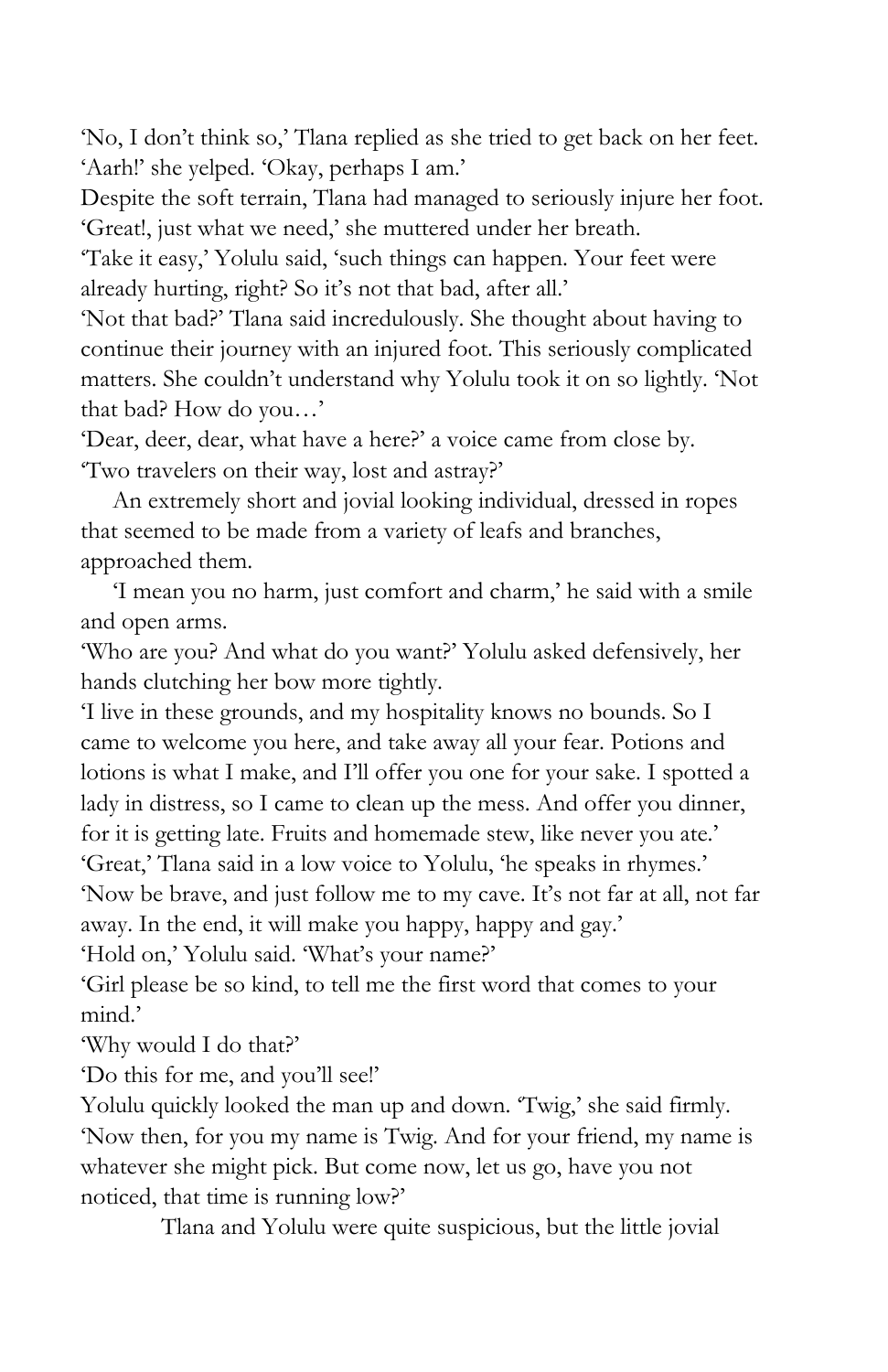man seemed to have no bad intentions. His smile conveyed only warmth and kindness. Besides, they were both very hungry, and the prospect of rest and dinner was just too welcoming for them not to follow him.

The little man led them through the forest, while he stayed close to them and supported Tlana, who had difficulty walking. Soon they reached an overgrown cave, where a small passage was visible, partly covered by bushes and flowers.

'This is my home, this is where I reside. It's so nice to have guests, to have folk by my side. It has been years and years since new people came, to visit me, to give me a name.'

'Do you trust him?' Yolulu asked Tlana in a low voice so that the jovial man could not hear. 'Not that I'm afraid to enter the cave, but something just doesn't seem right.'

'I don't know. But I really need my foot to be fixed. In this condition we can't continue. Besides, we need shelter and a meal anyway.' 'Ok then, let's see what comes of it.'

'Here, here, here, through this hole, have no fear!'

They followed Twig into the cave, and were immediately stunned by its interior. A hallway ran down, which seemed to have no end. All sides of the corridor were covered with the most amazing and exotic plants and fungi imaginable. Colors radiated and filled the interior, and all around them spores swirled. It was a paradise. The air seemed to be beyond pureness. Both Yolulu and Tlana were instantly calmed, and felt fully revived by the mere beauty and atmosphere of their surroundings.

'This is the entrance to my dwelling. Follow me further, and I will stop your foot from swelling.'

Tlana felt wonderful. She barely even noticed her injury. The three of them stayed close together as they walked through the narrow, dazzling corridor.

'In truth, I don't often get company. But when I do, they never wish to leave me,' the man said. 'My home makes them feel so comfortable. Life without it seems painful and dull. In my underground garden I have all you need, apples and sorghum, grapes and beet. And well, a well as well! Clear water to bathe in and to drink. And all the time that you want, to play, to sing, or to think.'

As Tlana listed to the man, she turned around to see if Yolulu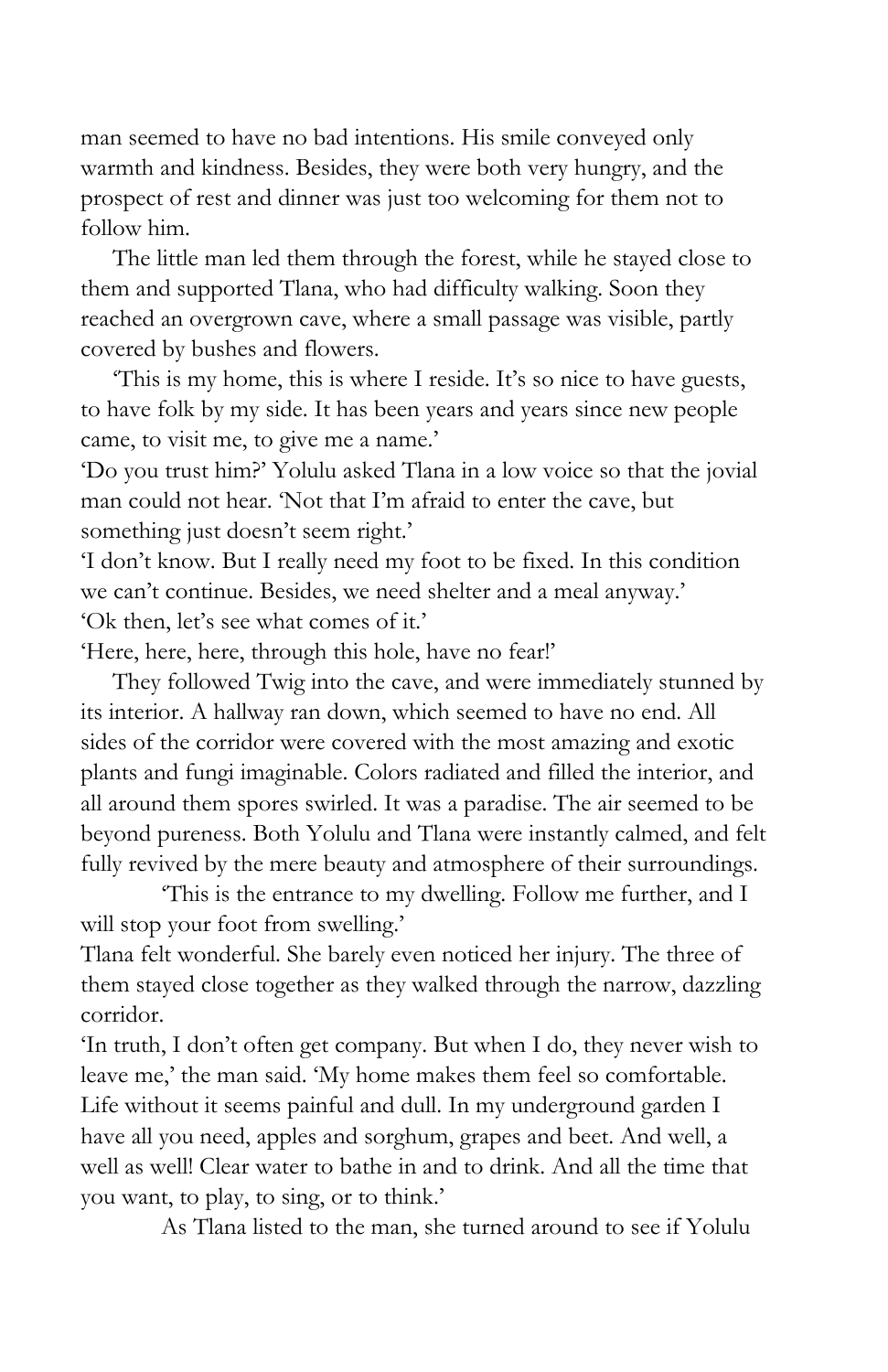was still with them. She knocked her backpack against the wall, and several of her belongings dropped on the ground. Instead of waiting, Yolulu passed her with some difficulty. Tlana began to pick up her belongings, but bending over hurt her head. She stood up straight, but the pain didn't go away. In fact, it worsened. She grabbed her forehead and stumbled against the wall of the cave, more from the sudden onset of it then from the amount of pain it gave her. Her foot began to hurt as well.

'Wait!' she yelled.

Yolulu and Twig came running back.

'What's wrong,' Yolulu asked.

'I have a headache. But...it appears to have subsided already. Strange, it suddenly came over me. But now it's gone.'

'You see,' Twig said, 'everything is alright, when you're close to me.' Tlana grabbed Yolulu's arm, increasing the distance between them and Twig with several meters, while they continued walking.

'Something is not right,' she whispered.

'Indeed,' Yolulu said, 'I just started to feel a slight headache as well.' 'Hey you, what's wrong? Why don't you just come along?' Twig said jovially as he walked a few steps towards them, and gestured them to move on.

'Feeling better?' Tlana whispered to Yolulu.

'Yes,' she answered with a puzzled expression on her face. They didn't know what to think of it.

Nevertheless, they continued on their way, propelled by their stomachs and curiosity.

The cave became ever more wide and inviting. Never had they seen such tranquility, beauty and energy combined. Small waterfalls were visible in the distance, their sound reverberating all around the cave. Little animals darted between the flowers, which seemed be just as alive as the animals themselves. In the beginning they could barely stand up straight in the passageway, but by now the ceiling had become as high as some of the trees from Tlana's hometown. The sparse areas of the cave that were not covered with plants and fungi seemed to be made of different kinds of crystals, colorfully filling the interior. Tlana wondered where all the light came from. Nowhere could she see a hole in the cave from which light could enter. Candles and torches were also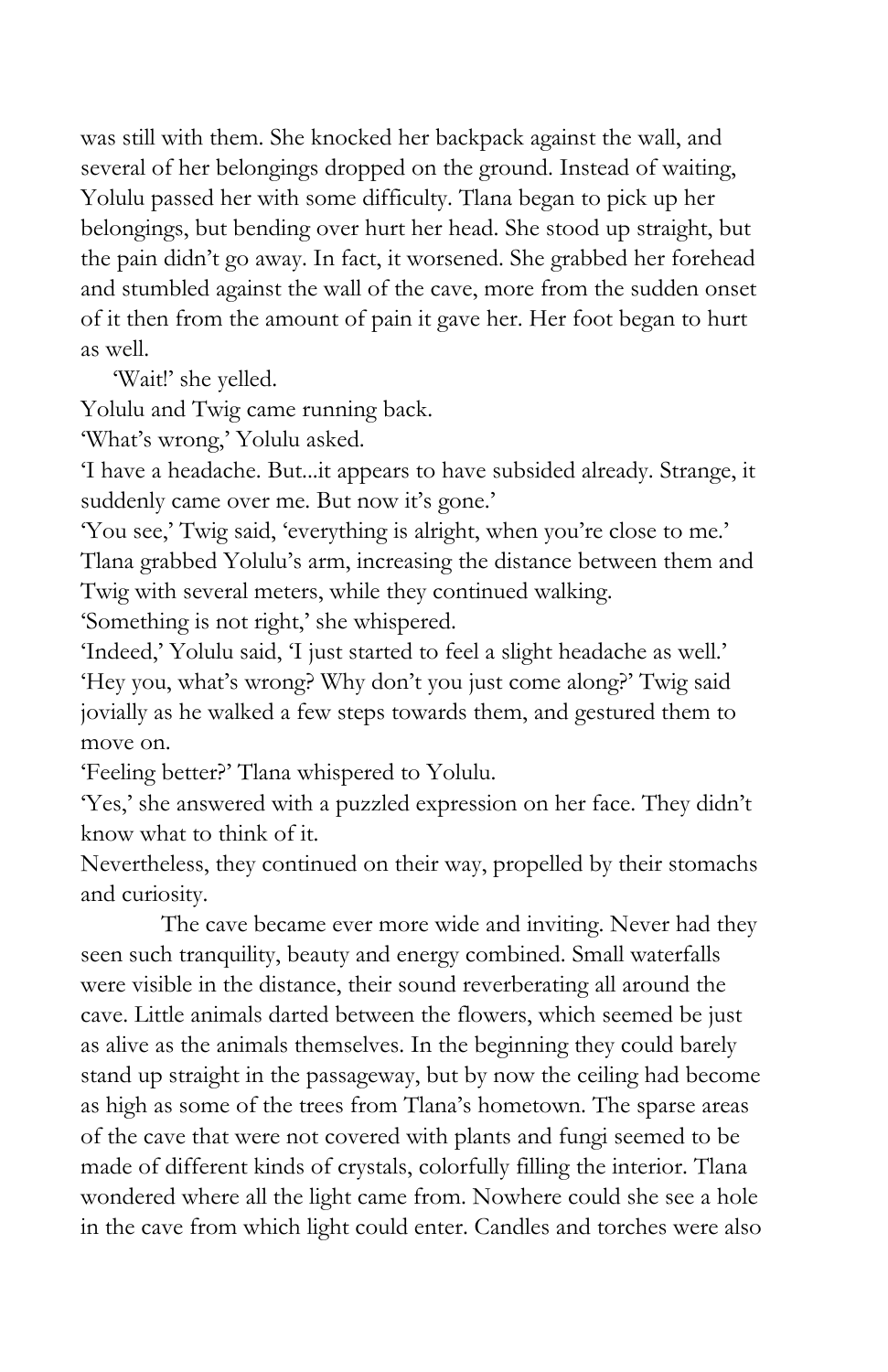lacking. She could not believe that all the light came from the glowing mushrooms, crystals and flowers around her.

Suddenly Tlana bumped into her friend, who had stopped walking. Before she could ask her what the matter was, she saw. Before them some dozen people were going around their business. A man with an enormous hat was circling a woman that was seated on the ground, reading a large, half decayed book. Two men were throwing a ball back and forth. Another one was cleaning an immense closet that seemed to be filled with all kinds of jars and vases. As she observed her surroundings more carefully, she noticed that all around her the walls were covered with shelves, most of them supporting jars in all sizes and shapes.

'What is this?' she whispered to Yolulu.

Only after a few seconds of silence she noticed that her friend was already several meters ahead of her. The jovial man jumped up and down, apparently divided between staying with Tlana or following Yolulu.

'This is where I live, as you can see. And those are my friends, they are living with me. In a while you can meet them, each and every one. But first dinner, look at all the delicacies I've spun!'

He led Tlana and Yolulu to a grand table in one of the corners of the cave. On it were placed as many different dishes as you could imagine. Tlana thought she had never seen so much food in her life. And to her surprise, none of it seemed to be made from animals. They sat down and needed little encouragement from Twig to dive into the different meals in front of them.

One by one they tasted the dishes, each and every one different but equally delightful. The restraint they had felt in the beginning had subsided almost instantly. Something that tasted so delicious could not possibly be poisonous. They had both learned that there were plenty of berries and roots that could seriously harm you, but all of them tasted so bitter that you would intuitively spit them out as soon as you ate them. The dishes in front of them displayed nothing of the kind.

Twig had seated himself in front of them. His head barely rose above the table. Whenever Tlana or Yolulu had eaten a few bites from one of the dishes, the little man took a jar from somewhere beneath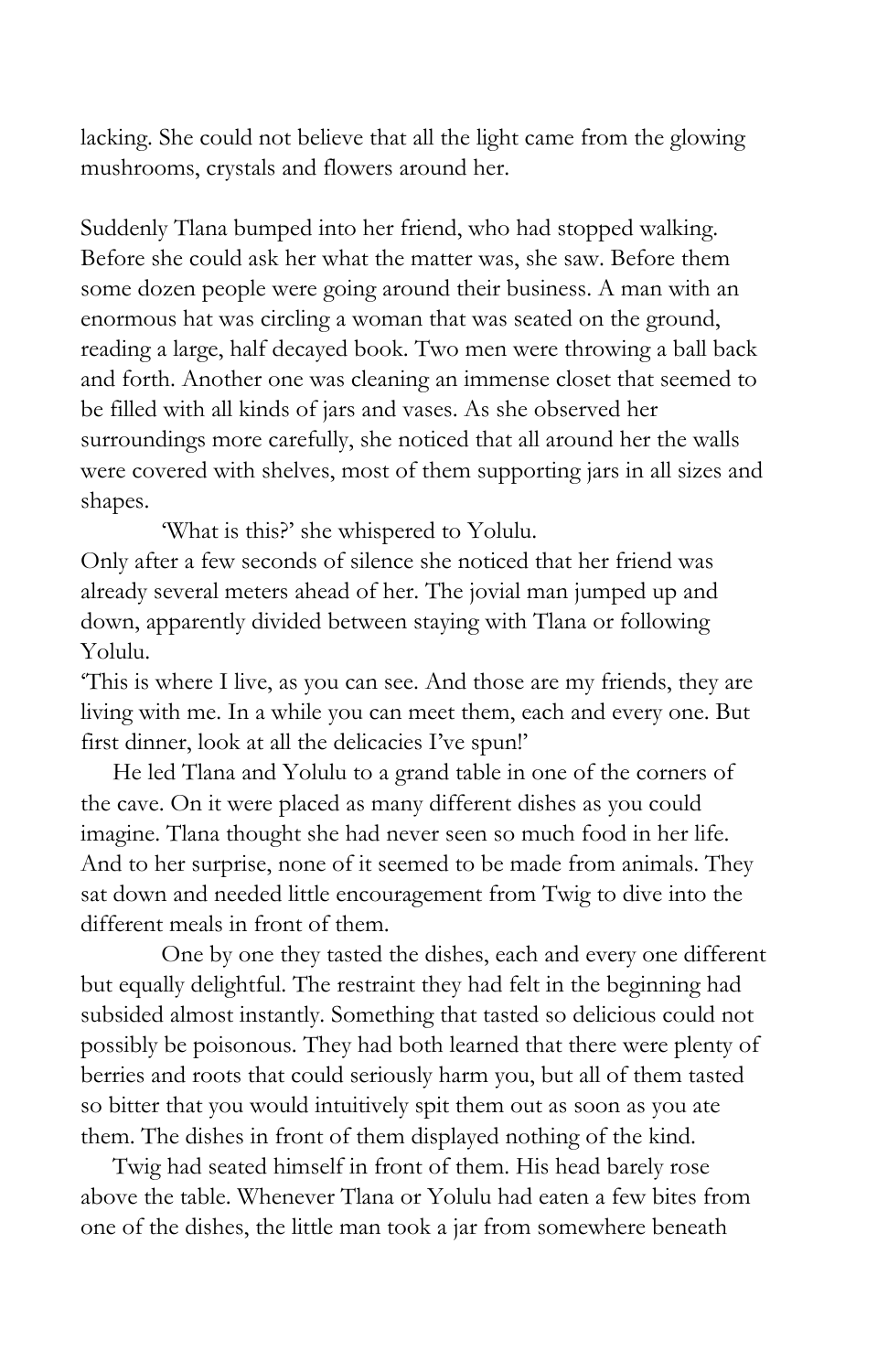him, and placed some of the food inside it. The filled jars he placed at the other end of the table. Tlana wanted to ask why he did such a thing, but she was too caught up in pleasing her neglected stomach that she simply forgot.

After they had both finished, the man went to place all the jars he had filled on one of the shelves that hung from the walls. Yolulu instantly went to explore the large room they were in. Tlana was more cautious, and started off with looking and absorbing the various people and their behavior.

None of them truly appeared to notice her. They weren't ignoring her, but they simple didn't seem interested. They were too preoccupied with their games and other doings. Tlana walked to a small table which contained several books. She picked up a small, brown book and read the title. 'On the interaction between small mammals and their smaller prey, and the crucial role of fungi' she muttered to herself. She flipped through several pages and then put the book back on the table. It didn't seem out of the ordinary. But when she moved away from the table, she noticed that Twig hurried towards it, grabbing the book with both of his hands. He started to rip several pages from the book, crumbling them and putting them in jar he had pulled from out of nowhere. Then he darted off again.

Tlana walked towards one of the walls which was filled with bottles in all sizes and shapes. She looked for a stairway somewhere around her, because she didn't know how else the little man had managed to fill the top shelves. She found none however. She focused again on one of the shelves in front of her. The jars on it were all filled with something indistinct. The contents were clouded, and if you looked very well, you could see some chunks floating inside. Their colors were clearly visible, despite the fogginess that tried to blur them. Bits of food?, she wondered. Or something else? None of the bottles had been labeled. She wanted to pick one up, but hesitated. She looked behind her back and saw that the little man was organizing his newly acquired samples. He seemed to have a system, because he was rearranging them, switching two bottles around, pushing them to the side, or replacing them with some of the other samples. While he was doing this, he was whistling merrily.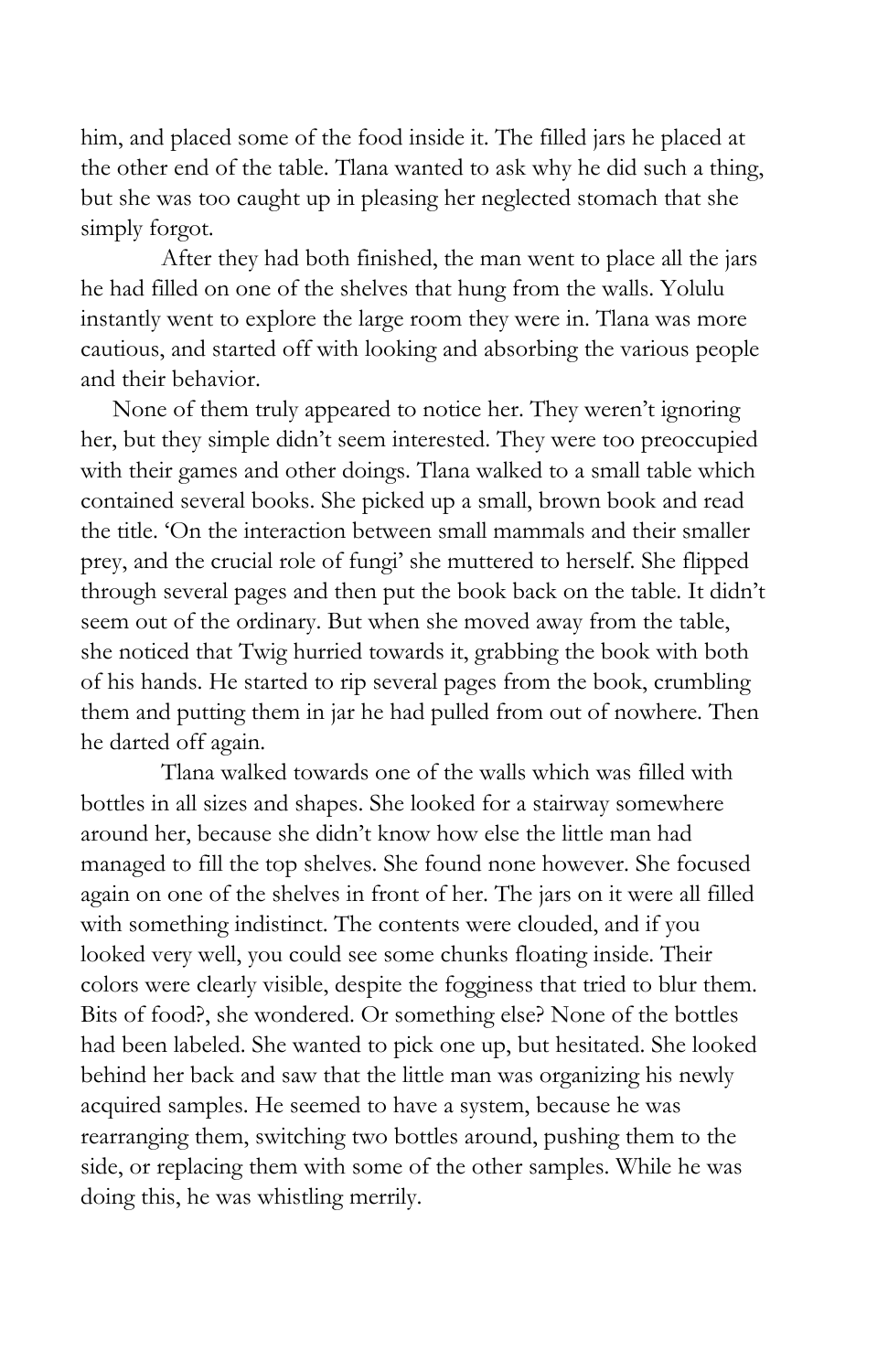Tlana moved her hand forward to grab one of the bottles. It had a bluish glow, and several small, orange looking chunks were vaguely visible. But before she could touch the bottle, Yolulu was beside her and pushed her hand down.

'I think we'd better go,' she whispered to Tlana. 'Why?'

'Because. I looked around and everything was fine. But when I stepped towards the passageway through which we arrived, I got a pretty awful headache. It subsided when I distanced myself from it. But something's definitely wrong.'

'I see,' Tlana said. 'My head also hurt back in the passageway. I don't know what is it, but I had never felt something like that before. It was no normal headache, I tell you. It felt like my brain was suddenly being ripped apart, like part of it just wanted to go somewhere else.'

'Alright then, let's leave this place right now. He's not looking.' 'What? Why don't we stay here a little while more, and then leave? He promised to fix my injured foot,' Tlana objected. 'In this state I won't be able to walk very far anyway.'

'That's true. But still, I have a feeling we should leave as soon as possible.'

Tlana thought about it. On the one hand she wanted to be as far away from this place as possible, but on the other had she needed rest. And she needed her foot healed. And, perhaps, she was dreading the prospect of experiencing the headache once more.

'So, how do you suppose we leave?' Tlana finally asked, having made her decision.

'Well, back through were we came from is no option I guess.' 'So, have you spotted another exit then?'

Yolulu didn't answer. Finally Tlana suggested that perhaps they'd better talk to some of the other people in the cave. To see what their options were. The people here should know something at least, shouldn't they? Yolulu decided to address the man that was watering some of the flowers. He had carried a small bucked from one of the wells to the wall close to where they were standing. The man then inserted his hand into the bucket, and sprinkled the plants on the wall with the fresh, clear blue water. Tlana, on the other hand, inconspicuously walked towards a woman who was writing something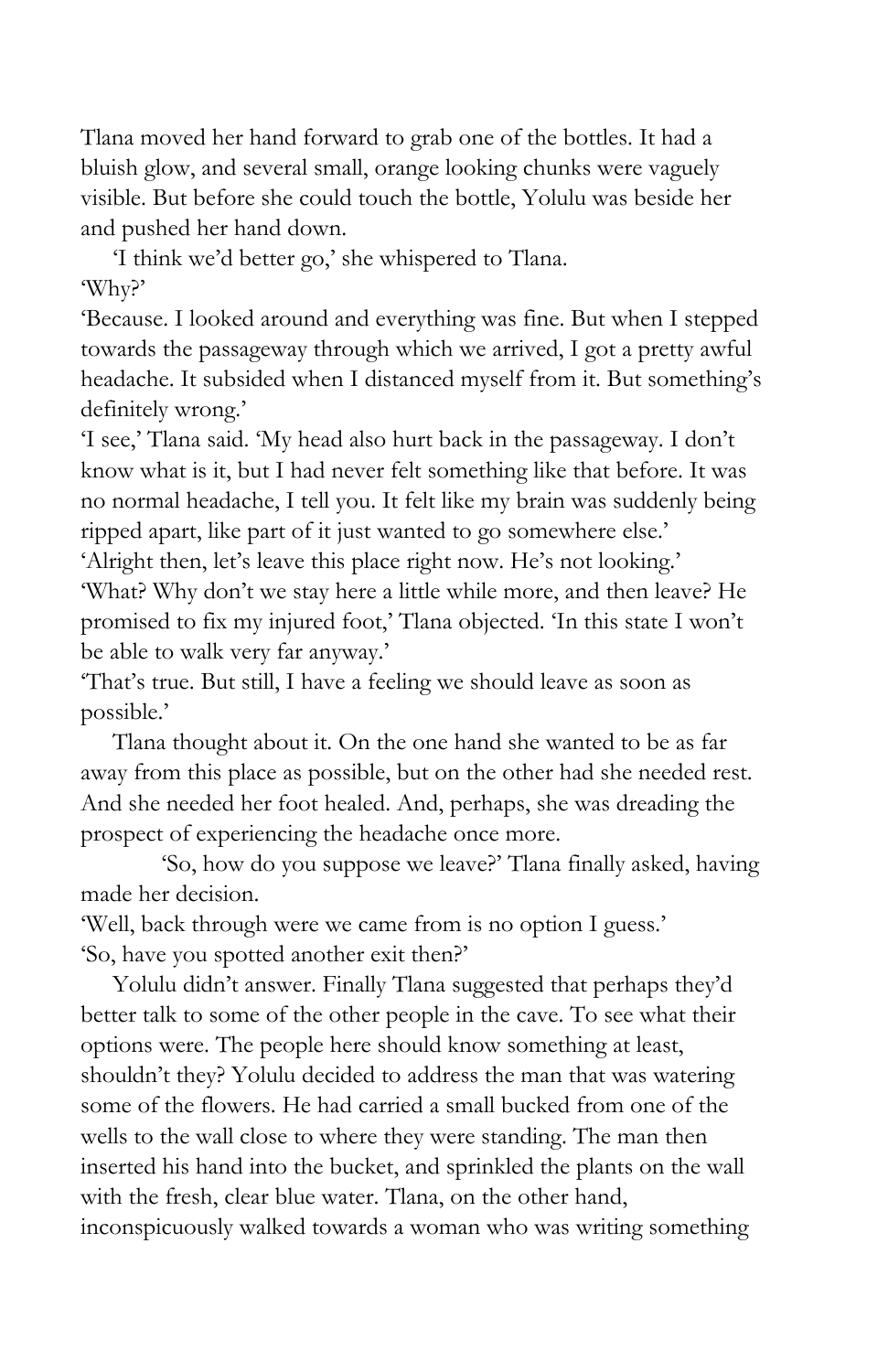in a small booklet. She was standing on one leg, occasionally switching the leg that supported her weight.

However, before Tlana got the chance to introduce herself, the woman turned her notebook so that Tlana could see what was written in it. Five large, beautifully formed words filled the page. RUN. ENTRANCE. ONLY CHANCE. NOW. Tlana stared to the page for several seconds. It was clear to her that she couldn't ignore this message. The woman had already walked away. Tlana was afraid to speak up in case it drew the attention of the little man. But she knew they had no time to lose. Both she and Yolulu had had a bad feeling about this cave the moment they had entered it. And she wasn't willing to take the risk. Perhaps this truly was their only chance.

Tlana took a breath and ran as fast as she could towards the entrance, meanwhile shouting a warning to her friend. Yolulu immediately got the message and ran towards the same direction. The little man, who was holding two bottles in his hands, stopped whistling. Tlana didn't look back at him. She registered his voice, but didn't hear the words he was saying.

Once they reached the passageway, the pain began. She had expected it, but still. She grabbed Yolulu's hand, who had arrived just before Tlana did, although she had been further away from the entrance. Together they ran into the tunnel. The pain in her foot was becoming unbearable now. Fortunately it was partly masked by the pain she felt in her head. Someone screamed her lungs out, and Tlana imagined it was her own voice that made the sound. She was grateful that Yolulu dragged her along. After a few seconds, which seemed to last an eternity, the pain became less noticeable, though it was still very much there. The further they got, the less intense it became. Behind her she could hear the little man running after them.

'Don't go, oh no, don't go. You're my guest, my visitor, my invitee. You should not, you cannot, you will not leave without me. No, no, no, you must stay here with Twig. If not, I'm sorry, but you'll be sick! Back at my house, just over there, you will be fine, and I'll treat you with care!'

Tlana ignored him. Which was rather easy, since the pain she was feeling still drowned any other feeling or thought she might have had. She had no sense of direction whatsoever. Then suddenly the pain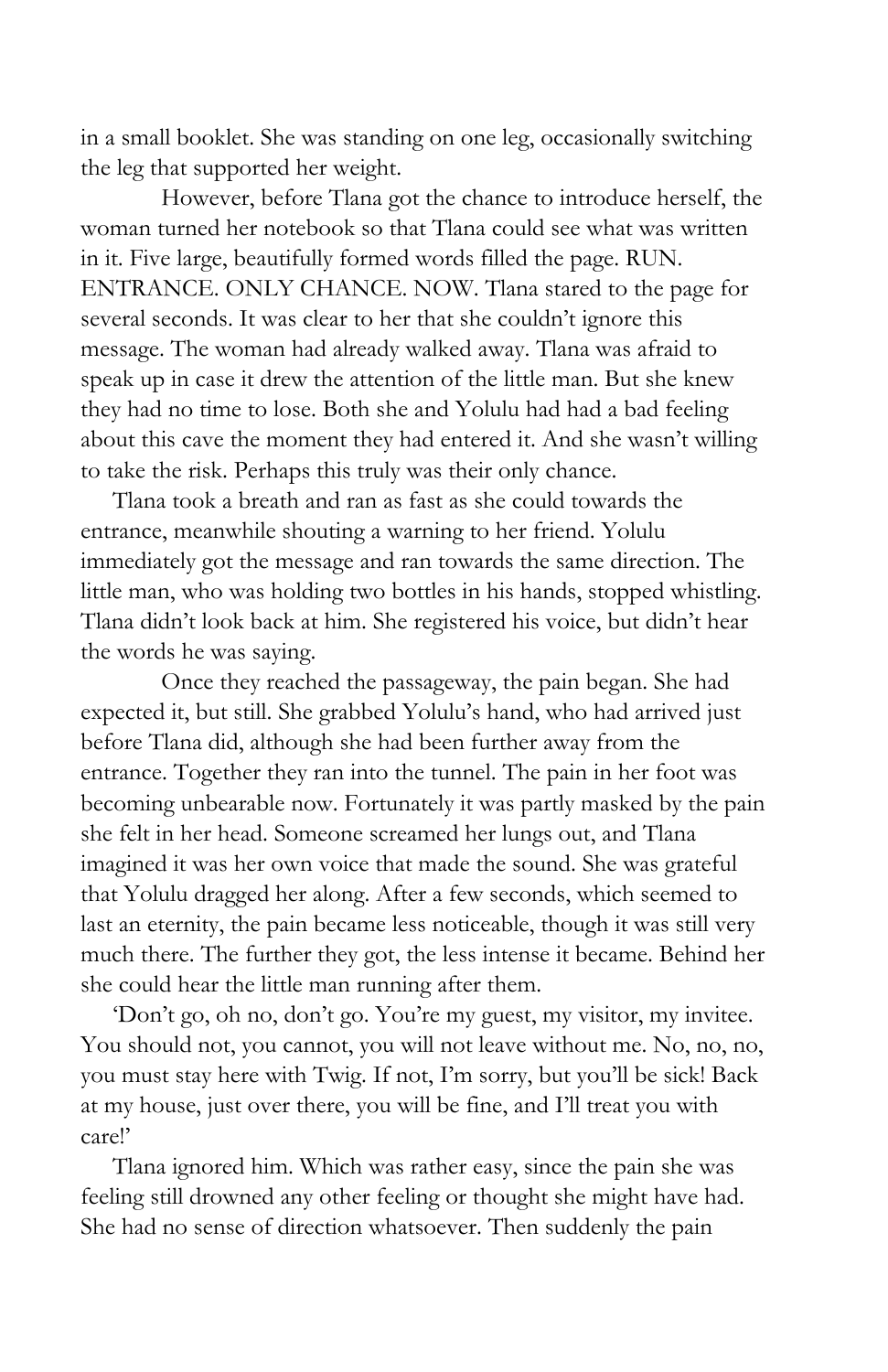ceased completely. They were standing outside. Birds twittered and the wind blew through the trees. Tlana and Yolulu almost instantly fell down beside the nearest tree. The pain in Tlana's foot was back to normal, and they both felt some residual dizziness. But the headache was gone at least. And there was also no trace of the strange man.

For a while they couldn't think straight, until finally Yolulu said that they'd better move on and find shelter somewhere, because night would soon fall. They walked for several minutes, and found some overgrown bushes where they could hide. Yolulu kindled a fire with some dry wood lying around, while Tlana, biting through her pain, gathered more wood from the surrounding dead trees to keep the fire going. They both wanted to talk about what had happened, but neither of them knew what to say. They were still feeling slightly dizzy. As usual, darkness came sooner than expected. Even though they knew it would, it felt like an additional disappointment at the end of a troublesome day. But at least an adventurous one, Tlana thought grudgingly as she closed her eyes and drifted away into a deep, dreamless sleep.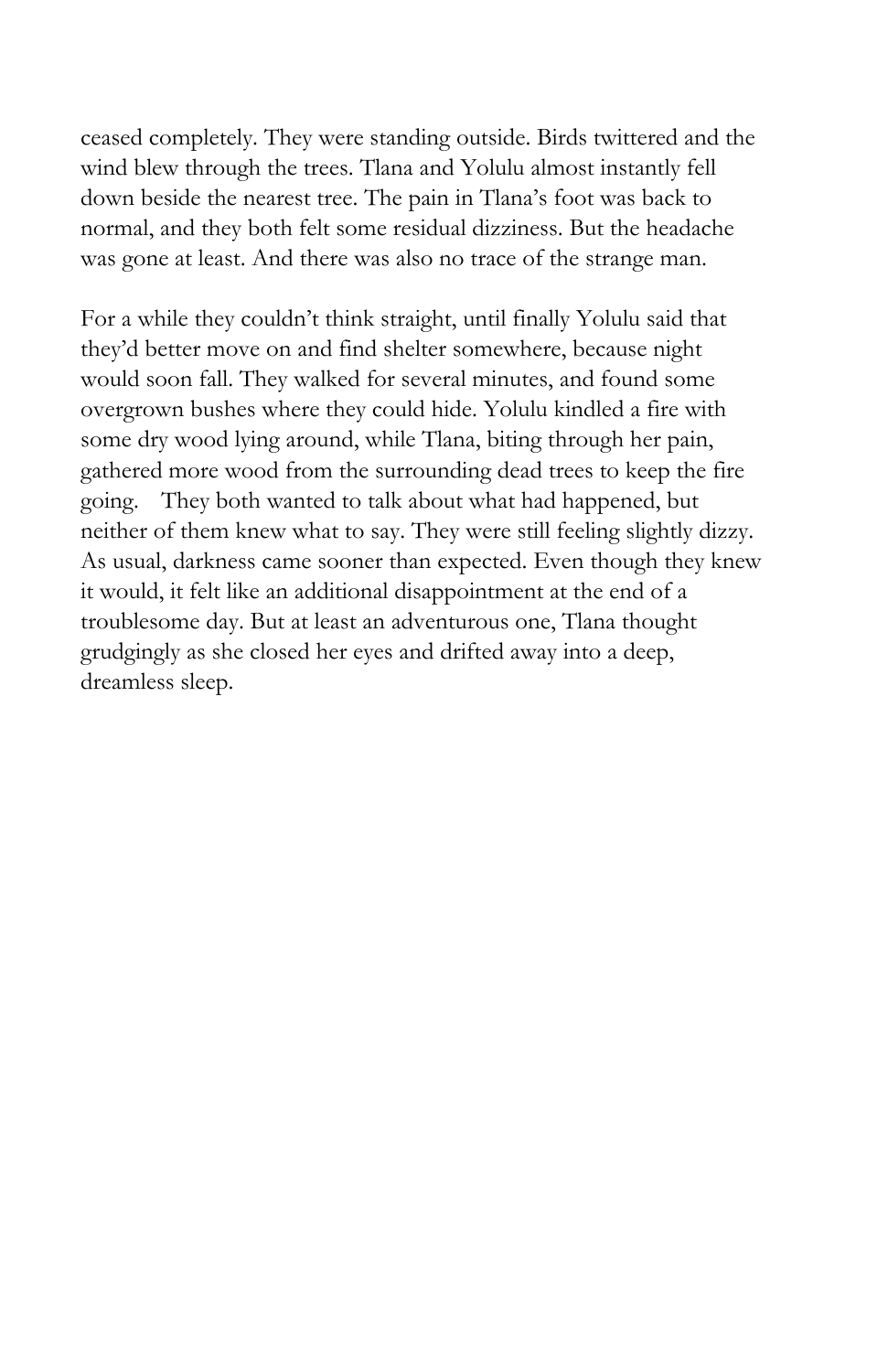**19**

They had been walking for several days since they had escaped from the cave. Tlana's foot was beginning to heal, but their progress was still painstakingly slow. They had found another path, which eventually led them to something that appeared to be a main road. However, again it looked like in the end they had taken some wrong turns, because the road they were walking on was now beginning to blend into the hilly landscape around them. Fortunately, it was obvious that people had passed here recently, and Yolulu could follow their tracks easily.

Their surrounding became ever more desolate, devoid of large trees and bushes, with some lonely plants dotted at irregular intervals. Where previously they had occasionally been distracted by rustling leafs and the sounds of animals darting somewhere behind the trees, now there was only silence. Silence and the sound of wind blowing. Despite their slow progress, Tlana felt good. She thought she had learned a great deal in the last couple of days. She had become wiser and tougher. Not as tough as her companion though. Her cheerful and unconcerned friend, who never saw problems and always did whatever she wanted.

During the last days Tlana had often thought about Yolulu's behavior. Tlana herself always liked to think things over. Or at least, she usually did. She wanted to know what the consequences of her decisions were, and whom they would influence. But her friend seemed not to care in the least. She just did whatever she felt like doing. At least, according to her stories. And the thing was, it would nearly always turn out right. According to the stories. Tlana was slightly jealous of the ease with which she did things, and that she wasn't bothered by anything.

A large part of the time Tlana worried about the progress of their quest, specifically the lack of it. But Yolulu just seemed to enjoy it, not thinking or caring about the troubles and obstacles. But despite the fact that they were both quite different, she felt a strong connection with Yolulu. And there were certainly some things they had in common. Both were not really attached to the people they grew up with. Tlana blamed it on the fact that the people around her were too different from herself to connect with. She figured that Yolulu's reason was more to be found in her personality. Just as she didn't care about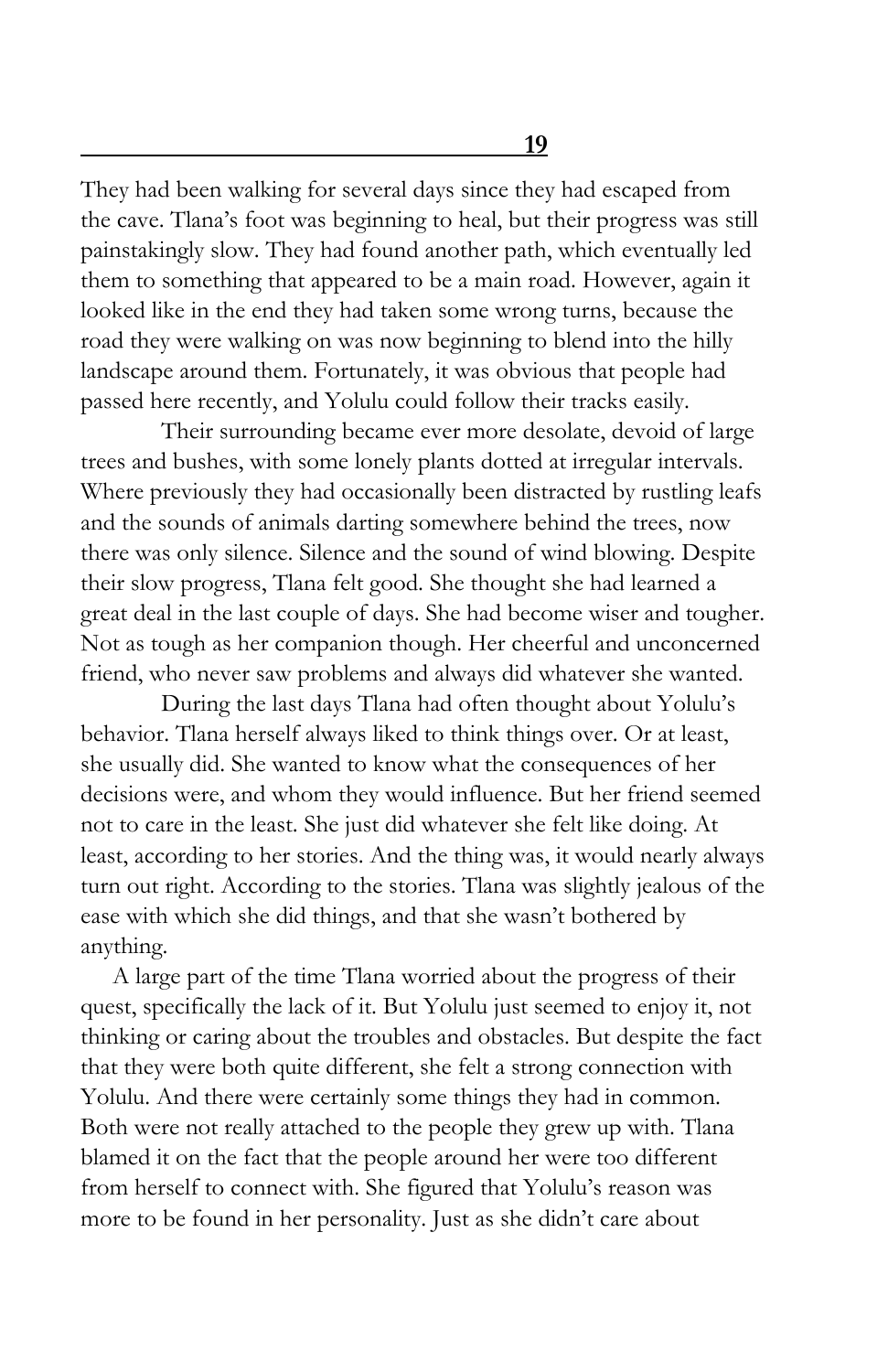failures or difficulties, she couldn't be bothered with relationships. But that didn't matter. Tlana liked her, and they had plenty to talk about. Tlana just wanted to ask why Yolulu had never before embarked on a journey, when her friend spoke first.

'Look over there,' she said and pointed at the sky. 'What am I supposed to see?'

'You see that bird flying there? That's my companion.'

'What?' Tlana said astonished. 'You have an animal companion? You never told me!'

'I'm telling you now, aren't I?'

'Yes, but…well, that's great, I've always wanted to have an animal companion. Can you communicate well with him?'

'Pretty much. I don't see him often, he's usually flying on his own, discovering new areas and terrains. But I've known him since I was born. I usually know more or less where he is, and I can feel it whenever he tries to tell me something. And vice versa, I guess. He just rarely listens, I think.'

'Is he trying to tell you something now? Will he come to us?' 'I don't know,' Yolulu said while she tried to concentrate. I feel nothing, only his presence. Perhaps he'll join us in a while.'

Tlana couldn't believe it. For years she had wanted to have an animal companion, but she had never had the opportunity. And now her friend just forgot to mention that she had one? It was not fair. For the next hour Tlana walked along silently, thinking about how she would be much more responsible and caring if she would ever have a companion. Unfortunately, the chances of that became slimmer each year. Bonding with an animal took a lot of time and energy, and usually required decades to perfect. Even sensing each other's presence could take more than ten years to develop.

'We're being followed,' Yolulu suddenly whispered. 'What, by your companion?'

'No dummy, by people,' she hissed.

'What? I haven't seen anyone here. And there's nowhere to hide.' 'There is. And the ones following us are trying to stay out of sight. They're doing a good job. I haven't been able to spot them either.' Seeing Tlana's confused look, she added: 'but my companion has.'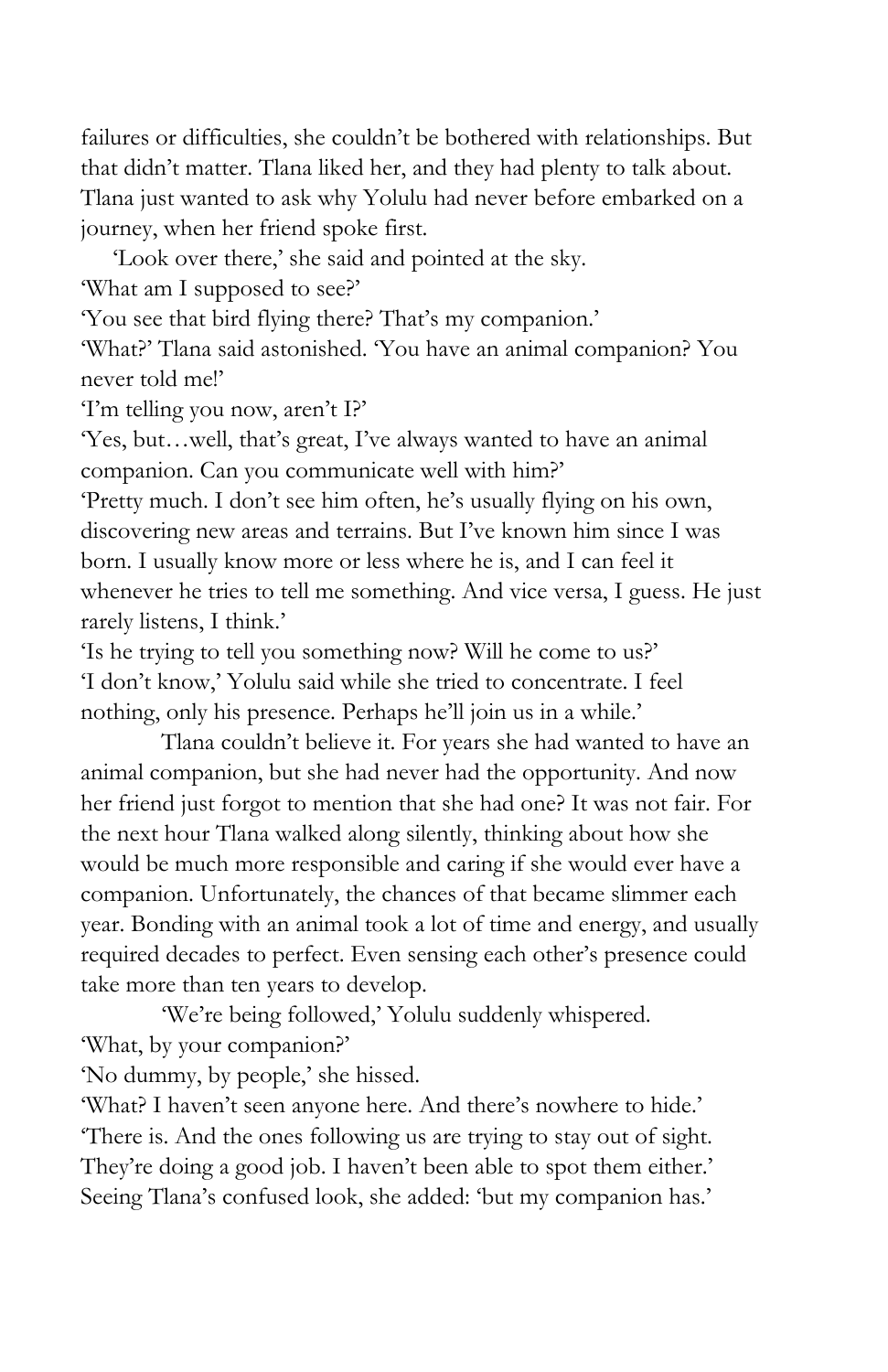'Are you sure? Perhaps he tries to communicate something else.

Perhaps you're just not listening good enough.'

'Run!' Yolulu suddenly yelled.

As they started to run, dozens of men appeared out of nowhere, and ran after them. Yolulu grabbed her bow and was able to shoot two arrows before she was knocked down by one of the men. Tlana hadn't even begun to make a grab for her sais before she felt her consciousness leaving her.

'Wake up,' Yolulu said while shaking Tlana violently.

'Come on now, you've slept long enough.'

Tlana looked around her. It was dark, and she saw several fires burning, with men and women sitting around them.

'Where are we? What happened?'

'Well, we're somewhere off the road. Those men you see there are the ones that captured us. But somehow we are not their captives.'

Tlana looked at herself and could see no chains or shackles.

'They are not that bad. Our captors. They just needed to be sure we were no spies. And because I spotted them sooner than they had expected, they panicked and knocked us unconscious.'

'But still, I managed to disable a man's shoulder with one of my arrows,' she added proudly.

'But..,' Tlana began. Then she saw that a bearded and muscular man was walking towards them.

'So, you're both awake? Sorry again for hitting you, but we couldn't let you get away,' he said in a low, rather pleasant voice. 'There are other ways of doing that, you know,' Tlana growled at him. 'I beg your pardon. My name is Uoago. You're Tlana, I imagine?' 'Yes,' she replied, wondering what else Yolulu had already told this man. She looked sideways at her friend, but Yolulu was quietly scanning the tents and storage piles that were placed all around them. She didn't seem to notice Tlana looking at her.

Uoago sat down beside them and started telling his story. He and his companions were part of a group that tried to free the inhabitants of the island from the grasps of the emperor. The Resistance, or the No-One as they called themselves, consisted of many individuals spread throughout the island, who joined together in secrecy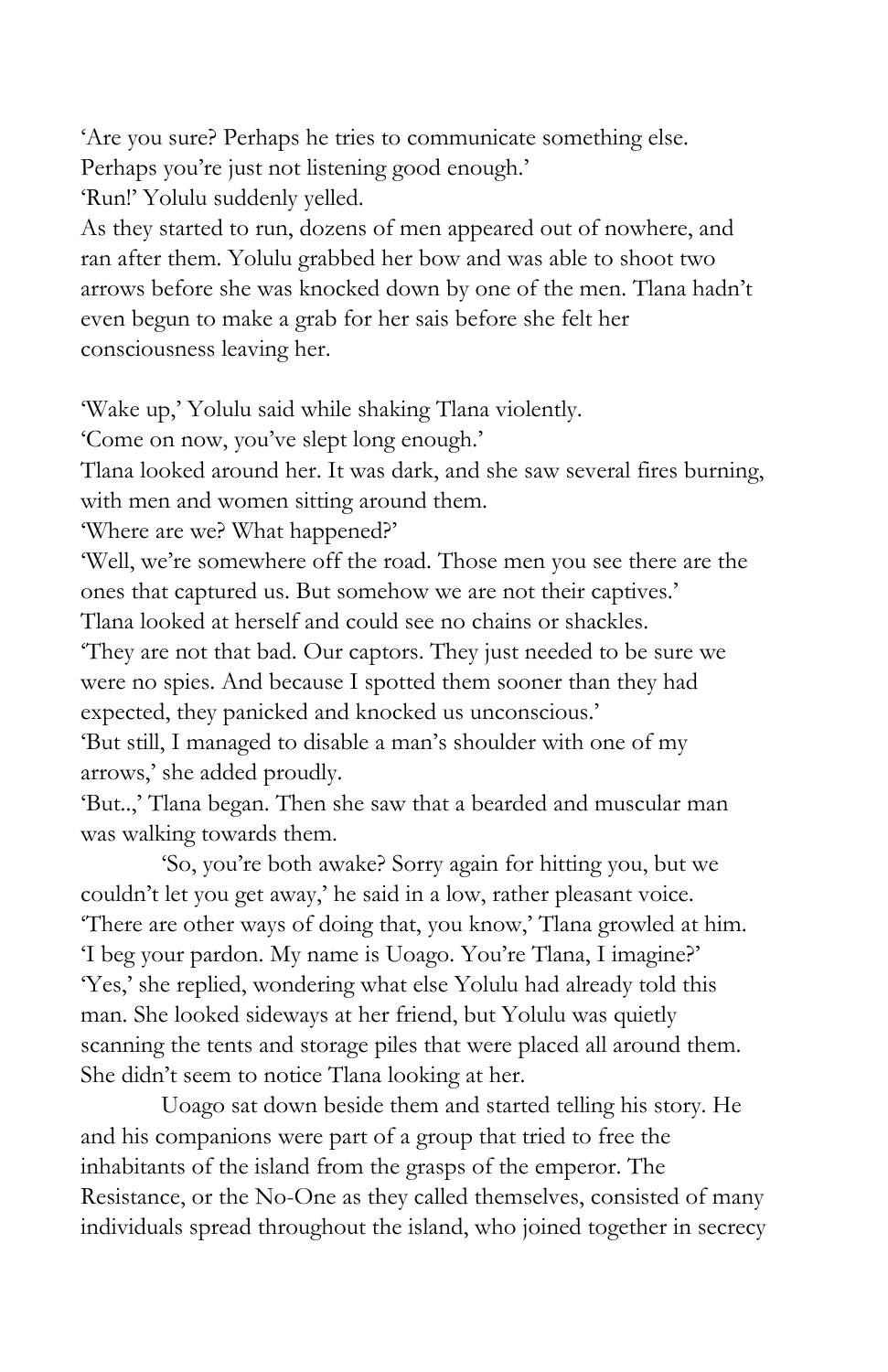to discuss how best to overthrow and disrupt the imperial rule. Over the years, more and more people had gotten fed up with the imperial rules and regulations, and had joined the No-One. They were on the verge of causing serious chaos for the Empire, which was a necessary evil before they could finally overthrow them and start a new order, where people could make decisions for themselves, where they themselves could decide what they wanted and what they didn't want to do.

Tlana thought back of Quelto and the group, and figured that they were on their way to join one of the larger resistance groups. Perhaps even this gang. But the imperials had gotten to them first, and ruined for them any further chance of joining the resistance.

'We are on our way to join one of our strongholds in the northern desert,' Uoago said.

'But now, what are you girls doing in this region, travelling all on your own?'

'We are going to the northern district,' Tlana said quickly before Yolulu could answer. 'We are on a quest to find a rare object, and rumors say it's somewhere in the North.' They didn't need to know that they were already carrying one of the objects. Tlana hoped that Yolulu hadn't told them. She quickly looked at her backpack that was lying beside her. At least it didn't seem to have been plundered.

'I see,' Uoago said. 'We also have heard rumors about a mysterious, tube-like object. I image you're talking about the same thing. Only the rumors that I know of don't seem to agree about whether it is located in Nast in the North, somewhere in the Midlands, or in a village near Wolk.'

Tlana gave Yolulu a meaningful glance. The man had no reason to know where they came from and where they had been. Nor did he need to know there was more than one mysterious object, and that they themselves were carrying one of them. Surely her friend would think the same.

'Yes, the rumors are ambiguous. But we chose to try the North first,' Yolulu said.

The man looked at them sadly.

'Wise choice. In the North they will at least be able to give you more information, I think. But I'm afraid that for now you will have to stay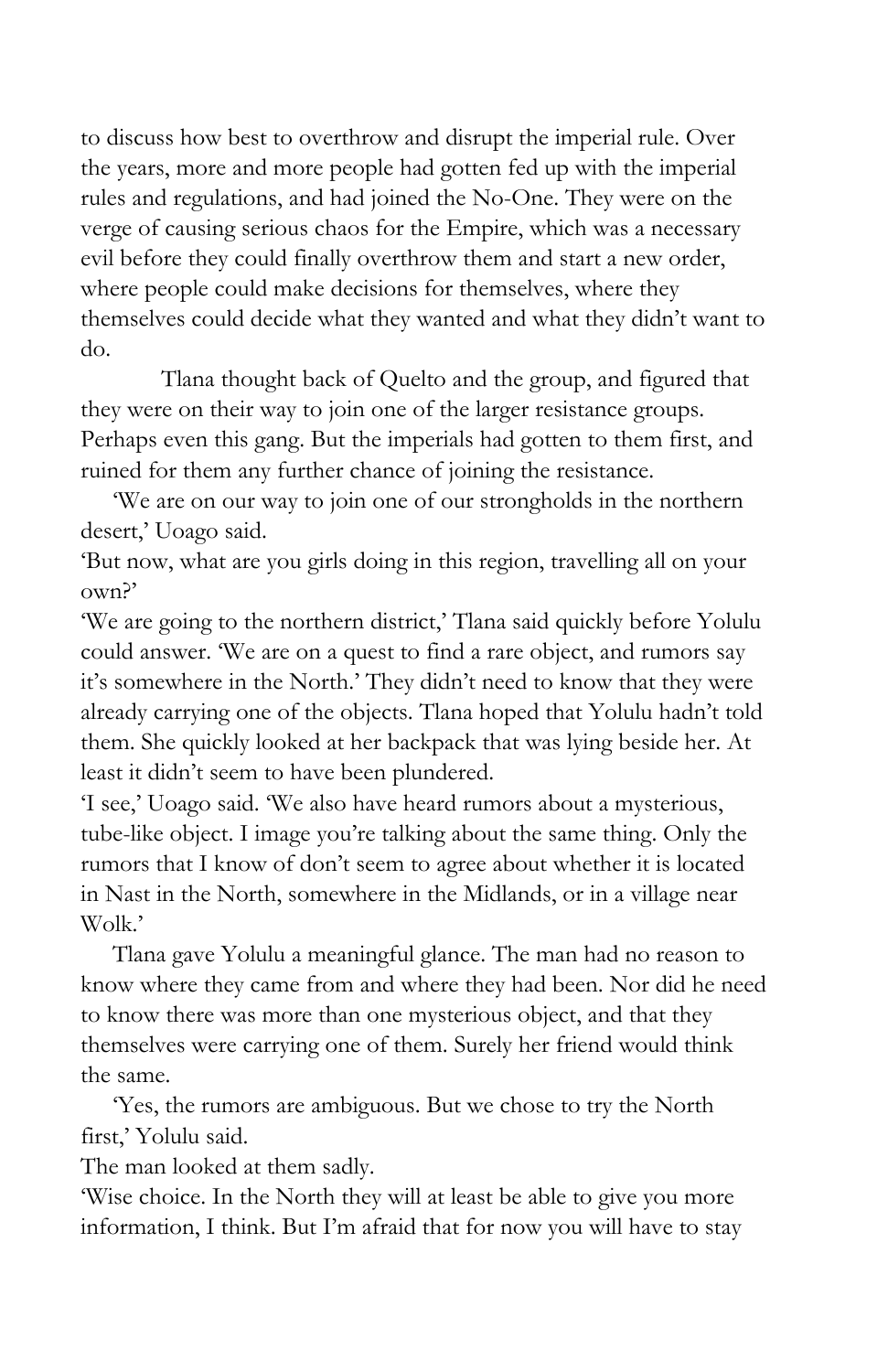here. Not as our captives, but as our guests,' he added with an apologetic undertone.

Yolulu grunted. 'What's wrong with everyone? Since when is staying somewhere against your will considered to be an act of hospitality? Since when are guests and prisoners the same thing?'

'You must understand,' Uoago said to her in a serious tone. 'We mean you no harm, and we ourselves are the strongest proponents of free will, but this is a necessary precaution. If you, for some reason, fall into the hands of the imperials and tell them, be it under force or not, where we are and where we are going, it could turn into a disaster for all of us. Months of work gone. Dozens of innocent lives lost. You must know how unfair the Empire reacts and how prone they are to dealing out exorbitantly severe punishments.

As soon as we reach our stronghold and finish executing our plans, you are free to go wherever you want. We will even help you get on your way. But for now you must stay here, until we decide to continue our journey. Then you will travel with us. And if you cause trouble, we will be forced to chain your arms or feet. However, I urge you to treat this place and the people here as your home and family. For now, they are all you will have.

Cheer up now, I will bring you some food,' and he walked towards one of the fires.

'Just great,' Tlana murmured.

'You can say that,' Yolulu agreed. 'We have to get out of here.' 'And how do you suppose we do that? If they are half as good at guarding as they are at hiding, we stand no chance.'

Yolulu nodded slowly and was silent. They were both thinking of what to do. Finally Tlana spoke.

'I think we first need to gain their trust, so that they won't keep such a tight eye on us. Meanwhile, we can figure out a plan. But first try to be as compliant as you can be, and try to show interest in their cause. All right?'

Yolulu nodded. Tlana was glad that her friend could see reason. Fighting their way out would lead them nowhere.

Uoago brought them their stew, and after dinner everyone fell asleep. Even Tlana drowsed away quickly and was unbothered by the worries and thoughts that often kept sleep from settling in on her.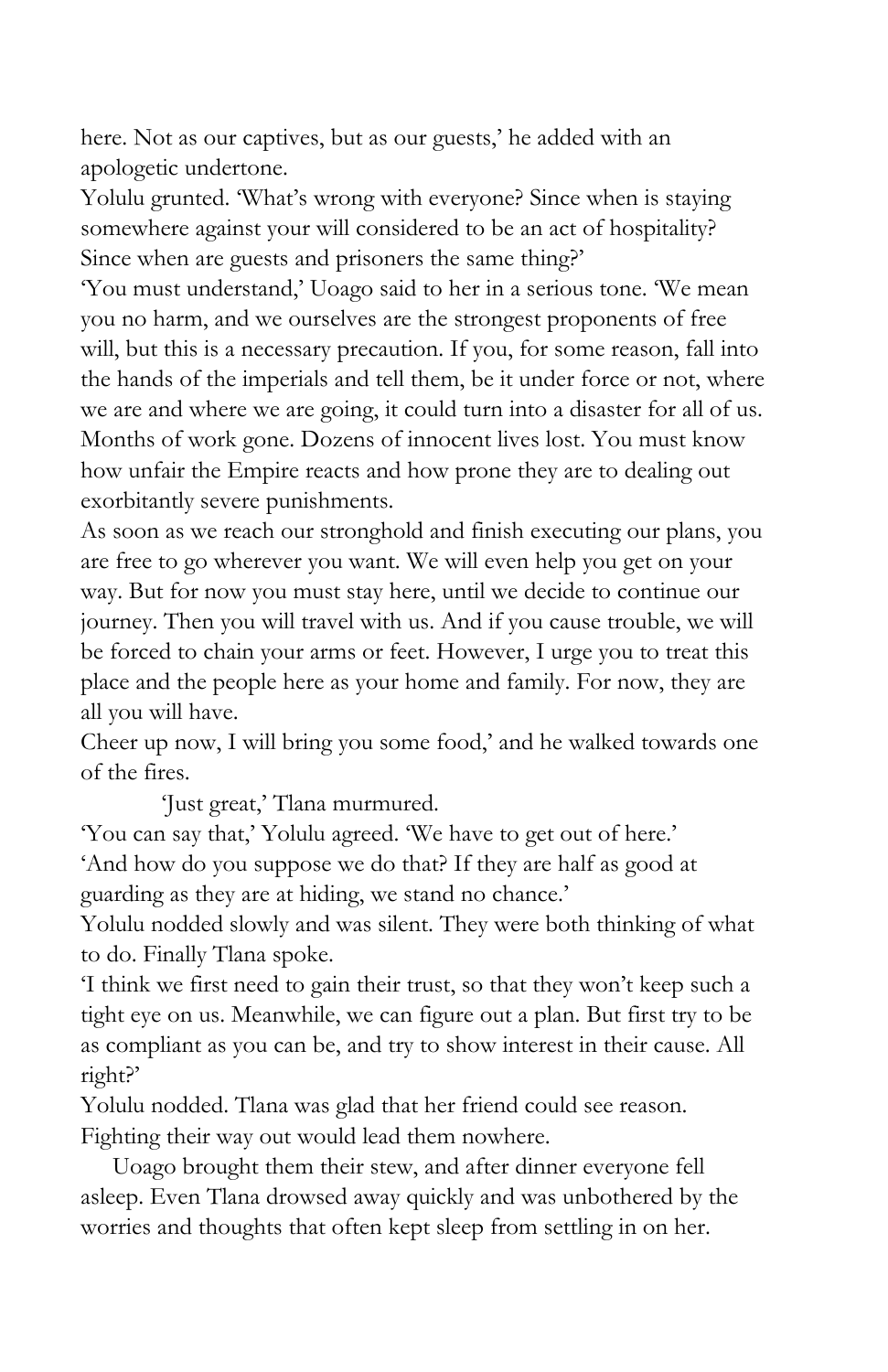They had spent two days with the No-One. Two agreeable days, much more so than they had expected. Everyone treated them friendly, though some of them were a bit rough around the edges. But Tlana was already getting used to it. They were also extremely fond of criticizing everything the Empire did and stood for. Quelto and the rest would have fit right in, Tlana thought regretfully.

She was sitting beside one of the men, Tzoltzu was his name.

'If you don't mind me asking,' Tlana said to him, 'why do you name yourselves the No-One?'

'Isn't that obvious? Because we are not alone. There is not just one person fighting for our cause, but many. You see? And besides, No-One is hard to detect as a name for rebels, so it won't rouse the suspicion of the people supporting the Empire. I mean, naming yourself The Rebels or The Justice League Against Imperial Oppression or something like that, would be like throwing yourself into an imperial prison, wouldn't it? Whereas if someone overheard you saying that you were going to No-One, or that you wanted to join No-One, or that No-One was holding a meeting, that would evoke some strange looks at the most, nothing more.'

'I understand,' Tlana replied. 'Clever.'

She saw that Yolulu was sitting not far away, and that she was talking to the strange woman. The thin, sickly looking woman had caught their attention from the first day they had been in the camp. She seemed to have a high position within the ranks of the group but, on the other hand, she was given little respect. She looked as if she was tired all the time, and as if her thoughts constantly wandered away, taking with them her energy and enthusiasm. But now she seemed cheerful enough, and was talking to Yolulu.

'Excuse me, I have to ask my friend something,' and she got up and walked towards the two women sitting on a dead tree trunk not far away.

'Hi, can I sit here?'

'Of course.' When Tlana kept staring her friend in the eyes, giving her an inquisitive look, she finally added: 'We were just talking about Zeza's reason for being here. With the No-One.'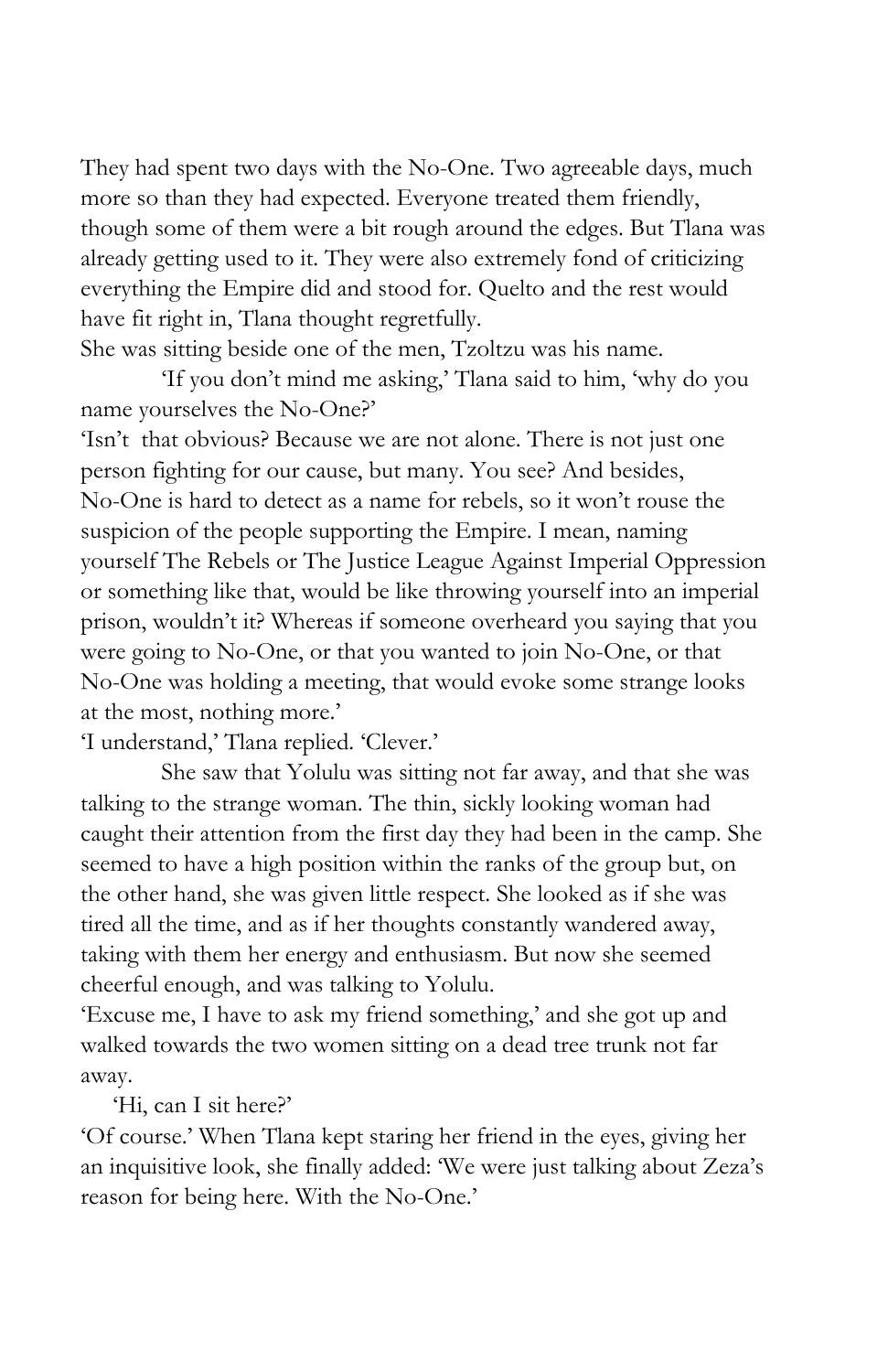'Hold on,' the woman who was apparently called Zeza said with a smile. 'It's not the reason I'm here, it's just my main contribution to the cause. The cause for which we are all here.'

'I don't follow,' Tlana said with a puzzled look.

'Well,' Zeza explained to her, 'I'm what they call a Messenger. Which means that I can sense whatever my twin sister, who is also a Messenger, is experiencing. That way I can help the No-One.' 'Right. Still not following,' Tlana replied, doubting whether she herself was not smart enough to get the meaning, or whether the woman in front of her was just not making sense at all.

'When me and my sister were born, we had an extremely strong bond,' she explained. 'Not that we liked each other that much, but we always knew what the other was thinking and feeling. Instead of subsiding, this grew stronger and stronger over time. So strong, that in my mind I can now hear everything my sister thinks and feels. And the other way around as well. She knows all my thoughts and feelings.

When we were in our twenties, we learned that this was not unique. There were other people, always twins, that had the same blessing. Or curse, I'm still not sure. They called those people Messengers, and they were in high demand, so to speak. After months of wandering around the island, me and my sister finally wound up with several No-One in the Southeast. And since then we have been travelling with them. My sister is know at a stronghold in the North, the one we are going to.'

'Seriously?' Tlana asked incredulously. 'So if you want to, you can tell us now what your sister is thinking at this very moment?' 'No, no,' she shook her head. 'First of all, it's not a choice I make. I cannot choose when to see my sister's thoughts and when not to. I simply always sense them. If I could decide for myself when to feel them and when not, we would truly have a gift. But now it often feels like a burden. An extremely demanding burden, to have twice as many thoughts and feeling as usual. All at the same time, all intermingling with your own.

And secondly, my sister is sleeping right now. Dreams are not communicated, so now I finally have some time for myself. But ask me again in a couple of hours, and I can tell you my sister's thoughts, if you wish.'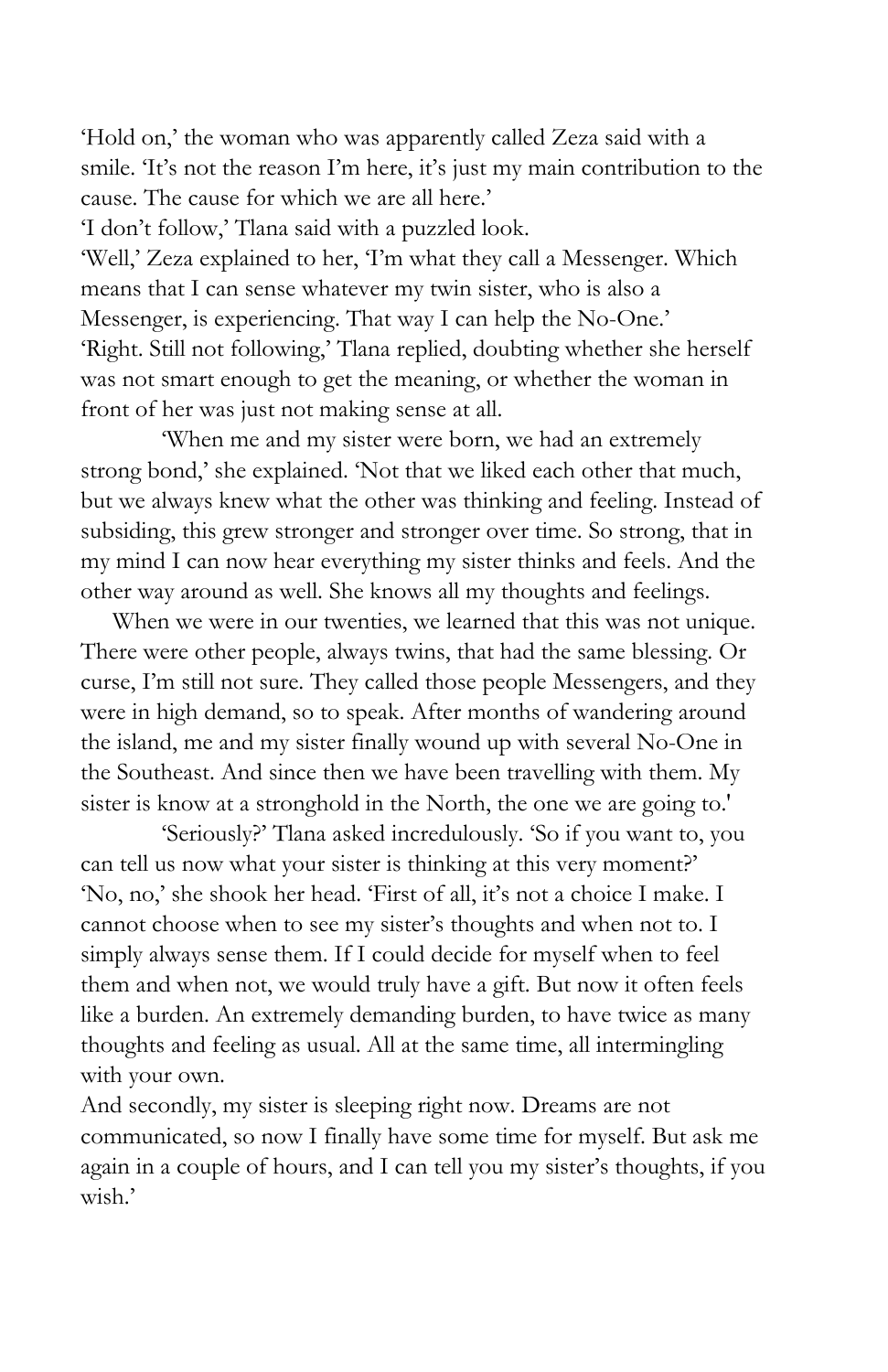She smiled amiably. You could see that deep inside her worn out eyes there was still a fire going. Her body was perhaps on the verge of breaking down, but she wouldn't give up easily.

Tlana thought about it for a moment. She still couldn't believe it. But on the other hand, there had been occurring many more things she wouldn't have believed possible just several weeks ago. And then she had an idea.

'It's like the bond between a human and an animal, right? A human and his animal companion can sense each other's presence, and sometimes even intentions and meanings.'

'Yes, it's more or less like that,' the woman replied. 'Only much more elaborate, and not by choice. But I shouldn't complain. It's extremely useful for the rebels to be able to instantly communicate messages, tactics, orders and warnings over hundreds of kilometers. If the commander in the northern stronghold tells something to my sister, I can convey it directly to the people here. And the other way around as well. It has helped us considerably in the past.

And they always make sure that once in a while one of us sleeps while the other is awake, so we can have at least some tranquility of mind now and again. But now I will leave you, for I have some catching up to do. Nice to meet you.'

She stumbled away, and Tlana and Yolulu were left behind, dazed by the woman's strange story.

They were wandering around the settlement, still contemplating about what Zeza had told them. However, she was not the only one that had interested them. Earlier that day their attention had been caught by a thin, dark figure that was sitting all alone, away from each and everyone. From the distance they could only see his dark hood, under which long strands of dark, curling hair appeared. Yolulu wanted to see his face, so she had started walking towards him. However, the man instantly rose and entered into one of the tents. They hadn't given it any more thought, but now they saw the man again, sitting near one of the still glowing fires. They decided to walk towards him, but even before they took a step, the tall, dark stranger got up and walked away. They started following him, but suddenly Uoago was there, standing in front of them.

'What..,' Yolulu started to ask.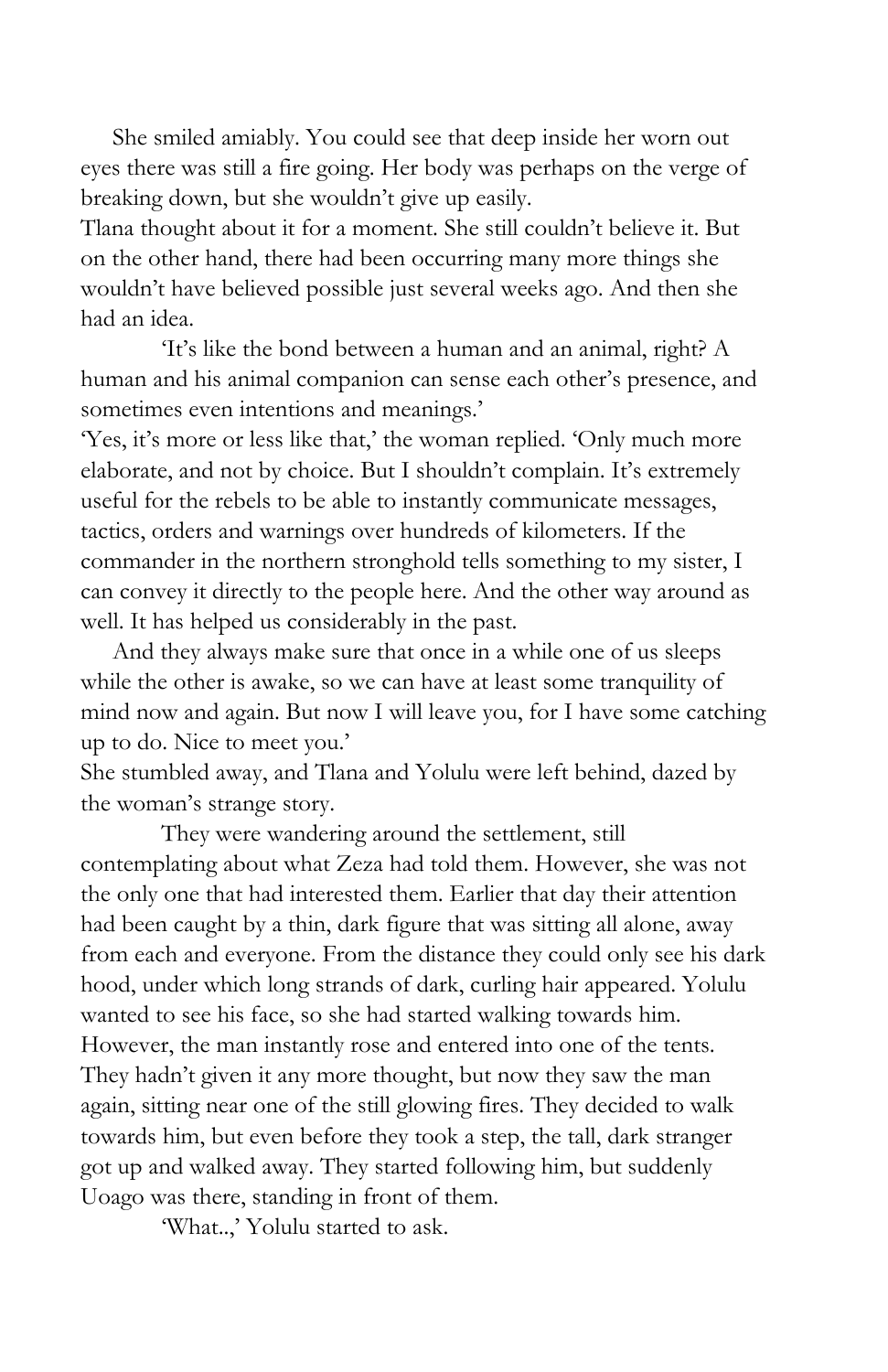'I wouldn't follow him if I were you. It's a waste of time.'

'Why?' Tlana asked, slightly surprised that he knew their intention. 'Because if he doesn't want to talk with you, you won't talk to him.' 'You mean he is dangerous?'

'I have no idea,' Uoago said seriously. 'But I am the only one here to whom he has talked. And that was only as brief as he wished it to be.' 'I don't get it,' Yolulu said.

Uoago stood there for a moment, silent. Then he said: 'you know, there are some people that have a sense of what will happen, an excellent intuition if you will. People that can act instantly when something occurs, because they sensed it coming.' He looked at them, and continued: 'well, Gan is an extreme case.'

'So what,' Yolulu replied. 'My reflexes are also very good. You noticed that fact when you ambushed us, didn't you?'

'Most of the men here are afraid of him, you know,' Uoago said, as if giving an answer.

'Why are they afraid, if you don't know if he's dangerous or not,' Tlana asked.

Once again, Uoago was silent for a while. He stood there in front of them, looking just above their heads, staring into the clear blue sky. 'All right then,' he finally sighed. 'Gan has, what he calls, a developed intuition. He knows what is going to happen, seconds before it happens.'

'That's impossible,' Tlana said, though she now truly realized that her definition of impossible needed some adjusting.

'Wait till you see him fight,' Uoago said. 'He is unbeatable in battles, since he knows each and every outcome of his actions, and can choose the action with the most desirable results. He is never caught off guard, he never misses a blow, and he is never struck.

But the other side of it is that he keeps to himself. He avoids human interaction. Knowing from which side a sword comes is easier to handle than knowing what someone will say, or how someone will react. Human emotions are so diverse and complex that there are just too many possibilities for him, so he just keeps to himself. The others fear him nevertheless, though he has never harmed any of them. Knowing how he handles his enemies is enough for them to keep out of his way.'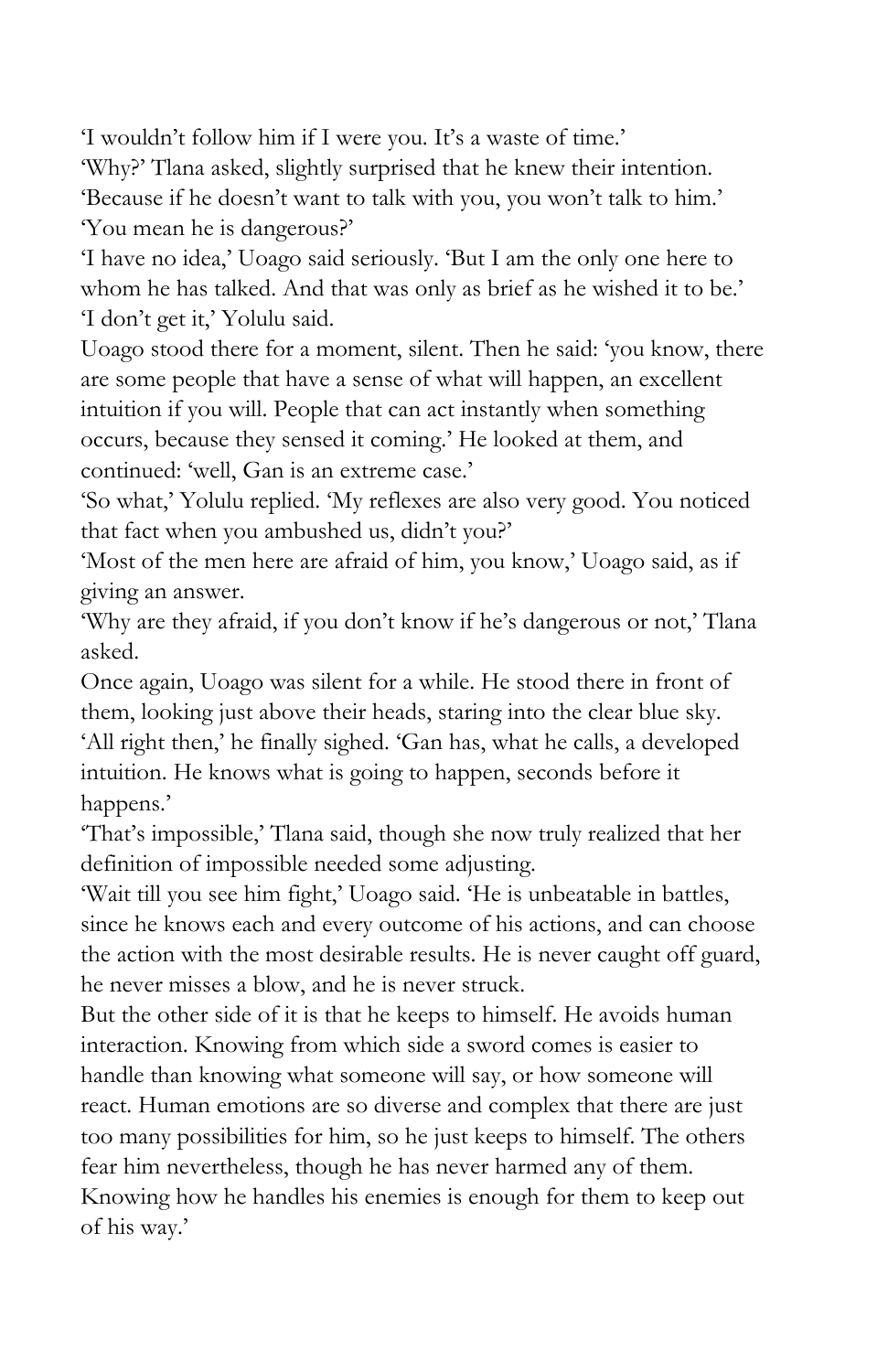'I see,' Tlana said after a while. She didn't know whether to believe it or not.

'As far as I now, he is unique in this. And invaluable to our cause. So please don't bother him. Even if you wanted to, you couldn't.'

'But why doesn't he just go to the imperial palace and defeat each and every one?' Yolulu asked. 'I mean, if he's as good as you say he is, and if nobody can defeat him in battle.'

Uoago smiled. 'Yes, we thought about that. But you know, he only sees what will happen in the next couple of seconds.'

He paused and, seeing no nods that indicated understanding, continued.

'Imagine you're surrounded not by two, three or four soldier, but by several dozens of them. Then whatever action you take, no matter how well you can see what they result in, may be your last. I mean, there are only so many directions to step in and positions to hold your sword at. And of course, under no circumstance do we want to lose him. It's not worth the risk.'

Then he walked away, leaving Tlana and Yolulu behind. Their minds, still trying to catch up with the previous days' occurrences, puzzled at what Uoago had told them. Tlana tried to put the strange man out of her mind. A futile enterprise, she noticed after a while. She talked to Yolulu, who shared her frustration. On top of that, she seemed quite jealous of the man who was feared by everyone for his skills in battle.

'Well, most of them seem quite nice,' Tlana said when nightfall was upon them.

They were sitting around one of the fireplaces that had just been lit. Small groups of people were seated around the various fires that were placed all along the camp. They were eating their dinner, some of them in silence, others deeply emerged in conversation.

'Well, I don't like them. They keep us here against our will.' Tlana ate some bites of the stale bread they had been given. The porridge that went with it made the bread slightly more palatable.

'You're right,' she finally said. 'We really have no time to lose. If the Quithers are linked to the span of light during the day, then we really have to hurry.' During the previous days they had spent hours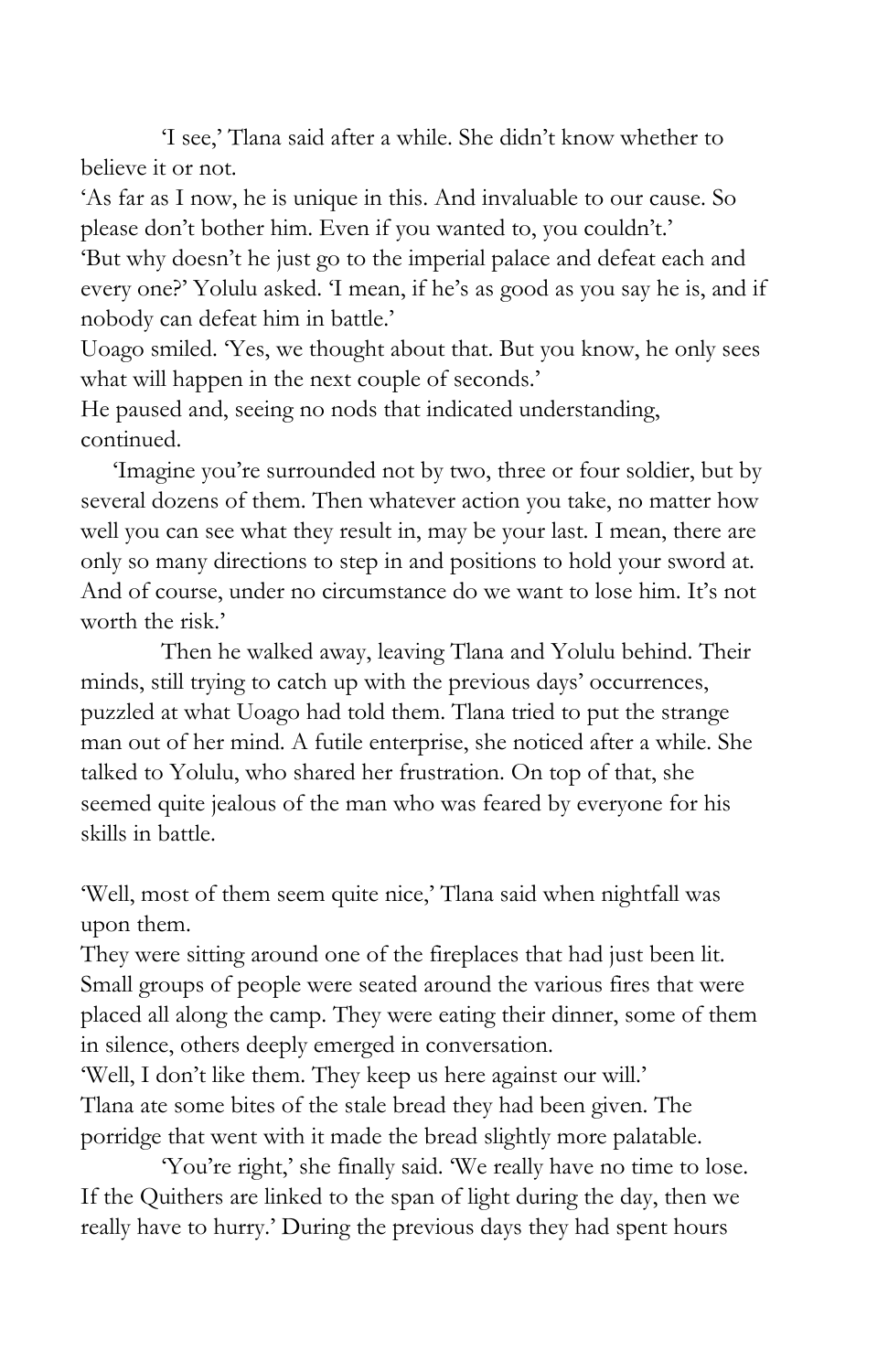discussing a name for the objects they were searching for. Finally they had agreed on Quither, a combination between quiver and light, or lighter. It was the most obvious and fitting name they could come up with, and on which they could both agree.

'The days keep getting shorter and shorter, everyone notices it,' Tlana continued. 'Even the people here are complaining that they won't be able to cover the same distance in a day as they previously could. And that they spend more time gathering wood, since the fires need to burn for a longer period of time.'

'I had noticed,' Yolulu replied. 'And you think that we might be able to stop this by locating all the Quithers?' She still wasn't fully accustomed by the word, so she uttered it a bit hesitantly.

'I truly, truly hope so. At the least it's worth the risk and effort, don't you think?'

'Then I say we wait until nightfall, and then we escape. I've noticed how the men guard us, and it seems like they've never guarded anyone in their life before. And I've carefully studied the route we should take. That way we can try to go in the right direction, without the need of light. It's more or less a straight line to the East, it shouldn't give us much trouble.'

Tlana didn't know what to say for a moment. She was gladly surprised by the amount of thinking her friend had put into the plan. But still, she was not entirely confident the plan would work.

'Shouldn't we wait a little more? I'd gather that they are still paying attention to us. And we would have only once chance to pull it off, right?'

'Perhaps,' Yolulu said, shrugging her shoulders.

'Besides,' Tlana added, 'tomorrow we might learn more about soothsayer Gan. We could corner him so he has no way to avoid us.' Yolulu smiled. 'Deal,' she said.

They went to bed early that night, still feeling tired from the days before. They slept together with some of their capturers inside a large, simple tent. The beds were austerely fabricated combinations of grass, dust and some animal hides. Nevertheless, both Tlana and Yolulu drowsed off the moment they touched the prickly, recently cut vegetation.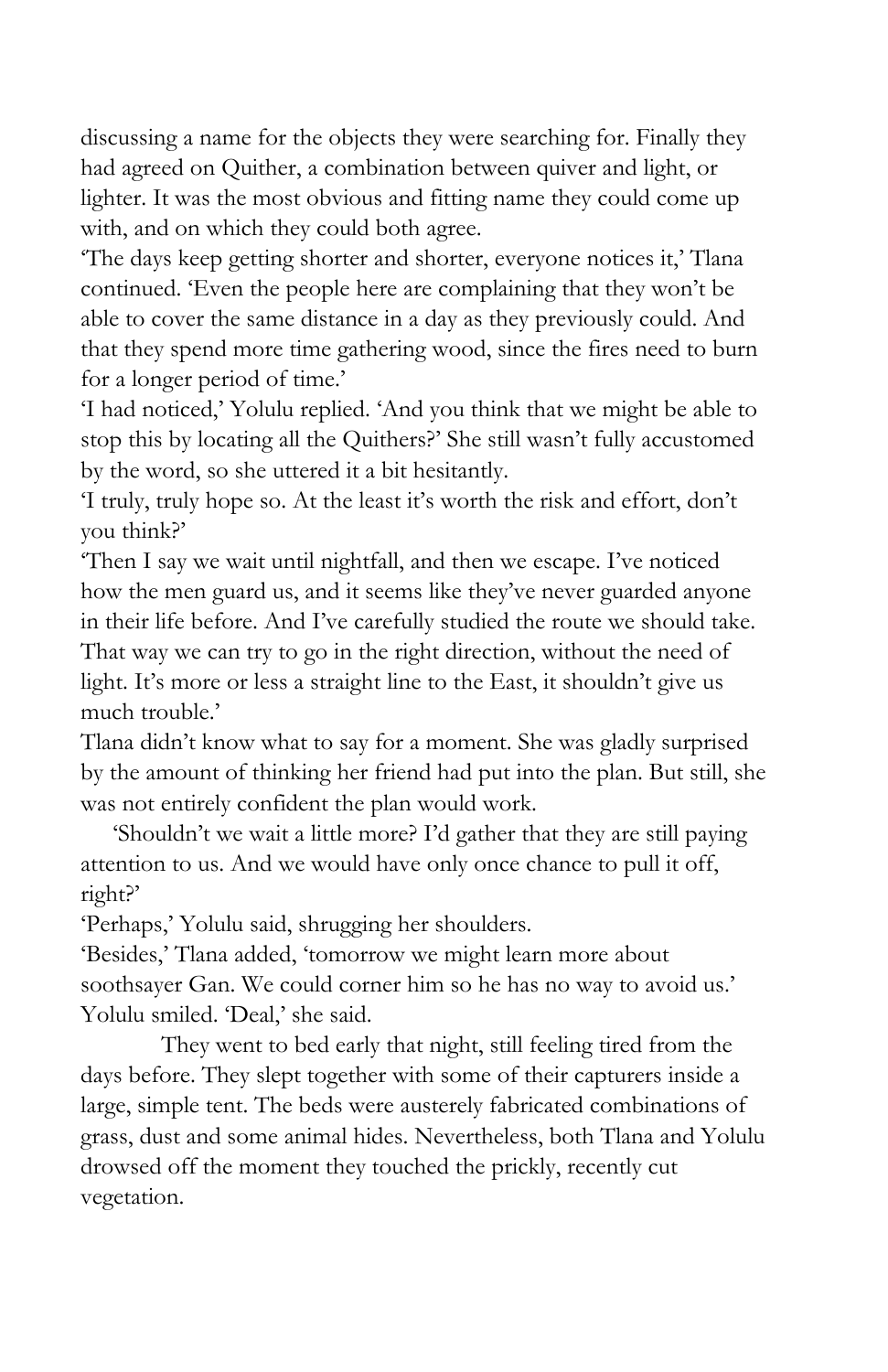In the middle of the night Tlana was woken by someone who was violently pulling her by the shoulders. After blinking several times, she saw it was Yolulu sitting beside her.

'What?' she asked while trying to rub the sleep from her eyes. 'We're under attack. Imperial soldiers I guess', she said hastily. Tlana jumped from her bed and followed Yolulu, who was already leaving the tent. She had grabbed her bow and had already placed one of the arrows on top of it, ready to fire.

Tlana knew it was around midnight, and she was surprised of how well she could see when she stepped outside the tent. Many fires throughout the camp were lit, giving off enough light to see the figures that were running around. She could hear the clashes or swords, the suppressed grunts of grown men and women, and the occasional agonizing screams that reverberated through the darkness beyond. Already in the distance she could discern the strongly built, yet gracious figure of Yolulu, bow in her hand and quiver on her shoulder.

Tlana darted back into the tent, grabbed the sais from her backpack, and rushed back out. She ran towards the place where her friend had stood. Suddenly she almost bumped into a dark figure. Almost, because the slender man had avoided her smoothly. He was being attacked by three, no four imperial soldiers, their armor reflecting the dancing streaks of light produced by the bonfires.

Then it struck Tlana. She had almost collided with mysterious Gan. She didn't run away, but followed the battle in front of her intently. He effortlessly moved between his assailants. With the utmost grace he flung his short sword between the men, slicing one after the other. They fell silently to the ground, unable to utter even a final cry of despair. Gan was truly dancing, and it didn't seem the cost him the slightest amount of effort. Full of confidence he twisted his body, ducked beneath the enemy's blades, moved along with his opponents' motions, and glided his weapon along vital body parts, gracefully drenching it in dark, red blood. Tlana was so fixated with the spectacle that she jumped when someone tapped her on the shoulder.

'This is our chance, we have to move,' Yolulu whispered firmly in her ear.

Tlana saw Gan hesitating in one of his movements, and then he turned his head towards her. She couldn't see his face, but she knew he was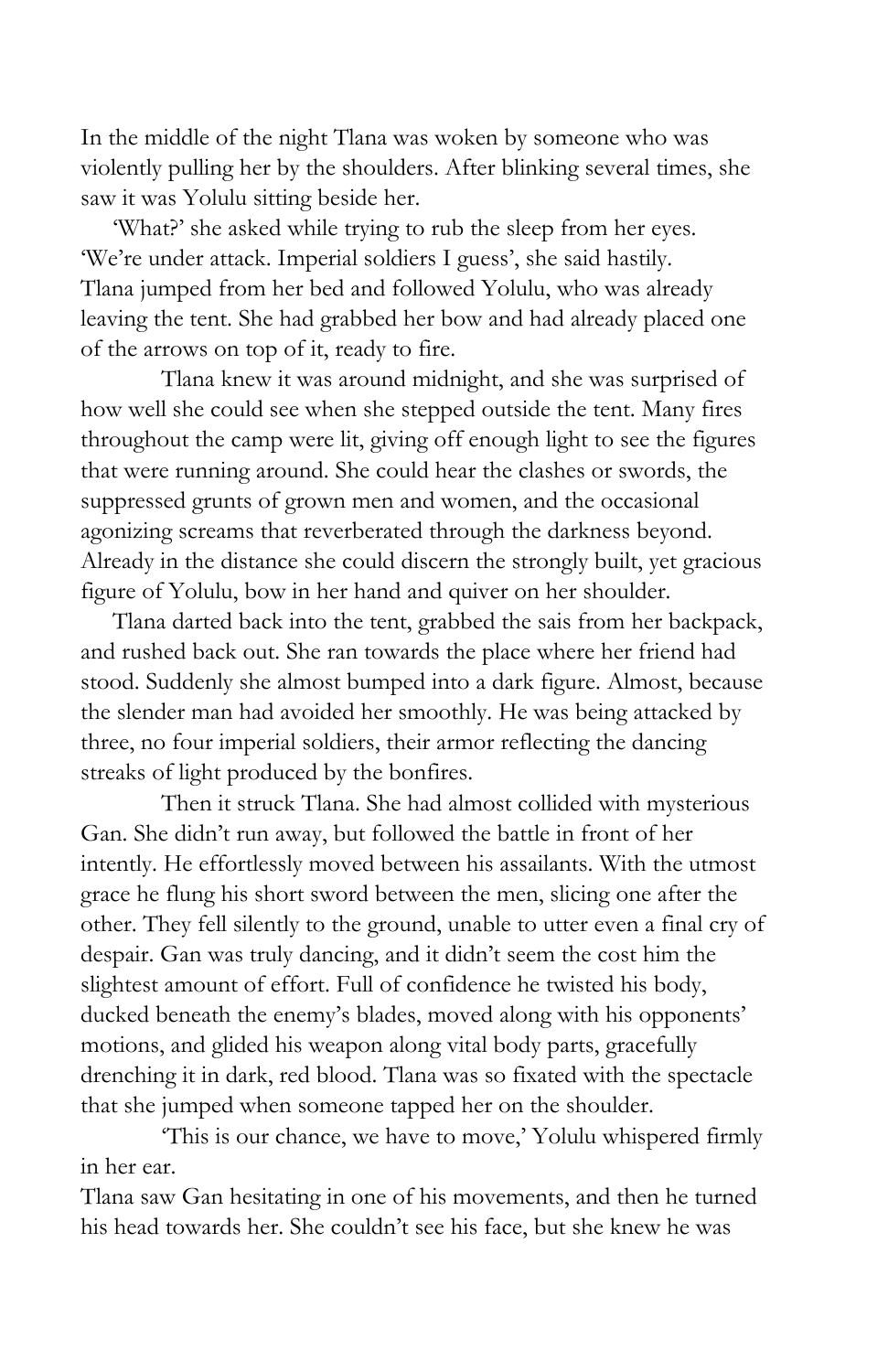looking at her. Just for a moment. Then he turned again and continued with his impressive and terrifying dance, as if he performed it daily and without thinking.

'All right,' Tlana said, and she followed Yolulu. They ran to their tents and gathered their belongings. By the light from the fires they started walking eastwards. After a while the little light that reached them had disappeared completely, and they could see just about as much as a blindfolded rock, buried hundreds of meters under the earth. Tlana followed Yolulu, trusting that she had a better sense of direction than she had. Desperately she held on to Yolulu's backpack. She felt with every step she took that she was falling, as if she were skipping a step on a stairway. And several times she stumbled indeed, pulling her friend down with her.

After trying to find their way through the darkness for a period of time which seemed like several days, they sat down on the ground, feeling exhausted and with no clue as to whether they had been successful or whether they had simply been walking in circles. If only they had some light to check their compass. Opening the quiver was of course out of the question. Not only would that go against the very notion for which they were travelling, but also would it notify each and every thing that was not farther away from them than some ten kilometers.

Despite not knowing where they were or what they were surrounded by, they decided to get some sleep and continue in the morning. They lay down and fell asleep right away.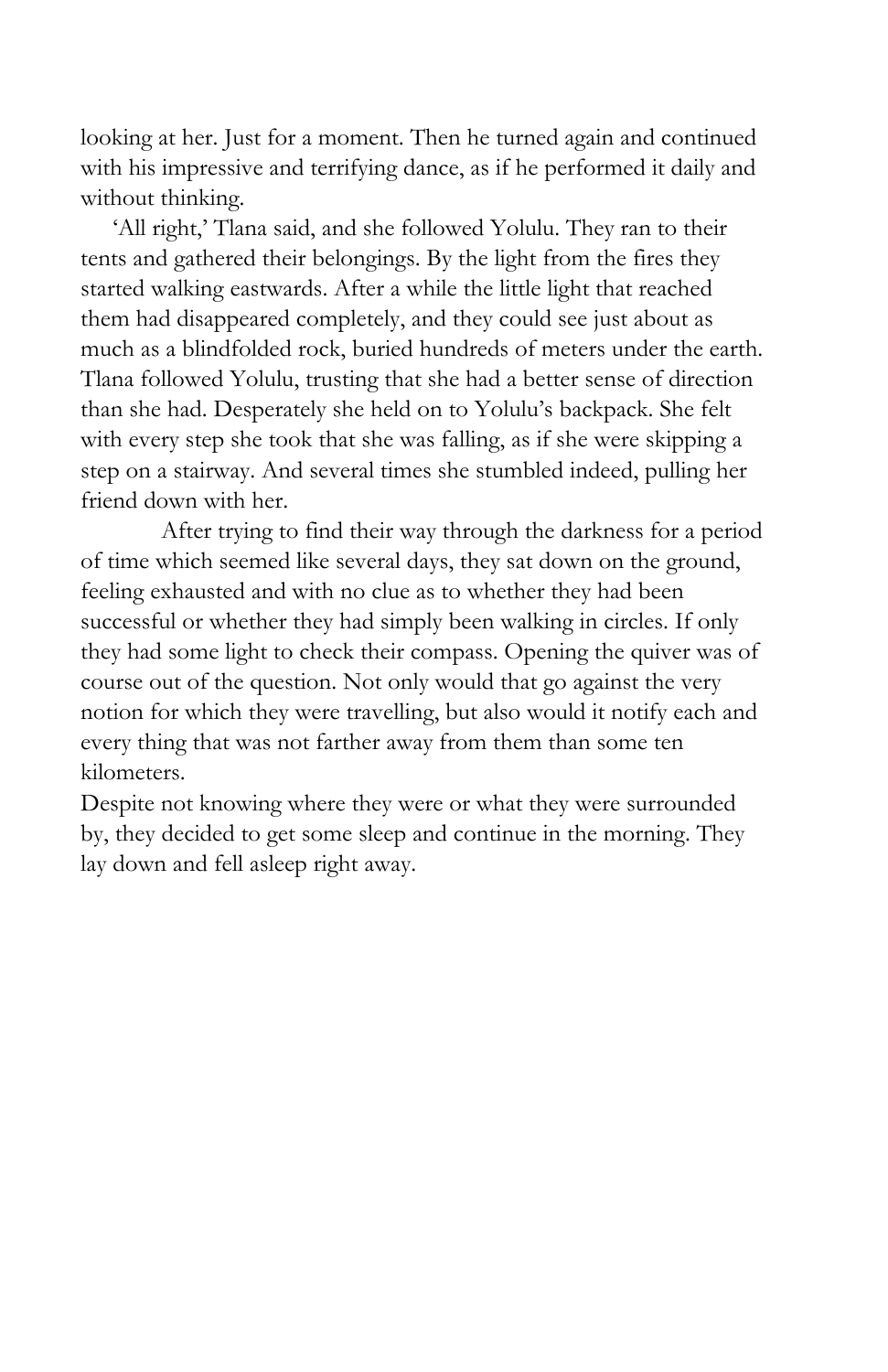It was more the light than the feeling of being well rested that awoke them. They were lying in a landscape completely unknown to them. Before now, they had always travelled in regions that were filled with trees and bushes, or areas that had at least some vegetation. But now they found themselves unable to spot a single tree around them. Some grey, half-dead bushes were visible in the distance. The rest was all sand and rocks. In the complete darkness of last night they hadn't even noticed the grass under their feet shifting to sand.

'Where are we?' Tlana wondered out loud. 'Seems like we're in a desert. But I didn't know there were any deserts here. And we can't possibly have walked so far that this is the western desert of Dorka. It must be a smaller, less well known desert. Hopefully somewhere near one of the northern cities. Let's eat something first, and then we can move on.

They ate in silence, looking over the vast landscape. Tlana checked her compass and looked towards the direction that indicated northeast. They had decided that going northeastwards was the most likely way to reach their destination, if you could call it a destination. Hopefully they'd reach something soon, something that would provide them with a better orientation at least.

As they strolled slowly through the desert, now and again gaining speed as the sand under their feet alternated with solid rock formations, they began to feel extremely isolated. As far as their eyes could see there was nothing. Or more accurately, there was a lot, but it all looked the same to them. Signs of trees and animals were completely missing, let alone humans or buildings. Their eyes only met sand and rocks. Tlana was in the middle of recounting the difficult choice the elders of her village had had to make about where she would live after both her parents had passed away, when Yolulu interrupted her.

'What's that?'

'Where? I don't see anything.'

'Just keep looking.'

After a minute or so, Tlana began to spot several dark dots on the landscape before them. Slowly they became bigger. She counted six in total.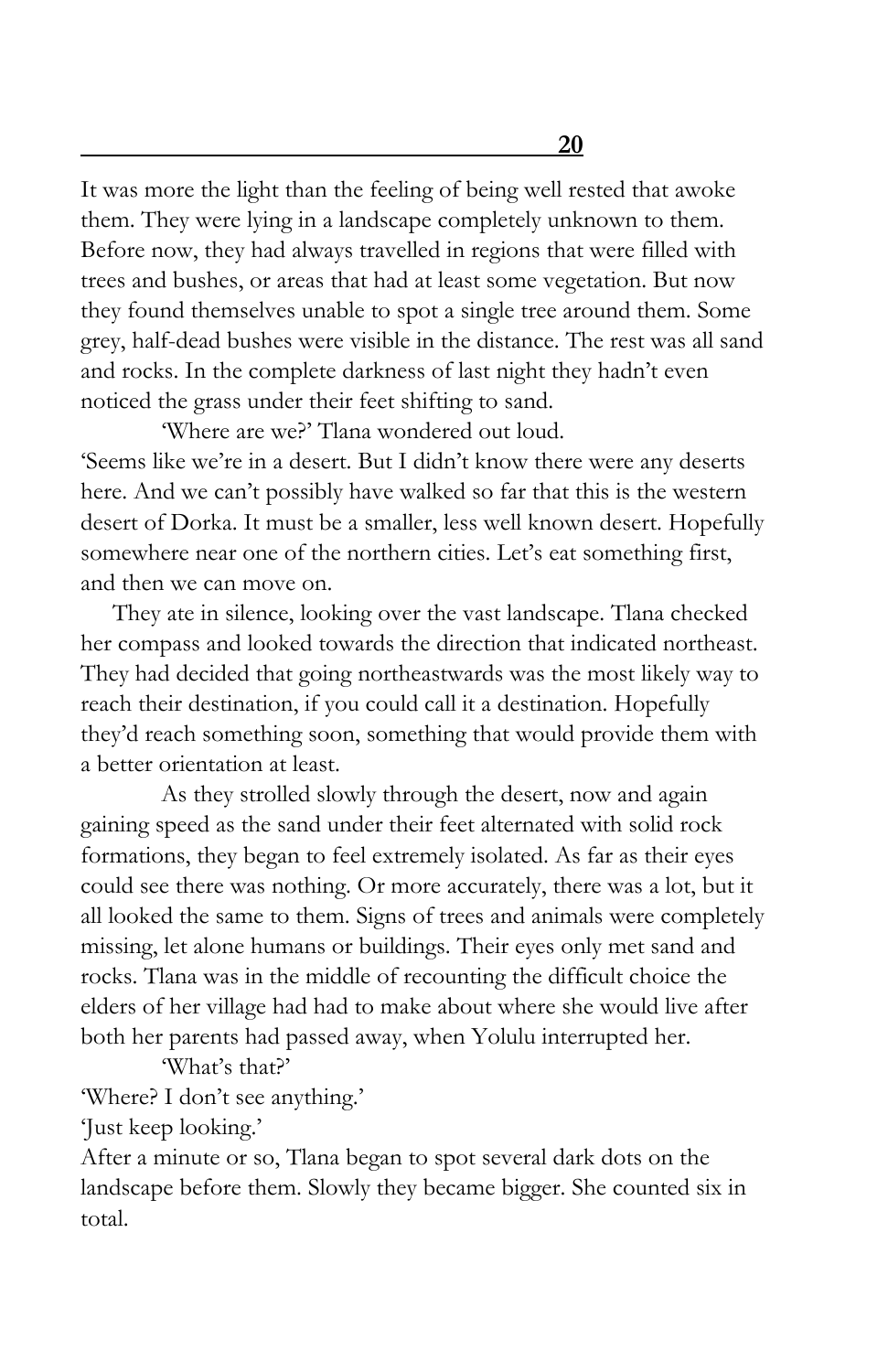'People,' Yolulu said, more to herself than to anyone else. 'Seriously? Great. What do we do? Our last experiences with meeting other travelers haven't turned out so well, have they?' 'That's true. But what else can we do? This desolate place, devoid of plants and animals, confuses my sense of direction. Better to ask for help, right? Besides, I have my bow with me. 'Your call,' Tlana said reluctantly.

They continued walking, though with a slower and more careful pace. As if they dreaded to find out the consequences of their decision. After a while the human figures became distinguishable. They all appeared to be women, which reassured them somehow. Slowly the six women strode along, until they came face to face with Tlana and Yolulu.

'Hello,' the woman who was walking in front said to them in a drowsy voice.

'Uhm, hello. My name is Tlana and…'

'Yes. We know,' the woman said slowly and distantly. 'You are Tlana, and you are called Yolulu,' she nodded her head at Yolulu.

Tlana was dumbstruck. 'How could you possible know that?' 'We know many things,' the woman continued with a soothing voice. 'We know that you, Tlana, come from the icy South. And you, Yolulu, are from the tropical and tempered West. You were both dissatisfied with the lives you were leading. You, Tlana, want more freedom and other people around you, to live your own life without being judged. And you, Yolulu, want to see more of the world, to meet people with other perspectives than your fellow villagers, you want to flee from your invisible and unconscious chains. You have both found something to which you attribute much importance. You want to find more, and therefore you travel to the North. You have already travelled far, past multiple dangers, known and unknown to you, and through various environments and landscapes, providing you with different opportunities and pathways. And now, you are here. Not really lost, but not entirely sure of where to go.'

Tlana looked at her side, and saw that Yolulu was almost just as amazed as she was.

'But how…?'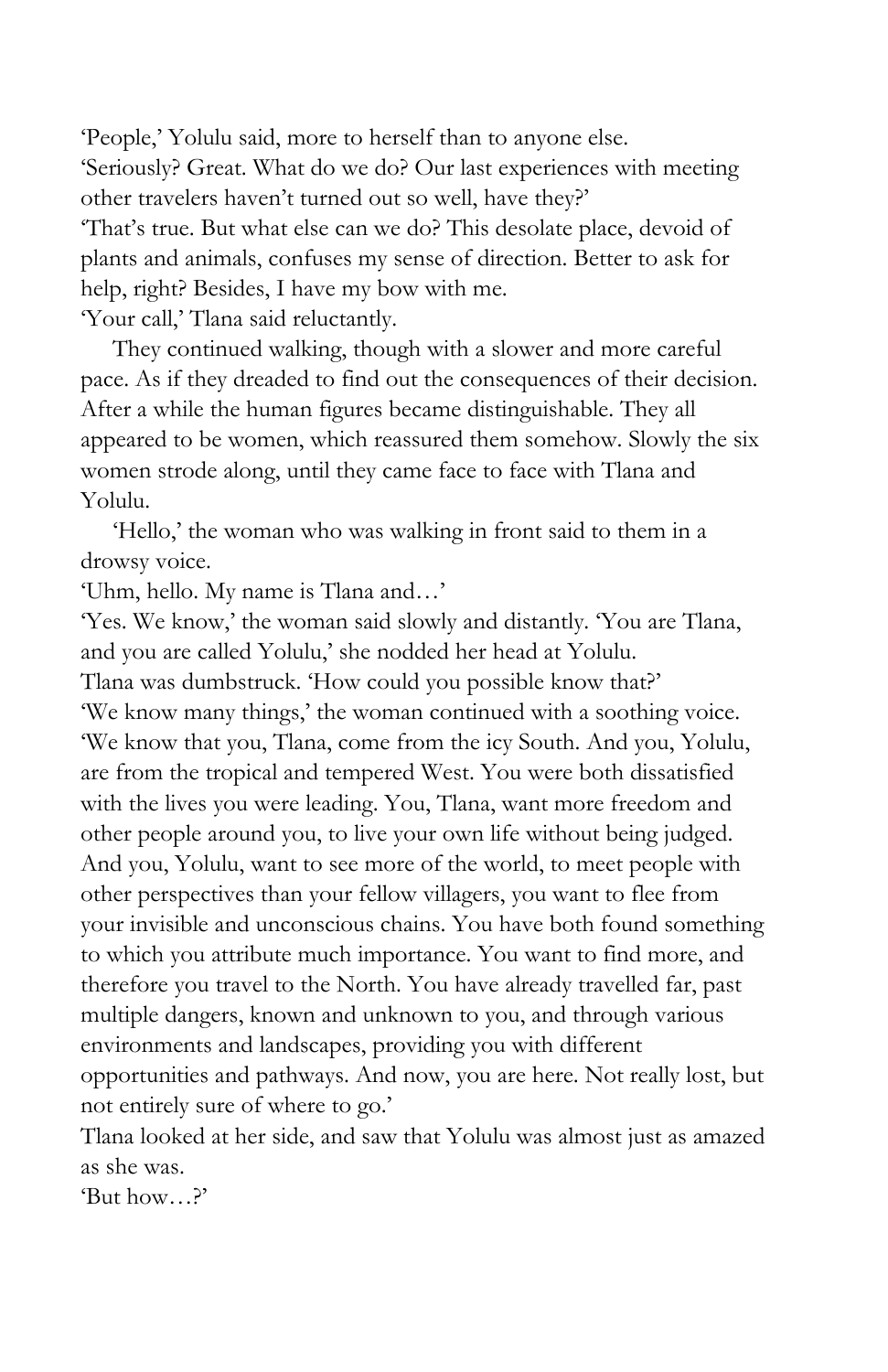'Come, walk with us. We will lead you to your destination. It doesn't matter. We have nothing else to do. Don't worry.' The voice and intonation, combined with the words she spoke, were so soothing they decided to follow her and her entourage. Or actually, it was beyond deciding. They just went along with her, as if there was no choice to be made.

The woman that had spoken, together with the others, turned around and started walking more or less in the direction Tlana and Yolulu had been going in. The two friends followed them. Even the women's backs radiated with calmness and it seemed as if nothing could disrupt their state of tranquility and balance. The woman had spoken in such a relaxed and untroubled voice, as if she were reading a children's book, and as if there existed nothing but the words that were slowly flowing from her mouth.

Tlana needed to know more about these women, and why they knew so much about her. Or did they? She wasn't quite sure anymore. Perhaps it was just her imagination. The desert and the isolation playing tricks on her. Nevertheless, she decided to ask them some questions.

'Yes Tlana, what is it?' 'Well, I want to know some things. Who are you? What are you doing here in the desert?'

'Is it important who I am? Is it important to anyone who anyone is, except to themselves?' The woman stared in front of her, walking silently through the sand. 'If I were to tell you who I am, I wouldn't be able to be anything else. And if I cannot be anything else, what is there to gain for you, knowing who I said I was, while I can't find myself back in the person I said I was. So, who I am does not matter. Who anyone is, has no meaning.'

Tlana had lost the woman several sentences ago. So she just asked again: 'but what are you doing here in the desert?'

'Desert,' the woman now said slowly, the word neither sounding like a question, nor like an answer.

'Yes, we're walking in a desert,' Tlana said. But what are you doing here?'

'We are walking in the desert'.

Tlana knew this was no answer, but she accepted it nevertheless, though she wasn't sure why.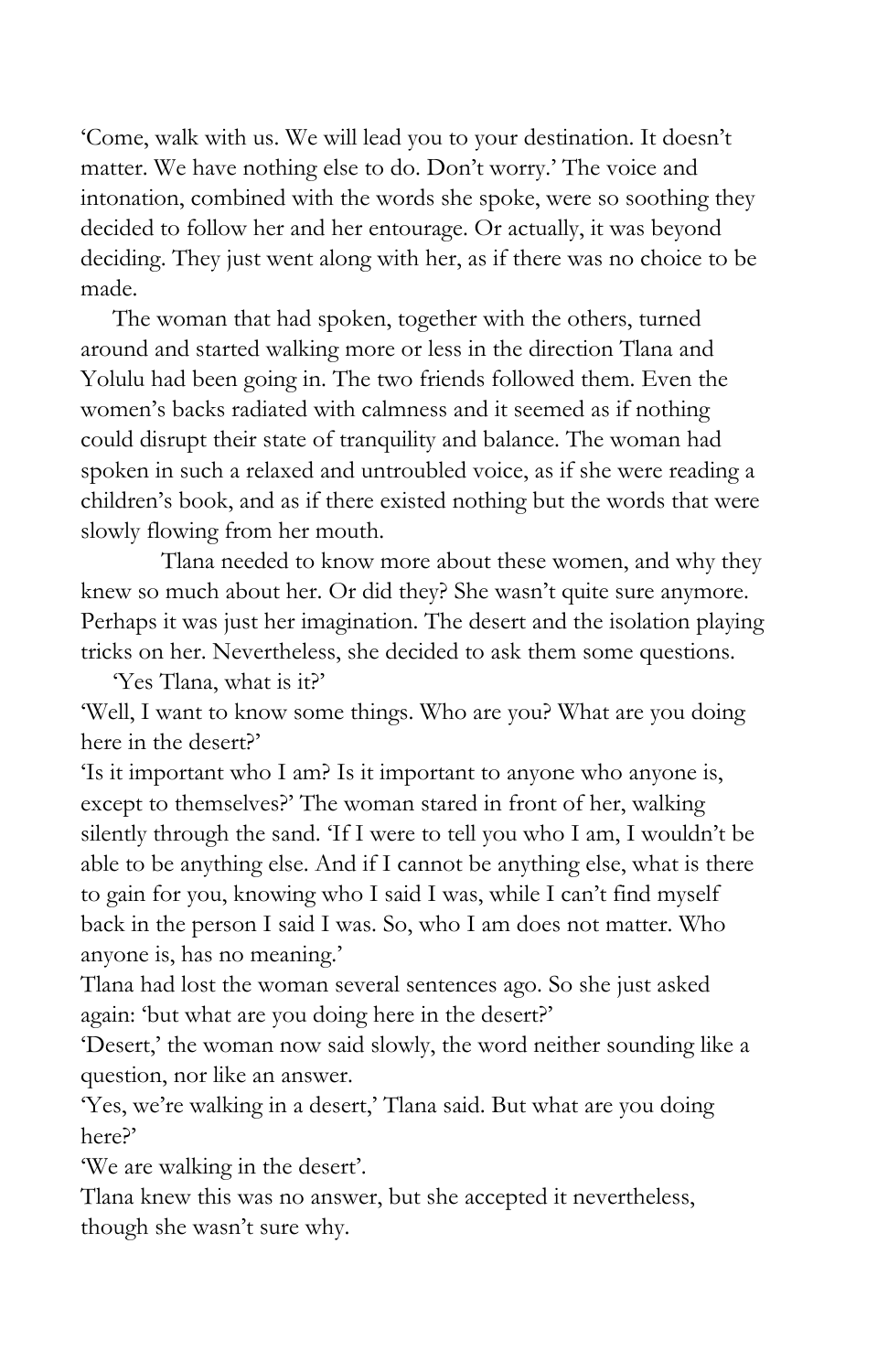'But where then are you going? Where are we going?'

'We will go there, where you want to go. We will always go somewhere, whether you know the way or not. Whether you know the destination, or whether you are still undecided.'

'But which way are we going now?' Tlana tried again.

'That way,' she said, pointing in the direction they were walking in. 'Why? Why are we going that way?'

'Because that's where you will find what you are looking for.'

Right, Tlana thought. She remembered now that they were searching for something.

After walking next to the woman for several more minutes, Tlana asked her: 'But what are we searching for?'

'I don't know. Are you searching for something?' the woman asked drowsily.

'I…I don't know,' Tlana replied dubiously. 'I thought you mentioned something we had to find.'

'I cannot recall saying that,' the woman answered, sounding unconcerned.

'Never mind then,' Tlana responded after a while.

She looked at her side and saw Yolulu striding along with one of the other women. They didn't seem to be talking. They just stared in front of them, striding through the sand, almost flowing above it. Their steps consistently well spaced, and their motions balanced and fluid. The other women around Tlana, all clad in white ropes, moved equally graceful. Their bodies radiated peace, their postures serenity, their movements calmness. The more Tlana looked at them, the more she felt herself at ease. The only inquietude she felt was about her former self, and how worried she had been about everything. But that was in the past.

After a while night fell. This triggered something in the back of Tlana's mind, but she couldn't figure out what. And she didn't care, she was all at ease and relaxed. Even though it was completely dark, they kept on walking throughout the night, following the soft sounding steps of their fellow travelers. There was no sense of direction, no goal, just wandering around in the cool, tranquil desert, made even more tranquil by its invisibility in the dark, dark night.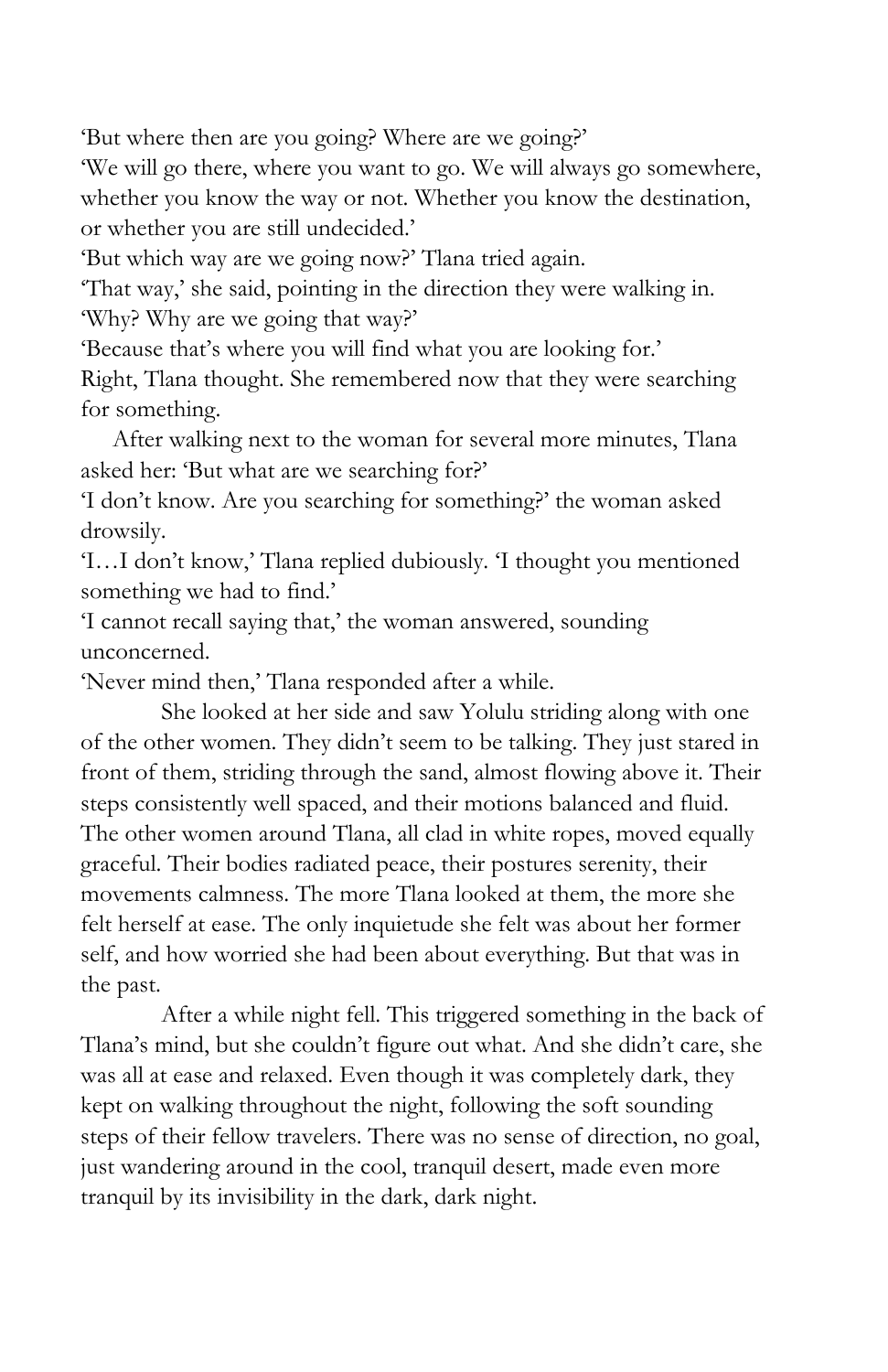When the daylight was switched on, they kept on walking, without ever missing a step. They slowly shifted their focus from the sound of footsteps to the sight of the feet that produced them.

Tlana looked at the seven barefooted women around her. One of them wore different clothes, and seemed more rugged. She wasn't wearing the white ropes the others had slung around their bodies. She was also the only one whose head was not covered by a white hood. She asked the woman who was walking beside her:

'Why does she wear different ropes?' 'It's because she is new here. Just as you are, Tlana.' 'Tlana?'

'Yes, I believe you told us that was your name.' 'Oh, right. And what is your name then?' Tlana asked. 'I don't remember. But that doesn't matter.' 'Oh.'

They kept walking for hours and hours, which either seemed like several seconds or like half an eternity.

There was silence everywhere. Only the sounds of feet softly pressing on sand, and robes rubbing against each other were audible. The girl who had been told her name was Tlana, noticed how one of the others was straying away from the group. She kept looking, wondering where the woman was going to. She saw a bird flying high in the sky. The woman was walking towards it, with each stride seeming to get more tense and focused, less tranquil. She saw the woman stopping and turning around, gazing intently at the group that the girl named Tlana was part of. The woman started waving, and the girl named Tlana waved back, not knowing what the other woman wanted.

Suddenly the other woman began to run towards them. Faster and faster she approached them. The girl named Tlana wondered vaguely what she ought to do. The woman with the rugged clothes had now reached her and, almost without losing speed, grabbed her by her arm and continued running, dragging her along. The girl named Tlana let it all pass, without struggle. It didn't matter. She was tranquil and couldn't be disturbed. But she did have trouble keeping up with the woman's speed.

'Do you mind slowing down,' the girl named Tlana said. 'We have to get away as far as possible!' the woman yelled back.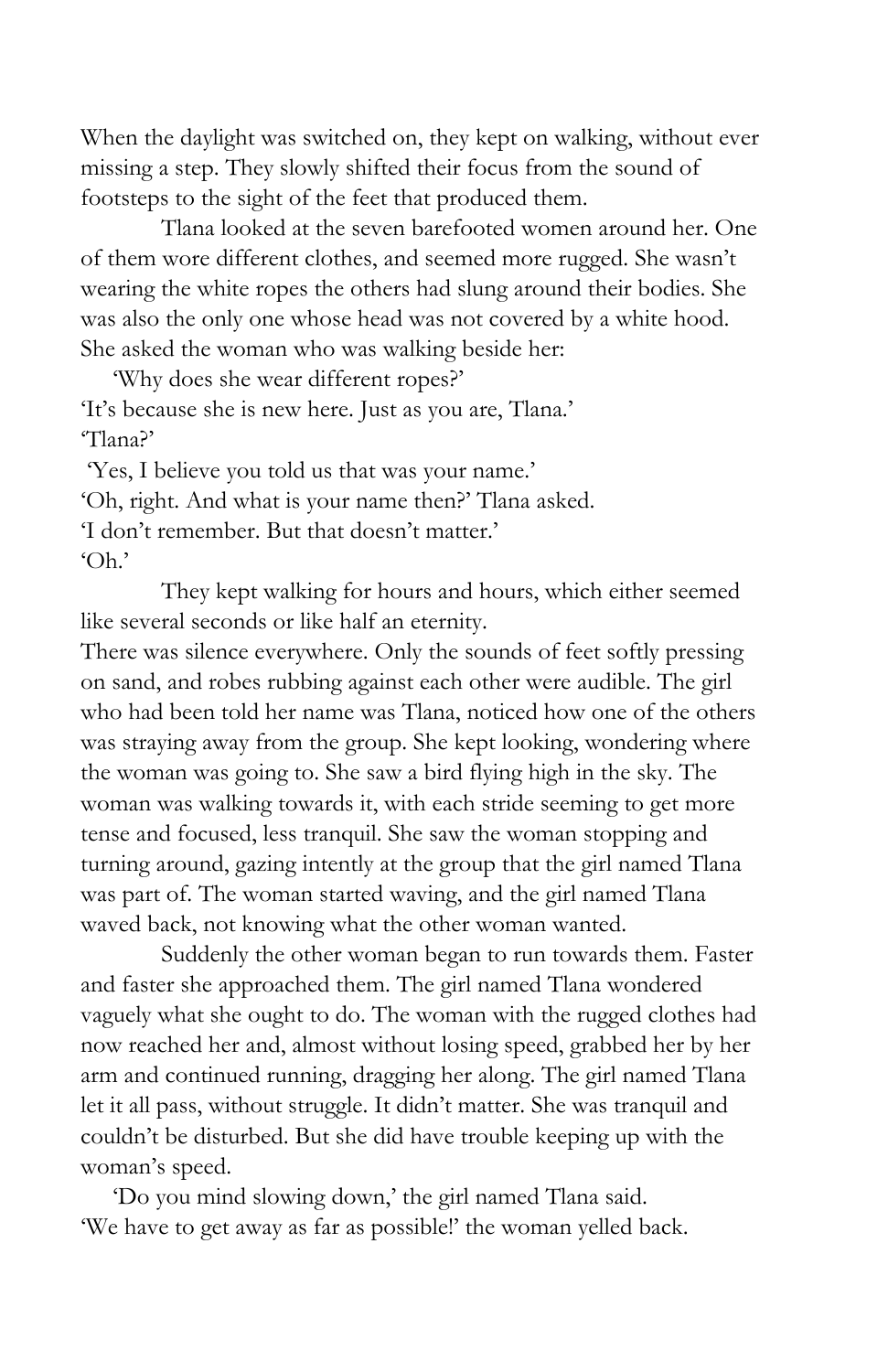'But why?' she asked unconcernedly.

'I'll tell you later!'

They kept running, occasionally looking back at the group that slowly returned to being dark spots in the monotonous, yellow landscape.

'But shouldn't we go to the North?' Tlana asked as her memory began to creep back into her mind.

'Yolulu, stop! We're going in the wrong direction!'

She had barely uttered the words when Yolulu came to a halt, and threw herself on the ground from exhaustion. Tlana sat beside her, breathing heavily.

'Something. Is seriously. Amiss with those people,' Yolulu stammered. 'What happened?'

'I don't know.' Yolulu still breathed audibly. 'I was wandering along with the group, just as you were, when I suddenly felt an attraction. I walked towards the spot I was pulled to, and saw my companion there, flying in the air above me. And suddenly I knew my own name again. And after some more steps, I remembered your name, and what we were doing. And then I realized that somehow, staying among the other women had blocked those memories from my mind. And seeing that you didn't respond to my signs, I decided to get you out of there as fast as possible. So I ran as fast as I could. And it's a good thing I can run very fast, because even before I reached you I had already forgotten my name. But somehow, I was in a flow that kept me moving. And here we are. And now I'm going to sleep.'

And Yolulu did exactly that. Falling asleep as if she hadn't slept for days. Which was rather true. Tlana followed her soon after, not even having time to think about the strange things that had happened.

The tranquility they had felt for days whilst in the grasp of the six strange women, turned into quite the opposite, producing restlessness and anxiety like they had not felt before. Perhaps it was due to the realization that they kept losing valuable time on unfortunate adventures. Perhaps it was because they had days of sleep to catch up to. Perhaps it was because they still had no clue as to where to go, and whether they were going in the right direction or not. According to the compass they were still going northeast, which ought to be the correct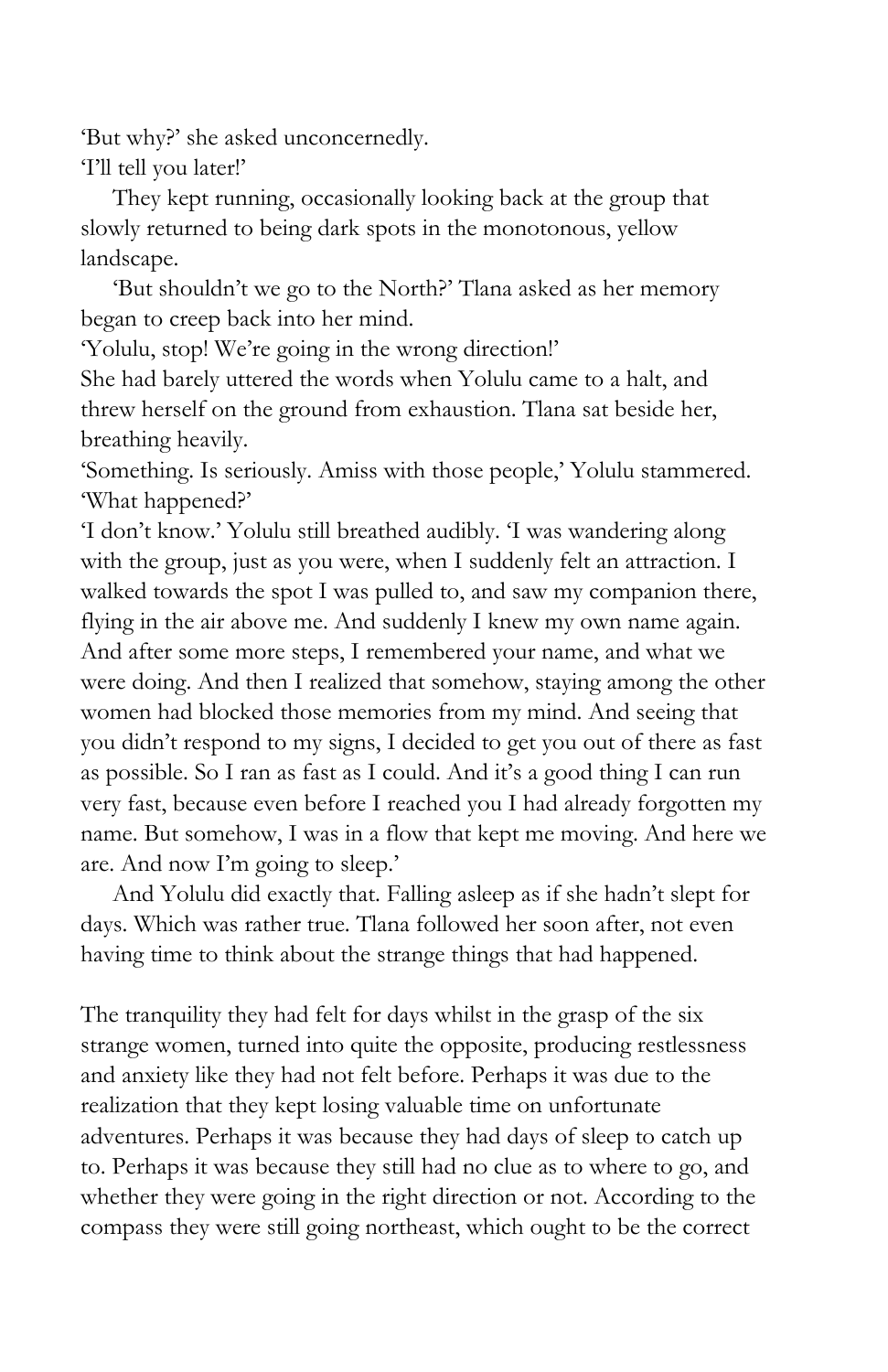way. But the vast stretches of desert just kept taunting their vision, and there seemed to be no end to it.

Finally, after even Yolulu had become depressed and demotivated by the monotonous and strenuous exercise of crossing an infinite pile of sand, stones, and dying bushes, they came to a path. Or something that seemed to be related to a path. What was clear was that at least a dozen people or so had walked there recently. Following it, they soon encountered something that had considerably more right to call itself a path. Or perhaps even a road. It went westwards, and they decided to follow it. The first people they met on the road they approached extremely carefully, and they made sure they got away from them as quickly as they could. They encountered more and more travelers, however, and finally decided to ask people for directions. To their relief they were more or less going the right way, and according to the fellow travelers a junction would present itself which would lead them to the Midlands, from where they would be able to reach the North easily.

And indeed, shortly after they encountered a crossroad. There even was an accompanying sign indicating the direction of Clestanorima, the capital of the Midlands, with an arrow. Time passed quickly for Tlana and Yolulu, who were all too busy looking at the strange and fascinating people and things they passed. They didn't even pay much attention to the marked change in scenery, the lifeless sands and stones making way again for light green bushes and scrubs. Apart from the regularly placed imperial watchtowers, the road was filled with stands selling all kinds of food, tools and accessories. They had truly returned to society. It looked as if a marketplace had been stretched out for kilometers along the road. However, when they finally reached Clestanorima, they learned what a true marketplace was. Hundreds of stalls were spread over a vast plaza, leaving the remaining space free for the thousands and thousands of people that crawled there.

Tlana and Yolulu agreed to spend some of the little money they carried with them on an inn to pass the night. They agreed that they deserved a good night's rest. After that they would walk through the city, trying to gain more intelligence about the Quithers. Where to find them exactly, and how best to get there. The night, again, fell sooner than they had expected. Through the tiny windows in their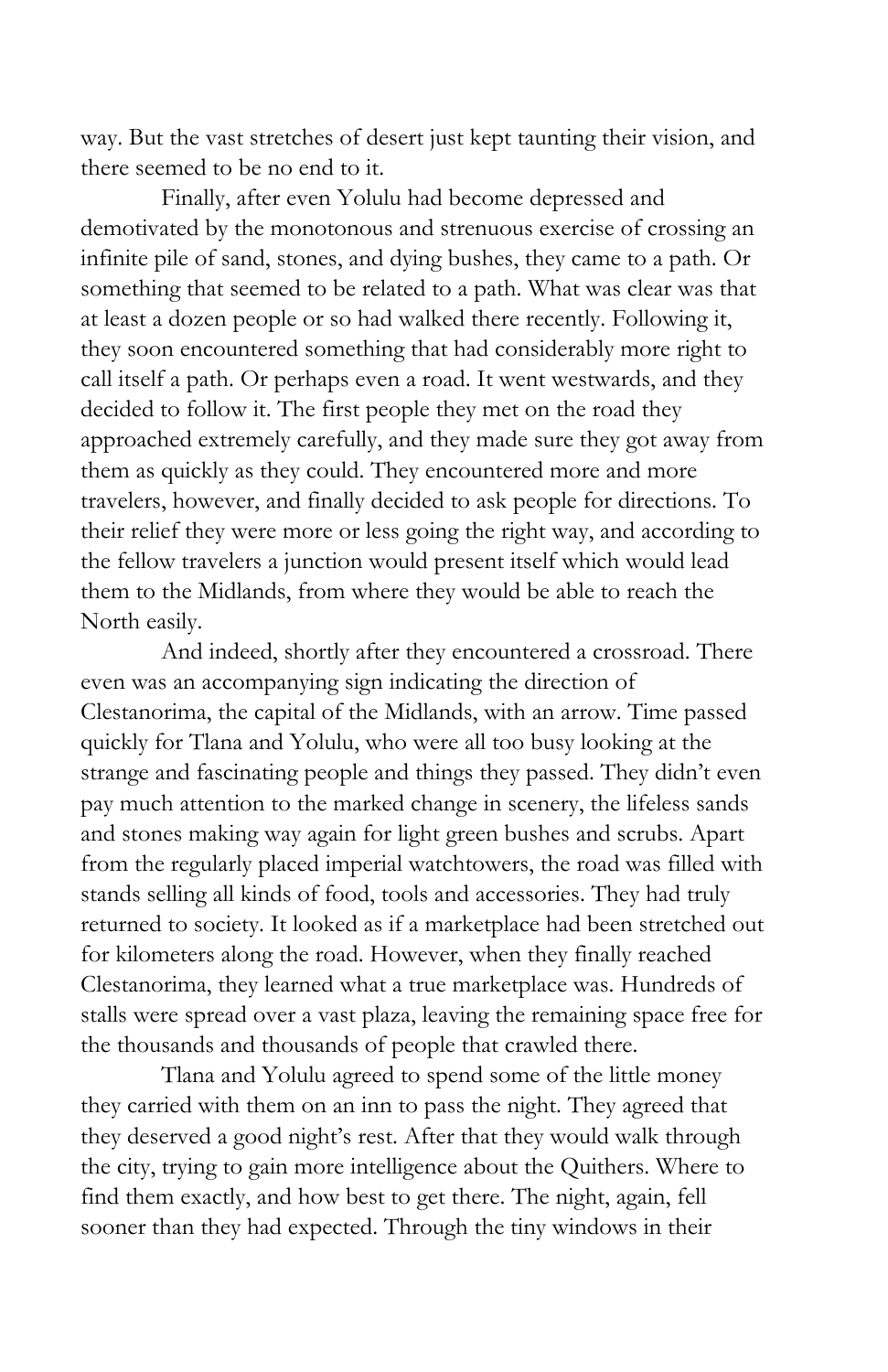room they could see that it fell more than 1,5 hours earlier than they had been used to all their lives.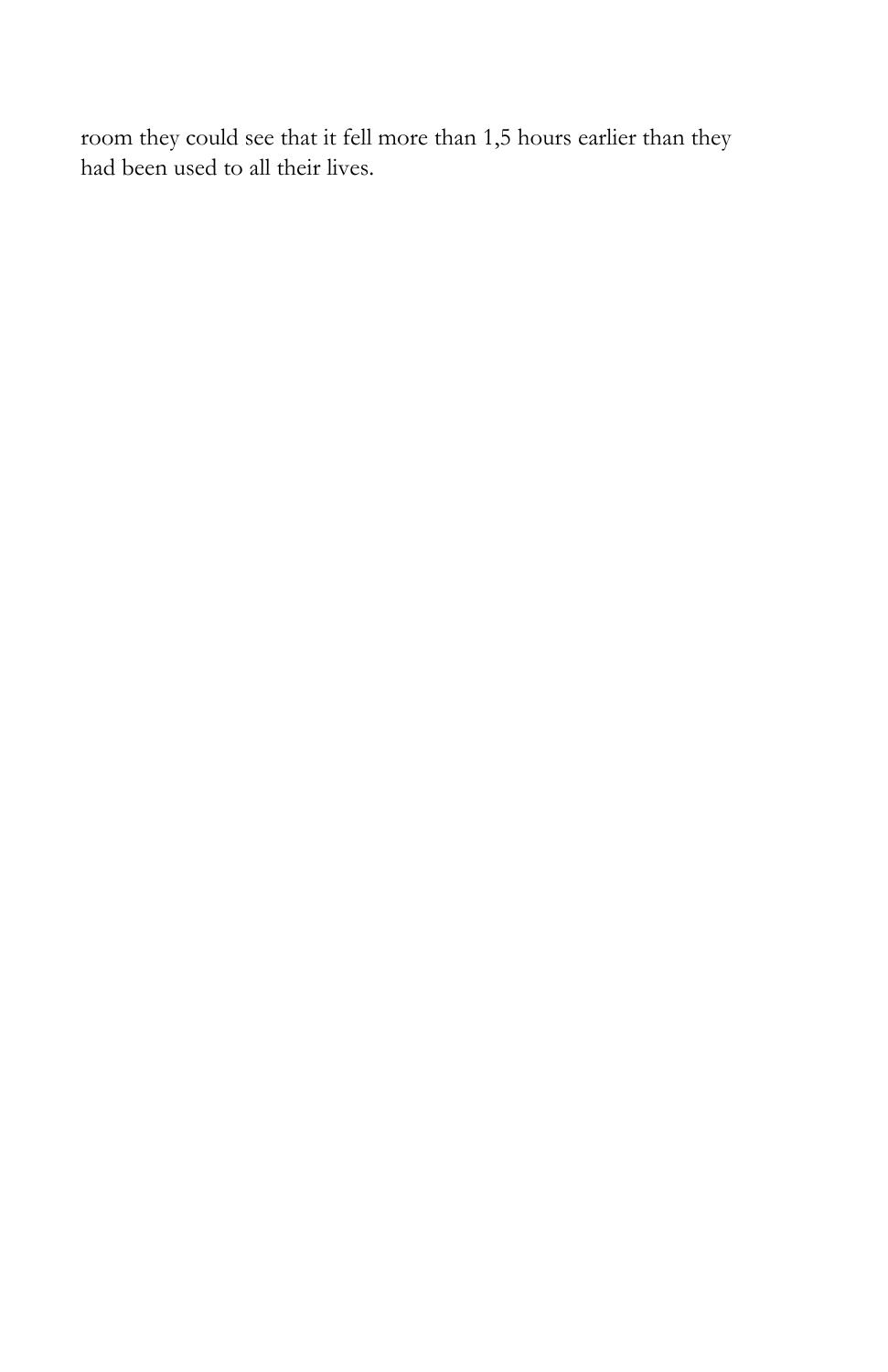They had been striding along the enormous plaza for an entire day now, speaking to different people and gathering quite valuable information. Some had never heard of the objects they described, others had heard rumors similar to what they already knew, but some also brought them interesting news. It appeared that you could see an object, glowing with the most intense light ever observed, somewhere in the countryside, not far away from where they were. However, the people they heard this from all said it was only for the very wealthy, those that could afford servants and other luxuries.

Tlana and Yolulu were advised to visit a man named Gatosch, who was said to be involved in many prestigious enterprises, but who also had a stand at the market and owned a house somewhere in the city. After comparing the diverse descriptions and locations they gathered from the townsfolk, Tlana and Yolulu went to what, hopefully, would turn out to be the house of the entrepreneur named Gatosch.

The small, simple wooden house was not what they had expected, having heard all the stories. Nevertheless, they knocked on the door. And again. And again. And then again, but this time Yolulu put a significant amount of force behind it.

'Yes, yes,' a voice coming from the other side said loudly. The door flung open, and they stood face to face with a man in his forties, with an agreeable appearance and an air of confidence, knowledge and friendliness. However, they had learned not to be fooled by appearances.

'Ladies, how may I help you?'

'Are you Gatosch?' Yolulu asked immediately.

'Indeed I am. I hope I have not offended you or any of your kin, and I hope your visit is not one made by necessity due to some worrisome or regrettable occurrence,' the man said apologetically, while he made a small bow.

'No, no, not at all,' Tlana quickly replied. We have rather come to ask for your help.'

'I'll be happy to help, please come in. I was just preparing some hot chocolate. I would be honored if you drank some with me.'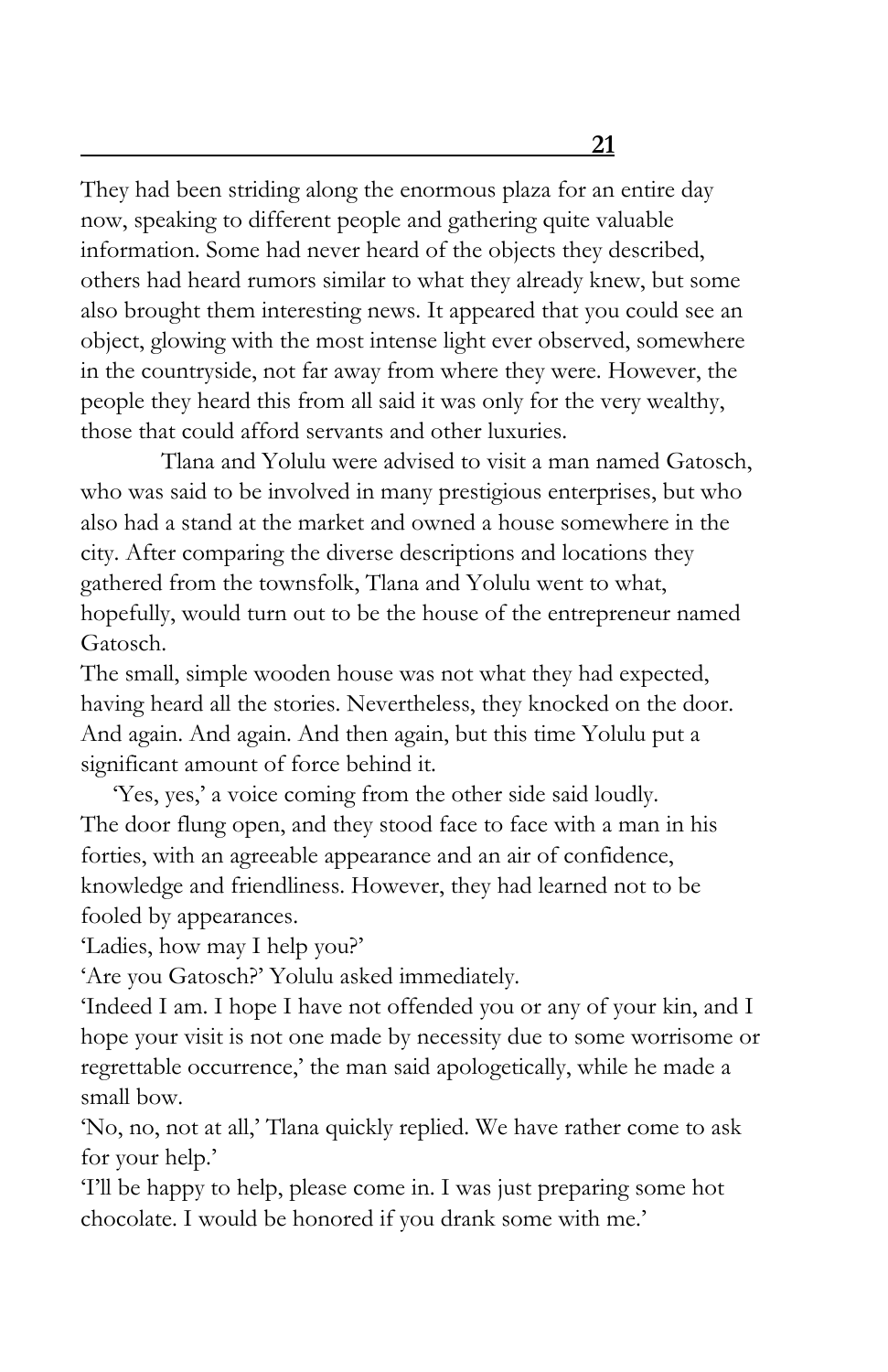They entered his cozy home, which consisted of a large living room, filled with a table and chairs and a large desk, overgrown by stacks of paperwork. A door led from the living room to the bedroom. Or they supposed. They couldn't know for sure, since the door was closed.

'Please, sit down,' Gatosch said as he offered each of them a chair. 'Thank you very much,' Tlana said kindly.

'Hold on, I'll pour you some chocolate.'

He disappeared around the corner, where apparently his kitchen was located. They could just spot part of a stove.

'A little strange, isn't it? Being so nice to us and inviting us in, without even knowing who we are or what we want.'

'Tlana, some people are just nice and hospitable. I know we've had some unfortunate encounters, but that doesn't mean that every nice gesture is actually an evil intention.'

'You're right. But just stay on your guard, ok?' she added in a whisper. 'I'm always on my guard,' Yolulu whispered back.

The man whose name was Gatosch came back and gave them their cups, filled with a thick, dark liquid.

'Now, tell me why you have come to see me.'

'Well..,' Tlana began, but her friend interrupted her.

'We are on a search for tube-like objects that eject a bright light when they're opened. We have heard you know more about such an object.' 'You have been told correctly,' he said, and his face suddenly became two shades grimmer.

'Me and my associates are displaying such a marvelous object in a large building, some 20 kilometers from here. Each night the object is opened for several seconds, showing its magnificent light, unlike anything you have ever seen in your life. I must disappoint you, however. All the tickets for this week and the next are already sold out. But if you wish you can make a reservation for a later date.'

'Sir, can you tell us how you acquired the object?' Tlana asked. 'I'm afraid not, my lady.'

'Then can you tell us what the object is for? Why it exists? And where its light comes from?'

'For that I must refer you to one of my associates, who can tell you everything about it'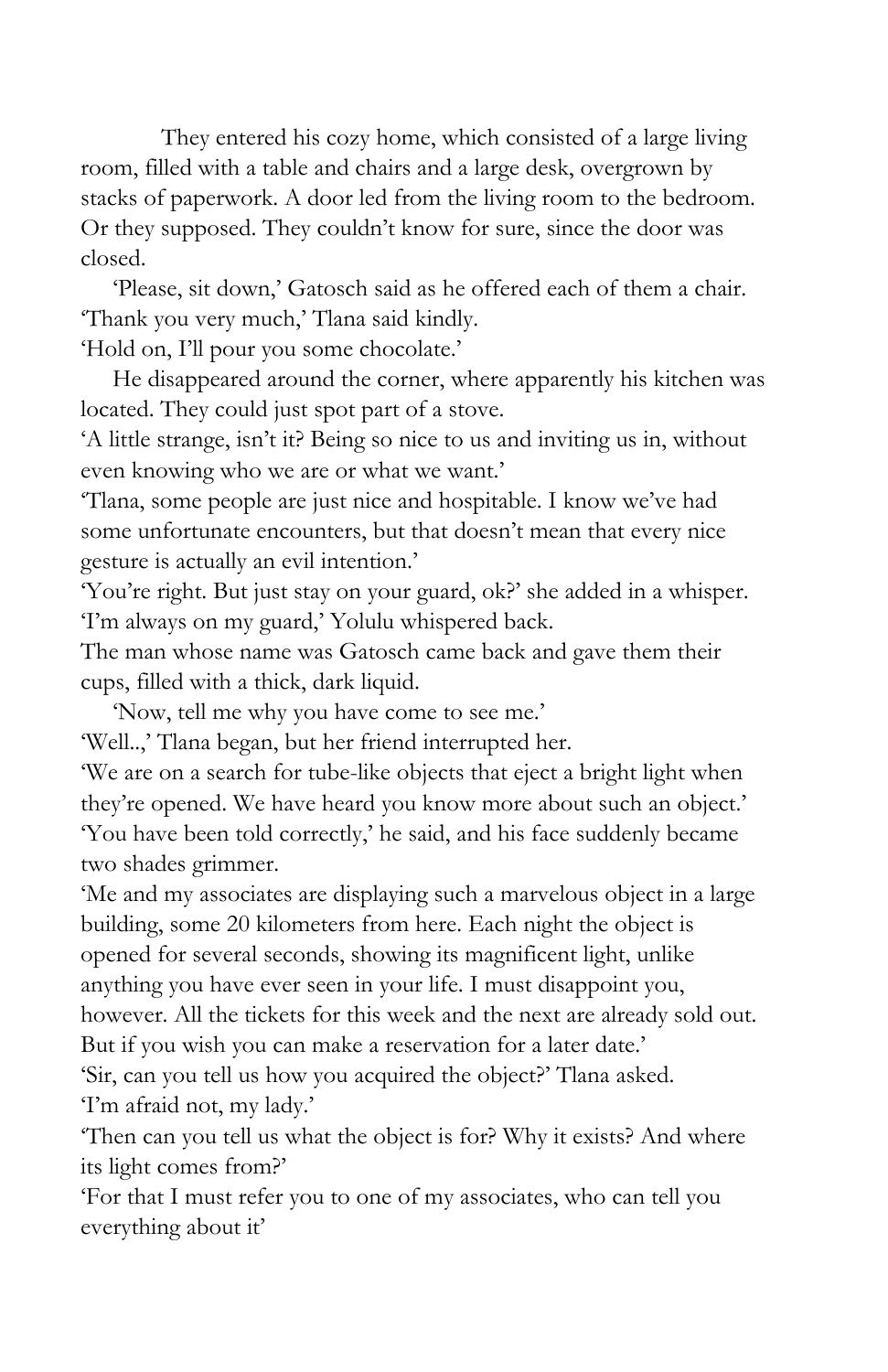'Really?' Yolulu exclaimed. 'Where can we find this man?'

'He lives not far from here, I will draw you a map after we finish our drinks. He can describe to you exactly what the device looks like, and how it works.'

'What it looks like we know already,' Yolulu said distractedly. 'What do you mean?' Gatosch asked inquisitively.

'Well, we..,' Yolulu answered while she made a grab for her backpack. 'We overheard someone describing it,' Tlana quickly interjected, pushing down her friend's hand.

'I see. I imagine there are many people around boasting about the object's pure golden encasing, engraved with the beautiful godlike creatures.'

'What?' Yolulu said incredulously. 'Yours has engravings on it? And it's completely gold?'

Tlana hit herself on the forehead. And then she wanted to hit her blabbing friend as well, but thought the better of it.

'Would you like to tell me what's really going on? Why are you here?' Gatosch asked, not unfriendly.

Tlana realized they had no other choice than to tell him the truth. She was sure she couldn't talk herself out of this, at least not unscathed. And besides, telling their true story would perhaps result helpful in the end. Gatosch seemed like a trustworthy person, though she had learned not to trust her senses where those things were concerned.

Tlana and Yolulu told him everything, complementing each other's accounts and skipping some irrelevant parts. They told him of how they had found the objects, how they had met each other, and how they had subsequently tried to find other pieces of the puzzle, without any luck so far.

After hearing their story, Gatosch went for a refill without saying anything. When he came back, he had decided for himself to help them.

'You know, ever since I acquired the object, I have had my doubts. I didn't trust the thing, and would have preferred not to have been given it at all. Even though my entrepreneurship side knew there was considerable profit to be made out of it, all the rest of me told it was wrong somehow. Nevertheless, I went through with it. But now that I hear that you also have your doubts, and are trying to prevent the light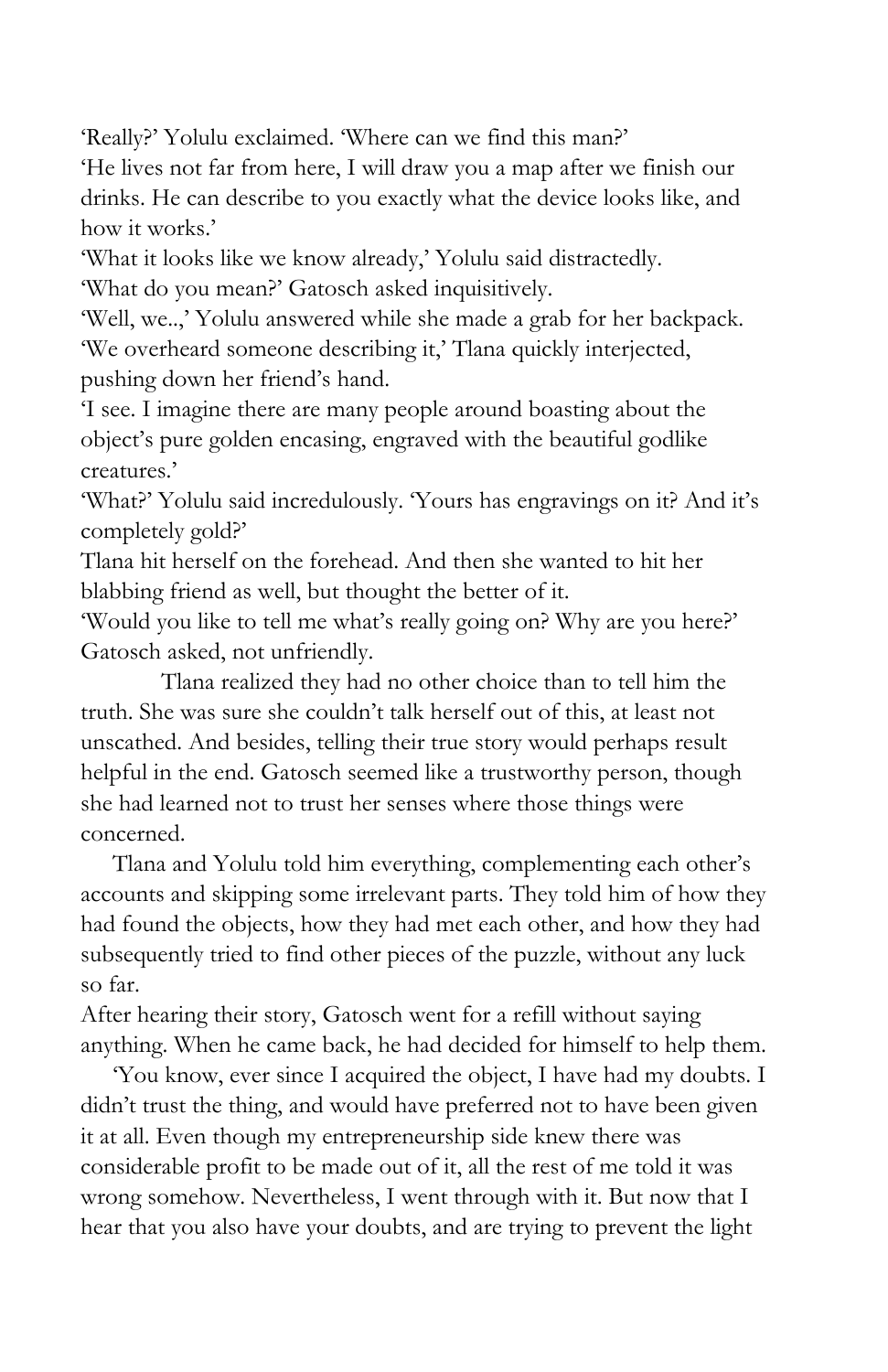from fading, I have decided to help you. Even if it will be my downfall.' Tlana wanted to say something, but Gatosch continued talking.

'The object is now in the building I told you about. But I can arrange to have it here tomorrow, and then you can do with it whatever you want.' 'But what will your partners say about that?'

'They will be extremely angry. Even more so when they find out only afterwards, which I intend for them to do. But I can handle that. After all, I was the one who provided them with the thing in the first place.' 'I don't know what to say,' Tlana finally said.

Yolulu nodded, showing that she in fact was the only one who truly didn't know what to say.

'Goodnight?' Gatosch suggested. 'Upstairs there are a couple of beds and blankets, so go right ahead. That is, if you don't already have a place to stay.'

Tlana and Yolulu thanked him and went to bed, feeling joyful and satisfied. Except for their stomachs, which hadn't received any dinner that night.

The following morning Gatosch left early to visit the building outside of the city. Tlana and Yolulu stayed in his house, so as not to rouse suspicion among Gatosch's companions. His companions were so content with having the profit-making quiver in their shared possession, that they had become extremely protective of it lately. But Gatosch would take care of it, he told them.

When they were alone in the house, not having anything to do, Tlana decided to move the table that stood in the middle of the living room, hereby creating a space for her to exercise. It had been long since she had used her sais, and she needed to practice. Wielding them made her think back of Quelto. The feeling shouldn't have hurt her so much, given that she'd only known him for several days before his death, but nevertheless it did. She suppressed the urge to suppress her feelings, knowing that such a thing would only result in more grief afterwards. She took it all out on her sais, and exercised with them until she found the risk to her wellbeing too high. Twice already she had only barely prevented herself from slipping in the pool of sweat which had formed on the floor beneath her.

Yolulu, quickly becoming bored of looking at Tlana's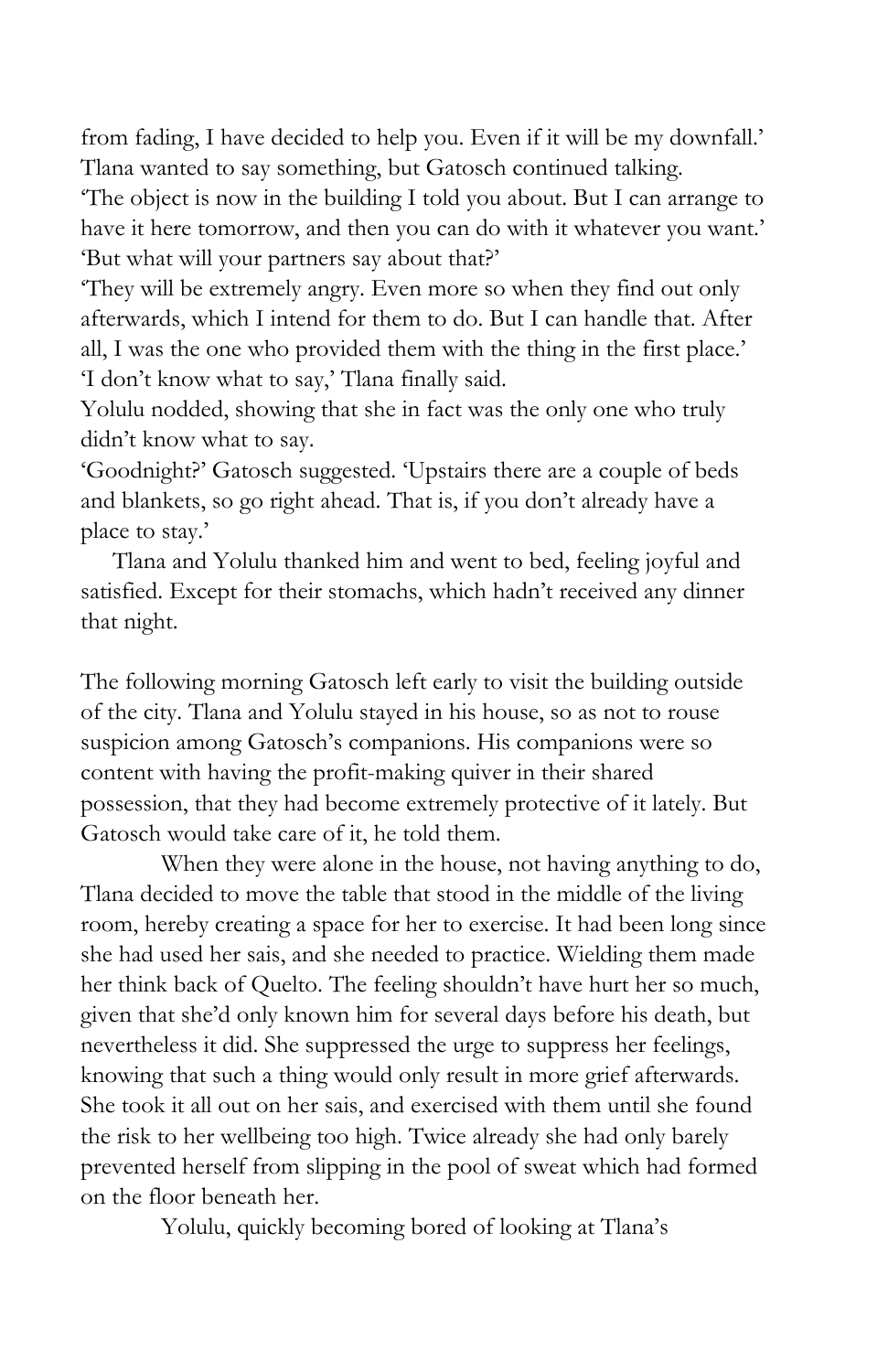exertions, decided to investigate Gatosch's home, especially the second floor. Next to the room they had slept in there was a large storage space which, as she discovered, was filled with stuff, most of which she had never seen before. Searching through the many strange things, from bottles filled with a golden liquid to stacks of books that seemed to never have been opened, she lost track of time. When she heard a door open downstairs, she suddenly realized what a mess she had made.

'Yolulu!' she heard her friend call.

'Yes?'

'Quickly, come here!'

She ran down the stairs as fast as she could.

'What's wrong?'

Gatosch, out of breath, was the one that answered.

'Trouble. And not the kind I had expected. It turns out that the imperials have gotten word as well, and are now interested in obtaining the object. Or, in other words, they will seize it whenever they get the chance. I arrived at the building just in time. My companion was showing a couple of guards where the object was located. I managed to stall time by sending them in another direction so I could grab the object and run back home. But they will find out we're here. And believe me, we won't talk our way out of this. They won't be forgiving, certainly not after having been deceived the first time.'

'So, what do we do?' Yolulu asked.

'We can go to the other side of the city, and stay there with some friends of mine. Or stay at an inn, perhaps that's even safer. We will need to gather some stuff to bring with us. Tlana, you take this thing,' he handed her the object, wrapped in blankets, 'and I will gather some personal belongings of mine. Yolulu, can you go upstairs and search for a small, wooden chest? It has engravings on it, and some obsidian ornaments. It's about the size of your backpack. And can you also…' A large bang came from the door.

'Oh dear, they're already here. No time to lose. You ladies go through the backdoor, it's beyond the kitchen.'

Tlana and Yolulu had quickly grabbed their bags and were already in the kitchen when they realized Gatosch wasn't coming. 'Come on!' Tlana yelled at him.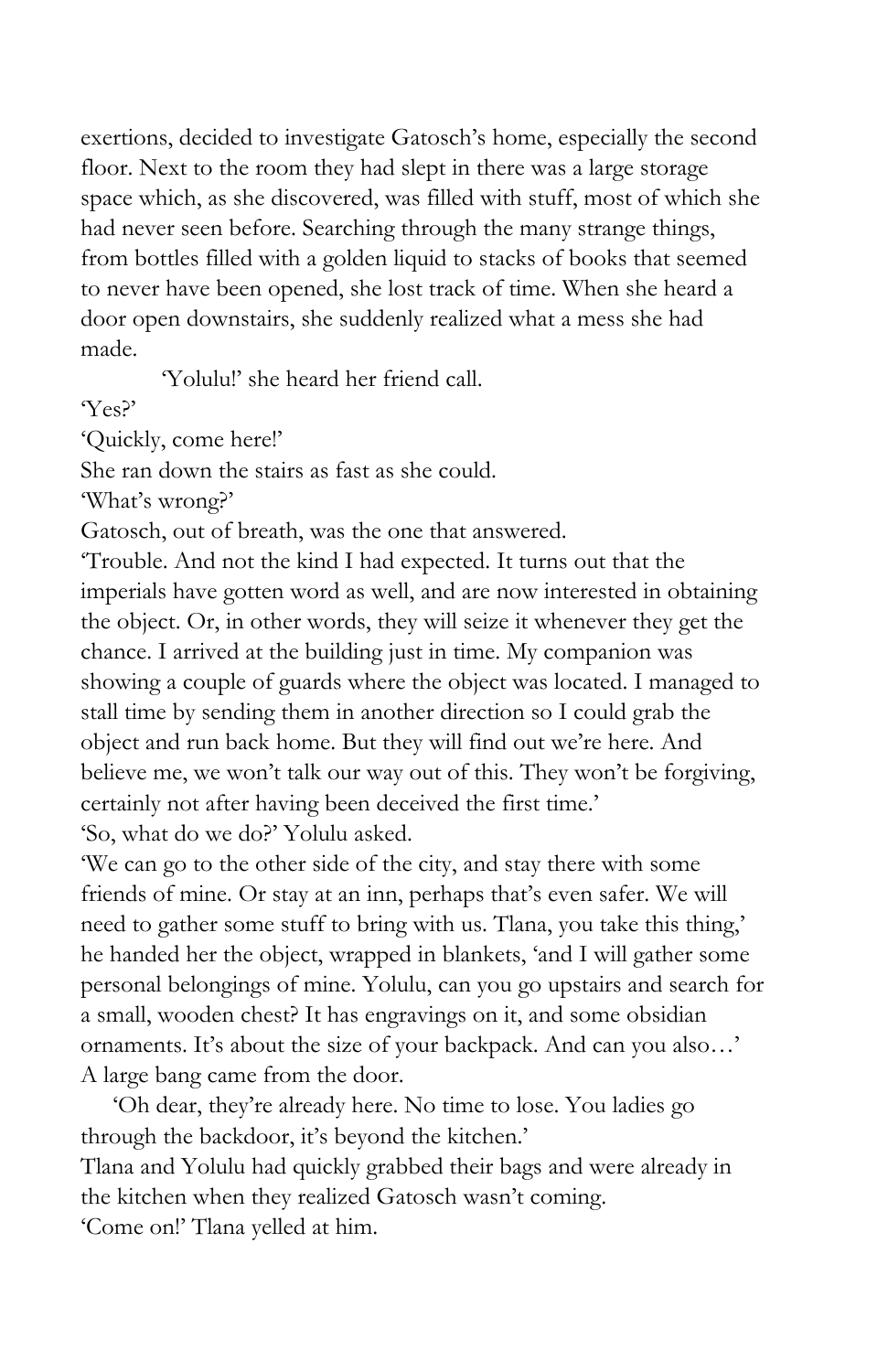'No worries, I'll be safe in my own house. You go ahead, and I will slow them down. Leave the city instantly, and go North,' he whispered through the silence that alternated with the loud bangs on the door. 'Thank you, and goodbye.'

He bowed, and shut the kitchen door.

Walking towards the banging that was now so loud it surprised Gatosch the door hadn't already given in, he felt himself at peace. He had truly done a good deed. Finally he had the feeling that he had helped a good cause, that his life had been worthy. He only hoped that the two girls would succeed in whatever they were planning to do.

The knight that lived inside Gatosch mustered up the last bit of energy he had left, as he saw the demon, now more than twice his own size, running towards him. The knight was content. He had defended the realm as best as he could, and had even played his part in trying to save the entire kingdom. But his time had come now. While he was heaving up his enormous broadsword for one last swing, he already knew it was in vain. The demon had become so fast and agile, it tore open his chest in one single movement, dodging the sword as the knight swung it down with its last breath.

At least they don't know they're travelling North, Gatosch thought as the pain of the sword that ran through his chest began to subside, and he felt himself slipping away into perhaps another realm, where less persistent demons dwelled.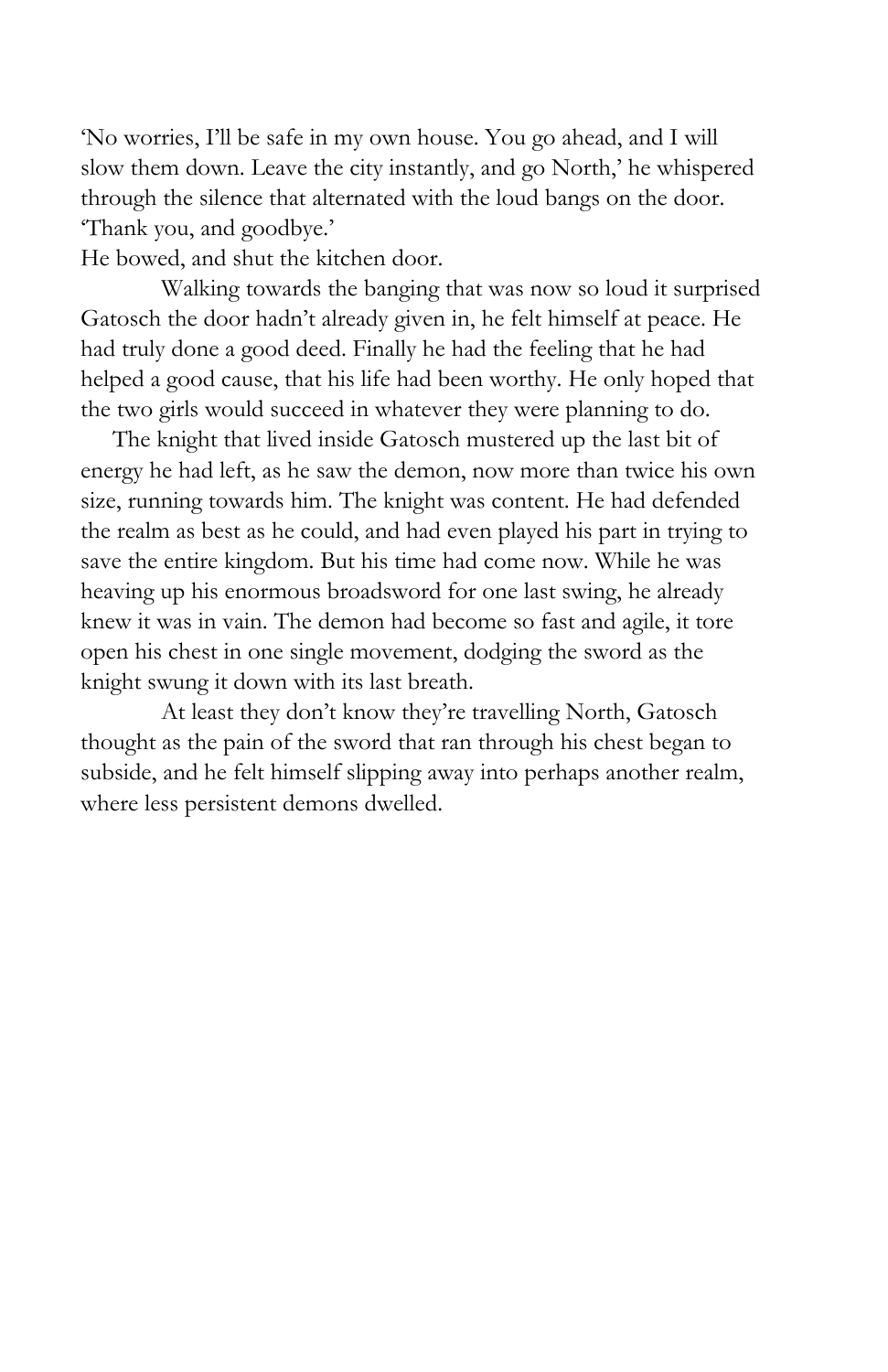They had left through the backdoor as soon as they heard the imperial soldiers come in. Tlana knew, somewhere in the back of her head, that Gatosch was not alright. That either he had sacrificed himself so they could be safe, or that he had betrayed them. Either way, they had to leave the city as fast as they could. They had no time to think about what had happed. Tlana did, however, check if the wrapping she had received did indeed contain another of the objects. It did. And for now, that was all that mattered.

Together they walked at a quick pace, following the signs that indicated which direction the imperial palace was in. How ironic, Tlana thought, fleeing from imperial soldiers to the place where the most guards would be gathered. But as long as they didn't attract attention there and didn't talk about what they brought with them, they had nothing to worry about.

That most of the soldiers were stationed in and near the imperial city, soon became unquestionably obvious. The road that led from Clestanorima to Noc, the capital of the North where the emperor lived, was filled with convoys. Besides the usual traffic of caravans, carts from local merchants, and small groups of travelers, soldiers walked everywhere, occasionally checking merchant's goods and breaking up quarrels. It also seemed that the towers along the road were more frequently spaced, though each was still only managed by two soldiers by the look of it.

Surprisingly, they reached the city without problems whatsoever. The large, imperial city was walled for as far as the eye could see. A great part of the wall in front of them was carved in by all kinds of strange names, all slightly differently colored. They slowly walked past it, reading some of the names. When they entered the city, quite opposite feelings struck the two friends. Yolulu knew from the moment she saw what lay beyond the walls, that she didn't like it. Tlana, however, seemed to be pleased. The city was extremely well ordered, with straight streets and corners, well spaced illumination, and shops that were arranged according to their type and size. And all around were clear signs indicating how and where to reach specific parts of the city.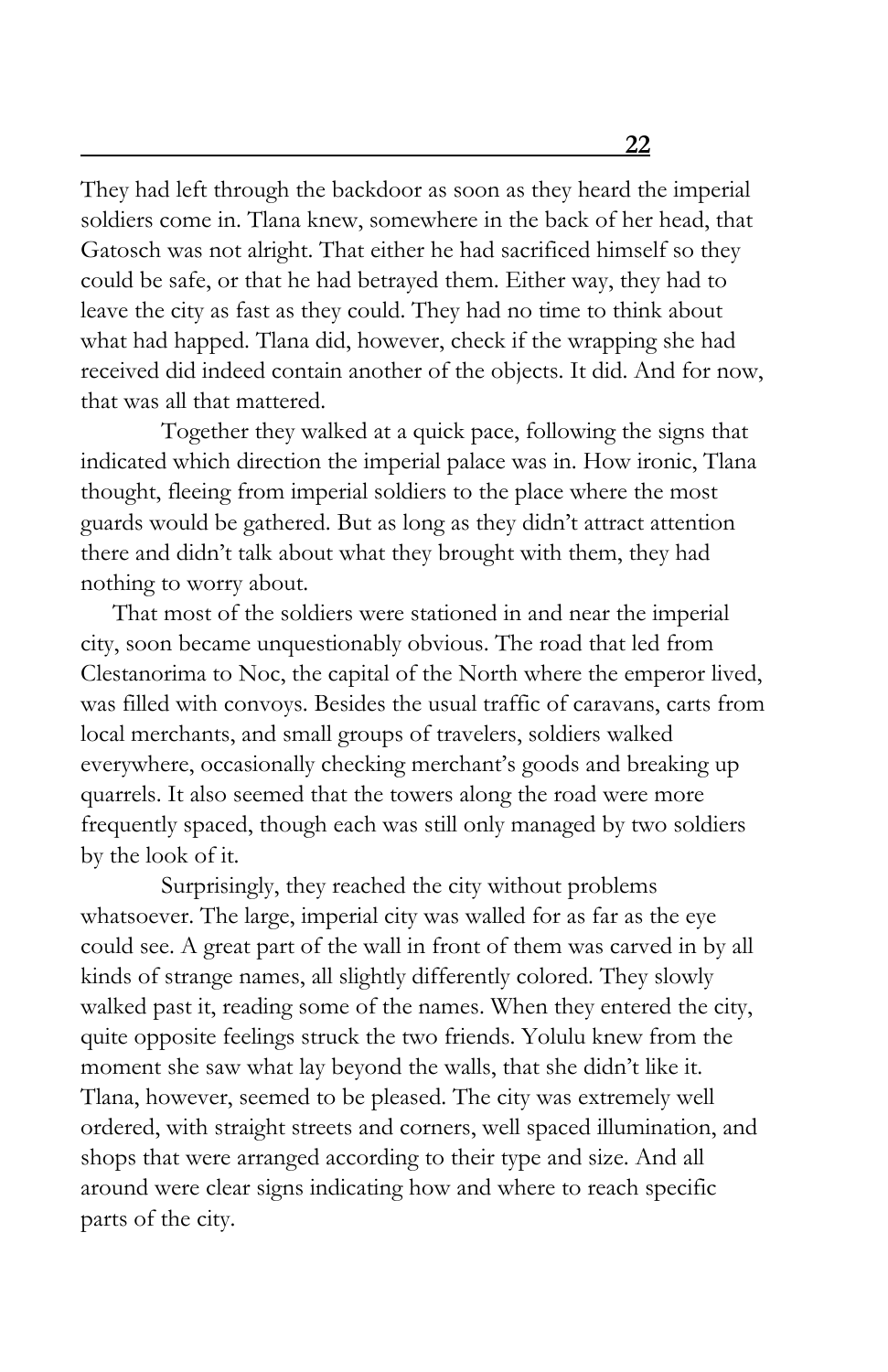In par with the orderly layout of the city, the majority of the people in it seemed to have been modeled accordingly. Men with fancy and pompous clothes, and by who the straightness of their own walking sticks seemed to continue naturally into their body postures, all the way up to their personalities, were accompanied by women whose dresses seemed to bypass the color range, size and shape most people were familiar with, and whose air seemed to push everything else out of its way, nearly forcing the people around them to bow or at least to stay away as far as they could from them. However, since most of the people in the city were of a similar caliber, this portrayal of refinement seemed only to produce presumptuous competition and unspoken rivalry with no end.

Both Tlana and Yolulu were reluctant to ask these people anything, so they decided to walk around the city, and simply listen. Many of the conversations they were unable to follow, despite their loudness and their theatrical presentation. The content of the talks seemed either extremely empty, or so specifically addressed to certain groups, people or events, that Tlana had no clue where they were about. Yolulu didn't even want to try to understand them. However, after a while they started figuring out that a large part of the conversations were centered around one of the imperial princes, Mestavo, and his upcoming wedding. And it seemed that he still had to choose a wife.

Apparently this position, as it was often described, was a great honor, and many of the women were trying to come into the prince's favor. Neither Tlana nor Yolulu could identify with these women in the least. They continued walking and tried to catch any word that could lead them closer to their goal.

Finally, Tlana came to a realization.

'Remember that Gatosch said the imperials were searching for the quiver?'

'Of course.'

'Well, if they were searching for that one, then it's likely they are searching for all of the objects, right? And where better to start for them than here, in this city? If we have heard the rumors of one being located here, then the imperials must have heard it as well. And with all the soldiers walking around here, it shouldn't be difficult for them to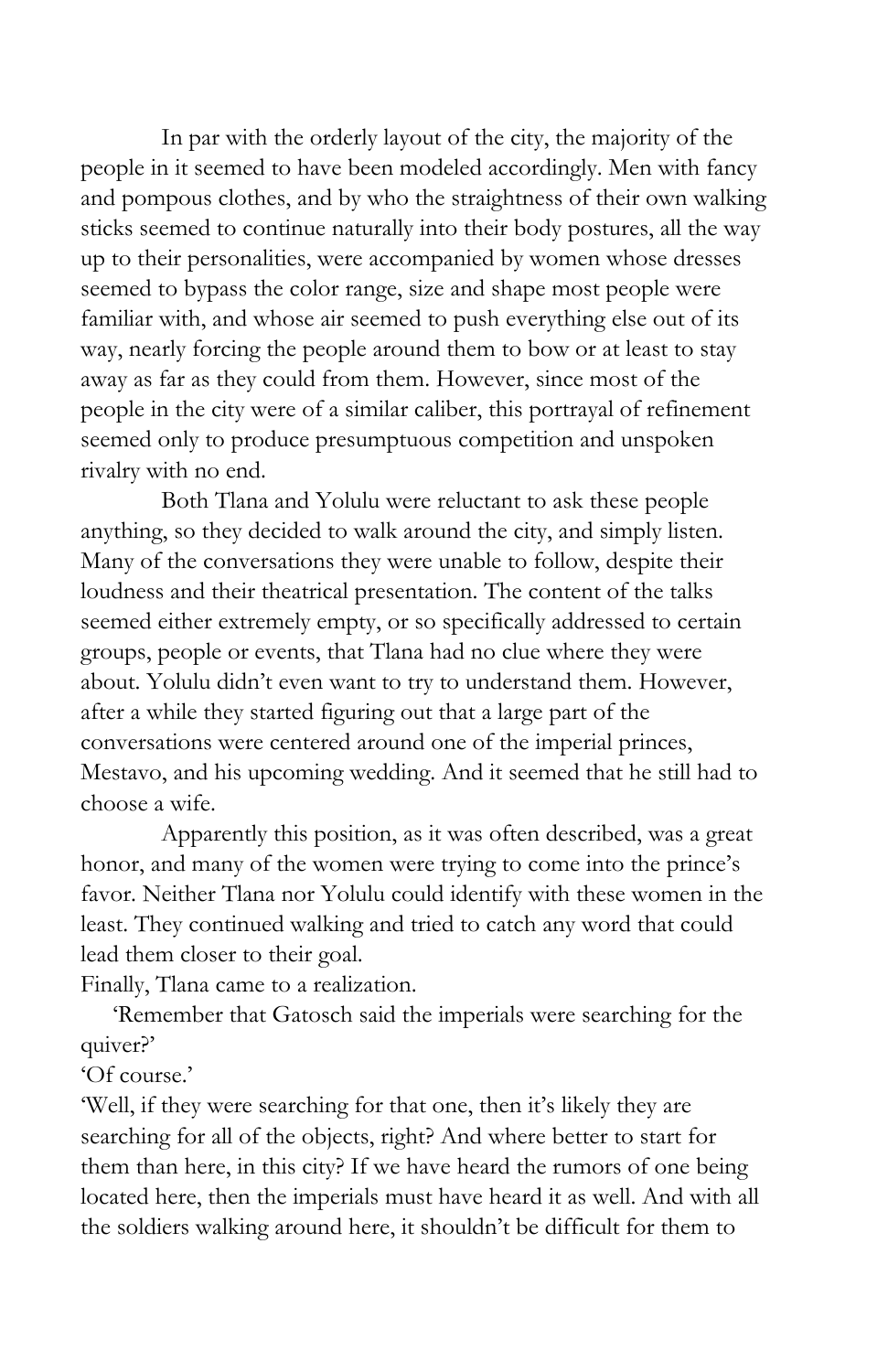find the thing. And if they've found it, they would have brought it to the palace, I imagine.'

'Yes…so what are you saying? It would only mean that perhaps we're too late, and that the imperials already have it in their possession. Which would make our quest even more difficult, wouldn't it?' 'That's right,' Tlana said. 'But at least we know where best to search.' She tried not to think about what they would have to do if indeed the imperial army possessed one or more of the Quithers. Even Yolulu was realistic enough not to take on more than two fully armored imperial guards. Let alone a whole army.

While they started to walk towards the imperial palace, the firepits that were placed all around the city were being ignited. Not soon after, night fell. Tlana calculated how long the day had been. Little more than seven hours. Well, at least in this city the nights were not so dark. Though she wondered how many of the trees from her hometown's forest were still standing, with all these fires being burned all around the city. Illuminating such a large city for hours and hours each day would require tons on wood. There were many trees on the island, but cutting them down was a much, much faster act than letting them grow back. She tried not to think about any further consequences the increasing darkness would bring. And would have brought already.

The imperial palace was even grander than they had expected, gathering from the stories they had heard. Tlana guessed that within it there could live more people than in her entire village. Yolulu guessed that all the people that lived there were worth less together than one hunter from her village. They started walking around the palace, careful not to arouse the guards' suspicion. Strangely enough, the front of the building did not seem to be the entrance to the palace. The doors were permanently fixed, and few soldiers were guarding the immense metal doors. Above the doors, about midway up the building, was an incredible balcony, almost the size of a normal house. Tlana guessed this was where the imperial addresses to the people were held every now and again.

They walked around the building, and noticed that the actual entrance was located at the back. Flocks of soldiers were walking on the large plaza, surrounded by men and women with the same appearance as most of the city's inhabitants. At least it was so crowded that they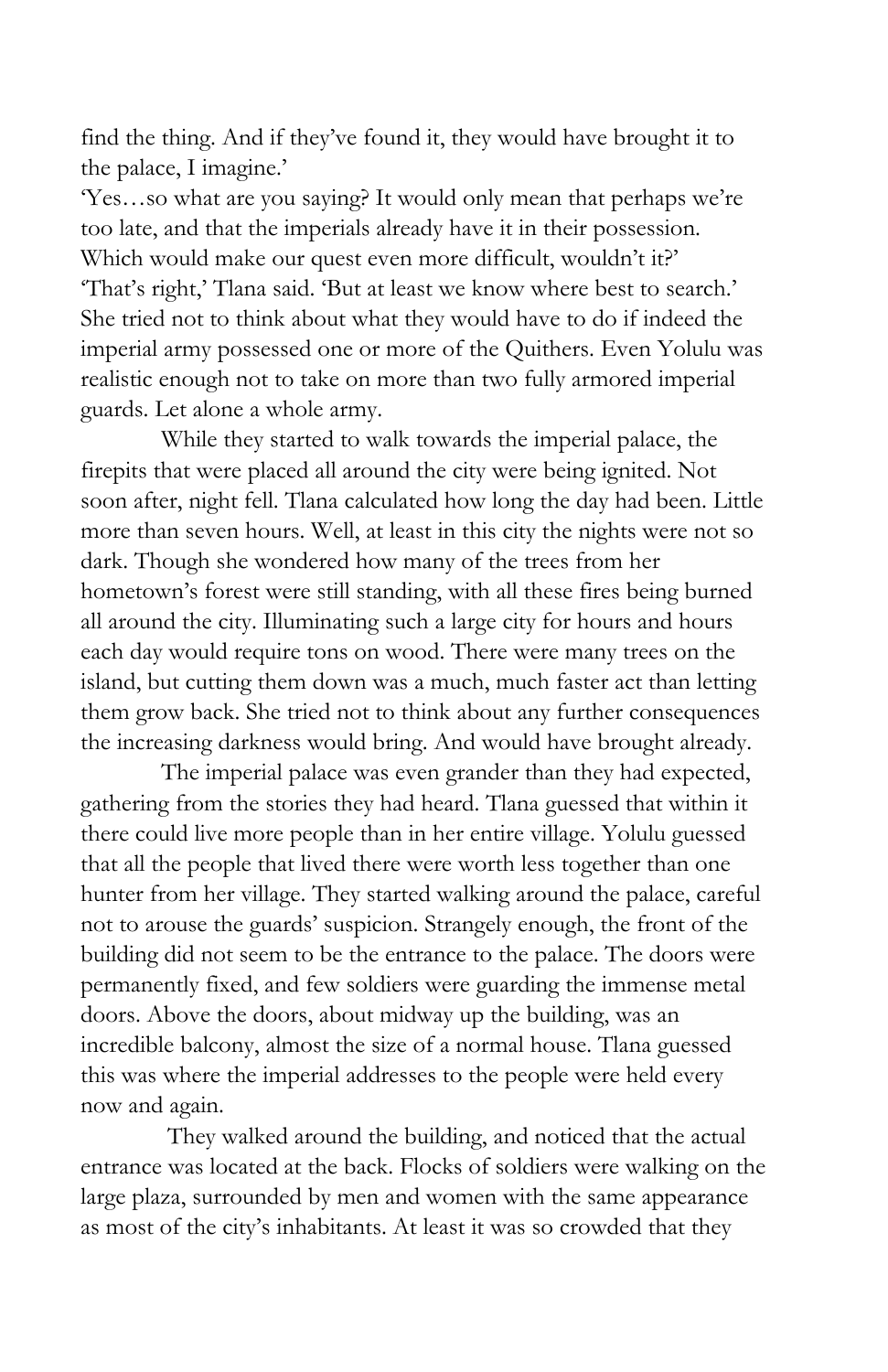wouldn't easily be noticed wandering around. However, gaining little more knowledge from this exercise, they finally decided to address one of the people that was standing alone somewhere at the side of the plaza.

'Excuse me, can you tell us what's going on here?' Tlana asked him, trying to sound as respectful as possible.

'Just the usual,' the man said with an air of disdain, which most likely always accompanied his speech.

When Tlana and Yolulu didn't answer back, the man continued. 'As the third prince is bound to choose a wife within these next eight months, women from all over the city are trying to win his favor. Which is of course rather difficult, given the sheer quantity of the contestants. Though this is nothing compared to when the second son of the emperor chose his wife a couple of years ago. Or when the firstborn had its pick, almost a decade ago now.'

'So how do they do it? How are they trying to win the prince's favor?' Yolulu asked.

'By gifts, of course. All women who aspire to be the wife of the prince give him gifts so that he might notice them enough to give them an audition. And when they are admitted to the audition, they have to come up with an even more fitting present. And then, when the prince has decided on a small group who he has deemed fit to be his wife, he will spend a day with each of them, before making his final decision.' 'That seems…well, never mind,' Tlana said. 'But what then are they doing here?'

'Didn't I just tell you? They need to find the best gifts for the prince. That's why they are walking around here, trying to buy or otherwise extract information which might make their present more suitable. The prince is not an open book to everyone, you know.'

'I see. And what are you doing here, if I may ask?'

'Me? Well, all but one of the women here will become the prince's wife. The others then clearly still have an unfulfilled desire to marry. And that's where I might come in,' he said with a wry smile on his smooth face.

'Alright,' Tlana said, slightly disgusted. 'And what sort of gifts do the women give to the prince?'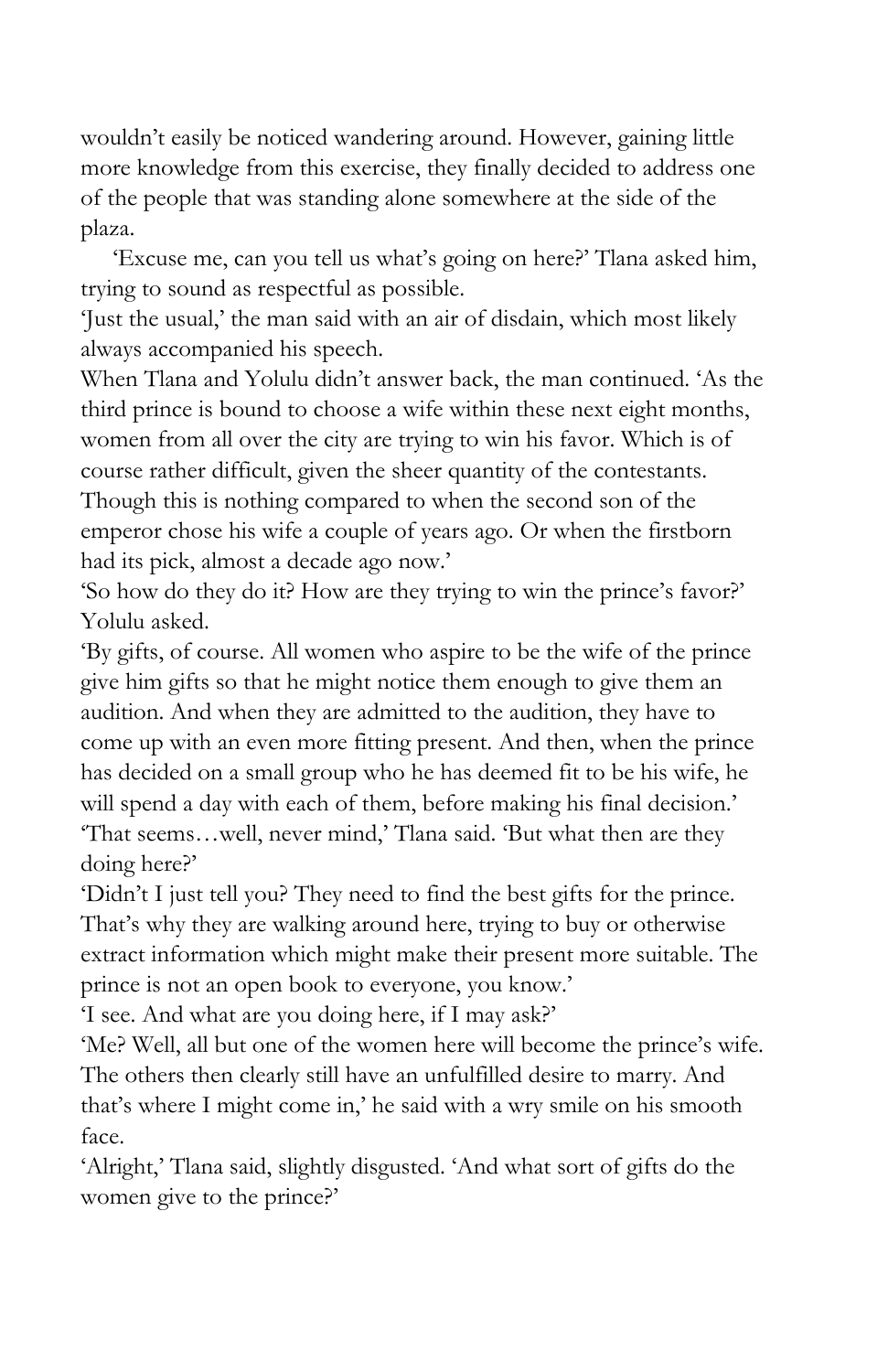'The most valuable ones of course. From the most beautiful jewels to the most brilliantly made weapons. Ropes made from the finest material, collected from all over the island. Ancient artifacts dug up from the ground, some even pertaining to Pre-Shift times. I even heard that the prince has received a light emitting object, unlike anything known to mankind. Though others say that one similar is on portrayal somewhere in the Midlands. And of course all kinds of lotions, 'he continued, 'made from the most valuable materials found only in specific caves. And magnets, the strongest the earth has ever produced. And…'

'Thank you,' Tlana said quickly. 'Thank you very much. And how might women, say, join in the contest?'

'Participating is the easiest part. You just knock twice on the door behind you, and present your gift together with your name and age.' 'That's all?'

'Yes, of course that's all. Every night one name will be announced at the other side of the palace. And then you are given an invitation to see the prince and to present him with another gift. But you want my advice?'

'Uhm..,' Tlana stuttered.

'Save yourself the trouble. With your chances of winning, it's simply not worth spending a precious gift on the prince.'

'Thank you,' Tlana said slowly and dubiously.

'No bother,' the man replied, already looking away.

'Ok then. Goodbye.' And they both walked off quickly.

'What was that all about?' Yolulu asked. 'Shouldn't we focus on finding another quiver?'

'Well, do you have a better plan? We can't just infiltrate the palace and sneak into the prince's chambers to steal the thing, can we now?'

'We wouldn't have much chance, I think.'

'We would have no chance at all,' Tlana replied fully convinced. 'So, what do you suggest?' Yolulu inquired.

'If we somehow manage to get an audition with the prince, we can tell him our story and convince him that he should give us the Quither.

That he must give it to us. Or at least help us figure out what is going on.'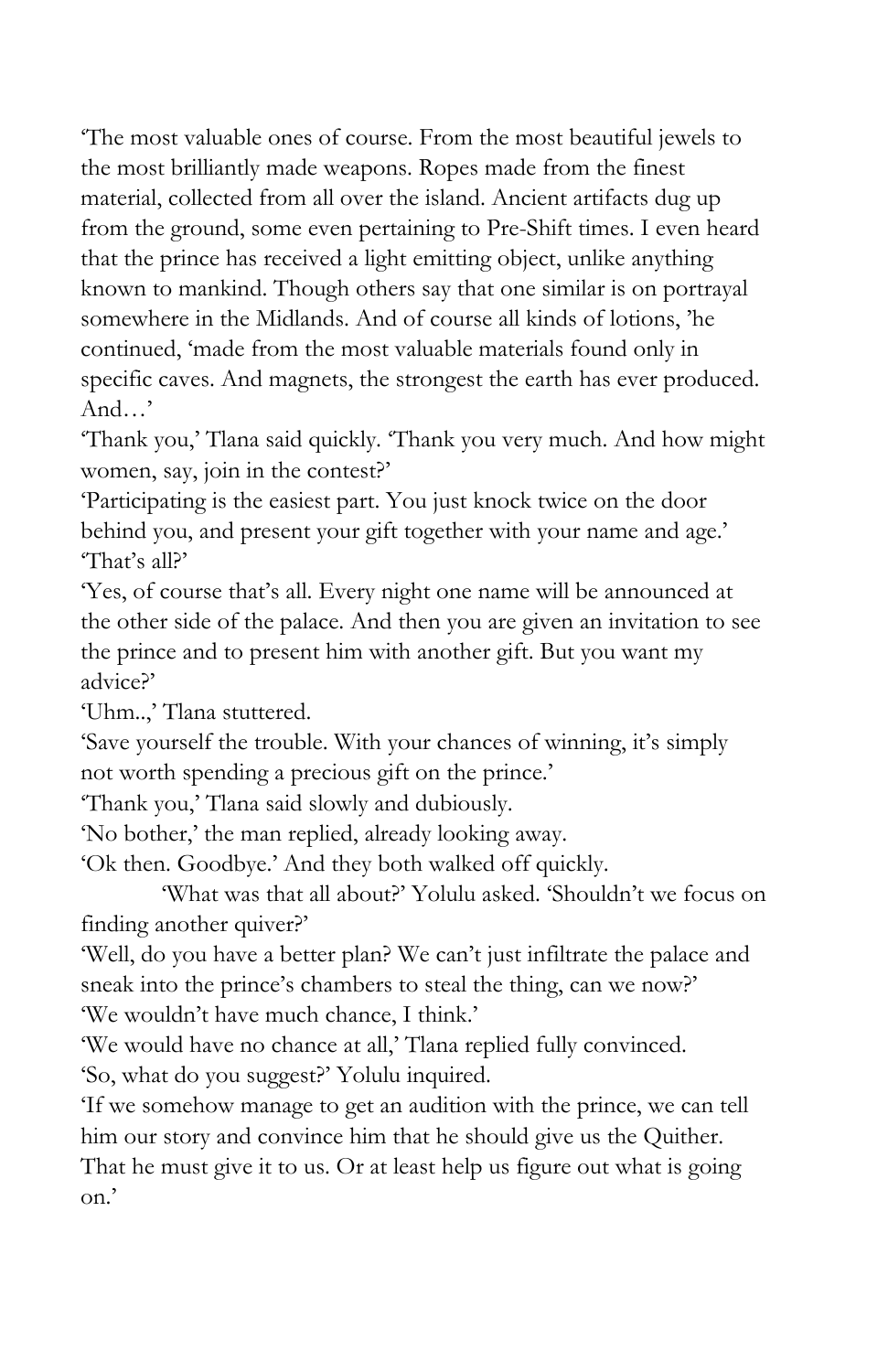'But we can only see him if we get an audition. And where do you suppose we find a gift that gets us one?' Yolulu asked skeptically.

Tlana waited for several seconds, marveling at the fact that she was now the one proposing rash and risky actions, while her friend appeared to be the skeptical one.

'Aaah,' Yolulu exclaimed. 'I see. Brilliant. But this could go horribly wrong, you know.'

'Yes, yes I know,' Tlana said in frustration. 'But this is the only possibility I can think of. And we don't have time to find something else that is so valuable it will get us the audition.'

'Alright. Let's do this right now then. The less time we lose, the better.'

They walked to a spot where no onlookers were able to see them. Neither of them wanted to give the thing up they had been travelling with for so long, so the choice was easily made. They took the object, wrapped in blankets, they had received from Gatosch, and stared at if for a moment. It looked identical to the one they had. Tlana wrote her name and age on a piece of paper and carefully placed it between the blankets and the object so it wouldn't fall out. They walked to the door, and Yolulu knocked twice. The loudness of the knocks startled them both. They were aware of the fact that many people were looking at them, and trying to spot what it was they were going to give to the prince.

A man that seemed to be exactly half imperial official, half soldier, opened the door and immediately grabbed the parcel Tlana was holding, exchanging it for a piece of paper with some letters and numbers on it.

'Thank you,' Tlana said, while in between her words the door was slammed shut in their faces.

'And now we wait, I guess.'

And they did. The first night, when a name was announced from the balcony, Tlana and Yolulu felt devastated. But then they comforted themselves with the fact that no one had said that the names corresponded to the day the presents were received. So they continued waiting. After a while, the little money they had brought with them became so little, it had become practically nonexistent. They were forced to sleep somewhere in a dark corner of the city, hoping no guards would come by and arrest them. They ate only the cheap and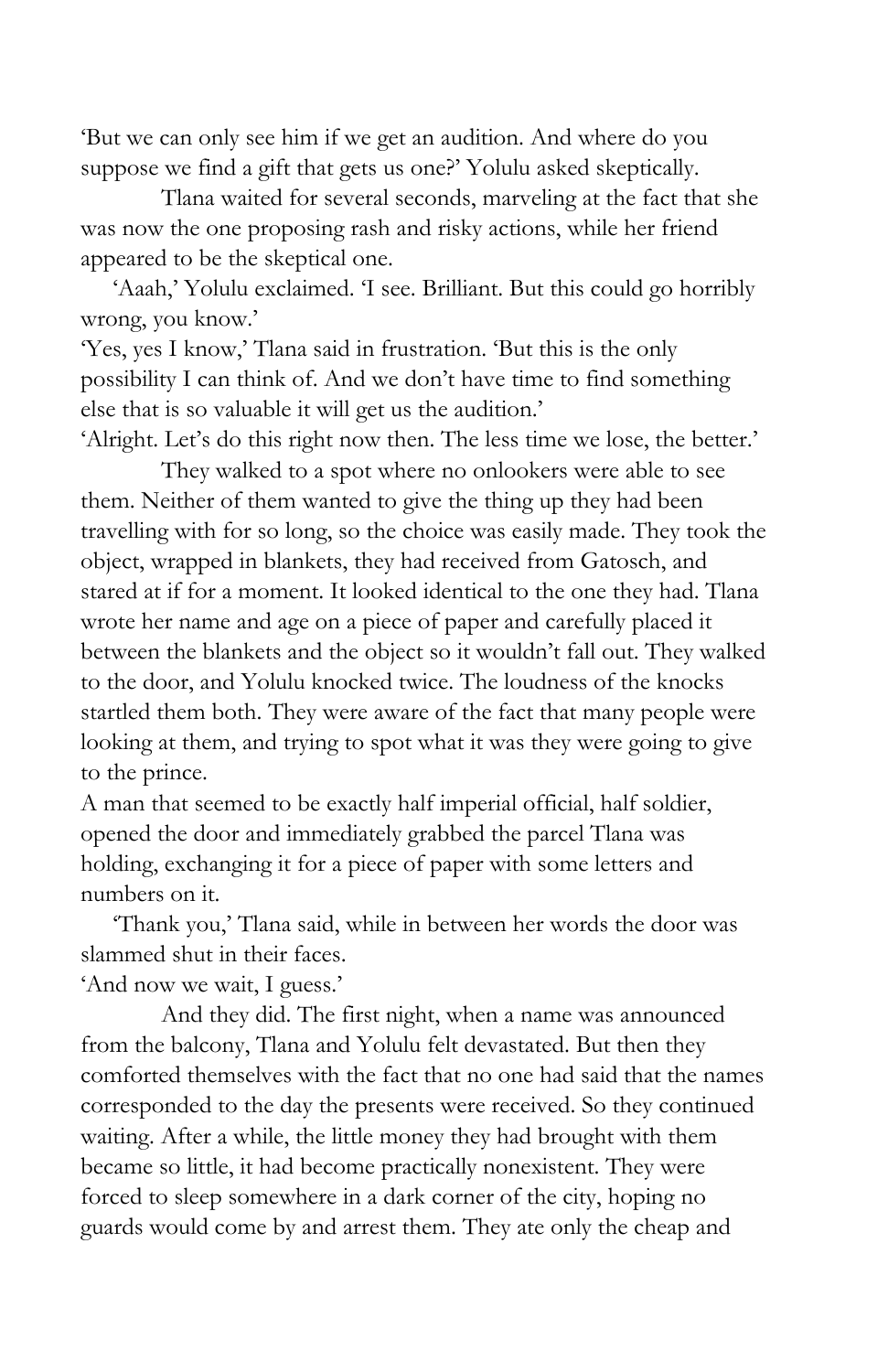nutritious ackla berries. And they spent their days waiting, trying not to attract the guards' suspicion, and hoping every night that Tlana's name would be called from the balcony. And when that finally was the case, Tlana needed several seconds to realize it was her name that the pompous man standing at the balcony had uttered. But surely, it was.

The following morning they went on audition. The guards gave them some trouble, since they were together, and only one had been invited. After some discussion, Yolulu finally managed to convince the guards to let her walk all the way up to the chamber where the audition was held. However, under no condition was she allowed inside. Reluctantly, Yolulu agreed with the compromise.

They were nervous, especially Tlana. But exited as well, and with good hopes. The prince had to hear their story, and he would then certainly decide to help them.

Tlana entered the chamber. Yolulu tried to take a step inside as well, but was thrown back by the gazes of the dozens of soldiers and guards that were present inside.

Grudgingly, but with candid encouragement, she wished Tlana good luck.

Tlana now stood alone in the large chamber, which felt rather small because of the many people situated inside. In front of her, raised on a platform, she saw the prince. Or who she supposed was the prince, guarded on each side by an extremely broad and ferocious looking bodyguard. At least she had been entirely right in supposing that it would have been impossible to reach the prince without an invitation.

In a loud voice, which would have seemed to come from every corner of the room, were the round chamber to have had any corners, a man announced Tlana to the prince and his entourage.

'What have you to offer to prince Mestavo, in words and in gifts?' the voice asked solemnly.

'I have brought no new gift,' Tlana said nervously, 'but I would like to tell the prince the story that goes with my previous gift.'

She suddenly spotted and recognized the object standing next to the prince's chair, and quickly pointed at the thing, to give her words more meaning.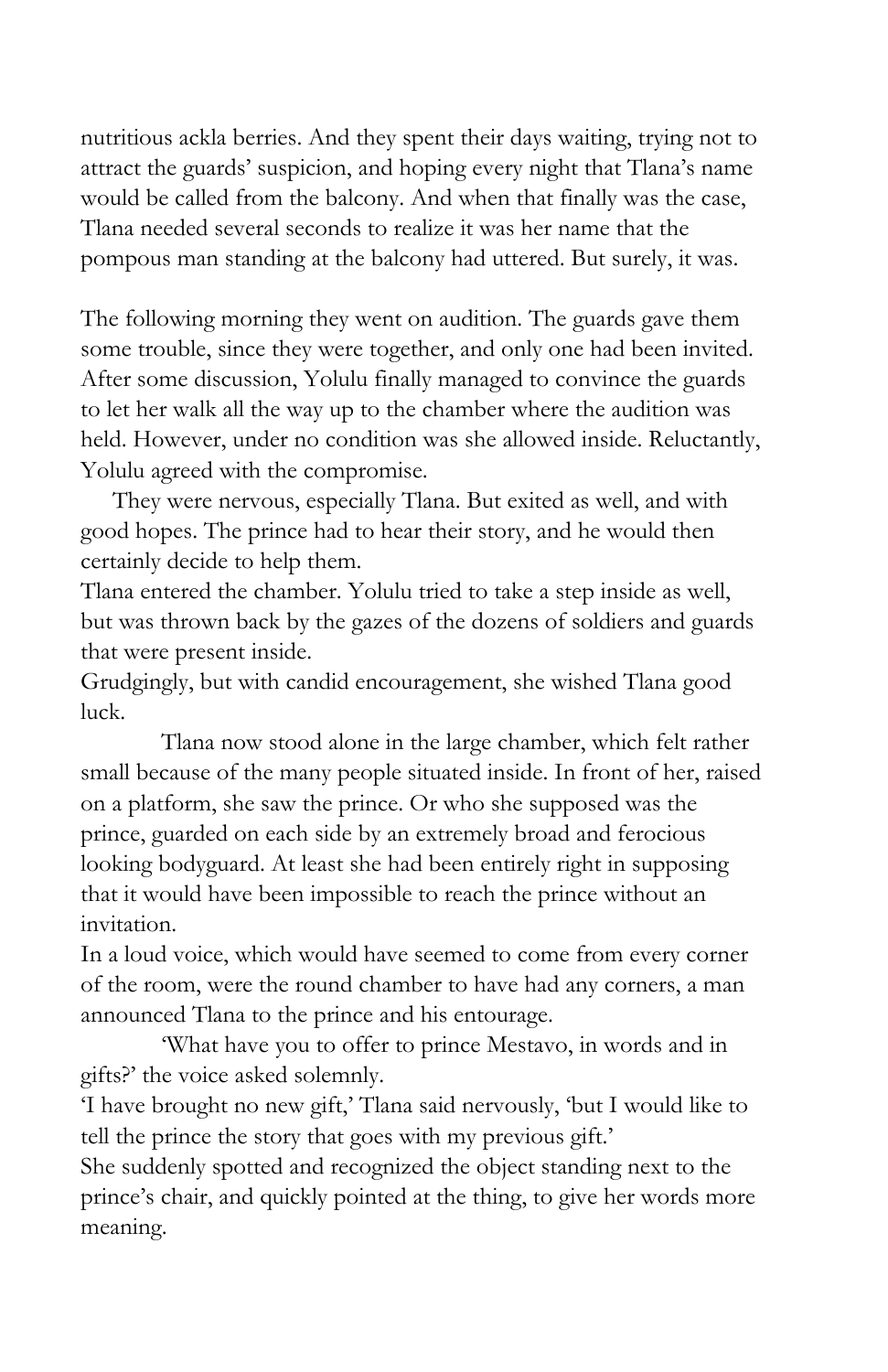'But why do you bring no new gift? Are you unaware of the procedure?' the voice said severely.

'I bring the gift of words. I bring a story,' Tlana improvised.

'I just want to tell the prince something important. I mean, I'm not even interested in marrying him.'

The already silent room became completely soundless for several seconds, which made Tlana realize she had done something quite unfortunate.

'I mean..,' she tried to say, but she was already too late.

The prince stood up from his chair, and silence fell again, slightly more menacing this time.

'How dare you enter this room on false pretenses,' he said softly but in a stern voice. 'You know the rules, and you cannot just deviate from them because it pleases you. You know very well that I am open to auditions that are unrelated to my upcoming marriage, and that those auditions will take place next month, before the second selection round commences.'

'But..,' Tlana protested.

'Silence!' Mestavo said. 'I should behead you for insulting our rules and tradition. But since you have provided me with a rather pleasant gift, though not unique in its kind, I will spare you.'

'Thank you, my prince, but…'

'Guards, throw her in the dungeon!'

Two strong men grabbed Tlana's arms even before Mestavo had finished pronouncing the words that commanded them.

'No! If you want to stop the darkness from spreading, you have to listen to me! I have another one!', Tlana screamed.

But it was of no use. Mestavo stood erect, watching how Tlana was dragged out of the door. When she saw what was happening, Yolulu tried to fight one of the guards, but she was immediately knocked unconscious by another guard, and dragged along the hall together with Tlana. Towards the dungeons.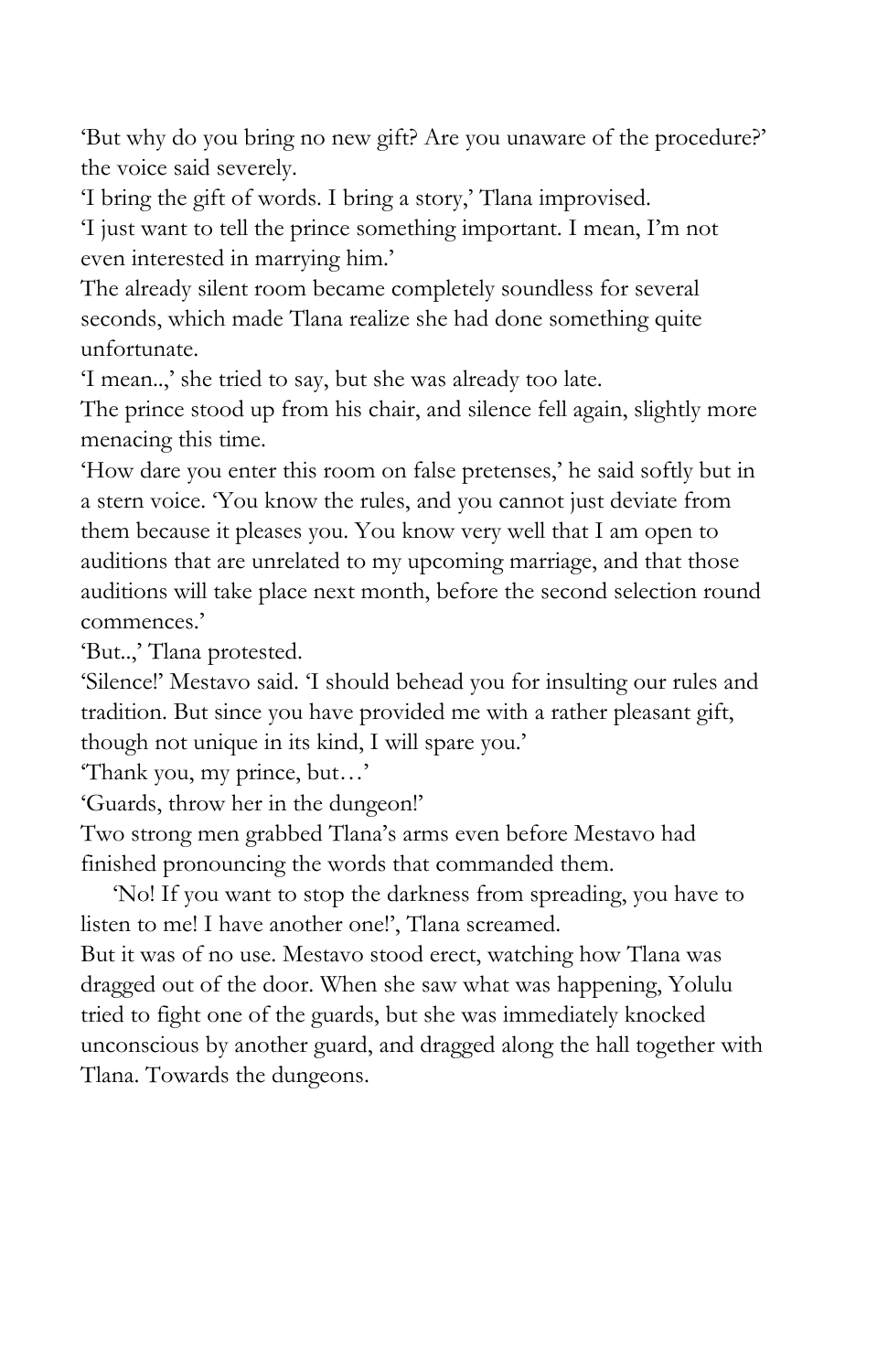Not even the rats were tempted to visit the prisoners in the dungeon. Occasionally you could see them creeping on the floor, but the filth, the lack of food crumbs, and the eagerness with which the prisoners were trying to catch them, scared most of them away.

Not all was bad however. Tlana and Yolulu had, for some reason, been placed together in a cell, out of the reach of other prisoners. And the ceilings even had small holes in them, allowing light from outside to enter. They also had no risk of starving, since they were given sufficient amounts of ackla berries and water to drink. Nevertheless, they were not happy. Far from it.

Tlana spent the first hours answering Yolulu's questions, and thinking about how she should have handled the situation differently. She felt astonished by the fact that Mestavo had not even allowed her to talk. He obviously was interested in the gift he had received from her, so why didn't he even want to listen?

After the first couple of days in prison, they began to feel truly depressed. Yolulu became extremely restless for not having her bow and arrows to practice with, or anything else for that matter. She needed to walk, to run through the forest, to hunt. But now she didn't even have a purposeful journey to compensate it with. Tlana on the other hand, felt depressed for quite different reasons. Not only did she blame herself for failing so miserably, but she was also confronted daily with the phenomenon they had so eagerly tried to figure out and stop from happening. Though their hourglasses had been taken from them, they could see the light through the holes in the ceiling diminishing daily.

Their ritualistic counting of the seconds of daylight that was still visible, became ever more inadequate to pass the time in the underground dungeon. In her head, Tlana made mental notes of their counting. It seemed that the rate at which the light disappeared, was increasing considerably. Which made them feel even more miserable and hopeless. It was her fault that the Empire was now in possession of not one, but three Quithers. And perhaps even more. Whatever the case, the light was disappearing at an astonishing rate, and there was nothing they could do.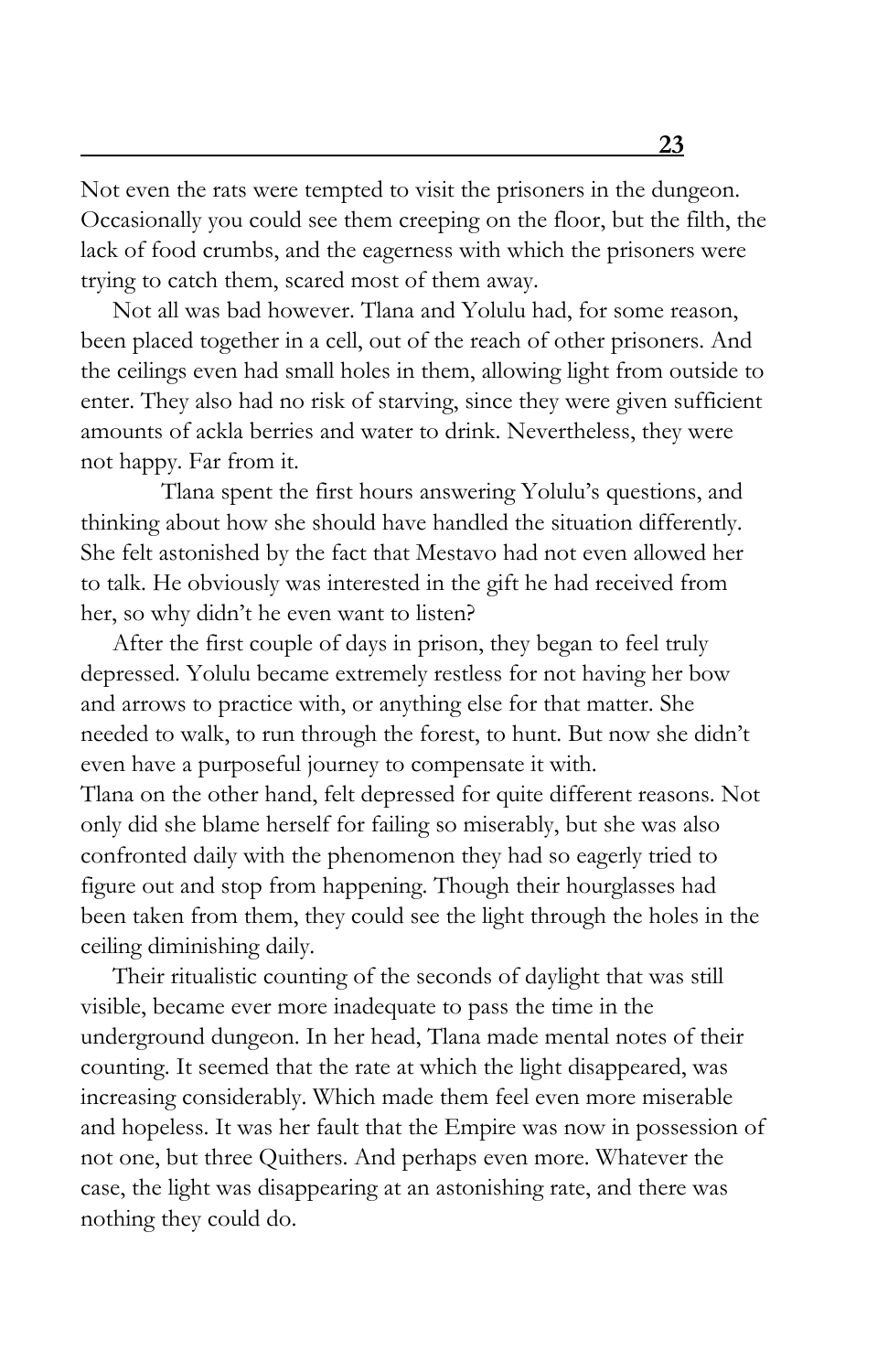They wondered about what was happening outside. They doubted that many people were able to produce the quota of whatever they needed to provide. Yolulu knew for sure that having just an hour or so of hunting time would not be enough. You had to be either lucky of very skilled to kill more than one animal an hour. Let alone the required six.

Tlana also doubted if torches were sufficiently adequate to provide the woodcutters with enough light to safely cut down the trees. And their job seemed all the more essential, given the need for illumination, and thus wood. Furthermore, Tlana knew that most trees needed light to grow. And she guessed an hour or less was not sufficient by far.

In truth, they had lost all hope. Which was a bit strange, since hope was one of the few things they could still possess, sitting in their empty cells, half naked and without any tools, chances or possibilities.

After spending days and days in their cell, something unexpected suddenly happened. In the middle of the night, though that didn't say much since everything seemed to be the middle of the night, a man came down the stairs, and walked towards their cell. The light from his torch woke up several of the other prisoners, who knew better than to address him. The man stood still however, and turned around, back towards the small room where the guards were seated. He entered and not soon after came back with two of the guards. They opened the doors of Tlana and Yolulu's cell, and beckoned them to keep silent. They grabbed a hold of both women, and navigated them through the dungeon, towards a desolate area, where one single room was located with several chairs inside.

Tlana couldn't figure out whether this strange excursion was something positive or negative. Or what its reason or goal was, if any it had. In fact, she didn't really care. But the diversion was nice, at least.

Tlana and Yolulu were sat down in one of the chairs, and the hooded man seated himself in front of them. He seemed to think for several seconds, and then whispered something to the guards, who immediately began to chain Tlana and Yolulu to their chairs. After they were finished, they left the room, closing the door behind them.

'What is this?' Yolulu asked defiantly. 'This,' the man said while he took of his cap, 'is me wanting answers.'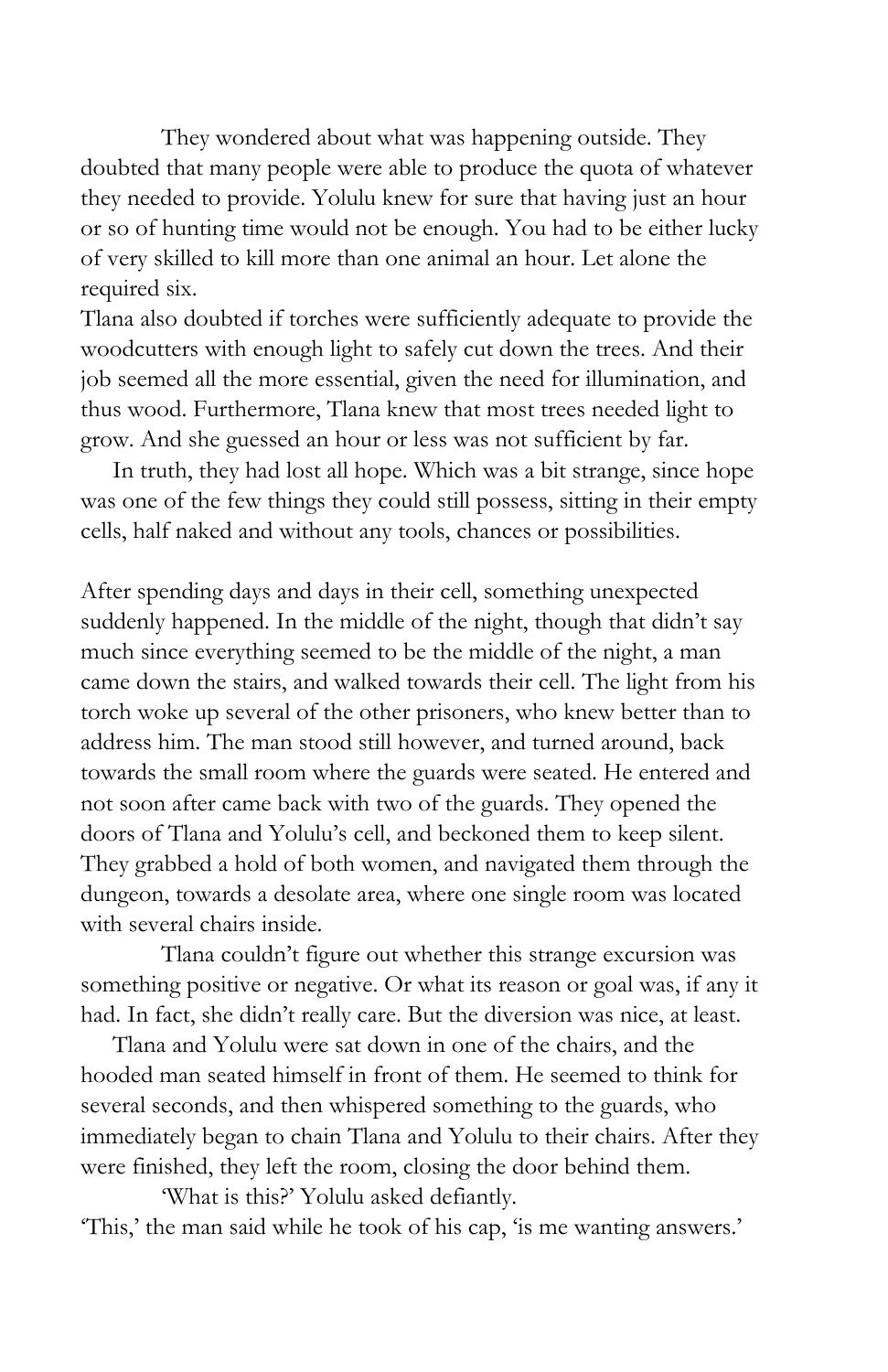They stared incredulously at the face of Mestavo, the one who had placed them in this godforsaken dungeon.

'What?' was all that Tlana could utter.

'You filthy bastard, you..,' Yolulu yelled angrily, fruitlessly trying to break loose from her chains.

'Quiet down. That will save you trouble, and it will save all of us time. Though,' he added, sounding perhaps slightly ashamed, 'time is all you have here.'

Yolulu looked sideways and Tlana indicated to her that it was perhaps better to listen to the prince. Showing the anger they felt towards him would give them no advantage, of that they were sure.

'I stand by my decision,' Mestavo continued. 'I will not tolerate people mocking me by misusing my invitations. Nor do I tolerate deceitful attempts at gaining my attention.'

'So why have you come then?' Yolulu asked, still angrily.

'Because the situation has become unbearable,' he answered. 'The light is disappearing rapidly and we have tried everything we could think of to stop it. We have even prayed to several ancient deities. Imagine,' and he paused for a moment before continuing. 'There is just no stopping it. And since you mentioned you knew more about the problem, I decided to take the chance and visit you. So, what do you have to tell me? I am listening.'

'We have nothing to tell you,' Yolulu said. 'You completely squandered your chances when you threw us in here.'

'I see,' Mestavo said. 'Still, I want to know what you know. And believe me, in the end I will. In the end I will walk away from here with everything I wanted to know, whereas you won't even be able to utter the words to describe the pain and sorrow you will be experiencing. Let alone move any part of your body for the next couple of years.'

Both women became significantly whiter at hearing the prince's menacing tone, though this was not clearly visible because of the dirt that covered their faces. Yolulu, who was still several shades less white than her friend, was the first to open her mouth. But before she could say something, Mestavo tranquilly continued.

'However, I don't want to do that. And besides, I think there are very good reasons for both of us to share the knowledge. You care about your family, right? You care about your village. You care about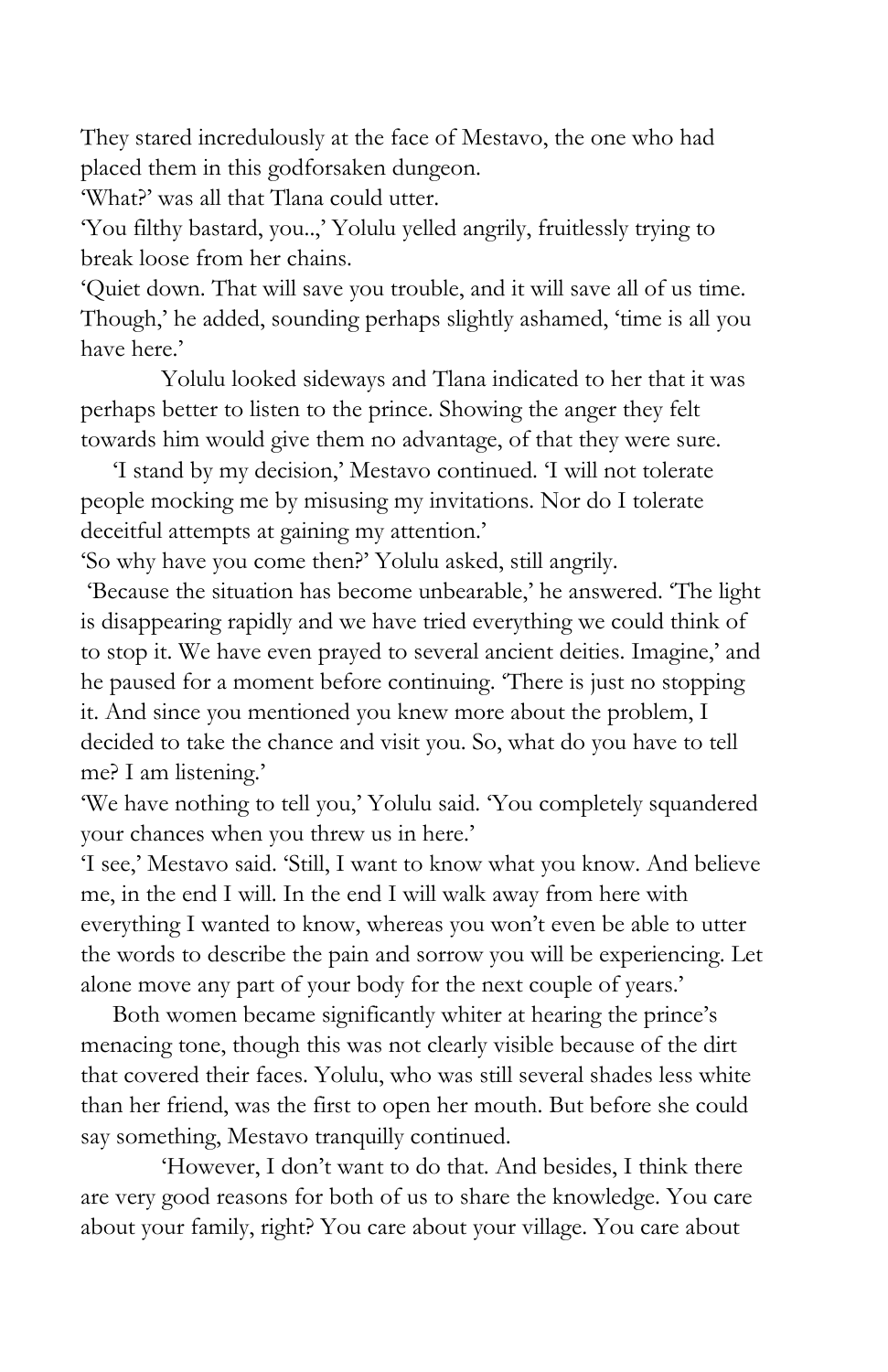the entire island. And so do I. But the way things are going now, we soon won't have anything to care for. Last day, only 36 minutes of light came through, and it's diminishing rapidly.

Food sources are becoming scarce because staples have insufficient time to develop, and farmers have not enough time to harvest. The stock of wood we thought would last several years were the supplies to be cut off, is already exhausted. Everything, humans, animals and plants, are negatively influenced by the lack of rhythm. They are becoming sick because they receive so little light. Not to mention the increasing amount of insurgent groups that are attacking the imperial order. Everything is going downhill. We need a solution if we want to survive, and if we want the world to survive. So, if you have one, please tell me about it and I can see if there is reason in it.'

'All right then,' Tlana finally said.

And they told him the entire story. From how they both had found the objects, until when they had decided to use one of the objects as bait to get a chance to tell him their story, to try to prevent a disaster.' Mestavo listened attentively. 'But do you have any clue as to how to use the things? Do you know how to stop the darkness from spreading?' 'Well, no,' Tlana said. 'But we know that each time one of them is opened, there is less daylight.'

'Yes,' Mestavo slowly said while he looked away. 'That explains why during the last weeks the process has accelerated.'

'How do you mean?'

'Well, since there was so little light and the wood resources were diminishing, we have used the objects for illumination. Much more frequently than before. After all, we need light, and those things provide it amply.'

Tlana mentally slapped her forehead. 'So it has become a vicious circle. The less light there is, the more the objects are used, and the sooner the light depletes, so the more the objects' light is in demand, and so forth. That is, until the end.'

'I'm afraid so,' Mestavo admitted.

'Well then do something about it!' Yolulu cried out.

'May I remind you I'm not the emperor, nor the first or even the second born. I have no such decision making powers.'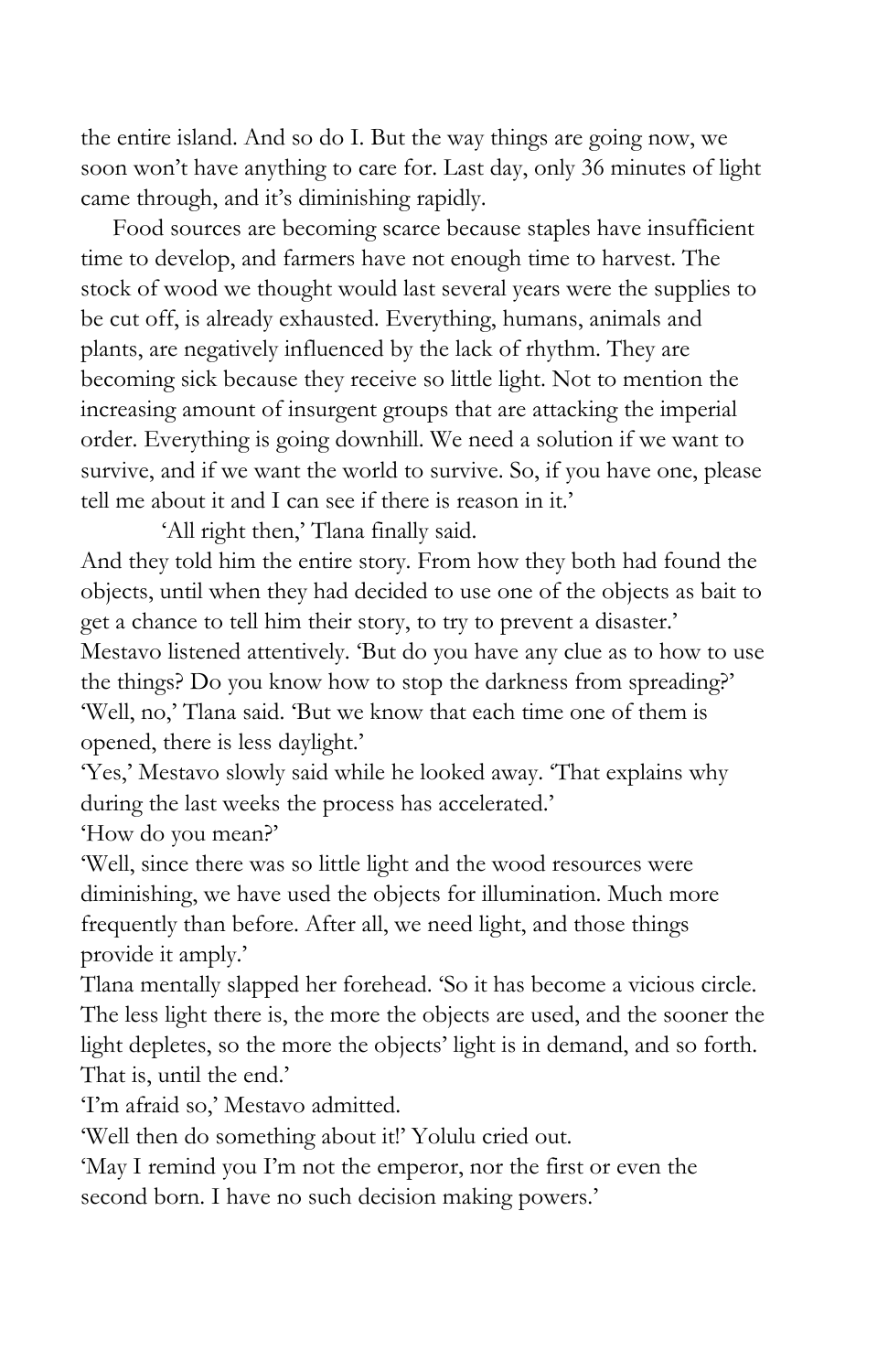'But the things are yours, right? I mean, at least the ones that are given to you. I don't know what happened to those your soldiers confiscated from us.'

'They belong to the Empire now,' Mestavo answered.

'So why don't you let us go and claim the objects back, and we can figure out a solution together?' Tlana proposed.

'I'm afraid it's not that easy. Firstly, we're not in possession of all the objects. Rumors are that one has been found in the southwestern mountains. And that the rebels have confiscated it from the mining confederation. They have many strongholds in the area, and our forces will need time to attack them all. Especially when so little light is available. So we don't know when we will get a hold on that object. Let alone other specimens that have not yet been found. And controlling only part of the existing pieces doesn't really give us much influence I imagine. Besides, I cannot simply let you go. You have offended the Empire, and must pay for that. It's the law. It's justice.'

'But..,' Yolulu started to protest.

'But!' Mestavo trumpeted, 'I will at least try to keep closed the objects we do have. For as long as I can. And perhaps I can get you out of here sooner than you ought.

Thank you for talking to me. I hope this will help us all to survive. You will now be escorted back to your cells.

He put back his cap, made a short bow, and walked quickly out of the door, where almost immediately the two soldiers entered through to remove the chains, and to bring Tlana and Yolulu back to their filthy cell.

All was lost. Tlana couldn't even be angry. All their efforts were resulting into nothing. They had even missed one of the things, one she had practically walked by it when she travelled from her hometown to the North. And Mestavo was right. Who knew how many more there were hidden on the island? It was impossible to prevent all from being opened.

As the days passed, they noticed that at least things went more slowly. Instead of each day being many minutes shorter, they now decreased with less than a minute a day. But still. Half an hour became 20 minutes. 20 minutes became 10. And they sat in their desolate cell, feeling utterly useless, guilty, and angry at the world. It was almost as if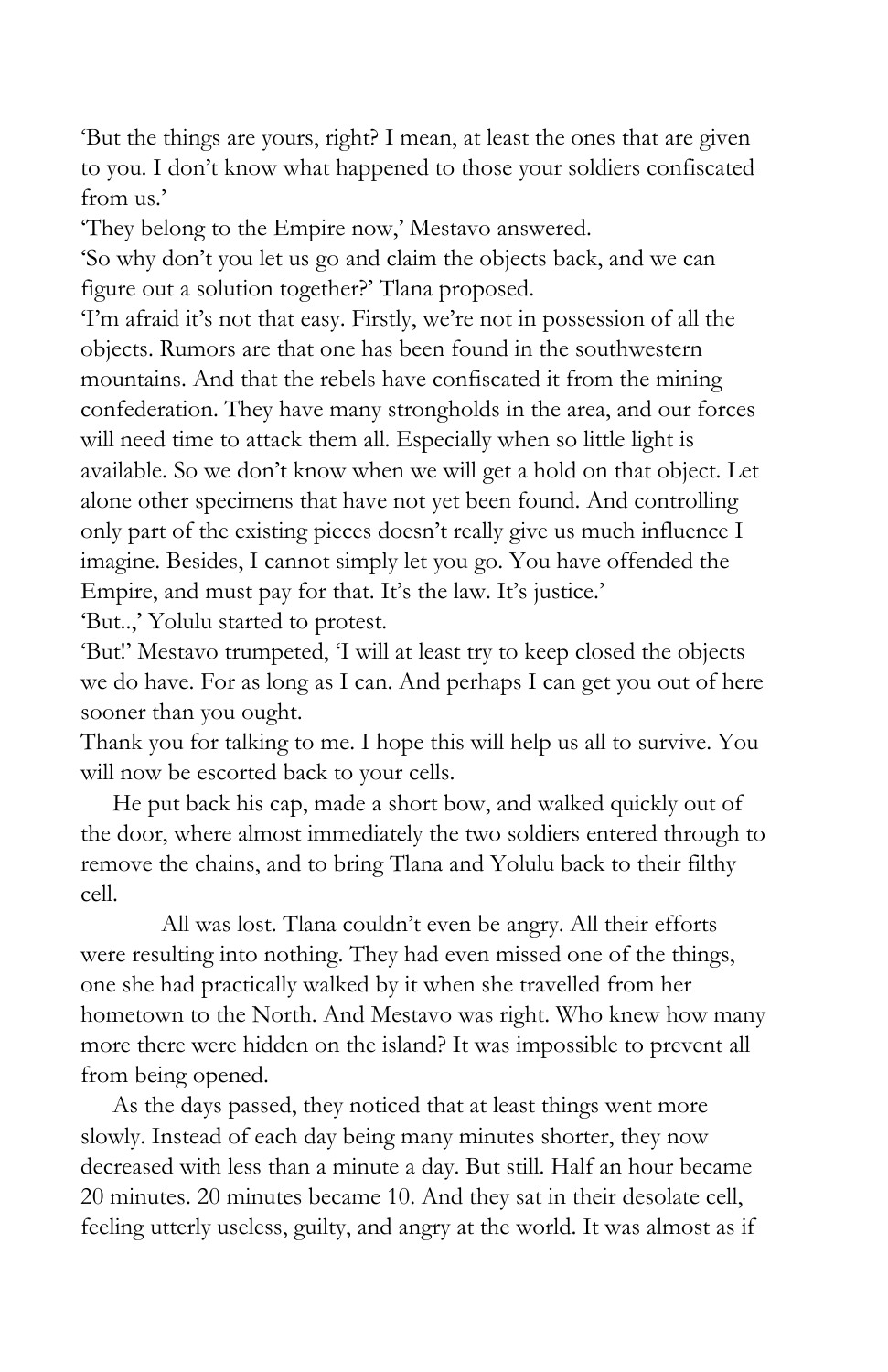they were counting the days before their execution. But instead of days, it were seconds. And instead of an execution, it was a world without light. A world with only torches and candles, and even they wouldn't last for long.

One day, or night, they didn't know how to count or classify days and nights anymore, something had apparently happened. The little light that was left did not decrease with a minute, as it had done during the last weeks, but only with several seconds. Perhaps, Tlana thought, they had managed to get a hold on the object located in the mountains. She hoped so. And she began to get her hopes up.

But the next day there were again several seconds less of daylight. Tlana counted 42 seconds of light. She wished Mestavo would come by and tell them what was going on. The next day they counted 33 seconds. Then 24. They dreaded the inevitable moment that was upon them. They knew it wouldn't change much. After all, the difference between several seconds of light and none seemed not important. But still, they lived towards the moment. Or rather, they tried to live away from it, but failed utterly.

16 seconds. Tlana spend the time lying on the filthy floor, gazing at the holes in the ceiling, straining her eyes, anxiously counting the seconds as soon as she saw light. 11 seconds. The next day it were six seconds. And then two seconds. And then nine.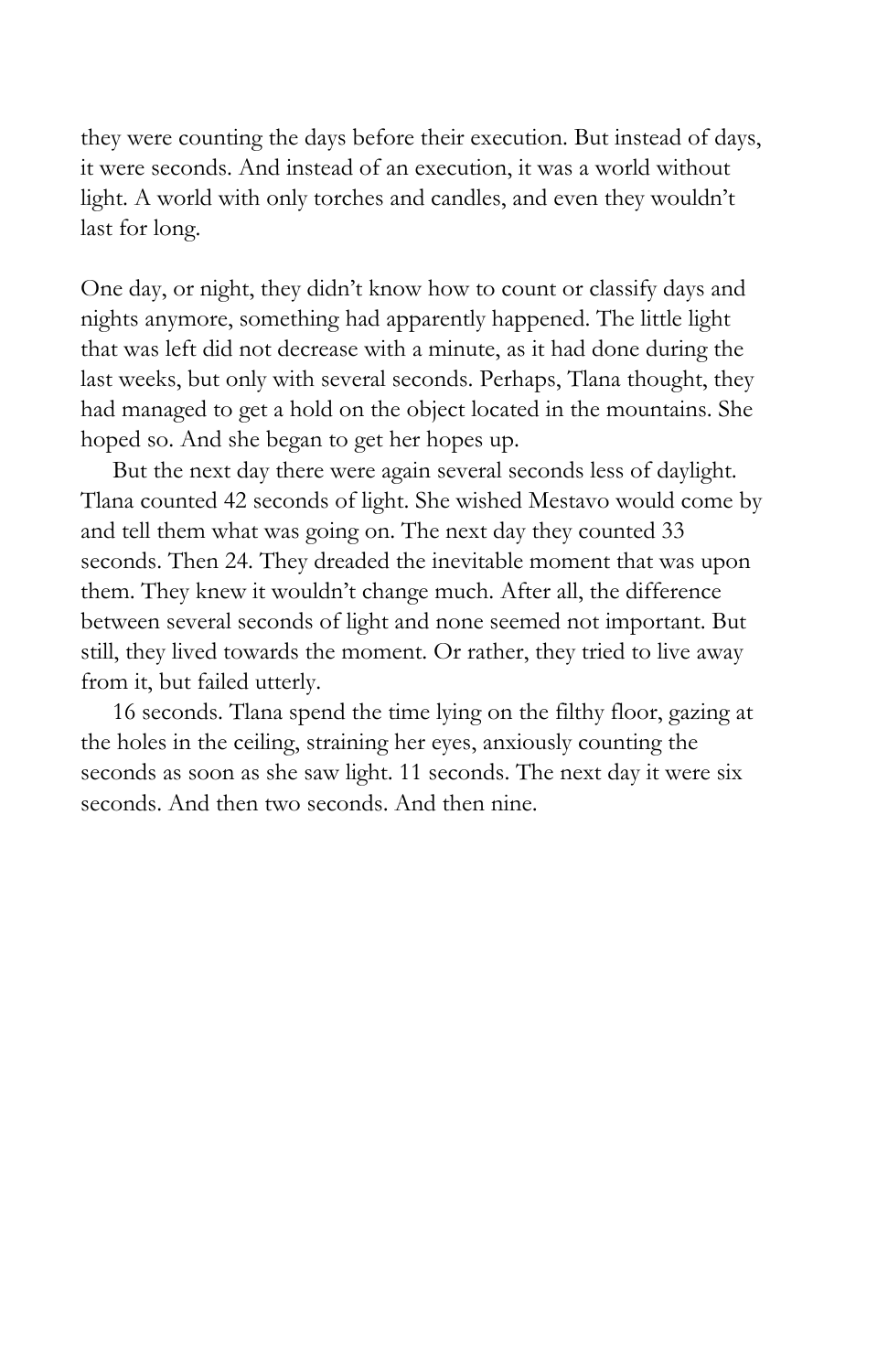Johteng felt himself rather fortunate, despite the recent developments in the world he was living in. Ever since he had encountered the strange, light emitting object, things had changed. It used to be that he could enjoy a few minutes of morning light before he had to go into the mines, and sometimes when he returned early, the light was still there.

But not anymore. The days were shrinking. Perhaps they were already gone completely, he didn't know. All he knew was that the darkness was eating the light, just as it had eaten the light deep down in the mines, millennia ago. In the outside world this caused all sorts of problems. Hunger, riots, and many groggy faces. But Johteng felt just fine. He was used to the darkness, used to the fact that light only came from torches. He missed the morning light, but he could cope with its absence.

He was one of the few people in the world who could continue doing what he always did, and he felt fortunate for that. The only annoying thing was that torches became rarer, and they were put on a restriction of one torch per person per day. This made that they had to share torches to be able to have at least some light during their working day. It was bothersome. And more dangerous. But still, it was way better than nothing.

Yesterday they had discovered another cavity. Again, Johteng was assigned the job of determining what types of rock were located where. Today they had started walking around the edges, straining their eyes to recognize types of rock by the faint light of the only torch they had lid. The flickering light illuminated the walls, occasionally being reflected in the surfaces of crystals and rough gems. As they hadn't spotted any stones worth extracting for a while, Johteng began looking around.

The torch cast large shadows that danced on the cave's floor. Johteng looked at the shadows, captivated by their unexpected, jerking movements. And then suddenly his eye was caught by a reflection. Which was odd, since cave floors usually didn't contain any crystals or gems. And he was sure no one had been here before. The cavity had just been discovered. He asked Lesno for the torch, and walked towards where he had spotted the reflection. As he moved closer, torch